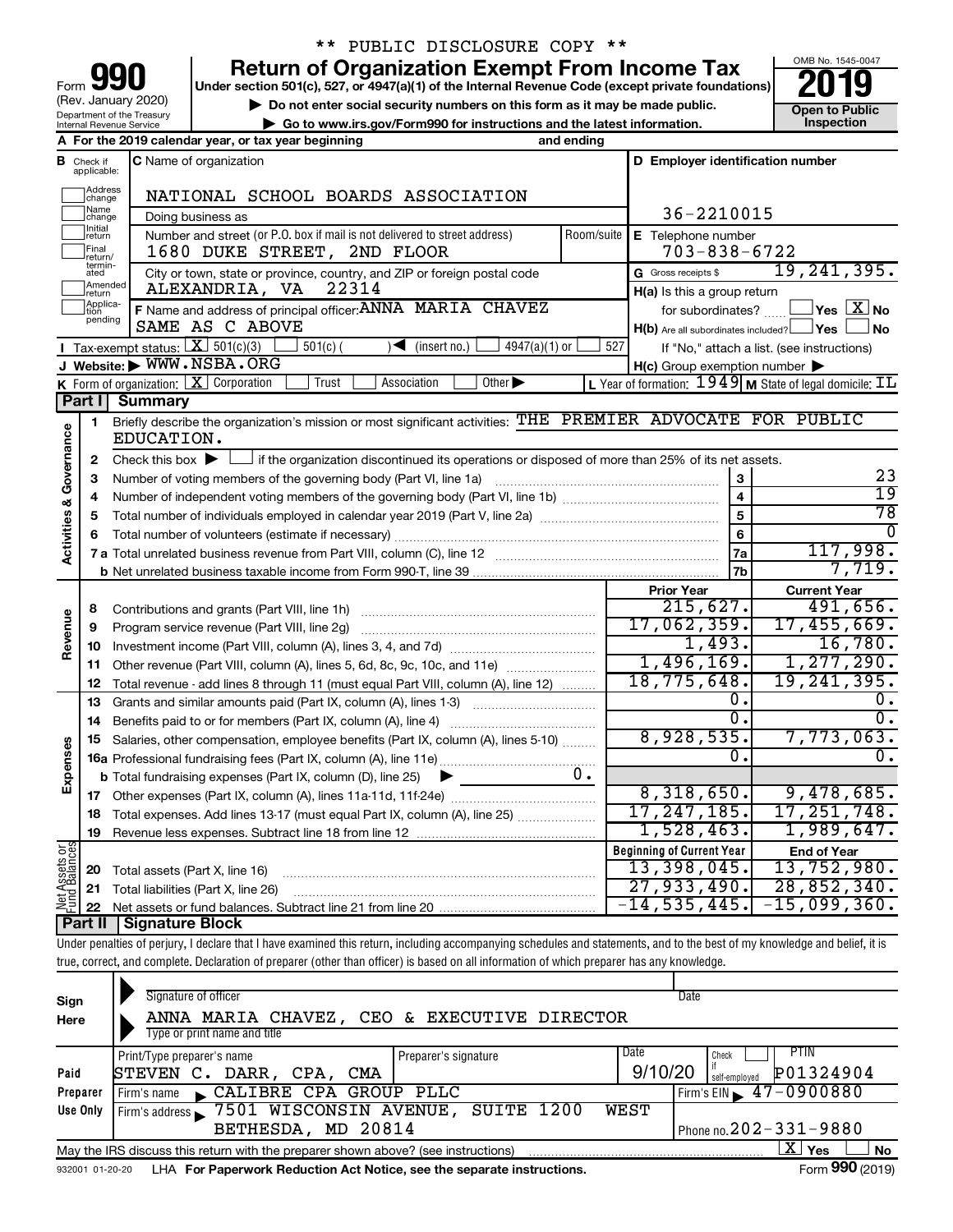| WORKING WITH AND THROUGH OUR STATE ASSOCIATIONS, NSBA ADVOCATES FOR<br>EQUITY AND EXCELLENCE IN PUBLIC EDUCATION THROUGH SCHOOL BOARD<br>Did the organization undertake any significant program services during the year which were not listed on the<br>$\sqrt{\mathsf{Yes}\ \mathbf{X}}$ No<br>If "Yes," describe these new services on Schedule O.<br>$Yes$ $X$ No<br>Describe the organization's program service accomplishments for each of its three largest program services, as measured by expenses.<br>Section 501(c)(3) and 501(c)(4) organizations are required to report the amount of grants and allocations to others, the total expenses, and<br>revenue, if any, for each program service reported.<br>13,646,506.<br>$7,666,301$ . including grants of \$<br>) (Expenses \$<br>) (Revenue \$<br>DISTRICT AND INDIVIDUAL SERVICES - NSBA PROVIDES SUPPORT, RESOURCES,<br>EDUCATION AND MATERIALS FOR LOCAL SCHOOL DISTRICTS THAT ARE DIRECTLY<br>INVOLVED IN NSBA PROGRAMS SUCH AS NATIONAL CONNECTION, COUNCIL OF URBAN<br>BOARDS OF EDUCATION, COUNCIL OF SCHOOL ATTORNEYS, NATIONAL BLACK<br>COUNCIL, NATIONAL HISPANIC COUNCIL, AND AMERICAN INDIAN ALASKA NATIVE<br>6,432,214.<br>3,084,524.<br>including grants of \$<br>(Expenses \$<br>) (Revenue \$<br>NSBA PROVIDES SUPPORT, RESOURCES,<br>49<br>STATE ASSOCIATION MEMBERS.<br>NSBA'S<br>ADVOCACY OFFICE CONSISTS OF THREE PILLARS - FEDERAL ADVOCACY, LEGAL<br>NSBA REPRESENTS THE INTERESTS OF THE<br>NATION'S 90,000 LOCAL SCHOOL BOARD MEMBERS BEFORE CONGRESS, FEDERAL<br>AND THE PUBLIC.<br>) (Expenses \$<br>including grants of \$<br>(Revenue \$<br>(Revenue \$<br>including grants of \$<br>14,098,515. |              | 36-2210015<br>NATIONAL SCHOOL BOARDS ASSOCIATION<br>Form 990 (2019)                                                                                             | Page 2 |
|----------------------------------------------------------------------------------------------------------------------------------------------------------------------------------------------------------------------------------------------------------------------------------------------------------------------------------------------------------------------------------------------------------------------------------------------------------------------------------------------------------------------------------------------------------------------------------------------------------------------------------------------------------------------------------------------------------------------------------------------------------------------------------------------------------------------------------------------------------------------------------------------------------------------------------------------------------------------------------------------------------------------------------------------------------------------------------------------------------------------------------------------------------------------------------------------------------------------------------------------------------------------------------------------------------------------------------------------------------------------------------------------------------------------------------------------------------------------------------------------------------------------------------------------------------------------------------------------------------------------------------------------------------------------------------------------|--------------|-----------------------------------------------------------------------------------------------------------------------------------------------------------------|--------|
|                                                                                                                                                                                                                                                                                                                                                                                                                                                                                                                                                                                                                                                                                                                                                                                                                                                                                                                                                                                                                                                                                                                                                                                                                                                                                                                                                                                                                                                                                                                                                                                                                                                                                              |              | Part III   Statement of Program Service Accomplishments                                                                                                         |        |
|                                                                                                                                                                                                                                                                                                                                                                                                                                                                                                                                                                                                                                                                                                                                                                                                                                                                                                                                                                                                                                                                                                                                                                                                                                                                                                                                                                                                                                                                                                                                                                                                                                                                                              | 1            | Briefly describe the organization's mission:                                                                                                                    |        |
|                                                                                                                                                                                                                                                                                                                                                                                                                                                                                                                                                                                                                                                                                                                                                                                                                                                                                                                                                                                                                                                                                                                                                                                                                                                                                                                                                                                                                                                                                                                                                                                                                                                                                              |              | LEADERSHIP.                                                                                                                                                     |        |
|                                                                                                                                                                                                                                                                                                                                                                                                                                                                                                                                                                                                                                                                                                                                                                                                                                                                                                                                                                                                                                                                                                                                                                                                                                                                                                                                                                                                                                                                                                                                                                                                                                                                                              | $\mathbf{2}$ |                                                                                                                                                                 |        |
|                                                                                                                                                                                                                                                                                                                                                                                                                                                                                                                                                                                                                                                                                                                                                                                                                                                                                                                                                                                                                                                                                                                                                                                                                                                                                                                                                                                                                                                                                                                                                                                                                                                                                              |              | prior Form 990 or 990-EZ?                                                                                                                                       |        |
|                                                                                                                                                                                                                                                                                                                                                                                                                                                                                                                                                                                                                                                                                                                                                                                                                                                                                                                                                                                                                                                                                                                                                                                                                                                                                                                                                                                                                                                                                                                                                                                                                                                                                              | 3            | Did the organization cease conducting, or make significant changes in how it conducts, any program services?<br>If "Yes," describe these changes on Schedule O. |        |
|                                                                                                                                                                                                                                                                                                                                                                                                                                                                                                                                                                                                                                                                                                                                                                                                                                                                                                                                                                                                                                                                                                                                                                                                                                                                                                                                                                                                                                                                                                                                                                                                                                                                                              | 4            |                                                                                                                                                                 |        |
|                                                                                                                                                                                                                                                                                                                                                                                                                                                                                                                                                                                                                                                                                                                                                                                                                                                                                                                                                                                                                                                                                                                                                                                                                                                                                                                                                                                                                                                                                                                                                                                                                                                                                              |              | 4a (Code:                                                                                                                                                       |        |
|                                                                                                                                                                                                                                                                                                                                                                                                                                                                                                                                                                                                                                                                                                                                                                                                                                                                                                                                                                                                                                                                                                                                                                                                                                                                                                                                                                                                                                                                                                                                                                                                                                                                                              |              | COUNCIL.                                                                                                                                                        |        |
|                                                                                                                                                                                                                                                                                                                                                                                                                                                                                                                                                                                                                                                                                                                                                                                                                                                                                                                                                                                                                                                                                                                                                                                                                                                                                                                                                                                                                                                                                                                                                                                                                                                                                              |              |                                                                                                                                                                 |        |
|                                                                                                                                                                                                                                                                                                                                                                                                                                                                                                                                                                                                                                                                                                                                                                                                                                                                                                                                                                                                                                                                                                                                                                                                                                                                                                                                                                                                                                                                                                                                                                                                                                                                                              |              |                                                                                                                                                                 |        |
|                                                                                                                                                                                                                                                                                                                                                                                                                                                                                                                                                                                                                                                                                                                                                                                                                                                                                                                                                                                                                                                                                                                                                                                                                                                                                                                                                                                                                                                                                                                                                                                                                                                                                              |              |                                                                                                                                                                 |        |
|                                                                                                                                                                                                                                                                                                                                                                                                                                                                                                                                                                                                                                                                                                                                                                                                                                                                                                                                                                                                                                                                                                                                                                                                                                                                                                                                                                                                                                                                                                                                                                                                                                                                                              |              |                                                                                                                                                                 |        |
|                                                                                                                                                                                                                                                                                                                                                                                                                                                                                                                                                                                                                                                                                                                                                                                                                                                                                                                                                                                                                                                                                                                                                                                                                                                                                                                                                                                                                                                                                                                                                                                                                                                                                              |              |                                                                                                                                                                 |        |
|                                                                                                                                                                                                                                                                                                                                                                                                                                                                                                                                                                                                                                                                                                                                                                                                                                                                                                                                                                                                                                                                                                                                                                                                                                                                                                                                                                                                                                                                                                                                                                                                                                                                                              | 4b           | (Code:<br>ADVOCACY AND MEMBERSHIP SERVICES -<br>EDUCATION AND MATERIALS FOR ITS<br>ADVOCACY AND PUBLIC ADVOCACY.<br><b>COURTS</b>                               |        |
|                                                                                                                                                                                                                                                                                                                                                                                                                                                                                                                                                                                                                                                                                                                                                                                                                                                                                                                                                                                                                                                                                                                                                                                                                                                                                                                                                                                                                                                                                                                                                                                                                                                                                              |              |                                                                                                                                                                 |        |
|                                                                                                                                                                                                                                                                                                                                                                                                                                                                                                                                                                                                                                                                                                                                                                                                                                                                                                                                                                                                                                                                                                                                                                                                                                                                                                                                                                                                                                                                                                                                                                                                                                                                                              |              |                                                                                                                                                                 |        |
|                                                                                                                                                                                                                                                                                                                                                                                                                                                                                                                                                                                                                                                                                                                                                                                                                                                                                                                                                                                                                                                                                                                                                                                                                                                                                                                                                                                                                                                                                                                                                                                                                                                                                              | 4с           | (Code:                                                                                                                                                          |        |
|                                                                                                                                                                                                                                                                                                                                                                                                                                                                                                                                                                                                                                                                                                                                                                                                                                                                                                                                                                                                                                                                                                                                                                                                                                                                                                                                                                                                                                                                                                                                                                                                                                                                                              |              |                                                                                                                                                                 |        |
|                                                                                                                                                                                                                                                                                                                                                                                                                                                                                                                                                                                                                                                                                                                                                                                                                                                                                                                                                                                                                                                                                                                                                                                                                                                                                                                                                                                                                                                                                                                                                                                                                                                                                              |              |                                                                                                                                                                 |        |
|                                                                                                                                                                                                                                                                                                                                                                                                                                                                                                                                                                                                                                                                                                                                                                                                                                                                                                                                                                                                                                                                                                                                                                                                                                                                                                                                                                                                                                                                                                                                                                                                                                                                                              |              |                                                                                                                                                                 |        |
|                                                                                                                                                                                                                                                                                                                                                                                                                                                                                                                                                                                                                                                                                                                                                                                                                                                                                                                                                                                                                                                                                                                                                                                                                                                                                                                                                                                                                                                                                                                                                                                                                                                                                              |              |                                                                                                                                                                 |        |
|                                                                                                                                                                                                                                                                                                                                                                                                                                                                                                                                                                                                                                                                                                                                                                                                                                                                                                                                                                                                                                                                                                                                                                                                                                                                                                                                                                                                                                                                                                                                                                                                                                                                                              | 4d           | Other program services (Describe on Schedule O.)                                                                                                                |        |
|                                                                                                                                                                                                                                                                                                                                                                                                                                                                                                                                                                                                                                                                                                                                                                                                                                                                                                                                                                                                                                                                                                                                                                                                                                                                                                                                                                                                                                                                                                                                                                                                                                                                                              | 4е           | (Expenses \$<br>Total program service expenses                                                                                                                  |        |
| Form 990 (2019)                                                                                                                                                                                                                                                                                                                                                                                                                                                                                                                                                                                                                                                                                                                                                                                                                                                                                                                                                                                                                                                                                                                                                                                                                                                                                                                                                                                                                                                                                                                                                                                                                                                                              |              |                                                                                                                                                                 |        |
| 2                                                                                                                                                                                                                                                                                                                                                                                                                                                                                                                                                                                                                                                                                                                                                                                                                                                                                                                                                                                                                                                                                                                                                                                                                                                                                                                                                                                                                                                                                                                                                                                                                                                                                            |              | 932002 01-20-20                                                                                                                                                 |        |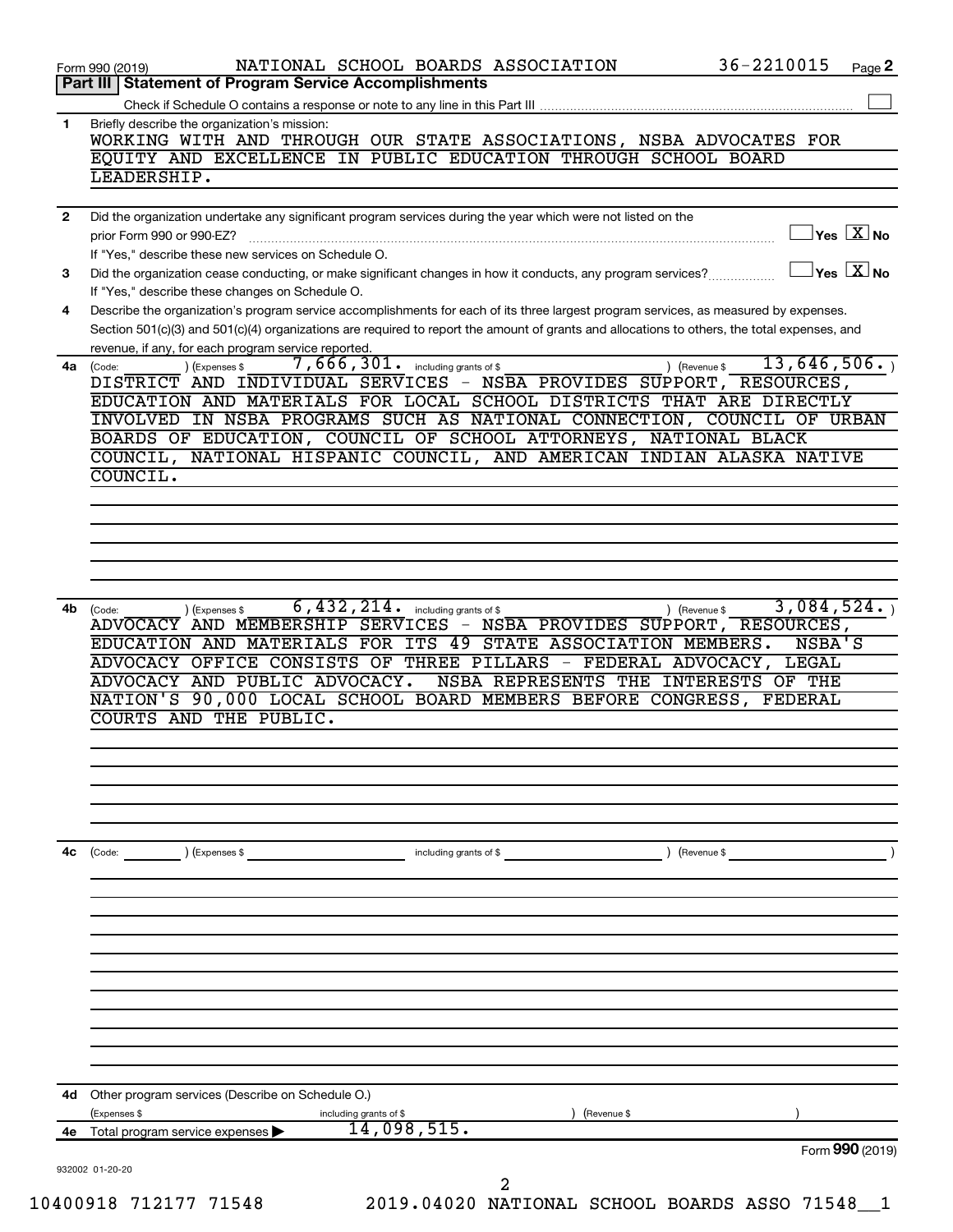| Form 990 (2019) | NATIONAL SCH                                   |  |
|-----------------|------------------------------------------------|--|
|                 | <b>Part IV Checklist of Required Schedules</b> |  |

Form 990 (2019) Page NATIONAL SCHOOL BOARDS ASSOCIATION 36-2210015

|     |                                                                                                                                                                                                                                     |                 | Yes                     | No              |
|-----|-------------------------------------------------------------------------------------------------------------------------------------------------------------------------------------------------------------------------------------|-----------------|-------------------------|-----------------|
| 1   | Is the organization described in section 501(c)(3) or $4947(a)(1)$ (other than a private foundation)?                                                                                                                               |                 |                         |                 |
|     |                                                                                                                                                                                                                                     | 1               | х                       |                 |
| 2   |                                                                                                                                                                                                                                     | $\overline{2}$  | $\overline{\textbf{x}}$ |                 |
| 3   | Did the organization engage in direct or indirect political campaign activities on behalf of or in opposition to candidates for                                                                                                     |                 |                         |                 |
|     |                                                                                                                                                                                                                                     | 3               |                         | x               |
| 4   | Section 501(c)(3) organizations. Did the organization engage in lobbying activities, or have a section 501(h) election in effect                                                                                                    |                 |                         |                 |
|     |                                                                                                                                                                                                                                     | 4               | х                       |                 |
| 5   | Is the organization a section 501(c)(4), 501(c)(5), or 501(c)(6) organization that receives membership dues, assessments, or                                                                                                        |                 |                         |                 |
|     |                                                                                                                                                                                                                                     | 5               |                         | х               |
| 6   | Did the organization maintain any donor advised funds or any similar funds or accounts for which donors have the right to                                                                                                           |                 |                         |                 |
|     | provide advice on the distribution or investment of amounts in such funds or accounts? If "Yes," complete Schedule D, Part I                                                                                                        | 6               |                         | х               |
| 7   | Did the organization receive or hold a conservation easement, including easements to preserve open space,                                                                                                                           |                 |                         |                 |
|     |                                                                                                                                                                                                                                     | $\overline{7}$  |                         | x               |
| 8   | Did the organization maintain collections of works of art, historical treasures, or other similar assets? If "Yes," complete                                                                                                        |                 |                         | x               |
|     | Schedule D, Part III <b>Marting Constructs</b> and the construction of the construction of the construction of the construction of the construction of the construction of the construction of the construction of the construction | 8               |                         |                 |
| 9   | Did the organization report an amount in Part X, line 21, for escrow or custodial account liability, serve as a custodian for                                                                                                       |                 |                         |                 |
|     | amounts not listed in Part X; or provide credit counseling, debt management, credit repair, or debt negotiation services?                                                                                                           |                 |                         | x               |
|     |                                                                                                                                                                                                                                     | 9               |                         |                 |
| 10  | Did the organization, directly or through a related organization, hold assets in donor-restricted endowments                                                                                                                        |                 |                         | x               |
|     |                                                                                                                                                                                                                                     | 10              |                         |                 |
| 11  | If the organization's answer to any of the following questions is "Yes," then complete Schedule D, Parts VI, VII, VIII, IX, or X                                                                                                    |                 |                         |                 |
|     | as applicable.<br>a Did the organization report an amount for land, buildings, and equipment in Part X, line 10? If "Yes," complete Schedule D,                                                                                     |                 |                         |                 |
|     | Part VI                                                                                                                                                                                                                             | 11a             | х                       |                 |
|     | <b>b</b> Did the organization report an amount for investments - other securities in Part X, line 12, that is 5% or more of its total                                                                                               |                 |                         |                 |
|     |                                                                                                                                                                                                                                     | 11b             |                         | x.              |
|     | c Did the organization report an amount for investments - program related in Part X, line 13, that is 5% or more of its total                                                                                                       |                 |                         |                 |
|     |                                                                                                                                                                                                                                     | 11с             |                         | x               |
|     | d Did the organization report an amount for other assets in Part X, line 15, that is 5% or more of its total assets reported in                                                                                                     |                 |                         |                 |
|     |                                                                                                                                                                                                                                     | 11d             |                         | x               |
|     |                                                                                                                                                                                                                                     | 11e             | X                       |                 |
| f.  | Did the organization's separate or consolidated financial statements for the tax year include a footnote that addresses                                                                                                             |                 |                         |                 |
|     | the organization's liability for uncertain tax positions under FIN 48 (ASC 740)? If "Yes," complete Schedule D, Part X                                                                                                              | 11f             | X                       |                 |
|     | 12a Did the organization obtain separate, independent audited financial statements for the tax year? If "Yes," complete                                                                                                             |                 |                         |                 |
|     |                                                                                                                                                                                                                                     | 12a             |                         | x               |
|     | <b>b</b> Was the organization included in consolidated, independent audited financial statements for the tax year?                                                                                                                  |                 |                         |                 |
|     | If "Yes," and if the organization answered "No" to line 12a, then completing Schedule D, Parts XI and XII is optional                                                                                                               | 12b             | X                       |                 |
| 13  |                                                                                                                                                                                                                                     | 13              |                         | X               |
| 14a | Did the organization maintain an office, employees, or agents outside of the United States?                                                                                                                                         | 14a             |                         | x               |
| b   | Did the organization have aggregate revenues or expenses of more than \$10,000 from grantmaking, fundraising, business,                                                                                                             |                 |                         |                 |
|     | investment, and program service activities outside the United States, or aggregate foreign investments valued at \$100,000                                                                                                          |                 |                         |                 |
|     |                                                                                                                                                                                                                                     | 14b             |                         | х               |
| 15  | Did the organization report on Part IX, column (A), line 3, more than \$5,000 of grants or other assistance to or for any                                                                                                           |                 |                         |                 |
|     |                                                                                                                                                                                                                                     | 15              |                         | x               |
| 16  | Did the organization report on Part IX, column (A), line 3, more than \$5,000 of aggregate grants or other assistance to                                                                                                            |                 |                         |                 |
|     |                                                                                                                                                                                                                                     | 16              |                         | x               |
| 17  | Did the organization report a total of more than \$15,000 of expenses for professional fundraising services on Part IX,                                                                                                             |                 |                         |                 |
|     |                                                                                                                                                                                                                                     | 17              |                         | x               |
| 18  | Did the organization report more than \$15,000 total of fundraising event gross income and contributions on Part VIII, lines                                                                                                        |                 |                         |                 |
|     |                                                                                                                                                                                                                                     | 18              |                         | x               |
| 19  | Did the organization report more than \$15,000 of gross income from gaming activities on Part VIII, line 9a? If "Yes,"                                                                                                              |                 |                         |                 |
|     |                                                                                                                                                                                                                                     | 19              |                         | x               |
|     |                                                                                                                                                                                                                                     | <b>20a</b>      |                         | X               |
| b   |                                                                                                                                                                                                                                     | 20 <sub>b</sub> |                         |                 |
| 21  | Did the organization report more than \$5,000 of grants or other assistance to any domestic organization or                                                                                                                         |                 |                         |                 |
|     |                                                                                                                                                                                                                                     | 21              |                         | x.              |
|     | 932003 01-20-20                                                                                                                                                                                                                     |                 |                         | Form 990 (2019) |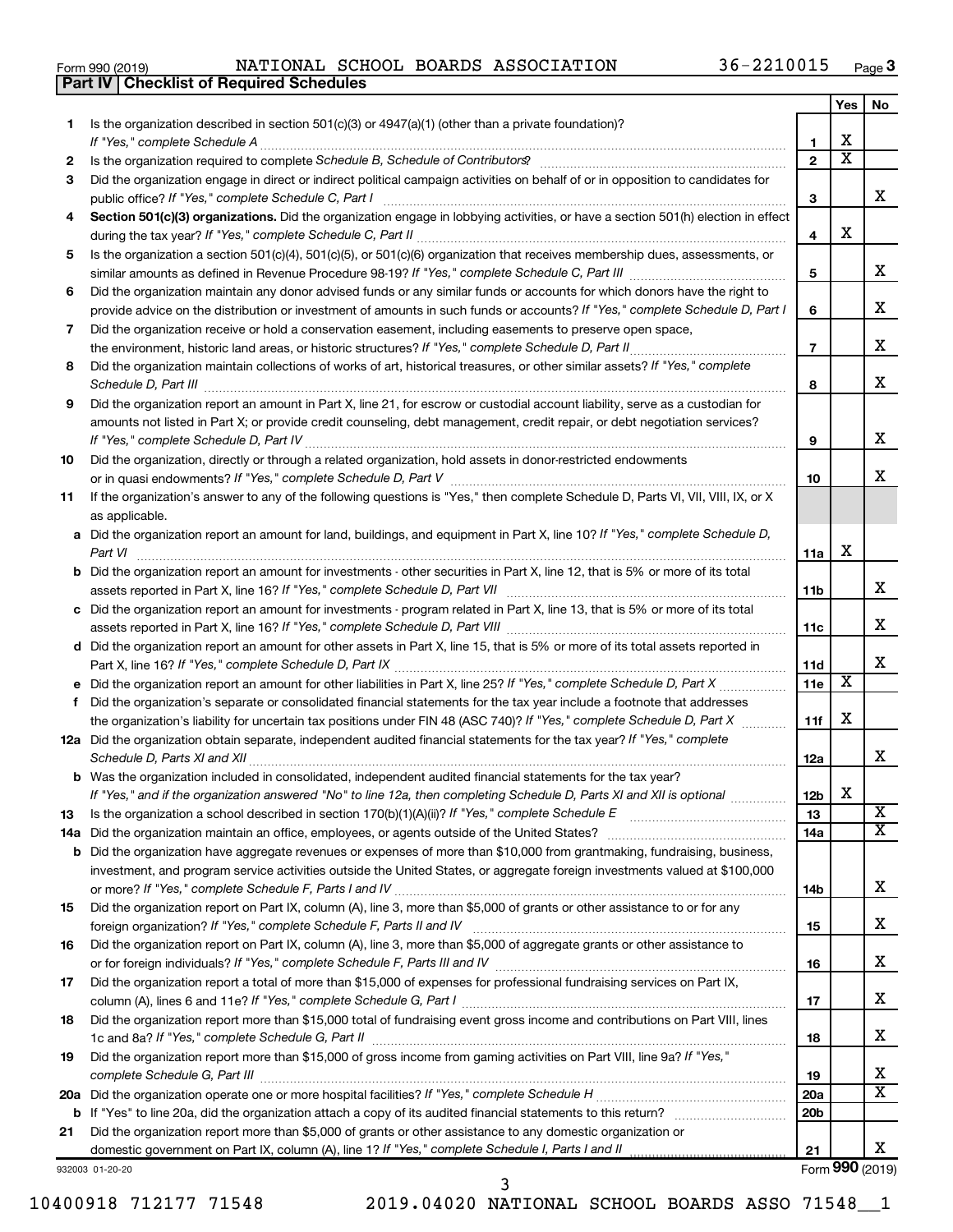|  | Form 990 (2019) |
|--|-----------------|
|  |                 |

|        | <b>Part IV   Checklist of Required Schedules (continued)</b>                                                                                                                           |                 |                         |                         |
|--------|----------------------------------------------------------------------------------------------------------------------------------------------------------------------------------------|-----------------|-------------------------|-------------------------|
|        |                                                                                                                                                                                        |                 | Yes                     | No.                     |
| 22     | Did the organization report more than \$5,000 of grants or other assistance to or for domestic individuals on                                                                          |                 |                         |                         |
|        | Part IX, column (A), line 2? If "Yes," complete Schedule I, Parts I and III [11]] [11]] [11] [11] [11] [11] [1                                                                         | 22              |                         | x                       |
| 23     | Did the organization answer "Yes" to Part VII, Section A, line 3, 4, or 5 about compensation of the organization's current                                                             |                 |                         |                         |
|        | and former officers, directors, trustees, key employees, and highest compensated employees? If "Yes," complete                                                                         |                 |                         |                         |
|        |                                                                                                                                                                                        | 23              | х                       |                         |
|        | Schedule J <b>Execute Schedule J Execute Schedule J</b><br>24a Did the organization have a tax-exempt bond issue with an outstanding principal amount of more than \$100,000 as of the |                 |                         |                         |
|        | last day of the year, that was issued after December 31, 2002? If "Yes," answer lines 24b through 24d and complete                                                                     |                 |                         |                         |
|        |                                                                                                                                                                                        | 24a             |                         | x                       |
|        | b Did the organization invest any proceeds of tax-exempt bonds beyond a temporary period exception?                                                                                    |                 |                         |                         |
|        |                                                                                                                                                                                        | 24 <sub>b</sub> |                         |                         |
|        | c Did the organization maintain an escrow account other than a refunding escrow at any time during the year to defease                                                                 |                 |                         |                         |
|        |                                                                                                                                                                                        | 24c             |                         |                         |
|        |                                                                                                                                                                                        | 24d             |                         |                         |
|        | 25a Section 501(c)(3), 501(c)(4), and 501(c)(29) organizations. Did the organization engage in an excess benefit                                                                       |                 |                         | x                       |
|        |                                                                                                                                                                                        | 25a             |                         |                         |
|        | b Is the organization aware that it engaged in an excess benefit transaction with a disqualified person in a prior year, and                                                           |                 |                         |                         |
|        | that the transaction has not been reported on any of the organization's prior Forms 990 or 990-EZ? If "Yes," complete                                                                  |                 |                         |                         |
|        | Schedule L, Part I                                                                                                                                                                     | 25b             |                         | x                       |
| 26     | Did the organization report any amount on Part X, line 5 or 22, for receivables from or payables to any current                                                                        |                 |                         |                         |
|        | or former officer, director, trustee, key employee, creator or founder, substantial contributor, or 35%                                                                                |                 |                         |                         |
|        | controlled entity or family member of any of these persons? If "Yes," complete Schedule L, Part II [ [ [ [ [ [ ] ]]                                                                    | 26              |                         | x                       |
| 27     | Did the organization provide a grant or other assistance to any current or former officer, director, trustee, key employee,                                                            |                 |                         |                         |
|        | creator or founder, substantial contributor or employee thereof, a grant selection committee member, or to a 35% controlled                                                            |                 |                         |                         |
|        | entity (including an employee thereof) or family member of any of these persons? If "Yes," complete Schedule L, Part III                                                               | 27              |                         | x                       |
| 28     | Was the organization a party to a business transaction with one of the following parties (see Schedule L, Part IV                                                                      |                 |                         |                         |
|        | instructions, for applicable filing thresholds, conditions, and exceptions):                                                                                                           |                 |                         |                         |
|        | a A current or former officer, director, trustee, key employee, creator or founder, or substantial contributor? If                                                                     |                 |                         |                         |
|        |                                                                                                                                                                                        | 28a             |                         | х                       |
|        |                                                                                                                                                                                        | 28b             |                         | $\overline{\texttt{x}}$ |
|        | c A 35% controlled entity of one or more individuals and/or organizations described in lines 28a or 28b?If                                                                             |                 |                         |                         |
|        |                                                                                                                                                                                        | 28c             |                         | х                       |
| 29     |                                                                                                                                                                                        | 29              |                         | $\overline{\texttt{x}}$ |
| 30     | Did the organization receive contributions of art, historical treasures, or other similar assets, or qualified conservation                                                            |                 |                         |                         |
|        |                                                                                                                                                                                        | 30              |                         | x                       |
| 31     | Did the organization liquidate, terminate, or dissolve and cease operations? If "Yes," complete Schedule N, Part I                                                                     | 31              |                         | $\overline{\text{x}}$   |
| 32     | Did the organization sell, exchange, dispose of, or transfer more than 25% of its net assets? If "Yes," complete                                                                       |                 |                         |                         |
|        | Schedule N, Part II                                                                                                                                                                    | 32              |                         | X                       |
| 33     | Did the organization own 100% of an entity disregarded as separate from the organization under Regulations                                                                             |                 |                         |                         |
|        |                                                                                                                                                                                        | 33              |                         | x.                      |
| 34     | Was the organization related to any tax-exempt or taxable entity? If "Yes," complete Schedule R, Part II, III, or IV, and                                                              |                 |                         |                         |
|        | Part V, line 1                                                                                                                                                                         | 34              | х                       |                         |
|        |                                                                                                                                                                                        | 35a             | $\overline{\mathbf{X}}$ |                         |
|        | b If "Yes" to line 35a, did the organization receive any payment from or engage in any transaction with a controlled entity                                                            |                 |                         |                         |
|        |                                                                                                                                                                                        | 35b             |                         | x.                      |
| 36     | Section 501(c)(3) organizations. Did the organization make any transfers to an exempt non-charitable related organization?                                                             |                 |                         |                         |
|        |                                                                                                                                                                                        | 36              |                         | x.                      |
| 37     | Did the organization conduct more than 5% of its activities through an entity that is not a related organization                                                                       |                 |                         |                         |
|        |                                                                                                                                                                                        | 37              |                         | x.                      |
| 38     | Did the organization complete Schedule O and provide explanations in Schedule O for Part VI, lines 11b and 19?                                                                         |                 |                         |                         |
|        | Note: All Form 990 filers are required to complete Schedule O                                                                                                                          | 38              | х                       |                         |
| Part V |                                                                                                                                                                                        |                 |                         |                         |
|        | Check if Schedule O contains a response or note to any line in this Part V [11] [12] Check if Schedule O contains a response or note to any line in this Part V                        |                 |                         |                         |
|        |                                                                                                                                                                                        |                 | Yes                     | No                      |
|        | 81<br>1a                                                                                                                                                                               |                 |                         |                         |
|        | 0<br>1b                                                                                                                                                                                |                 |                         |                         |
|        | c Did the organization comply with backup withholding rules for reportable payments to vendors and reportable gaming                                                                   |                 |                         |                         |
|        |                                                                                                                                                                                        | 1c              | x                       |                         |
|        | 932004 01-20-20                                                                                                                                                                        |                 |                         | Form 990 (2019)         |
|        | 4                                                                                                                                                                                      |                 |                         |                         |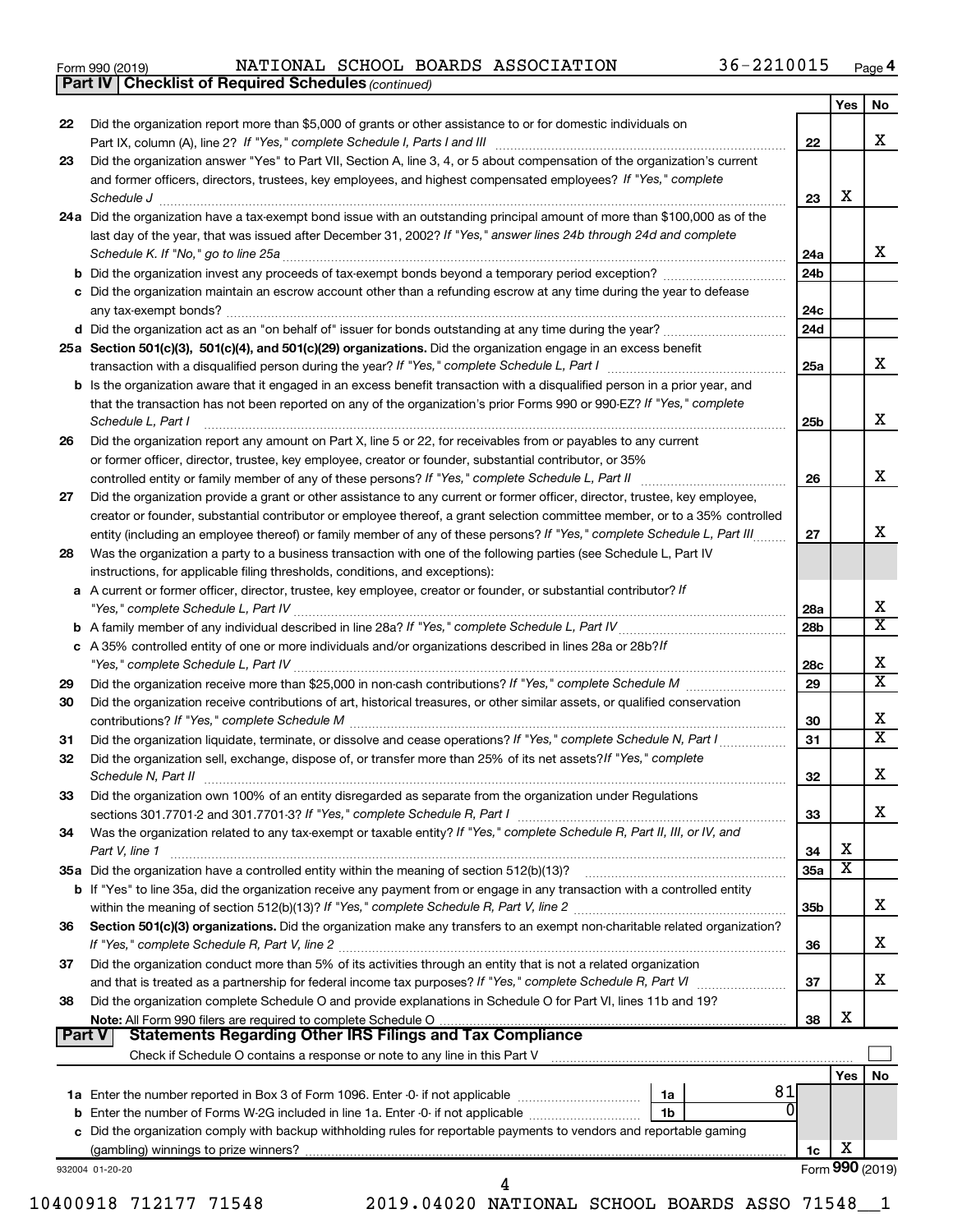| Form 990 (2019) |  |  |  |  | NATIONAL SCHOOL BOARDS ASSOCIATION | 36-2210015 | Page |  |
|-----------------|--|--|--|--|------------------------------------|------------|------|--|
|-----------------|--|--|--|--|------------------------------------|------------|------|--|

**Part V Statements Regarding Other IRS Filings and Tax Compliance**

*(continued)*

|        |                                                                                                                                                                                                       |                      | Yes                     | No                      |
|--------|-------------------------------------------------------------------------------------------------------------------------------------------------------------------------------------------------------|----------------------|-------------------------|-------------------------|
|        | 2a Enter the number of employees reported on Form W-3, Transmittal of Wage and Tax Statements,                                                                                                        |                      |                         |                         |
|        | 78<br>filed for the calendar year ending with or within the year covered by this return <i>manumumumum</i><br>2a                                                                                      |                      |                         |                         |
|        | b If at least one is reported on line 2a, did the organization file all required federal employment tax returns?                                                                                      | 2 <sub>b</sub>       | X                       |                         |
|        |                                                                                                                                                                                                       |                      |                         |                         |
|        | 3a Did the organization have unrelated business gross income of \$1,000 or more during the year?                                                                                                      | 3a                   | X                       |                         |
|        |                                                                                                                                                                                                       | 3b                   | $\overline{\textbf{x}}$ |                         |
|        | 4a At any time during the calendar year, did the organization have an interest in, or a signature or other authority over, a                                                                          |                      |                         |                         |
|        | financial account in a foreign country (such as a bank account, securities account, or other financial account)?                                                                                      | 4a                   |                         | х                       |
|        | <b>b</b> If "Yes," enter the name of the foreign country $\blacktriangleright$                                                                                                                        |                      |                         |                         |
|        | See instructions for filing requirements for FinCEN Form 114, Report of Foreign Bank and Financial Accounts (FBAR).                                                                                   |                      |                         | х                       |
| b      |                                                                                                                                                                                                       | 5a<br>5 <sub>b</sub> |                         | x                       |
|        |                                                                                                                                                                                                       | 5 <sub>c</sub>       |                         |                         |
|        | 6a Does the organization have annual gross receipts that are normally greater than \$100,000, and did the organization solicit                                                                        |                      |                         |                         |
|        | any contributions that were not tax deductible as charitable contributions?                                                                                                                           | 6а                   |                         | х                       |
|        | b If "Yes," did the organization include with every solicitation an express statement that such contributions or gifts                                                                                |                      |                         |                         |
|        | were not tax deductible?                                                                                                                                                                              | 6b                   |                         |                         |
| 7      | Organizations that may receive deductible contributions under section 170(c).                                                                                                                         |                      |                         |                         |
|        | Did the organization receive a payment in excess of \$75 made partly as a contribution and partly for goods and services provided to the payor?                                                       | 7а                   |                         | х                       |
|        |                                                                                                                                                                                                       | 7b                   |                         |                         |
| c      | Did the organization sell, exchange, or otherwise dispose of tangible personal property for which it was required                                                                                     |                      |                         |                         |
|        | to file Form 8282?                                                                                                                                                                                    | 7c                   |                         | х                       |
| d      | 7d<br>If "Yes," indicate the number of Forms 8282 filed during the year <i>manumumumumumumumum</i>                                                                                                    |                      |                         |                         |
|        |                                                                                                                                                                                                       | 7е                   |                         | х                       |
|        |                                                                                                                                                                                                       | 7f                   |                         | $\overline{\textbf{X}}$ |
| g      | If the organization received a contribution of qualified intellectual property, did the organization file Form 8899 as required?                                                                      | 7g                   |                         |                         |
| h      | If the organization received a contribution of cars, boats, airplanes, or other vehicles, did the organization file a Form 1098-C?                                                                    | 7h                   |                         |                         |
| 8      | Sponsoring organizations maintaining donor advised funds. Did a donor advised fund maintained by the                                                                                                  |                      |                         |                         |
|        | sponsoring organization have excess business holdings at any time during the year?<br>and a series of the contract of the contract of the contract of the contract of the contract of the contract of | 8                    |                         |                         |
| 9      | Sponsoring organizations maintaining donor advised funds.<br>Did the sponsoring organization make any taxable distributions under section 4966?                                                       | 9a                   |                         |                         |
| а<br>b |                                                                                                                                                                                                       | 9b                   |                         |                         |
| 10     | Section 501(c)(7) organizations. Enter:                                                                                                                                                               |                      |                         |                         |
| а      | 10a                                                                                                                                                                                                   |                      |                         |                         |
| b      | 10 <sub>b</sub><br>Gross receipts, included on Form 990, Part VIII, line 12, for public use of club facilities                                                                                        |                      |                         |                         |
| 11     | Section 501(c)(12) organizations. Enter:                                                                                                                                                              |                      |                         |                         |
|        | 11a                                                                                                                                                                                                   |                      |                         |                         |
|        | b Gross income from other sources (Do not net amounts due or paid to other sources against                                                                                                            |                      |                         |                         |
|        | amounts due or received from them.)<br>11b                                                                                                                                                            |                      |                         |                         |
|        | 12a Section 4947(a)(1) non-exempt charitable trusts. Is the organization filing Form 990 in lieu of Form 1041?                                                                                        | 12a                  |                         |                         |
|        | 12 <sub>b</sub><br><b>b</b> If "Yes," enter the amount of tax-exempt interest received or accrued during the year                                                                                     |                      |                         |                         |
| 13     | Section 501(c)(29) qualified nonprofit health insurance issuers.                                                                                                                                      |                      |                         |                         |
|        |                                                                                                                                                                                                       | 13a                  |                         |                         |
|        | Note: See the instructions for additional information the organization must report on Schedule O.                                                                                                     |                      |                         |                         |
|        | <b>b</b> Enter the amount of reserves the organization is required to maintain by the states in which the                                                                                             |                      |                         |                         |
|        | 13 <sub>b</sub><br>13 <sub>c</sub>                                                                                                                                                                    |                      |                         |                         |
|        | 14a Did the organization receive any payments for indoor tanning services during the tax year?                                                                                                        | 14a                  |                         | х                       |
|        | b If "Yes," has it filed a Form 720 to report these payments? If "No," provide an explanation on Schedule O<br><u> 1986 - John Bernstein, skriuwer en s</u>                                           | 14b                  |                         |                         |
| 15     | Is the organization subject to the section 4960 tax on payment(s) of more than \$1,000,000 in remuneration or                                                                                         |                      |                         |                         |
|        | excess parachute payment(s) during the year?                                                                                                                                                          | 15                   |                         | x                       |
|        | If "Yes," see instructions and file Form 4720, Schedule N.                                                                                                                                            |                      |                         |                         |
| 16     | Is the organization an educational institution subject to the section 4968 excise tax on net investment income?                                                                                       | 16                   |                         | х                       |
|        | If "Yes," complete Form 4720, Schedule O.                                                                                                                                                             |                      |                         |                         |

Form (2019) **990**

932005 01-20-20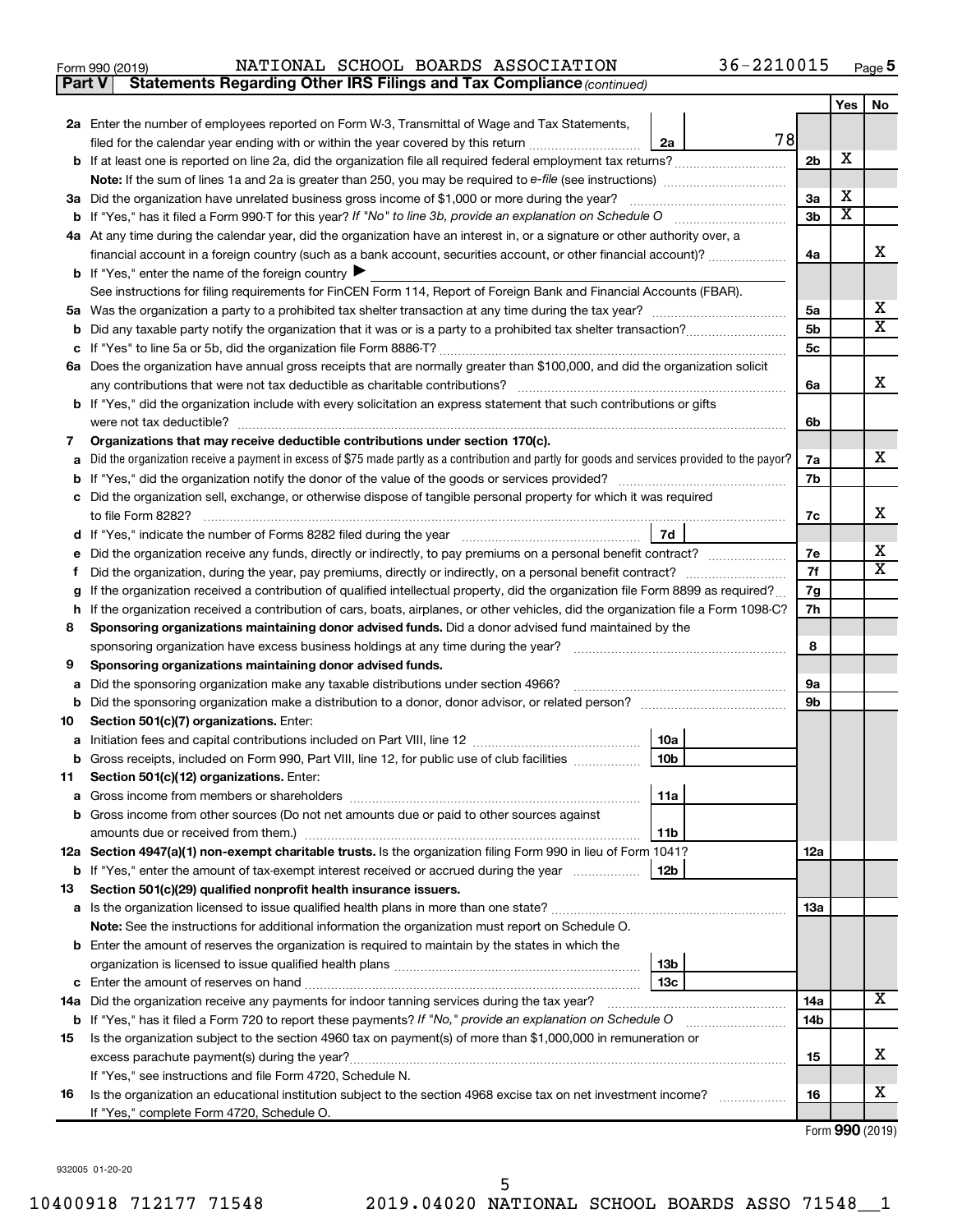| Form 990 (2019) |  |
|-----------------|--|
|-----------------|--|

### Form 990 (2019) Page NATIONAL SCHOOL BOARDS ASSOCIATION 36-2210015

**Part VI** Governance, Management, and Disclosure For each "Yes" response to lines 2 through 7b below, and for a "No" response *to line 8a, 8b, or 10b below, describe the circumstances, processes, or changes on Schedule O. See instructions.*

|                                                                                                                                                                                                                                                                                                                                                                                                                                                                                                                                                                                                                                                                                                                                                                                                                                                                                                                                                                                                                                                                                                                                                                                                                                                                                                                                                                                                                                                                                                                                                                                                                                                                                                                                                                                                                                                                                                                                                                                                                                                                                                                                                                                                                                                                                                                                                                                                                                                                                                                                                                                                                                                                                                                                                                                                  |                                                                                                             |  |                 |                 |                         | $\mathbf{X}$ |
|--------------------------------------------------------------------------------------------------------------------------------------------------------------------------------------------------------------------------------------------------------------------------------------------------------------------------------------------------------------------------------------------------------------------------------------------------------------------------------------------------------------------------------------------------------------------------------------------------------------------------------------------------------------------------------------------------------------------------------------------------------------------------------------------------------------------------------------------------------------------------------------------------------------------------------------------------------------------------------------------------------------------------------------------------------------------------------------------------------------------------------------------------------------------------------------------------------------------------------------------------------------------------------------------------------------------------------------------------------------------------------------------------------------------------------------------------------------------------------------------------------------------------------------------------------------------------------------------------------------------------------------------------------------------------------------------------------------------------------------------------------------------------------------------------------------------------------------------------------------------------------------------------------------------------------------------------------------------------------------------------------------------------------------------------------------------------------------------------------------------------------------------------------------------------------------------------------------------------------------------------------------------------------------------------------------------------------------------------------------------------------------------------------------------------------------------------------------------------------------------------------------------------------------------------------------------------------------------------------------------------------------------------------------------------------------------------------------------------------------------------------------------------------------------------|-------------------------------------------------------------------------------------------------------------|--|-----------------|-----------------|-------------------------|--------------|
|                                                                                                                                                                                                                                                                                                                                                                                                                                                                                                                                                                                                                                                                                                                                                                                                                                                                                                                                                                                                                                                                                                                                                                                                                                                                                                                                                                                                                                                                                                                                                                                                                                                                                                                                                                                                                                                                                                                                                                                                                                                                                                                                                                                                                                                                                                                                                                                                                                                                                                                                                                                                                                                                                                                                                                                                  |                                                                                                             |  |                 |                 |                         |              |
|                                                                                                                                                                                                                                                                                                                                                                                                                                                                                                                                                                                                                                                                                                                                                                                                                                                                                                                                                                                                                                                                                                                                                                                                                                                                                                                                                                                                                                                                                                                                                                                                                                                                                                                                                                                                                                                                                                                                                                                                                                                                                                                                                                                                                                                                                                                                                                                                                                                                                                                                                                                                                                                                                                                                                                                                  |                                                                                                             |  |                 |                 | Yes                     | No           |
|                                                                                                                                                                                                                                                                                                                                                                                                                                                                                                                                                                                                                                                                                                                                                                                                                                                                                                                                                                                                                                                                                                                                                                                                                                                                                                                                                                                                                                                                                                                                                                                                                                                                                                                                                                                                                                                                                                                                                                                                                                                                                                                                                                                                                                                                                                                                                                                                                                                                                                                                                                                                                                                                                                                                                                                                  |                                                                                                             |  |                 |                 |                         |              |
|                                                                                                                                                                                                                                                                                                                                                                                                                                                                                                                                                                                                                                                                                                                                                                                                                                                                                                                                                                                                                                                                                                                                                                                                                                                                                                                                                                                                                                                                                                                                                                                                                                                                                                                                                                                                                                                                                                                                                                                                                                                                                                                                                                                                                                                                                                                                                                                                                                                                                                                                                                                                                                                                                                                                                                                                  | If there are material differences in voting rights among members of the governing body, or if the governing |  |                 |                 |                         |              |
|                                                                                                                                                                                                                                                                                                                                                                                                                                                                                                                                                                                                                                                                                                                                                                                                                                                                                                                                                                                                                                                                                                                                                                                                                                                                                                                                                                                                                                                                                                                                                                                                                                                                                                                                                                                                                                                                                                                                                                                                                                                                                                                                                                                                                                                                                                                                                                                                                                                                                                                                                                                                                                                                                                                                                                                                  | body delegated broad authority to an executive committee or similar committee, explain on Schedule O.       |  |                 |                 |                         |              |
| b                                                                                                                                                                                                                                                                                                                                                                                                                                                                                                                                                                                                                                                                                                                                                                                                                                                                                                                                                                                                                                                                                                                                                                                                                                                                                                                                                                                                                                                                                                                                                                                                                                                                                                                                                                                                                                                                                                                                                                                                                                                                                                                                                                                                                                                                                                                                                                                                                                                                                                                                                                                                                                                                                                                                                                                                |                                                                                                             |  |                 |                 |                         |              |
|                                                                                                                                                                                                                                                                                                                                                                                                                                                                                                                                                                                                                                                                                                                                                                                                                                                                                                                                                                                                                                                                                                                                                                                                                                                                                                                                                                                                                                                                                                                                                                                                                                                                                                                                                                                                                                                                                                                                                                                                                                                                                                                                                                                                                                                                                                                                                                                                                                                                                                                                                                                                                                                                                                                                                                                                  |                                                                                                             |  |                 |                 |                         |              |
|                                                                                                                                                                                                                                                                                                                                                                                                                                                                                                                                                                                                                                                                                                                                                                                                                                                                                                                                                                                                                                                                                                                                                                                                                                                                                                                                                                                                                                                                                                                                                                                                                                                                                                                                                                                                                                                                                                                                                                                                                                                                                                                                                                                                                                                                                                                                                                                                                                                                                                                                                                                                                                                                                                                                                                                                  |                                                                                                             |  |                 | $\mathbf{2}$    |                         |              |
|                                                                                                                                                                                                                                                                                                                                                                                                                                                                                                                                                                                                                                                                                                                                                                                                                                                                                                                                                                                                                                                                                                                                                                                                                                                                                                                                                                                                                                                                                                                                                                                                                                                                                                                                                                                                                                                                                                                                                                                                                                                                                                                                                                                                                                                                                                                                                                                                                                                                                                                                                                                                                                                                                                                                                                                                  |                                                                                                             |  |                 |                 |                         |              |
|                                                                                                                                                                                                                                                                                                                                                                                                                                                                                                                                                                                                                                                                                                                                                                                                                                                                                                                                                                                                                                                                                                                                                                                                                                                                                                                                                                                                                                                                                                                                                                                                                                                                                                                                                                                                                                                                                                                                                                                                                                                                                                                                                                                                                                                                                                                                                                                                                                                                                                                                                                                                                                                                                                                                                                                                  |                                                                                                             |  |                 | 3               |                         |              |
|                                                                                                                                                                                                                                                                                                                                                                                                                                                                                                                                                                                                                                                                                                                                                                                                                                                                                                                                                                                                                                                                                                                                                                                                                                                                                                                                                                                                                                                                                                                                                                                                                                                                                                                                                                                                                                                                                                                                                                                                                                                                                                                                                                                                                                                                                                                                                                                                                                                                                                                                                                                                                                                                                                                                                                                                  |                                                                                                             |  |                 | 4               |                         |              |
|                                                                                                                                                                                                                                                                                                                                                                                                                                                                                                                                                                                                                                                                                                                                                                                                                                                                                                                                                                                                                                                                                                                                                                                                                                                                                                                                                                                                                                                                                                                                                                                                                                                                                                                                                                                                                                                                                                                                                                                                                                                                                                                                                                                                                                                                                                                                                                                                                                                                                                                                                                                                                                                                                                                                                                                                  |                                                                                                             |  |                 | 5               |                         |              |
|                                                                                                                                                                                                                                                                                                                                                                                                                                                                                                                                                                                                                                                                                                                                                                                                                                                                                                                                                                                                                                                                                                                                                                                                                                                                                                                                                                                                                                                                                                                                                                                                                                                                                                                                                                                                                                                                                                                                                                                                                                                                                                                                                                                                                                                                                                                                                                                                                                                                                                                                                                                                                                                                                                                                                                                                  |                                                                                                             |  |                 | 6               | $\overline{\textbf{x}}$ |              |
|                                                                                                                                                                                                                                                                                                                                                                                                                                                                                                                                                                                                                                                                                                                                                                                                                                                                                                                                                                                                                                                                                                                                                                                                                                                                                                                                                                                                                                                                                                                                                                                                                                                                                                                                                                                                                                                                                                                                                                                                                                                                                                                                                                                                                                                                                                                                                                                                                                                                                                                                                                                                                                                                                                                                                                                                  |                                                                                                             |  |                 |                 |                         |              |
|                                                                                                                                                                                                                                                                                                                                                                                                                                                                                                                                                                                                                                                                                                                                                                                                                                                                                                                                                                                                                                                                                                                                                                                                                                                                                                                                                                                                                                                                                                                                                                                                                                                                                                                                                                                                                                                                                                                                                                                                                                                                                                                                                                                                                                                                                                                                                                                                                                                                                                                                                                                                                                                                                                                                                                                                  |                                                                                                             |  |                 |                 | х                       |              |
|                                                                                                                                                                                                                                                                                                                                                                                                                                                                                                                                                                                                                                                                                                                                                                                                                                                                                                                                                                                                                                                                                                                                                                                                                                                                                                                                                                                                                                                                                                                                                                                                                                                                                                                                                                                                                                                                                                                                                                                                                                                                                                                                                                                                                                                                                                                                                                                                                                                                                                                                                                                                                                                                                                                                                                                                  |                                                                                                             |  |                 | 7a              |                         |              |
|                                                                                                                                                                                                                                                                                                                                                                                                                                                                                                                                                                                                                                                                                                                                                                                                                                                                                                                                                                                                                                                                                                                                                                                                                                                                                                                                                                                                                                                                                                                                                                                                                                                                                                                                                                                                                                                                                                                                                                                                                                                                                                                                                                                                                                                                                                                                                                                                                                                                                                                                                                                                                                                                                                                                                                                                  |                                                                                                             |  |                 |                 | X                       |              |
|                                                                                                                                                                                                                                                                                                                                                                                                                                                                                                                                                                                                                                                                                                                                                                                                                                                                                                                                                                                                                                                                                                                                                                                                                                                                                                                                                                                                                                                                                                                                                                                                                                                                                                                                                                                                                                                                                                                                                                                                                                                                                                                                                                                                                                                                                                                                                                                                                                                                                                                                                                                                                                                                                                                                                                                                  |                                                                                                             |  |                 | 7b              |                         |              |
|                                                                                                                                                                                                                                                                                                                                                                                                                                                                                                                                                                                                                                                                                                                                                                                                                                                                                                                                                                                                                                                                                                                                                                                                                                                                                                                                                                                                                                                                                                                                                                                                                                                                                                                                                                                                                                                                                                                                                                                                                                                                                                                                                                                                                                                                                                                                                                                                                                                                                                                                                                                                                                                                                                                                                                                                  |                                                                                                             |  |                 |                 |                         |              |
| a                                                                                                                                                                                                                                                                                                                                                                                                                                                                                                                                                                                                                                                                                                                                                                                                                                                                                                                                                                                                                                                                                                                                                                                                                                                                                                                                                                                                                                                                                                                                                                                                                                                                                                                                                                                                                                                                                                                                                                                                                                                                                                                                                                                                                                                                                                                                                                                                                                                                                                                                                                                                                                                                                                                                                                                                |                                                                                                             |  |                 | 8а              | X                       |              |
| b                                                                                                                                                                                                                                                                                                                                                                                                                                                                                                                                                                                                                                                                                                                                                                                                                                                                                                                                                                                                                                                                                                                                                                                                                                                                                                                                                                                                                                                                                                                                                                                                                                                                                                                                                                                                                                                                                                                                                                                                                                                                                                                                                                                                                                                                                                                                                                                                                                                                                                                                                                                                                                                                                                                                                                                                |                                                                                                             |  |                 | 8b              | $\overline{\textbf{x}}$ |              |
|                                                                                                                                                                                                                                                                                                                                                                                                                                                                                                                                                                                                                                                                                                                                                                                                                                                                                                                                                                                                                                                                                                                                                                                                                                                                                                                                                                                                                                                                                                                                                                                                                                                                                                                                                                                                                                                                                                                                                                                                                                                                                                                                                                                                                                                                                                                                                                                                                                                                                                                                                                                                                                                                                                                                                                                                  |                                                                                                             |  |                 |                 |                         |              |
|                                                                                                                                                                                                                                                                                                                                                                                                                                                                                                                                                                                                                                                                                                                                                                                                                                                                                                                                                                                                                                                                                                                                                                                                                                                                                                                                                                                                                                                                                                                                                                                                                                                                                                                                                                                                                                                                                                                                                                                                                                                                                                                                                                                                                                                                                                                                                                                                                                                                                                                                                                                                                                                                                                                                                                                                  |                                                                                                             |  |                 | 9               |                         |              |
|                                                                                                                                                                                                                                                                                                                                                                                                                                                                                                                                                                                                                                                                                                                                                                                                                                                                                                                                                                                                                                                                                                                                                                                                                                                                                                                                                                                                                                                                                                                                                                                                                                                                                                                                                                                                                                                                                                                                                                                                                                                                                                                                                                                                                                                                                                                                                                                                                                                                                                                                                                                                                                                                                                                                                                                                  |                                                                                                             |  |                 |                 |                         |              |
|                                                                                                                                                                                                                                                                                                                                                                                                                                                                                                                                                                                                                                                                                                                                                                                                                                                                                                                                                                                                                                                                                                                                                                                                                                                                                                                                                                                                                                                                                                                                                                                                                                                                                                                                                                                                                                                                                                                                                                                                                                                                                                                                                                                                                                                                                                                                                                                                                                                                                                                                                                                                                                                                                                                                                                                                  |                                                                                                             |  |                 |                 | Yes                     |              |
|                                                                                                                                                                                                                                                                                                                                                                                                                                                                                                                                                                                                                                                                                                                                                                                                                                                                                                                                                                                                                                                                                                                                                                                                                                                                                                                                                                                                                                                                                                                                                                                                                                                                                                                                                                                                                                                                                                                                                                                                                                                                                                                                                                                                                                                                                                                                                                                                                                                                                                                                                                                                                                                                                                                                                                                                  |                                                                                                             |  |                 | 10a             |                         |              |
|                                                                                                                                                                                                                                                                                                                                                                                                                                                                                                                                                                                                                                                                                                                                                                                                                                                                                                                                                                                                                                                                                                                                                                                                                                                                                                                                                                                                                                                                                                                                                                                                                                                                                                                                                                                                                                                                                                                                                                                                                                                                                                                                                                                                                                                                                                                                                                                                                                                                                                                                                                                                                                                                                                                                                                                                  |                                                                                                             |  |                 |                 |                         |              |
|                                                                                                                                                                                                                                                                                                                                                                                                                                                                                                                                                                                                                                                                                                                                                                                                                                                                                                                                                                                                                                                                                                                                                                                                                                                                                                                                                                                                                                                                                                                                                                                                                                                                                                                                                                                                                                                                                                                                                                                                                                                                                                                                                                                                                                                                                                                                                                                                                                                                                                                                                                                                                                                                                                                                                                                                  |                                                                                                             |  |                 | 10b             |                         |              |
|                                                                                                                                                                                                                                                                                                                                                                                                                                                                                                                                                                                                                                                                                                                                                                                                                                                                                                                                                                                                                                                                                                                                                                                                                                                                                                                                                                                                                                                                                                                                                                                                                                                                                                                                                                                                                                                                                                                                                                                                                                                                                                                                                                                                                                                                                                                                                                                                                                                                                                                                                                                                                                                                                                                                                                                                  |                                                                                                             |  |                 | 11a             | X                       |              |
|                                                                                                                                                                                                                                                                                                                                                                                                                                                                                                                                                                                                                                                                                                                                                                                                                                                                                                                                                                                                                                                                                                                                                                                                                                                                                                                                                                                                                                                                                                                                                                                                                                                                                                                                                                                                                                                                                                                                                                                                                                                                                                                                                                                                                                                                                                                                                                                                                                                                                                                                                                                                                                                                                                                                                                                                  |                                                                                                             |  |                 |                 |                         |              |
|                                                                                                                                                                                                                                                                                                                                                                                                                                                                                                                                                                                                                                                                                                                                                                                                                                                                                                                                                                                                                                                                                                                                                                                                                                                                                                                                                                                                                                                                                                                                                                                                                                                                                                                                                                                                                                                                                                                                                                                                                                                                                                                                                                                                                                                                                                                                                                                                                                                                                                                                                                                                                                                                                                                                                                                                  |                                                                                                             |  |                 | 12a             | х                       |              |
| b                                                                                                                                                                                                                                                                                                                                                                                                                                                                                                                                                                                                                                                                                                                                                                                                                                                                                                                                                                                                                                                                                                                                                                                                                                                                                                                                                                                                                                                                                                                                                                                                                                                                                                                                                                                                                                                                                                                                                                                                                                                                                                                                                                                                                                                                                                                                                                                                                                                                                                                                                                                                                                                                                                                                                                                                |                                                                                                             |  |                 | 12 <sub>b</sub> | х                       |              |
| с                                                                                                                                                                                                                                                                                                                                                                                                                                                                                                                                                                                                                                                                                                                                                                                                                                                                                                                                                                                                                                                                                                                                                                                                                                                                                                                                                                                                                                                                                                                                                                                                                                                                                                                                                                                                                                                                                                                                                                                                                                                                                                                                                                                                                                                                                                                                                                                                                                                                                                                                                                                                                                                                                                                                                                                                |                                                                                                             |  |                 |                 |                         |              |
|                                                                                                                                                                                                                                                                                                                                                                                                                                                                                                                                                                                                                                                                                                                                                                                                                                                                                                                                                                                                                                                                                                                                                                                                                                                                                                                                                                                                                                                                                                                                                                                                                                                                                                                                                                                                                                                                                                                                                                                                                                                                                                                                                                                                                                                                                                                                                                                                                                                                                                                                                                                                                                                                                                                                                                                                  |                                                                                                             |  |                 | 12c             | X                       |              |
|                                                                                                                                                                                                                                                                                                                                                                                                                                                                                                                                                                                                                                                                                                                                                                                                                                                                                                                                                                                                                                                                                                                                                                                                                                                                                                                                                                                                                                                                                                                                                                                                                                                                                                                                                                                                                                                                                                                                                                                                                                                                                                                                                                                                                                                                                                                                                                                                                                                                                                                                                                                                                                                                                                                                                                                                  |                                                                                                             |  |                 | 13              | $\overline{\mathbf{X}}$ |              |
|                                                                                                                                                                                                                                                                                                                                                                                                                                                                                                                                                                                                                                                                                                                                                                                                                                                                                                                                                                                                                                                                                                                                                                                                                                                                                                                                                                                                                                                                                                                                                                                                                                                                                                                                                                                                                                                                                                                                                                                                                                                                                                                                                                                                                                                                                                                                                                                                                                                                                                                                                                                                                                                                                                                                                                                                  |                                                                                                             |  |                 | 14              | X                       |              |
|                                                                                                                                                                                                                                                                                                                                                                                                                                                                                                                                                                                                                                                                                                                                                                                                                                                                                                                                                                                                                                                                                                                                                                                                                                                                                                                                                                                                                                                                                                                                                                                                                                                                                                                                                                                                                                                                                                                                                                                                                                                                                                                                                                                                                                                                                                                                                                                                                                                                                                                                                                                                                                                                                                                                                                                                  |                                                                                                             |  |                 |                 |                         |              |
|                                                                                                                                                                                                                                                                                                                                                                                                                                                                                                                                                                                                                                                                                                                                                                                                                                                                                                                                                                                                                                                                                                                                                                                                                                                                                                                                                                                                                                                                                                                                                                                                                                                                                                                                                                                                                                                                                                                                                                                                                                                                                                                                                                                                                                                                                                                                                                                                                                                                                                                                                                                                                                                                                                                                                                                                  |                                                                                                             |  |                 |                 |                         |              |
|                                                                                                                                                                                                                                                                                                                                                                                                                                                                                                                                                                                                                                                                                                                                                                                                                                                                                                                                                                                                                                                                                                                                                                                                                                                                                                                                                                                                                                                                                                                                                                                                                                                                                                                                                                                                                                                                                                                                                                                                                                                                                                                                                                                                                                                                                                                                                                                                                                                                                                                                                                                                                                                                                                                                                                                                  |                                                                                                             |  |                 | 15a             | х                       |              |
|                                                                                                                                                                                                                                                                                                                                                                                                                                                                                                                                                                                                                                                                                                                                                                                                                                                                                                                                                                                                                                                                                                                                                                                                                                                                                                                                                                                                                                                                                                                                                                                                                                                                                                                                                                                                                                                                                                                                                                                                                                                                                                                                                                                                                                                                                                                                                                                                                                                                                                                                                                                                                                                                                                                                                                                                  |                                                                                                             |  |                 | 15 <sub>b</sub> | х                       |              |
|                                                                                                                                                                                                                                                                                                                                                                                                                                                                                                                                                                                                                                                                                                                                                                                                                                                                                                                                                                                                                                                                                                                                                                                                                                                                                                                                                                                                                                                                                                                                                                                                                                                                                                                                                                                                                                                                                                                                                                                                                                                                                                                                                                                                                                                                                                                                                                                                                                                                                                                                                                                                                                                                                                                                                                                                  |                                                                                                             |  |                 |                 |                         |              |
|                                                                                                                                                                                                                                                                                                                                                                                                                                                                                                                                                                                                                                                                                                                                                                                                                                                                                                                                                                                                                                                                                                                                                                                                                                                                                                                                                                                                                                                                                                                                                                                                                                                                                                                                                                                                                                                                                                                                                                                                                                                                                                                                                                                                                                                                                                                                                                                                                                                                                                                                                                                                                                                                                                                                                                                                  |                                                                                                             |  |                 |                 |                         |              |
|                                                                                                                                                                                                                                                                                                                                                                                                                                                                                                                                                                                                                                                                                                                                                                                                                                                                                                                                                                                                                                                                                                                                                                                                                                                                                                                                                                                                                                                                                                                                                                                                                                                                                                                                                                                                                                                                                                                                                                                                                                                                                                                                                                                                                                                                                                                                                                                                                                                                                                                                                                                                                                                                                                                                                                                                  |                                                                                                             |  |                 |                 |                         |              |
|                                                                                                                                                                                                                                                                                                                                                                                                                                                                                                                                                                                                                                                                                                                                                                                                                                                                                                                                                                                                                                                                                                                                                                                                                                                                                                                                                                                                                                                                                                                                                                                                                                                                                                                                                                                                                                                                                                                                                                                                                                                                                                                                                                                                                                                                                                                                                                                                                                                                                                                                                                                                                                                                                                                                                                                                  |                                                                                                             |  |                 | 16a             |                         |              |
|                                                                                                                                                                                                                                                                                                                                                                                                                                                                                                                                                                                                                                                                                                                                                                                                                                                                                                                                                                                                                                                                                                                                                                                                                                                                                                                                                                                                                                                                                                                                                                                                                                                                                                                                                                                                                                                                                                                                                                                                                                                                                                                                                                                                                                                                                                                                                                                                                                                                                                                                                                                                                                                                                                                                                                                                  |                                                                                                             |  |                 |                 |                         |              |
|                                                                                                                                                                                                                                                                                                                                                                                                                                                                                                                                                                                                                                                                                                                                                                                                                                                                                                                                                                                                                                                                                                                                                                                                                                                                                                                                                                                                                                                                                                                                                                                                                                                                                                                                                                                                                                                                                                                                                                                                                                                                                                                                                                                                                                                                                                                                                                                                                                                                                                                                                                                                                                                                                                                                                                                                  |                                                                                                             |  |                 |                 |                         |              |
|                                                                                                                                                                                                                                                                                                                                                                                                                                                                                                                                                                                                                                                                                                                                                                                                                                                                                                                                                                                                                                                                                                                                                                                                                                                                                                                                                                                                                                                                                                                                                                                                                                                                                                                                                                                                                                                                                                                                                                                                                                                                                                                                                                                                                                                                                                                                                                                                                                                                                                                                                                                                                                                                                                                                                                                                  | exempt status with respect to such arrangements?                                                            |  |                 | 16b             |                         |              |
|                                                                                                                                                                                                                                                                                                                                                                                                                                                                                                                                                                                                                                                                                                                                                                                                                                                                                                                                                                                                                                                                                                                                                                                                                                                                                                                                                                                                                                                                                                                                                                                                                                                                                                                                                                                                                                                                                                                                                                                                                                                                                                                                                                                                                                                                                                                                                                                                                                                                                                                                                                                                                                                                                                                                                                                                  |                                                                                                             |  |                 |                 |                         |              |
|                                                                                                                                                                                                                                                                                                                                                                                                                                                                                                                                                                                                                                                                                                                                                                                                                                                                                                                                                                                                                                                                                                                                                                                                                                                                                                                                                                                                                                                                                                                                                                                                                                                                                                                                                                                                                                                                                                                                                                                                                                                                                                                                                                                                                                                                                                                                                                                                                                                                                                                                                                                                                                                                                                                                                                                                  |                                                                                                             |  |                 |                 |                         |              |
|                                                                                                                                                                                                                                                                                                                                                                                                                                                                                                                                                                                                                                                                                                                                                                                                                                                                                                                                                                                                                                                                                                                                                                                                                                                                                                                                                                                                                                                                                                                                                                                                                                                                                                                                                                                                                                                                                                                                                                                                                                                                                                                                                                                                                                                                                                                                                                                                                                                                                                                                                                                                                                                                                                                                                                                                  |                                                                                                             |  |                 |                 |                         |              |
|                                                                                                                                                                                                                                                                                                                                                                                                                                                                                                                                                                                                                                                                                                                                                                                                                                                                                                                                                                                                                                                                                                                                                                                                                                                                                                                                                                                                                                                                                                                                                                                                                                                                                                                                                                                                                                                                                                                                                                                                                                                                                                                                                                                                                                                                                                                                                                                                                                                                                                                                                                                                                                                                                                                                                                                                  | for public inspection. Indicate how you made these available. Check all that apply.                         |  |                 |                 |                         |              |
|                                                                                                                                                                                                                                                                                                                                                                                                                                                                                                                                                                                                                                                                                                                                                                                                                                                                                                                                                                                                                                                                                                                                                                                                                                                                                                                                                                                                                                                                                                                                                                                                                                                                                                                                                                                                                                                                                                                                                                                                                                                                                                                                                                                                                                                                                                                                                                                                                                                                                                                                                                                                                                                                                                                                                                                                  | $\lfloor x \rfloor$ Upon request<br>Another's website<br>Own website                                        |  |                 |                 |                         |              |
|                                                                                                                                                                                                                                                                                                                                                                                                                                                                                                                                                                                                                                                                                                                                                                                                                                                                                                                                                                                                                                                                                                                                                                                                                                                                                                                                                                                                                                                                                                                                                                                                                                                                                                                                                                                                                                                                                                                                                                                                                                                                                                                                                                                                                                                                                                                                                                                                                                                                                                                                                                                                                                                                                                                                                                                                  |                                                                                                             |  |                 |                 |                         |              |
|                                                                                                                                                                                                                                                                                                                                                                                                                                                                                                                                                                                                                                                                                                                                                                                                                                                                                                                                                                                                                                                                                                                                                                                                                                                                                                                                                                                                                                                                                                                                                                                                                                                                                                                                                                                                                                                                                                                                                                                                                                                                                                                                                                                                                                                                                                                                                                                                                                                                                                                                                                                                                                                                                                                                                                                                  |                                                                                                             |  |                 |                 |                         |              |
|                                                                                                                                                                                                                                                                                                                                                                                                                                                                                                                                                                                                                                                                                                                                                                                                                                                                                                                                                                                                                                                                                                                                                                                                                                                                                                                                                                                                                                                                                                                                                                                                                                                                                                                                                                                                                                                                                                                                                                                                                                                                                                                                                                                                                                                                                                                                                                                                                                                                                                                                                                                                                                                                                                                                                                                                  |                                                                                                             |  |                 |                 |                         |              |
|                                                                                                                                                                                                                                                                                                                                                                                                                                                                                                                                                                                                                                                                                                                                                                                                                                                                                                                                                                                                                                                                                                                                                                                                                                                                                                                                                                                                                                                                                                                                                                                                                                                                                                                                                                                                                                                                                                                                                                                                                                                                                                                                                                                                                                                                                                                                                                                                                                                                                                                                                                                                                                                                                                                                                                                                  | statements available to the public during the tax year.                                                     |  |                 |                 |                         |              |
|                                                                                                                                                                                                                                                                                                                                                                                                                                                                                                                                                                                                                                                                                                                                                                                                                                                                                                                                                                                                                                                                                                                                                                                                                                                                                                                                                                                                                                                                                                                                                                                                                                                                                                                                                                                                                                                                                                                                                                                                                                                                                                                                                                                                                                                                                                                                                                                                                                                                                                                                                                                                                                                                                                                                                                                                  |                                                                                                             |  |                 |                 |                         |              |
|                                                                                                                                                                                                                                                                                                                                                                                                                                                                                                                                                                                                                                                                                                                                                                                                                                                                                                                                                                                                                                                                                                                                                                                                                                                                                                                                                                                                                                                                                                                                                                                                                                                                                                                                                                                                                                                                                                                                                                                                                                                                                                                                                                                                                                                                                                                                                                                                                                                                                                                                                                                                                                                                                                                                                                                                  | ELENA KUKANOVA-CARPENTER - 703-838-6201                                                                     |  |                 |                 |                         |              |
| Did any officer, director, trustee, or key employee have a family relationship or a business relationship with any other<br>officer, director, trustee, or key employee?<br>Did the organization delegate control over management duties customarily performed by or under the direct supervision<br>Did the organization make any significant changes to its governing documents since the prior Form 990 was filed?<br>Did the organization have members, stockholders, or other persons who had the power to elect or appoint one or<br>Are any governance decisions of the organization reserved to (or subject to approval by) members, stockholders, or<br>b<br>Did the organization contemporaneously document the meetings held or written actions undertaken during the year by the following:<br>Is there any officer, director, trustee, or key employee listed in Part VII, Section A, who cannot be reached at the<br><b>b</b> If "Yes," did the organization have written policies and procedures governing the activities of such chapters, affiliates,<br><b>b</b> Describe in Schedule O the process, if any, used by the organization to review this Form 990.<br>Were officers, directors, or trustees, and key employees required to disclose annually interests that could give rise to conflicts?<br>Did the organization regularly and consistently monitor and enforce compliance with the policy? If "Yes," describe<br>Did the organization have a written document retention and destruction policy? [11] manufaction model of the organization have a written document retention and destruction policy?<br>Did the process for determining compensation of the following persons include a review and approval by independent<br>persons, comparability data, and contemporaneous substantiation of the deliberation and decision?<br>The organization's CEO, Executive Director, or top management official manufactured content of the organization's CEO, Executive Director, or top management official manufactured content of the organization's<br>а<br>If "Yes" to line 15a or 15b, describe the process in Schedule O (see instructions).<br>taxable entity during the year?<br>b If "Yes," did the organization follow a written policy or procedure requiring the organization to evaluate its participation<br>in joint venture arrangements under applicable federal tax law, and take steps to safeguard the organization's<br>List the states with which a copy of this Form 990 is required to be filed $\blacktriangleright$ IL<br>Other (explain on Schedule O)<br>State the name, address, and telephone number of the person who possesses the organization's books and records<br>22307<br>1680 DUKE STREET, 2ND FLOOR, ALEXANDRIA,<br>VA<br>6 |                                                                                                             |  |                 |                 |                         |              |
| Check if Schedule O contains a response or note to any line in this Part VI [11] [12] Check if Schedule O contains a response or note to any line in this Part VI<br><b>Section A. Governing Body and Management</b><br>23<br><b>1a</b> Enter the number of voting members of the governing body at the end of the tax year<br>1a<br>19<br>Enter the number of voting members included on line 1a, above, who are independent<br>1b<br>2<br>3<br>4<br>5<br>6<br>7a<br>8<br>9<br><b>Section B. Policies</b> (This Section B requests information about policies not required by the Internal Revenue Code.)<br>11a Has the organization provided a complete copy of this Form 990 to all members of its governing body before filing the form?<br>12a<br>13<br>14<br>15<br>16a Did the organization invest in, contribute assets to, or participate in a joint venture or similar arrangement with a<br><b>Section C. Disclosure</b><br>17<br>Section 6104 requires an organization to make its Forms 1023 (1024 or 1024-A, if applicable), 990, and 990-T (Section 501(c)(3)s only) available<br>18<br>Describe on Schedule O whether (and if so, how) the organization made its governing documents, conflict of interest policy, and financial<br>19<br>20<br>932006 01-20-20<br>10400918 712177 71548<br>2019.04020 NATIONAL SCHOOL BOARDS ASSO 71548 1                                                                                                                                                                                                                                                                                                                                                                                                                                                                                                                                                                                                                                                                                                                                                                                                                                                                                                                                                                                                                                                                                                                                                                                                                                                                                                                                                                                                                                       |                                                                                                             |  | Form 990 (2019) |                 |                         |              |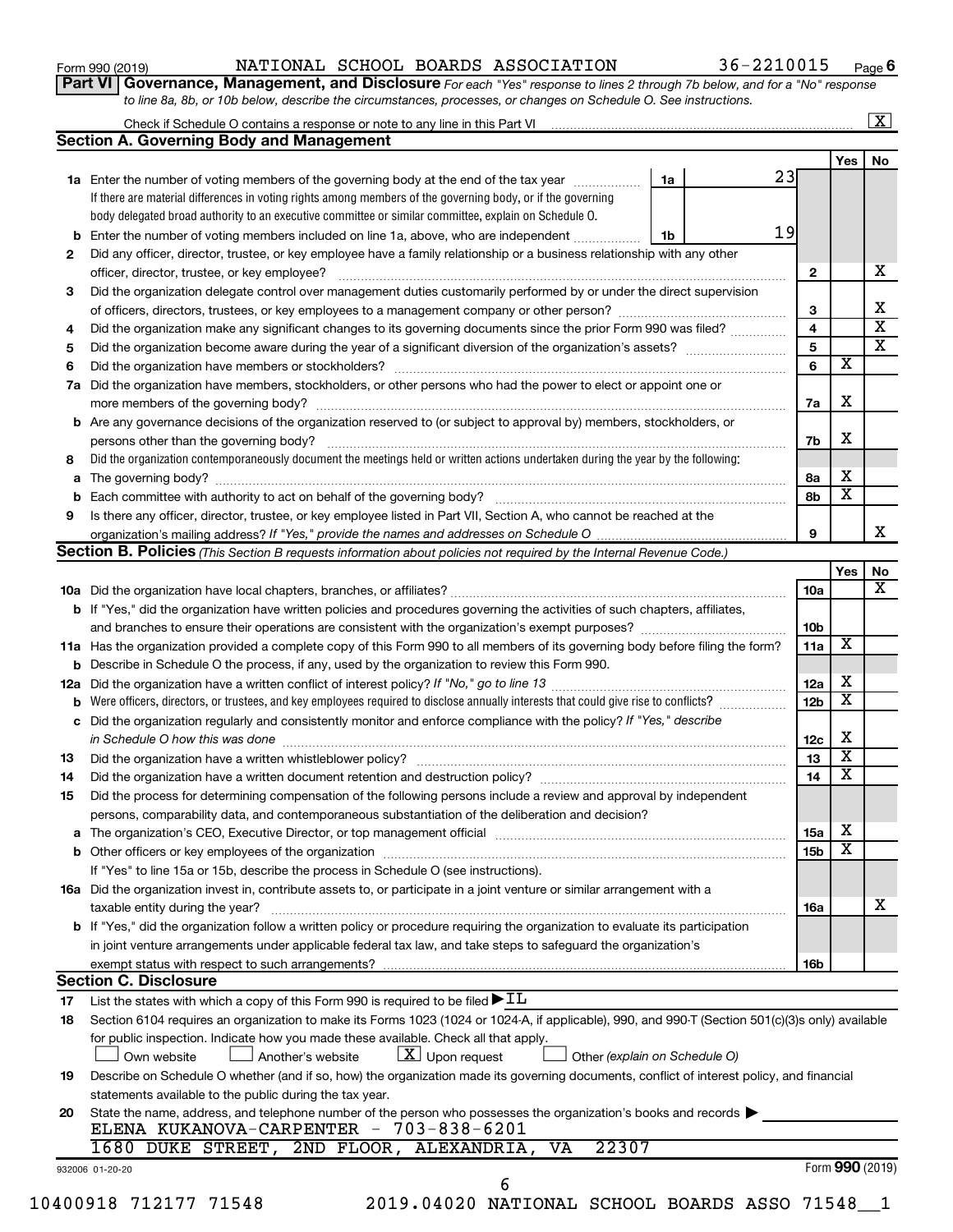$\Box$ 

| Part VII Compensation of Officers, Directors, Trustees, Key Employees, Highest Compensated |  |  |
|--------------------------------------------------------------------------------------------|--|--|
| <b>Employees, and Independent Contractors</b>                                              |  |  |

Check if Schedule O contains a response or note to any line in this Part VII

**Section A. Officers, Directors, Trustees, Key Employees, and Highest Compensated Employees**

**1a**  Complete this table for all persons required to be listed. Report compensation for the calendar year ending with or within the organization's tax year.  $\bullet$  List all of the organization's current officers, directors, trustees (whether individuals or organizations), regardless of amount of compensation.

Enter -0- in columns (D), (E), and (F) if no compensation was paid.

**•** List all of the organization's current key employees, if any. See instructions for definition of "key employee."

• List the organization's five *current* highest compensated employees (other than an officer, director, trustee, or key employee) who received reportable compensation (Box 5 of Form W-2 and/or Box 7 of Form 1099-MISC) of more than \$100,000 from the organization and any related organizations.

 $\bullet$  List all of the organization's former officers, key employees, and highest compensated employees who received more than \$100,000 of reportable compensation from the organization and any related organizations.

**•** List all of the organization's former directors or trustees that received, in the capacity as a former director or trustee of the organization, more than \$10,000 of reportable compensation from the organization and any related organizations.

See instructions for the order in which to list the persons above.

Check this box if neither the organization nor any related organization compensated any current officer, director, or trustee.  $\Box$ 

| (A)                              | (B)                    |                                |                                                                  | (C)         |              |                                 |        | (D)                 | (E)                              | (F)                      |
|----------------------------------|------------------------|--------------------------------|------------------------------------------------------------------|-------------|--------------|---------------------------------|--------|---------------------|----------------------------------|--------------------------|
| Name and title                   | Average                |                                | (do not check more than one                                      | Position    |              |                                 |        | Reportable          | Reportable                       | Estimated                |
|                                  | hours per              |                                | box, unless person is both an<br>officer and a director/trustee) |             |              |                                 |        | compensation        | compensation                     | amount of                |
|                                  | week                   |                                |                                                                  |             |              |                                 |        | from                | from related                     | other                    |
|                                  | (list any<br>hours for | Individual trustee or director |                                                                  |             |              |                                 |        | the<br>organization | organizations<br>(W-2/1099-MISC) | compensation<br>from the |
|                                  | related                |                                |                                                                  |             |              |                                 |        | (W-2/1099-MISC)     |                                  | organization             |
|                                  | organizations          |                                | nstitutional trustee                                             |             |              | Highest compensated<br>employee |        |                     |                                  | and related              |
|                                  | below                  |                                |                                                                  |             | Key employee |                                 |        |                     |                                  | organizations            |
|                                  | line)                  |                                |                                                                  | Officer     |              |                                 | Former |                     |                                  |                          |
| VIOLA M. GARCIA<br>(1)           | 6.00                   |                                |                                                                  |             |              |                                 |        |                     |                                  |                          |
| SECRETARY-TREASURER              |                        | $\mathbf x$                    |                                                                  | $\mathbf X$ |              |                                 |        | 5,000.              | $\mathbf 0$ .                    | 0.                       |
| (2)<br>FRANK S. HENDERSON, JR.   | 2.00                   |                                |                                                                  |             |              |                                 |        |                     |                                  |                          |
| REGIONAL DIRECTOR - WESTER       |                        | $\mathbf X$                    |                                                                  |             |              |                                 |        | $\mathbf 0$ .       | $\mathbf 0$ .                    | $\mathbf 0$ .            |
| DONALD R. HUBLER<br>(3)          | 2.00                   |                                |                                                                  |             |              |                                 |        |                     |                                  |                          |
| REGIONAL DIRECTOR - CENTRA       |                        | X                              |                                                                  |             |              |                                 |        | $\mathbf 0$ .       | 0.                               | 0.                       |
| TIFFANY JACKSON<br>(4)           | 2.00                   |                                |                                                                  |             |              |                                 |        |                     |                                  |                          |
| REGIONAL DIRECTOR - PACIFI       |                        | $\mathbf X$                    |                                                                  |             |              |                                 |        | $\mathbf 0$ .       | $\mathbf 0$ .                    | $\mathbf 0$ .            |
| JACOB R. OLIVEIRA<br>(5)         | 2.00                   |                                |                                                                  |             |              |                                 |        |                     |                                  |                          |
| REGIONAL DIRECTOR - NE REG       |                        | $\mathbf X$                    |                                                                  |             |              |                                 |        | $\mathbf 0$ .       | $\mathbf 0$ .                    | $\mathbf 0$ .            |
| <b>LYDIA TEDONE</b><br>(6)       | 2.00                   |                                |                                                                  |             |              |                                 |        |                     |                                  |                          |
| REGIONAL DIRECTOR - NE REG       |                        | X                              |                                                                  |             |              |                                 |        | $\mathbf 0$ .       | $\mathbf 0$ .                    | 0.                       |
| KATHRYN GREEN<br>(7)             | 2.00                   |                                |                                                                  |             |              |                                 |        |                     |                                  |                          |
| REGIONAL DIRECTOR - CENTRA       |                        | X                              |                                                                  |             |              |                                 |        | $\mathbf 0$ .       | $\mathbf 0$ .                    | 0.                       |
| FLOYD SIMON, JR., DSS<br>(8)     | 2.00                   |                                |                                                                  |             |              |                                 |        |                     |                                  |                          |
| REGIONAL DIRECTOR - WESTER       |                        | X                              |                                                                  |             |              |                                 |        | $\mathbf 0$ .       | $\mathbf 0$ .                    | $\mathbf 0$ .            |
| PAMELA DOYLE<br>(9)              | 2.00                   |                                |                                                                  |             |              |                                 |        |                     |                                  |                          |
| REGIONAL DIRECTOR - SOUTHE       |                        | $\mathbf X$                    |                                                                  |             |              |                                 |        | О.                  | $\mathbf 0$ .                    | $\mathbf 0$ .            |
| (10) MIKE PRATTE                 | 2.00                   |                                |                                                                  |             |              |                                 |        |                     |                                  |                          |
| REGIONAL DIRECTOR - CENTRA       |                        | X                              |                                                                  |             |              |                                 |        | $\mathbf 0$ .       | $\mathbf 0$ .                    | 0.                       |
| (11) CHRIS UNGAR                 | 2.00                   |                                |                                                                  |             |              |                                 |        |                     |                                  |                          |
| REGIONAL DIRECTOR - PACIFI       |                        | X                              |                                                                  |             |              |                                 |        | $\mathbf 0$ .       | $\mathbf 0$ .                    | $\mathbf 0$ .            |
| (12) JANINE BAY TESKE            | 2.00                   |                                |                                                                  |             |              |                                 |        |                     |                                  |                          |
| REGIONAL DIRECTOR - WESTER       |                        | $\mathbf X$                    |                                                                  |             |              |                                 |        | $\mathbf 0$ .       | $\mathbf 0$ .                    | $\mathbf 0$ .            |
| (13) MINNIE FORTE-BROWN          | 2.00                   |                                |                                                                  |             |              |                                 |        |                     |                                  |                          |
| REGIONAL DIRECTOR - SOUTHE       |                        | X                              |                                                                  |             |              |                                 |        | $\mathbf 0$ .       | $\mathbf 0$ .                    | $\mathbf 0$ .            |
| (14) RONALD K. HOPKINS           | 2.00                   |                                |                                                                  |             |              |                                 |        |                     |                                  |                          |
| REGIONAL DIRECTOR - SOUTHE       |                        | $\mathbf X$                    |                                                                  |             |              |                                 |        | $\mathbf 0$ .       | О.                               | 0.                       |
| (15) DEVIN SHEEHAN               | 2.00                   |                                |                                                                  |             |              |                                 |        |                     |                                  |                          |
| REGIONAL DIRECTOR - NE REG       |                        | X                              |                                                                  |             |              |                                 |        | $\mathbf 0$ .       | $\mathbf 0$ .                    | 0.                       |
| (16) KRISTI SWETT                | 2.00                   |                                |                                                                  |             |              |                                 |        |                     |                                  |                          |
| REGIONAL DIRECTOR - PACIFI       |                        | $\mathbf X$                    |                                                                  |             |              |                                 |        | 0.                  | $\mathbf 0$ .                    | 0.                       |
| (17) CARLA MILLS WINDFONT, M.ED. | 2.00                   |                                |                                                                  |             |              |                                 |        |                     |                                  |                          |
| EX OFFICIO VOTING DIRECTOR       |                        | X                              |                                                                  |             |              |                                 |        | 0.                  | $\mathbf 0$ .                    | 0.                       |
| 932007 01-20-20                  |                        |                                |                                                                  |             |              |                                 |        |                     |                                  | Form 990 (2019)          |

7

932007 01-20-20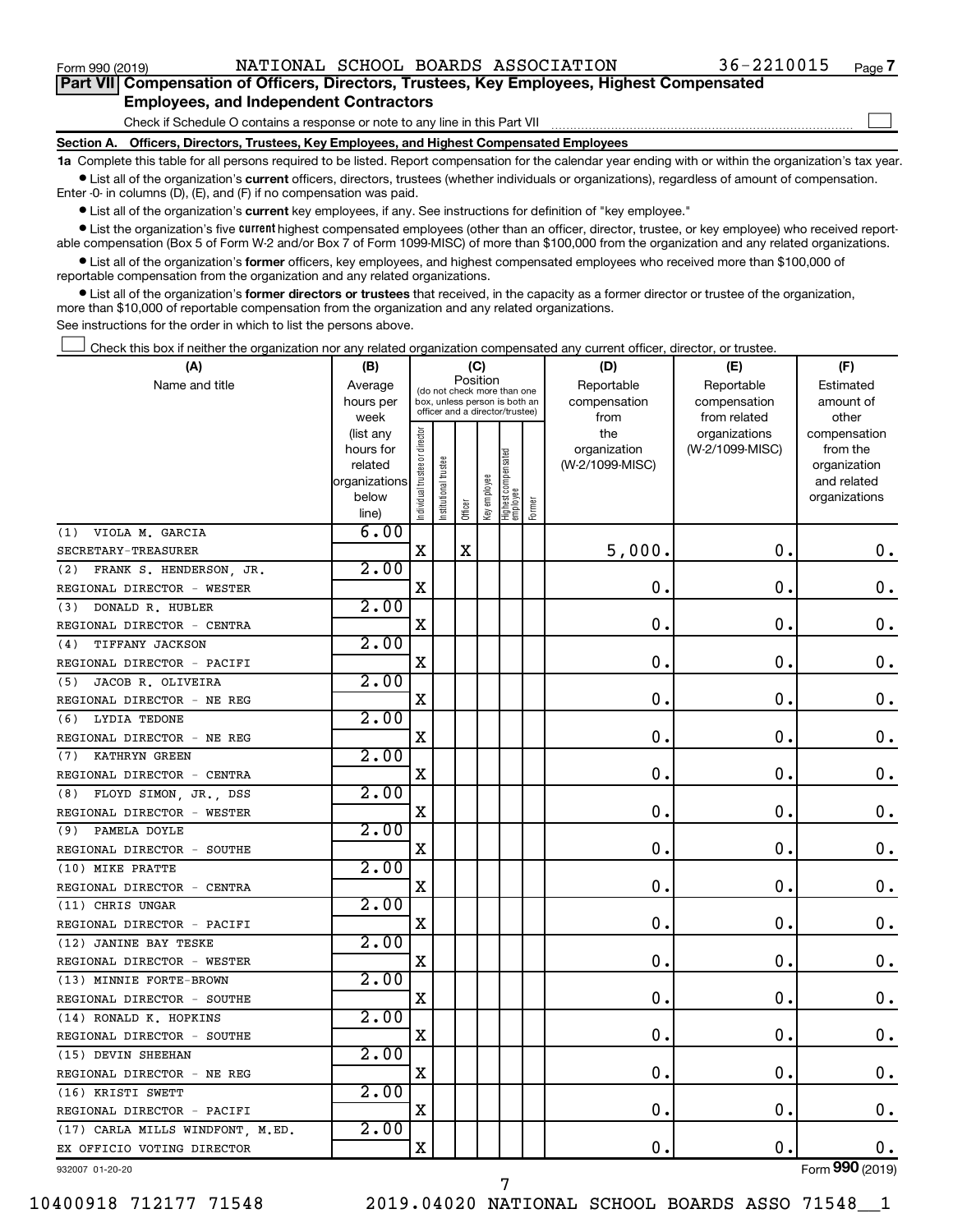| NATIONAL SCHOOL BOARDS ASSOCIATION<br>Form 990 (2019)                                                                                        |                        |                    |                       |          |              |                                                                  |                                 | 36-2210015      |                  |               |                             | Page 8    |
|----------------------------------------------------------------------------------------------------------------------------------------------|------------------------|--------------------|-----------------------|----------|--------------|------------------------------------------------------------------|---------------------------------|-----------------|------------------|---------------|-----------------------------|-----------|
| Part VII Section A. Officers, Directors, Trustees, Key Employees, and Highest Compensated Employees (continued)                              |                        |                    |                       |          |              |                                                                  |                                 |                 |                  |               |                             |           |
| (A)                                                                                                                                          | (B)                    |                    |                       |          | (C)          |                                                                  | (D)                             | (E)             |                  |               | (F)                         |           |
| Name and title                                                                                                                               | Average                |                    |                       | Position |              | (do not check more than one                                      | Reportable                      | Reportable      |                  |               | Estimated                   |           |
|                                                                                                                                              | hours per              |                    |                       |          |              | box, unless person is both an<br>officer and a director/trustee) | compensation                    | compensation    |                  |               | amount of                   |           |
|                                                                                                                                              | week                   |                    |                       |          |              |                                                                  | from                            | from related    |                  |               | other                       |           |
|                                                                                                                                              | (list any<br>hours for | or director        |                       |          |              |                                                                  | the                             | organizations   |                  | compensation  |                             |           |
|                                                                                                                                              | related                |                    |                       |          |              |                                                                  | organization<br>(W-2/1099-MISC) | (W-2/1099-MISC) |                  |               | from the                    |           |
|                                                                                                                                              | organizations          |                    |                       |          |              |                                                                  |                                 |                 |                  |               | organization<br>and related |           |
|                                                                                                                                              | below                  |                    |                       |          |              |                                                                  |                                 |                 |                  | organizations |                             |           |
|                                                                                                                                              | line)                  | Individual trustee | Institutional trustee | Officer  | Key employee | Highest compensated<br>employee<br>Former                        |                                 |                 |                  |               |                             |           |
| (18) KEVIN E. CIAK (EFF 4/18)                                                                                                                | 5.00                   |                    |                       |          |              |                                                                  |                                 |                 |                  |               |                             |           |
| PRESIDENT/IMMEDIATE PAST PRESIDENT                                                                                                           |                        | X                  |                       | X        |              |                                                                  | 5,000.                          |                 | 0.               |               |                             | 0.        |
| (19) JACINTO RAMOS, JR.                                                                                                                      | 2.00                   |                    |                       |          |              |                                                                  |                                 |                 |                  |               |                             |           |
| EX OFFICIO VOTING DIRECTOR                                                                                                                   |                        | X                  |                       |          |              |                                                                  | 0.                              |                 | 0.               |               |                             | 0.        |
| (20) ARMANDO RODRIGUEZ                                                                                                                       | 2.00                   |                    |                       |          |              |                                                                  |                                 |                 |                  |               |                             |           |
| EX OFFICIO VOTING DIRECTOR                                                                                                                   |                        | X                  |                       |          |              |                                                                  | $\mathbf 0$ .                   |                 | 0.               |               |                             | 0.        |
| (21) DAVID SNYDER                                                                                                                            | 2.00                   |                    |                       |          |              |                                                                  |                                 |                 |                  |               |                             |           |
| EX OFFICIO VOTING DIRECTOR                                                                                                                   |                        | X                  |                       |          |              |                                                                  | 0.                              |                 | 0.               |               |                             | 0.        |
| (22) ELIZABETH BRANHAM (EFF 4/19)                                                                                                            | 30.00                  |                    |                       |          |              |                                                                  |                                 |                 |                  |               |                             |           |
| PRESIDENT                                                                                                                                    |                        | X                  |                       | X        |              |                                                                  | 40,000.                         |                 | 0.               |               |                             | 0.        |
| (23) CHARLIE WILSON (EFF 4/19)                                                                                                               | 20.00                  |                    |                       |          |              |                                                                  |                                 |                 |                  |               |                             |           |
| PRESIDENT-ELECT                                                                                                                              |                        | X                  |                       | X        |              |                                                                  | 15,000.                         |                 | 0.               |               |                             | 0.        |
| (24) THOMAS GENTZEL                                                                                                                          | 35.00<br>2.00          |                    |                       | X        |              |                                                                  |                                 |                 | 0.               |               |                             |           |
| CEO & EXECUTIVE DIRECTOR                                                                                                                     | 35.00                  |                    |                       |          |              |                                                                  | 402,362.                        |                 |                  |               |                             | 34,948.   |
| (25) HEATHER DEAN                                                                                                                            | 1.00                   |                    |                       | X        |              |                                                                  | 253,086.                        |                 | 0.               |               |                             | 20,010.   |
| DEPUTY EXECUTIVE DIRECTOR<br>(26) RORY DAVENPORT                                                                                             | 35.00                  |                    |                       |          |              |                                                                  |                                 |                 |                  |               |                             |           |
| CHIEF COMMUNICATIONS OFFIC                                                                                                                   |                        |                    |                       |          | X            |                                                                  | 231,422.                        |                 | 0.               |               |                             | 18,057.   |
| 1b Subtotal                                                                                                                                  |                        |                    |                       |          |              |                                                                  | 951,870.                        |                 | $\overline{0}$ . |               |                             | 73,015.   |
|                                                                                                                                              |                        |                    |                       |          |              |                                                                  | 1, 212, 050.                    |                 | 0.               |               |                             | 123, 443. |
|                                                                                                                                              |                        |                    |                       |          |              |                                                                  | 2, 163, 920.                    |                 | $\overline{0}$ . |               |                             | 196,458.  |
| Total number of individuals (including but not limited to those listed above) who received more than \$100,000 of reportable<br>$\mathbf{2}$ |                        |                    |                       |          |              |                                                                  |                                 |                 |                  |               |                             |           |
| compensation from the organization                                                                                                           |                        |                    |                       |          |              |                                                                  |                                 |                 |                  |               |                             | 19        |
|                                                                                                                                              |                        |                    |                       |          |              |                                                                  |                                 |                 |                  |               | Yes                         | No        |
| 3<br>Did the organization list any former officer, director, trustee, key employee, or highest compensated employee on                       |                        |                    |                       |          |              |                                                                  |                                 |                 |                  |               |                             |           |
|                                                                                                                                              |                        |                    |                       |          |              |                                                                  |                                 |                 |                  | З             |                             | X         |
| For any individual listed on line 1a, is the sum of reportable compensation and other compensation from the organization                     |                        |                    |                       |          |              |                                                                  |                                 |                 |                  |               |                             |           |
| and related organizations greater than \$150,000? If "Yes," complete Schedule J for such individual                                          |                        |                    |                       |          |              |                                                                  |                                 |                 |                  | 4             | х                           |           |
| Did any person listed on line 1a receive or accrue compensation from any unrelated organization or individual for services<br>5              |                        |                    |                       |          |              |                                                                  |                                 |                 |                  |               |                             |           |
| rendered to the organization? If "Yes," complete Schedule J for such person.                                                                 |                        |                    |                       |          |              |                                                                  |                                 |                 |                  | 5             |                             | x         |
| <b>Section B. Independent Contractors</b>                                                                                                    |                        |                    |                       |          |              |                                                                  |                                 |                 |                  |               |                             |           |
| Complete this table for your five highest compensated independent contractors that received more than \$100,000 of compensation from<br>1    |                        |                    |                       |          |              |                                                                  |                                 |                 |                  |               |                             |           |
| the organization. Report compensation for the calendar year ending with or within the organization's tax year.                               |                        |                    |                       |          |              |                                                                  |                                 |                 |                  |               |                             |           |
| (A)<br>Name and business address                                                                                                             |                        |                    |                       |          |              |                                                                  | (B)                             |                 |                  | (C)           |                             |           |
| <b>INTENTIONAL MATTERS</b>                                                                                                                   |                        |                    |                       |          |              |                                                                  | Description of services         |                 |                  | Compensation  |                             |           |
| LAWTON AVENUE, HARTSDALE, NY 10530<br>73.                                                                                                    |                        |                    |                       |          |              |                                                                  | STRATEGIC CONSULTING            |                 |                  |               |                             | 112,956.  |
|                                                                                                                                              |                        |                    |                       |          |              |                                                                  |                                 |                 |                  |               |                             |           |
|                                                                                                                                              |                        |                    |                       |          |              |                                                                  |                                 |                 |                  |               |                             |           |
|                                                                                                                                              |                        |                    |                       |          |              |                                                                  |                                 |                 |                  |               |                             |           |
|                                                                                                                                              |                        |                    |                       |          |              |                                                                  |                                 |                 |                  |               |                             |           |
|                                                                                                                                              |                        |                    |                       |          |              |                                                                  |                                 |                 |                  |               |                             |           |
|                                                                                                                                              |                        |                    |                       |          |              |                                                                  |                                 |                 |                  |               |                             |           |
|                                                                                                                                              |                        |                    |                       |          |              |                                                                  |                                 |                 |                  |               |                             |           |

**2** Total number of independent contractors (including but not limited to those listed above) who received more than \$100,000 of compensation from the organization 1

932008 01-20-20 Form (2019) **990** SEE PART VII, SECTION A CONTINUATION SHEETS 8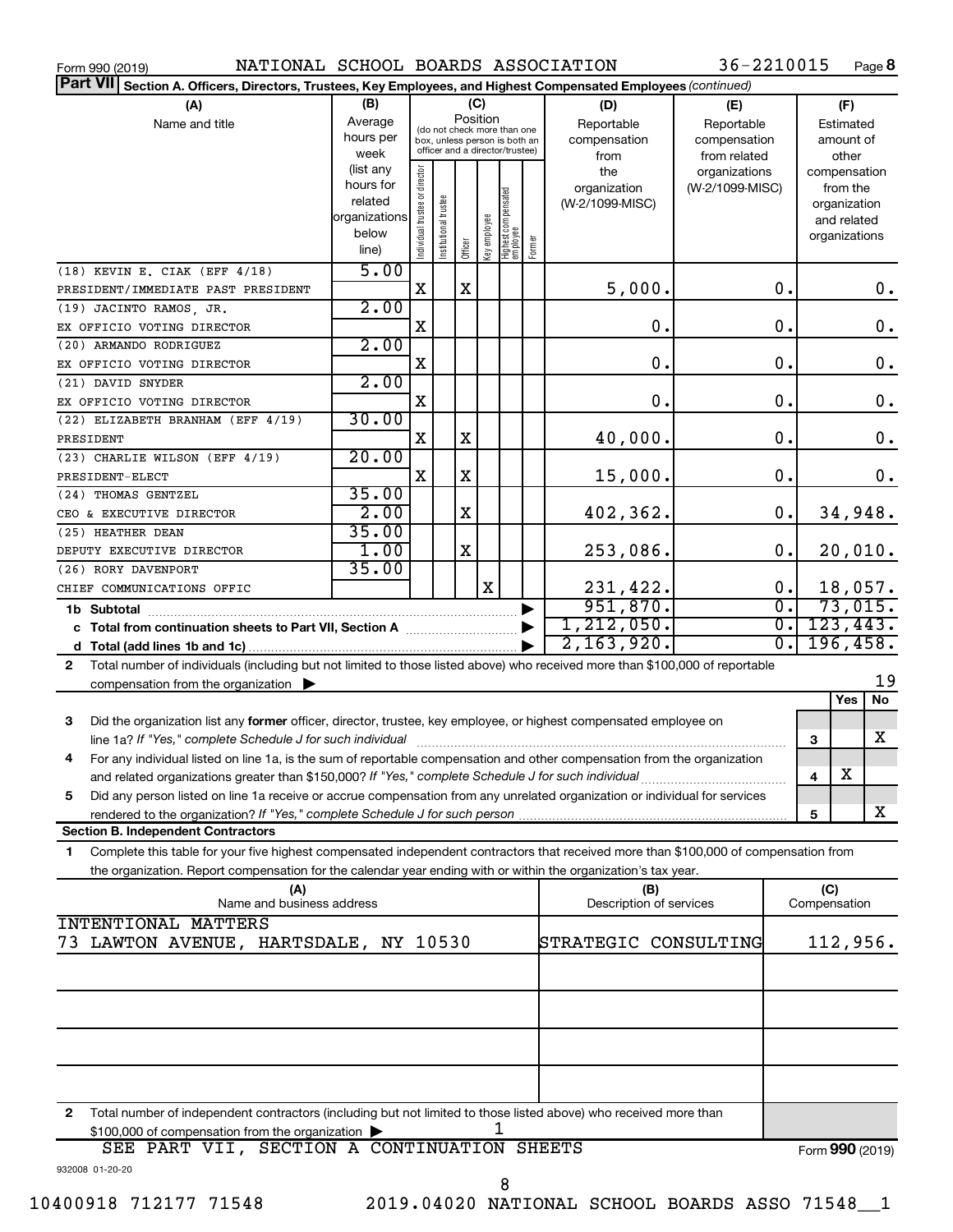| NATIONAL SCHOOL BOARDS ASSOCIATION<br>Form 990                                                                     |                      |                               |                       |                        |              |                              |        |                 | 36-2210015      |                             |
|--------------------------------------------------------------------------------------------------------------------|----------------------|-------------------------------|-----------------------|------------------------|--------------|------------------------------|--------|-----------------|-----------------|-----------------------------|
| Part VII Section A.<br>Officers, Directors, Trustees, Key Employees, and Highest Compensated Employees (continued) |                      |                               |                       |                        |              |                              |        |                 |                 |                             |
| (A)                                                                                                                | (B)                  |                               |                       | (C)                    |              |                              |        | (D)             | (E)             | (F)                         |
| Name and title                                                                                                     | Average              |                               |                       | Position               |              |                              |        | Reportable      | Reportable      | Estimated                   |
|                                                                                                                    | hours                |                               |                       | (check all that apply) |              |                              |        | compensation    | compensation    | amount of                   |
|                                                                                                                    | per                  |                               |                       |                        |              |                              |        | from            | from related    | other                       |
|                                                                                                                    | week                 |                               |                       |                        |              |                              |        | the             | organizations   | compensation                |
|                                                                                                                    | (list any            |                               |                       |                        |              |                              |        | organization    | (W-2/1099-MISC) | from the                    |
|                                                                                                                    | hours for<br>related |                               |                       |                        |              |                              |        | (W-2/1099-MISC) |                 | organization<br>and related |
|                                                                                                                    | organizations        | ndividual trustee or director | Institutional trustee |                        |              | Highest compensated employee |        |                 |                 | organizations               |
|                                                                                                                    | below                |                               |                       |                        | Key employee |                              |        |                 |                 |                             |
|                                                                                                                    | line)                |                               |                       | Officer                |              |                              | Former |                 |                 |                             |
| (27) FRANCISCO NEGRON                                                                                              | 35.00                |                               |                       |                        |              |                              |        |                 |                 |                             |
| CHIEF LEGAL OFFICER                                                                                                |                      |                               |                       |                        | $\mathbf X$  |                              |        | 229,936.        | $\mathbf 0$ .   | 35,011.                     |
| (28) VERJEANA MCCOTTER-JACOBS                                                                                      | 35.00                |                               |                       |                        |              |                              |        |                 |                 |                             |
| CHIEF MEMBER SERVICES OFFI                                                                                         |                      |                               |                       |                        | X            |                              |        | 197,669.        | $\mathbf 0$ .   | 15,898.                     |
| (29) RENEE JOE                                                                                                     | 35.00                |                               |                       |                        |              |                              |        |                 |                 |                             |
| MANAGING DIRECTOR, MARKETI                                                                                         |                      |                               |                       |                        |              | X                            |        | 183,304.        | $\mathbf 0$ .   | 16,236.                     |
| (30) JOHN REEB                                                                                                     | 35.00                |                               |                       |                        |              |                              |        |                 |                 |                             |
| MANAGING DIRECTOR OF OPERA                                                                                         |                      |                               |                       |                        |              | X                            |        | 165,622.        | $\mathbf 0$ .   | 19,846.                     |
| (31) SONJA TRAINOR                                                                                                 | 35.00                |                               |                       |                        |              |                              |        |                 |                 |                             |
| MANAGING DIRECTOR, LEGAL A                                                                                         |                      |                               |                       |                        |              | X                            |        | 157,027.        | 0.              | 9,049.                      |
| (32) KANISHA WILLIAMS                                                                                              | 35.00                |                               |                       |                        |              |                              |        |                 |                 |                             |
|                                                                                                                    |                      |                               |                       |                        |              | X                            |        | 148,852.        | $\mathbf 0$ .   | 20,658.                     |
| MANAGING DIRECTOR, MEMBER<br>(33) ELENA KUKANOVA-CARPENTER                                                         | 35.00                |                               |                       |                        |              |                              |        |                 |                 |                             |
|                                                                                                                    |                      |                               |                       |                        |              | X                            |        | 129,640.        | $\mathbf 0$ .   | 6,745.                      |
| DIRECTOR, FINANCE                                                                                                  |                      |                               |                       |                        |              |                              |        |                 |                 |                             |
|                                                                                                                    |                      |                               |                       |                        |              |                              |        |                 |                 |                             |
|                                                                                                                    |                      |                               |                       |                        |              |                              |        |                 |                 |                             |
|                                                                                                                    |                      |                               |                       |                        |              |                              |        |                 |                 |                             |
|                                                                                                                    |                      |                               |                       |                        |              |                              |        |                 |                 |                             |
|                                                                                                                    |                      |                               |                       |                        |              |                              |        |                 |                 |                             |
|                                                                                                                    |                      |                               |                       |                        |              |                              |        |                 |                 |                             |
|                                                                                                                    |                      |                               |                       |                        |              |                              |        |                 |                 |                             |
|                                                                                                                    |                      |                               |                       |                        |              |                              |        |                 |                 |                             |
|                                                                                                                    |                      |                               |                       |                        |              |                              |        |                 |                 |                             |
|                                                                                                                    |                      |                               |                       |                        |              |                              |        |                 |                 |                             |
|                                                                                                                    |                      |                               |                       |                        |              |                              |        |                 |                 |                             |
|                                                                                                                    |                      |                               |                       |                        |              |                              |        |                 |                 |                             |
|                                                                                                                    |                      |                               |                       |                        |              |                              |        |                 |                 |                             |
|                                                                                                                    |                      |                               |                       |                        |              |                              |        |                 |                 |                             |
|                                                                                                                    |                      |                               |                       |                        |              |                              |        |                 |                 |                             |
|                                                                                                                    |                      |                               |                       |                        |              |                              |        |                 |                 |                             |
|                                                                                                                    |                      |                               |                       |                        |              |                              |        |                 |                 |                             |
|                                                                                                                    |                      |                               |                       |                        |              |                              |        |                 |                 |                             |
|                                                                                                                    |                      |                               |                       |                        |              |                              |        |                 |                 |                             |
|                                                                                                                    |                      |                               |                       |                        |              |                              |        |                 |                 |                             |
|                                                                                                                    |                      |                               |                       |                        |              |                              |        |                 |                 |                             |
|                                                                                                                    |                      |                               |                       |                        |              |                              |        |                 |                 |                             |
|                                                                                                                    |                      |                               |                       |                        |              |                              |        |                 |                 |                             |
|                                                                                                                    |                      |                               |                       |                        |              |                              |        |                 |                 |                             |
|                                                                                                                    |                      |                               |                       |                        |              |                              |        |                 |                 |                             |
|                                                                                                                    |                      |                               |                       |                        |              |                              |        |                 |                 |                             |
|                                                                                                                    |                      |                               |                       |                        |              |                              |        |                 |                 |                             |
|                                                                                                                    |                      |                               |                       |                        |              |                              |        | 1,212,050.      |                 | 123,443.                    |

932201 04-01-19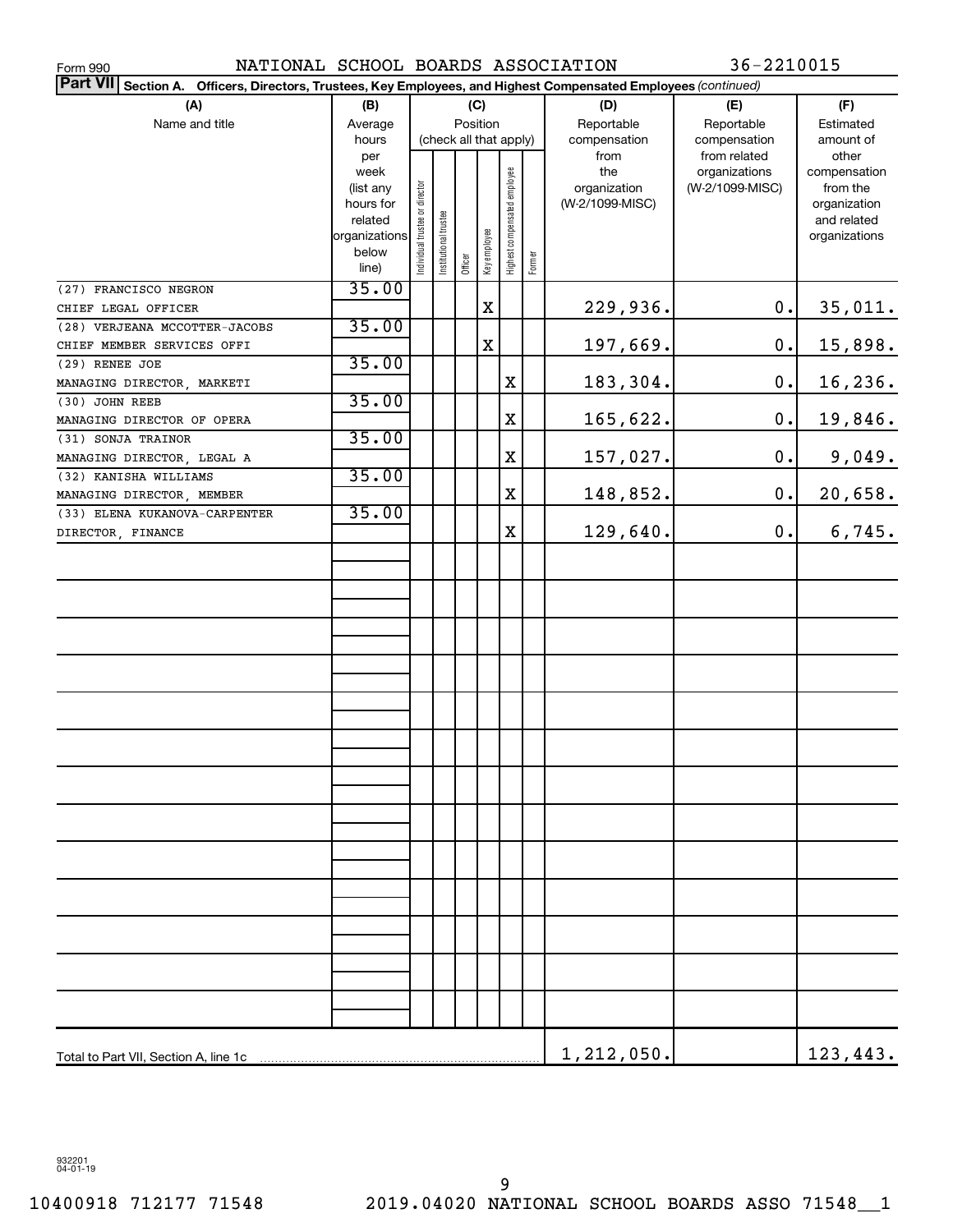|                                                           |                 |    | Form 990 (2019)                                                  |      |                |                |                      | NATIONAL SCHOOL BOARDS ASSOCIATION |                                       | 36-2210015                    | Page 9                                                   |
|-----------------------------------------------------------|-----------------|----|------------------------------------------------------------------|------|----------------|----------------|----------------------|------------------------------------|---------------------------------------|-------------------------------|----------------------------------------------------------|
| <b>Part VIII</b>                                          |                 |    | <b>Statement of Revenue</b>                                      |      |                |                |                      |                                    |                                       |                               |                                                          |
|                                                           |                 |    |                                                                  |      |                |                |                      |                                    |                                       |                               | (D)                                                      |
|                                                           |                 |    |                                                                  |      |                |                |                      | Total revenue                      | Related or exempt<br>function revenue | Unrelated<br>business revenue | Revenue excluded<br>from tax under<br>sections 512 - 514 |
|                                                           |                 |    | <b>1 a</b> Federated campaigns                                   |      | 1a             |                |                      |                                    |                                       |                               |                                                          |
|                                                           |                 |    | <b>b</b> Membership dues<br>$\ldots \ldots \ldots \ldots \ldots$ |      | 1 <sub>b</sub> |                |                      |                                    |                                       |                               |                                                          |
| Contributions, Gifts, Grants<br>and Other Similar Amounts |                 |    | c Fundraising events                                             |      | 1 <sub>c</sub> |                |                      |                                    |                                       |                               |                                                          |
|                                                           |                 |    | d Related organizations                                          |      | 1 <sub>d</sub> |                | 475,000              |                                    |                                       |                               |                                                          |
|                                                           |                 |    | e Government grants (contributions)                              |      | 1e             |                |                      |                                    |                                       |                               |                                                          |
|                                                           |                 |    | f All other contributions, gifts, grants, and                    |      |                |                |                      |                                    |                                       |                               |                                                          |
|                                                           |                 |    | similar amounts not included above                               |      | 1f             |                | 16,656               |                                    |                                       |                               |                                                          |
|                                                           |                 |    | g Noncash contributions included in lines 1a-1f                  |      | ∣ 1g  \$       |                |                      |                                    |                                       |                               |                                                          |
|                                                           |                 |    |                                                                  |      |                |                | <b>Business Code</b> | 491,656.                           |                                       |                               |                                                          |
|                                                           |                 | 2а | DUES AND FEES                                                    |      |                |                | 900099               | 8,712,533.                         | 8,712,533.                            |                               |                                                          |
|                                                           |                 |    | <b>b</b> ANNUAL CONFERENCE                                       |      |                |                | 900099               | 6,682,093.                         | 6,661,843.                            | 20, 250.                      |                                                          |
| Program Service                                           |                 |    | c MEETINGS                                                       |      |                |                | 900099               | 1,236,760.                         | 1,236,760.                            |                               |                                                          |
|                                                           |                 | d  | SPONSORSHIPS                                                     |      |                |                | 900099               | 606,641.                           |                                       |                               | 606,641.                                                 |
|                                                           |                 |    | e PUBLICATIONS                                                   |      |                |                | 900099               | 217,642.                           | 119,894.                              | 97,748.                       |                                                          |
|                                                           |                 |    | f All other program service revenue                              |      |                |                |                      |                                    |                                       |                               |                                                          |
|                                                           |                 | a  |                                                                  |      |                |                |                      | 17,455,669                         |                                       |                               |                                                          |
|                                                           | 3               |    | Investment income (including dividends, interest, and            |      |                |                |                      |                                    |                                       |                               |                                                          |
|                                                           |                 |    |                                                                  |      |                |                |                      | 16,780.                            |                                       |                               | 16,780.                                                  |
|                                                           | 4               |    | Income from investment of tax-exempt bond proceeds               |      |                |                |                      |                                    |                                       |                               |                                                          |
|                                                           | 5               |    |                                                                  |      |                |                |                      | 360,185.                           |                                       |                               | 360,185.                                                 |
|                                                           |                 |    |                                                                  |      | (i) Real       |                | (ii) Personal        |                                    |                                       |                               |                                                          |
|                                                           |                 |    | 6 a Gross rents<br>.                                             | ∣6a  |                | 44,165         |                      |                                    |                                       |                               |                                                          |
|                                                           |                 |    | <b>b</b> Less: rental expenses $\ldots$                          | 6b   |                | 0              |                      |                                    |                                       |                               |                                                          |
|                                                           |                 |    | c Rental income or (loss)                                        | 6с   |                | 44,165         |                      |                                    |                                       |                               |                                                          |
|                                                           |                 |    | d Net rental income or (loss)                                    |      |                |                |                      | 44,165,                            |                                       |                               | 44,165.                                                  |
|                                                           |                 |    | 7 a Gross amount from sales of                                   |      | (i) Securities |                | (ii) Other           |                                    |                                       |                               |                                                          |
|                                                           |                 |    | assets other than inventory                                      | 7a   |                |                |                      |                                    |                                       |                               |                                                          |
|                                                           |                 |    | <b>b</b> Less: cost or other basis                               |      |                |                |                      |                                    |                                       |                               |                                                          |
|                                                           |                 |    | and sales expenses                                               | l 7b |                |                |                      |                                    |                                       |                               |                                                          |
| evenue                                                    |                 |    | c Gain or (loss)                                                 | 7c   |                |                |                      |                                    |                                       |                               |                                                          |
| Other F                                                   |                 |    | 8 a Gross income from fundraising events (not                    |      |                |                |                      |                                    |                                       |                               |                                                          |
|                                                           |                 |    | including $$$                                                    |      | of             |                |                      |                                    |                                       |                               |                                                          |
|                                                           |                 |    | contributions reported on line 1c). See                          |      |                |                |                      |                                    |                                       |                               |                                                          |
|                                                           |                 |    |                                                                  |      |                | 8a             |                      |                                    |                                       |                               |                                                          |
|                                                           |                 |    |                                                                  |      |                |                |                      |                                    |                                       |                               |                                                          |
|                                                           |                 |    | c Net income or (loss) from fundraising events                   |      |                |                |                      |                                    |                                       |                               |                                                          |
|                                                           |                 |    | 9 a Gross income from gaming activities. See                     |      |                |                |                      |                                    |                                       |                               |                                                          |
|                                                           |                 |    |                                                                  |      |                | 9a             |                      |                                    |                                       |                               |                                                          |
|                                                           |                 |    | <b>b</b> Less: direct expenses <b>manually</b>                   |      |                | 9 <sub>b</sub> |                      |                                    |                                       |                               |                                                          |
|                                                           |                 |    | c Net income or (loss) from gaming activities                    |      |                |                |                      |                                    |                                       |                               |                                                          |
|                                                           |                 |    | 10 a Gross sales of inventory, less returns                      |      |                |                |                      |                                    |                                       |                               |                                                          |
|                                                           |                 |    |                                                                  |      |                |                |                      |                                    |                                       |                               |                                                          |
|                                                           |                 |    | <b>b</b> Less: cost of goods sold                                |      |                | l10bl          |                      |                                    |                                       |                               |                                                          |
|                                                           |                 |    | c Net income or (loss) from sales of inventory                   |      |                |                |                      |                                    |                                       |                               |                                                          |
|                                                           |                 |    |                                                                  |      |                |                | <b>Business Code</b> |                                    |                                       |                               |                                                          |
| Miscellaneous<br>Revenue                                  |                 |    | 11 a GAIN ON PREVIOUS SALE                                       |      |                |                | 900099               | 811,991.                           |                                       |                               | 811,991.                                                 |
|                                                           |                 |    | <b>b</b> SHARED ADMIN SERV                                       |      |                |                | 900099               | 44,225.                            |                                       |                               | 44,225.                                                  |
|                                                           |                 |    | C OTHER REVENUE                                                  |      |                |                | 900099               | 16,724.                            |                                       |                               | 16,724.                                                  |
|                                                           |                 |    |                                                                  |      |                |                |                      |                                    |                                       |                               |                                                          |
|                                                           |                 |    |                                                                  |      |                |                |                      | 872,940.                           |                                       |                               |                                                          |
|                                                           | 12              |    | <b>Total revenue.</b> See instructions                           |      |                |                |                      | 19, 241, 395.                      | 16,731,030.                           | 117,998.                      | 1,900,711.                                               |
|                                                           | 932009 01-20-20 |    |                                                                  |      |                |                |                      |                                    |                                       |                               | Form 990 (2019)                                          |

**9**

10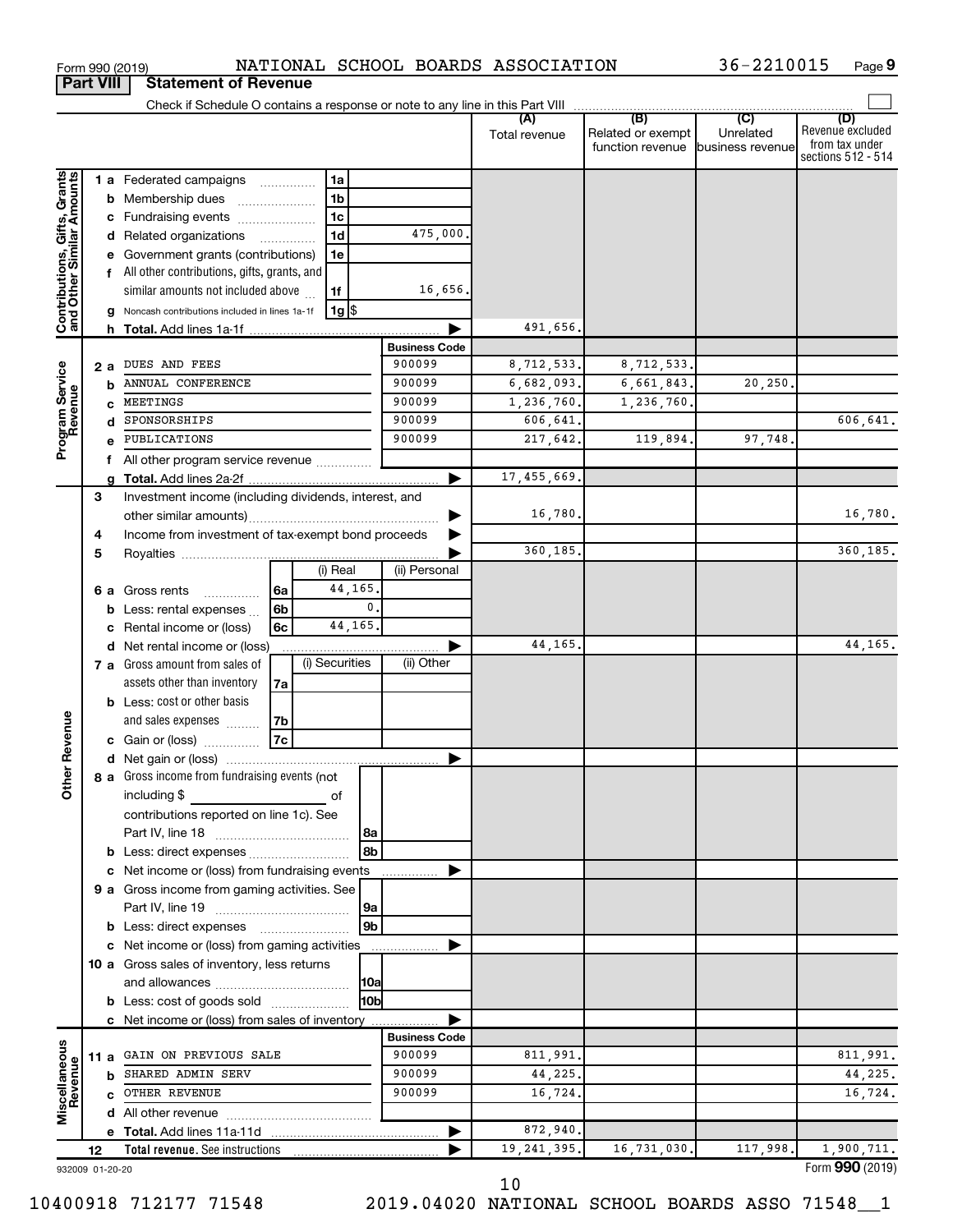**Part IX Statement of Functional Expenses**

Form 990 (2019) Page NATIONAL SCHOOL BOARDS ASSOCIATION 36-2210015

|          | Section 501(c)(3) and 501(c)(4) organizations must complete all columns. All other organizations must complete column (A).                                                                                 |                             |                                    |                                                      |                                |
|----------|------------------------------------------------------------------------------------------------------------------------------------------------------------------------------------------------------------|-----------------------------|------------------------------------|------------------------------------------------------|--------------------------------|
|          | Check if Schedule O contains a response or note to any line in this Part IX                                                                                                                                |                             |                                    |                                                      | X                              |
|          | Do not include amounts reported on lines 6b,<br>7b, 8b, 9b, and 10b of Part VIII.                                                                                                                          | (A)<br>Total expenses       | (B)<br>Program service<br>expenses | $\overline{C}$<br>Management and<br>general expenses | (D)<br>Fundraising<br>expenses |
| 1        | Grants and other assistance to domestic organizations                                                                                                                                                      |                             |                                    |                                                      |                                |
|          | and domestic governments. See Part IV, line 21                                                                                                                                                             |                             |                                    |                                                      |                                |
| 2        | Grants and other assistance to domestic                                                                                                                                                                    |                             |                                    |                                                      |                                |
|          | individuals. See Part IV, line 22                                                                                                                                                                          |                             |                                    |                                                      |                                |
| 3        | Grants and other assistance to foreign                                                                                                                                                                     |                             |                                    |                                                      |                                |
|          | organizations, foreign governments, and foreign                                                                                                                                                            |                             |                                    |                                                      |                                |
|          | individuals. See Part IV, lines 15 and 16                                                                                                                                                                  |                             |                                    |                                                      |                                |
| 4        | Benefits paid to or for members                                                                                                                                                                            |                             |                                    |                                                      |                                |
| 5        | Compensation of current officers, directors,                                                                                                                                                               |                             |                                    |                                                      |                                |
|          | trustees, and key employees                                                                                                                                                                                | 1,522,516.                  | 1,092,518.                         | 429,998.                                             |                                |
| 6        | Compensation not included above to disqualified                                                                                                                                                            |                             |                                    |                                                      |                                |
|          | persons (as defined under section 4958(f)(1)) and                                                                                                                                                          |                             |                                    |                                                      |                                |
|          | persons described in section 4958(c)(3)(B)                                                                                                                                                                 |                             |                                    |                                                      |                                |
| 7        | Other salaries and wages                                                                                                                                                                                   | 5, 114, 632.                | 3,603,973.                         | 1,510,659.                                           |                                |
| 8        | Pension plan accruals and contributions (include                                                                                                                                                           |                             |                                    |                                                      |                                |
|          | section 401(k) and 403(b) employer contributions)                                                                                                                                                          | $\frac{230,923.}{499,304.}$ | $\frac{160,530}{374,287}$          | 70,393.                                              |                                |
| 9        |                                                                                                                                                                                                            |                             |                                    | 125,017.                                             |                                |
| 10       |                                                                                                                                                                                                            | 405,688.                    | 264, 272.                          | 141, 416.                                            |                                |
| 11       | Fees for services (nonemployees):                                                                                                                                                                          |                             |                                    |                                                      |                                |
| а        |                                                                                                                                                                                                            |                             |                                    |                                                      |                                |
|          |                                                                                                                                                                                                            | 76,450.<br>35,750.          | 2,719.                             | 73,731.<br>35,750.                                   |                                |
|          |                                                                                                                                                                                                            |                             |                                    |                                                      |                                |
|          |                                                                                                                                                                                                            |                             |                                    |                                                      |                                |
| е        | Professional fundraising services. See Part IV, line 17                                                                                                                                                    |                             |                                    |                                                      |                                |
|          | Investment management fees                                                                                                                                                                                 |                             |                                    |                                                      |                                |
| g        | Other. (If line 11g amount exceeds 10% of line 25,                                                                                                                                                         | 3,604,021.]                 |                                    |                                                      |                                |
|          | column (A) amount, list line 11g expenses on Sch O.)                                                                                                                                                       | 319,908.                    | $\frac{2,727,714.}{145,392.}$      | $\frac{876,307}{174,516}$                            |                                |
| 12<br>13 |                                                                                                                                                                                                            | 296,530.                    | 57, 273.                           | 239, 257.                                            |                                |
| 14       |                                                                                                                                                                                                            |                             |                                    |                                                      |                                |
| 15       |                                                                                                                                                                                                            |                             |                                    |                                                      |                                |
| 16       |                                                                                                                                                                                                            | 1,097,701.                  | 171, 336.                          | 926, 365.                                            |                                |
| 17       |                                                                                                                                                                                                            | 730,824.                    | 389,918.                           | 340,906.                                             |                                |
| 18       | Payments of travel or entertainment expenses                                                                                                                                                               |                             |                                    |                                                      |                                |
|          | for any federal, state, or local public officials                                                                                                                                                          |                             |                                    |                                                      |                                |
| 19       | Conferences, conventions, and meetings                                                                                                                                                                     | 1, 157, 653.                | 1,078,816.                         | 78,837.                                              |                                |
| 20       | Interest                                                                                                                                                                                                   |                             |                                    |                                                      |                                |
| 21       |                                                                                                                                                                                                            |                             |                                    |                                                      |                                |
| 22       | Depreciation, depletion, and amortization                                                                                                                                                                  | 424,223.                    |                                    | 424,223.                                             |                                |
| 23       | Insurance                                                                                                                                                                                                  | 107,663.                    | 34,702.                            | 72,961.                                              |                                |
| 24       | Other expenses. Itemize expenses not covered<br>above (List miscellaneous expenses on line 24e. If<br>line 24e amount exceeds 10% of line 25, column (A)<br>amount, list line 24e expenses on Schedule O.) |                             |                                    |                                                      |                                |
| a        | EQUIPMENT RENTAL                                                                                                                                                                                           | 752,438.                    | 568,683.                           | 183,755.                                             |                                |
|          | MEMBERSHIP REFERRAL FEE                                                                                                                                                                                    | 221,978.                    | 221,978.                           |                                                      |                                |
|          | PRINTING, POSTAGE AND M                                                                                                                                                                                    | 214,781.                    | 231,895.                           | $-17, 114.$                                          |                                |
| d        | <b>CREDIT CARD FEES</b>                                                                                                                                                                                    | 158,784.                    | 156, 124.                          | 2,660.                                               |                                |
|          | e All other expenses                                                                                                                                                                                       | 279,981.                    | 2,816,385.                         | $-2,536,404.$                                        |                                |
| 25       | Total functional expenses. Add lines 1 through 24e                                                                                                                                                         | 17, 251, 748.               | 14,098,515.                        | 3, 153, 233.                                         | $\overline{0}$ .               |
| 26       | Joint costs. Complete this line only if the organization                                                                                                                                                   |                             |                                    |                                                      |                                |
|          | reported in column (B) joint costs from a combined                                                                                                                                                         |                             |                                    |                                                      |                                |
|          | educational campaign and fundraising solicitation.                                                                                                                                                         |                             |                                    |                                                      |                                |
|          | Check here $\blacktriangleright$<br>if following SOP 98-2 (ASC 958-720)                                                                                                                                    |                             |                                    |                                                      |                                |

932010 01-20-20

Form (2019) **990**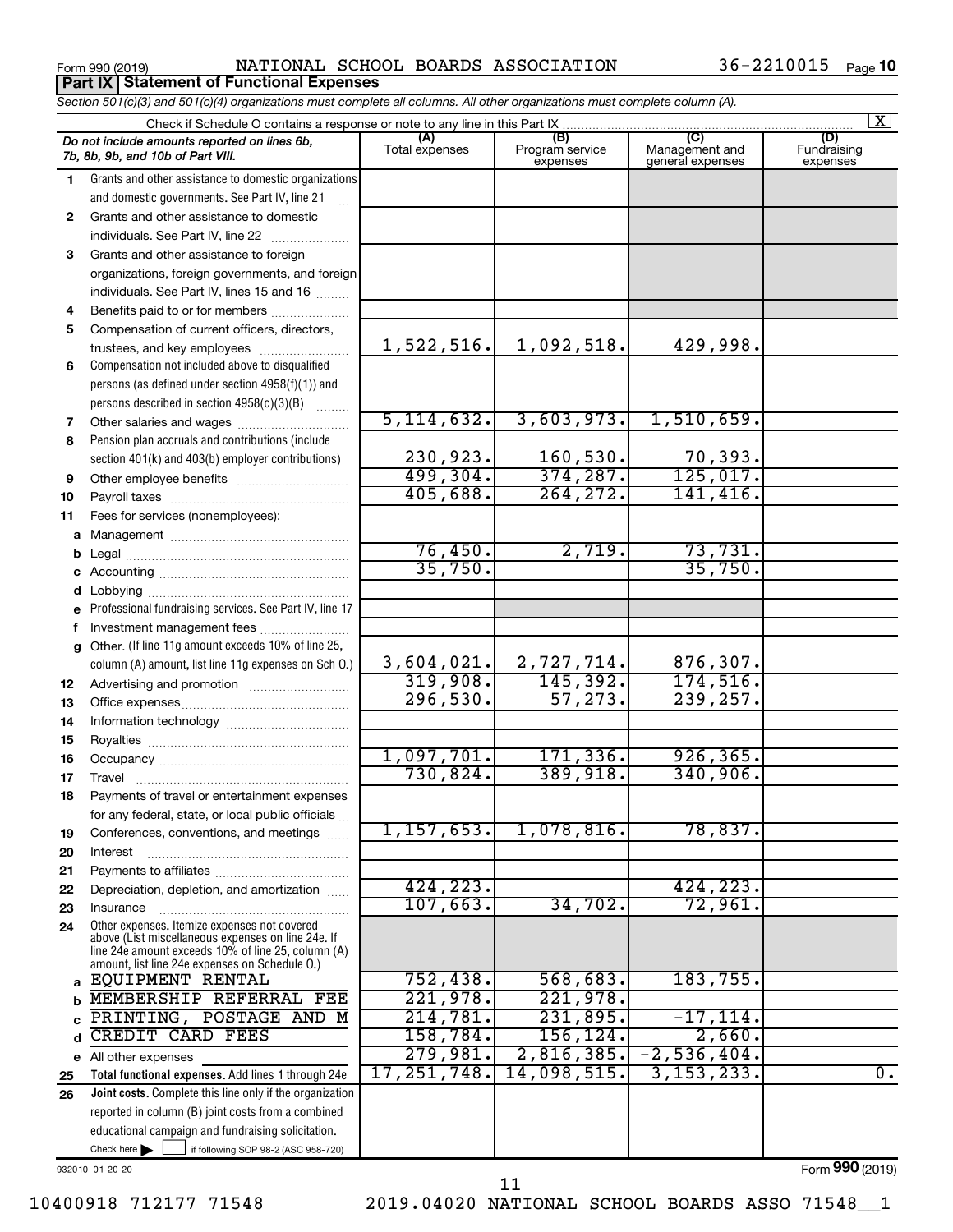Form 990 (2019) Page NATIONAL SCHOOL BOARDS ASSOCIATION 36-2210015

36-2210015 Page 11

|                             |    |                                                                                                        |                               | (A)               |                         | (B)             |
|-----------------------------|----|--------------------------------------------------------------------------------------------------------|-------------------------------|-------------------|-------------------------|-----------------|
|                             |    |                                                                                                        |                               | Beginning of year |                         | End of year     |
|                             | 1  |                                                                                                        |                               |                   | $\mathbf{1}$            |                 |
|                             | 2  |                                                                                                        |                               | 9,485,728.        | $\mathbf{2}$            | 10, 151, 610.   |
|                             | 3  |                                                                                                        |                               |                   | 3                       |                 |
|                             | 4  |                                                                                                        |                               | 239, 235.         | $\overline{\mathbf{4}}$ | 290, 861.       |
|                             | 5  | Loans and other receivables from any current or former officer, director,                              |                               |                   |                         |                 |
|                             |    | trustee, key employee, creator or founder, substantial contributor, or 35%                             |                               |                   |                         |                 |
|                             |    | controlled entity or family member of any of these persons                                             |                               |                   | 5                       |                 |
|                             | 6  | Loans and other receivables from other disqualified persons (as defined                                |                               |                   |                         |                 |
|                             |    | under section $4958(f)(1)$ , and persons described in section $4958(c)(3)(B)$                          |                               |                   | 6                       |                 |
|                             | 7  |                                                                                                        |                               |                   | $\overline{7}$          |                 |
| Assets                      | 8  |                                                                                                        |                               |                   | 8                       |                 |
|                             | 9  |                                                                                                        |                               | 863,136.          | 9                       | 693,999.        |
|                             |    | <b>10a</b> Land, buildings, and equipment: cost or other                                               |                               |                   |                         |                 |
|                             |    | basis. Complete Part VI of Schedule D  10a                                                             |                               |                   |                         |                 |
|                             |    |                                                                                                        | $\frac{5,325,910}{3,234,376}$ | 2, 154, 300.      | 10 <sub>c</sub>         | 2,091,534.      |
|                             | 11 |                                                                                                        |                               |                   | 11                      |                 |
|                             | 12 |                                                                                                        |                               |                   | 12                      |                 |
|                             | 13 |                                                                                                        |                               |                   | 13                      |                 |
|                             | 14 |                                                                                                        |                               |                   | 14                      |                 |
|                             | 15 |                                                                                                        |                               | 655,646.          | 15                      | 524,976.        |
|                             | 16 |                                                                                                        |                               | 13,398,045.       | 16                      | 13,752,980.     |
|                             | 17 |                                                                                                        |                               | 629,800.          | 17                      | 737,187.        |
|                             | 18 |                                                                                                        |                               |                   | 18                      |                 |
|                             | 19 |                                                                                                        |                               | 9,227,193.        | 19                      | 8,388,681.      |
|                             | 20 |                                                                                                        |                               |                   | 20                      |                 |
|                             | 21 | Escrow or custodial account liability. Complete Part IV of Schedule D                                  |                               |                   | 21                      |                 |
|                             | 22 | Loans and other payables to any current or former officer, director,                                   |                               |                   |                         |                 |
| Liabilities                 |    | trustee, key employee, creator or founder, substantial contributor, or 35%                             |                               |                   |                         |                 |
|                             |    | controlled entity or family member of any of these persons                                             |                               |                   | 22                      |                 |
|                             | 23 | Secured mortgages and notes payable to unrelated third parties                                         |                               |                   | 23                      |                 |
|                             | 24 | Unsecured notes and loans payable to unrelated third parties                                           |                               |                   | 24                      |                 |
|                             | 25 | Other liabilities (including federal income tax, payables to related third                             |                               |                   |                         |                 |
|                             |    | parties, and other liabilities not included on lines 17-24). Complete Part X                           |                               |                   |                         |                 |
|                             |    | of Schedule D                                                                                          |                               | 18,076,497.       | 25                      | 19,726,472.     |
|                             | 26 | Total liabilities. Add lines 17 through 25                                                             |                               | 27,933,490.       | 26                      | 28,852,340.     |
|                             |    | Organizations that follow FASB ASC 958, check here $\blacktriangleright \lfloor \underline{X} \rfloor$ |                               |                   |                         |                 |
|                             |    | and complete lines 27, 28, 32, and 33.                                                                 |                               |                   |                         |                 |
|                             | 27 |                                                                                                        |                               | $-14,536,944.$    | 27                      | $-15,099,360$ . |
|                             | 28 |                                                                                                        |                               | 1,499.            | 28                      |                 |
|                             |    | Organizations that do not follow FASB ASC 958, check here $\blacktriangleright$                        |                               |                   |                         |                 |
|                             |    | and complete lines 29 through 33.                                                                      |                               |                   |                         |                 |
|                             | 29 |                                                                                                        |                               |                   | 29                      |                 |
|                             | 30 | Paid-in or capital surplus, or land, building, or equipment fund                                       |                               |                   | 30                      |                 |
| Net Assets or Fund Balances | 31 | Retained earnings, endowment, accumulated income, or other funds                                       |                               |                   | 31                      |                 |
|                             | 32 |                                                                                                        |                               | $-14,535,445.$    | 32                      | $-15,099,360.$  |
|                             | 33 |                                                                                                        |                               | 13,398,045.       | 33                      | 13,752,980.     |
|                             |    |                                                                                                        |                               |                   |                         | Form 990 (2019) |

**Part X Balance Sheet**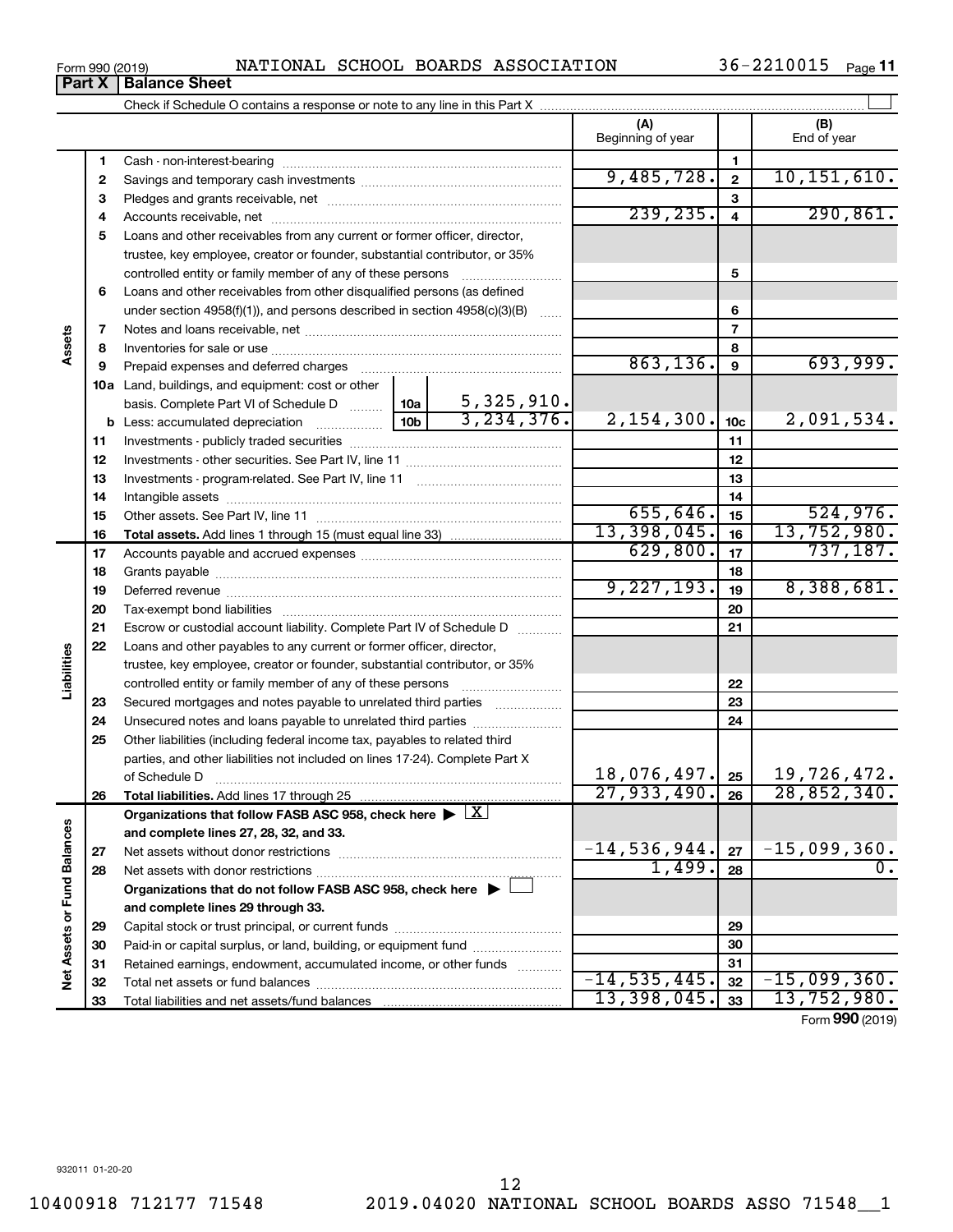|    | NATIONAL SCHOOL BOARDS ASSOCIATION<br>Form 990 (2019)                                                                                |                         | 36-2210015       |                |                   | Page 12              |
|----|--------------------------------------------------------------------------------------------------------------------------------------|-------------------------|------------------|----------------|-------------------|----------------------|
|    | Part XI<br><b>Reconciliation of Net Assets</b>                                                                                       |                         |                  |                |                   |                      |
|    |                                                                                                                                      |                         |                  |                |                   | $\boxed{\textbf{X}}$ |
|    |                                                                                                                                      |                         |                  |                |                   |                      |
| 1  |                                                                                                                                      | $\mathbf{1}$            |                  | 19, 241, 395.  |                   |                      |
| 2  |                                                                                                                                      | $\mathbf{2}$            |                  | 17, 251, 748.  |                   |                      |
| 3  | Revenue less expenses. Subtract line 2 from line 1                                                                                   | 3                       |                  |                |                   | 1,989,647.           |
| 4  |                                                                                                                                      | $\overline{\mathbf{4}}$ | $-14, 535, 445.$ |                |                   |                      |
| 5  |                                                                                                                                      | 5                       |                  |                |                   |                      |
| 6  |                                                                                                                                      | 6                       |                  |                |                   |                      |
| 7  |                                                                                                                                      | $\overline{7}$          |                  |                |                   |                      |
| 8  |                                                                                                                                      | 8                       |                  |                |                   |                      |
| 9  | Other changes in net assets or fund balances (explain on Schedule O)                                                                 | 9                       |                  |                |                   | $-2,553,562.$        |
| 10 | Net assets or fund balances at end of year. Combine lines 3 through 9 (must equal Part X, line 32,                                   |                         |                  |                |                   |                      |
|    |                                                                                                                                      | 10                      | $-15,099,360.$   |                |                   |                      |
|    | Part XII Financial Statements and Reporting                                                                                          |                         |                  |                |                   |                      |
|    |                                                                                                                                      |                         |                  |                |                   |                      |
|    |                                                                                                                                      |                         |                  |                | Yes               | <b>No</b>            |
| 1  | $\lfloor x \rfloor$ Accrual<br>Accounting method used to prepare the Form 990: $\Box$ Cash<br>$\Box$ Other                           |                         |                  |                |                   |                      |
|    | If the organization changed its method of accounting from a prior year or checked "Other," explain in Schedule O.                    |                         |                  |                |                   |                      |
|    |                                                                                                                                      |                         |                  | 2a             |                   | x                    |
|    | If "Yes," check a box below to indicate whether the financial statements for the year were compiled or reviewed on a                 |                         |                  |                |                   |                      |
|    | separate basis, consolidated basis, or both:                                                                                         |                         |                  |                |                   |                      |
|    | Both consolidated and separate basis<br>Separate basis<br><b>Consolidated basis</b>                                                  |                         |                  |                |                   |                      |
|    |                                                                                                                                      |                         |                  | 2 <sub>b</sub> | x                 |                      |
|    | If "Yes," check a box below to indicate whether the financial statements for the year were audited on a separate basis,              |                         |                  |                |                   |                      |
|    | consolidated basis, or both:                                                                                                         |                         |                  |                |                   |                      |
|    | $X$ Consolidated basis<br>Both consolidated and separate basis<br>Separate basis                                                     |                         |                  |                |                   |                      |
|    | c If "Yes" to line 2a or 2b, does the organization have a committee that assumes responsibility for oversight of the audit,          |                         |                  |                |                   |                      |
|    | review, or compilation of its financial statements and selection of an independent accountant?                                       |                         |                  | 2c             | X                 |                      |
|    | If the organization changed either its oversight process or selection process during the tax year, explain on Schedule O.            |                         |                  |                |                   |                      |
|    | 3a As a result of a federal award, was the organization required to undergo an audit or audits as set forth in the Single Audit      |                         |                  |                |                   |                      |
|    |                                                                                                                                      |                         |                  | 3a             |                   | x                    |
|    | <b>b</b> If "Yes," did the organization undergo the required audit or audits? If the organization did not undergo the required audit |                         |                  |                |                   |                      |
|    |                                                                                                                                      |                         |                  | Зb             | $000 \, \text{m}$ |                      |

Form (2019) **990**

932012 01-20-20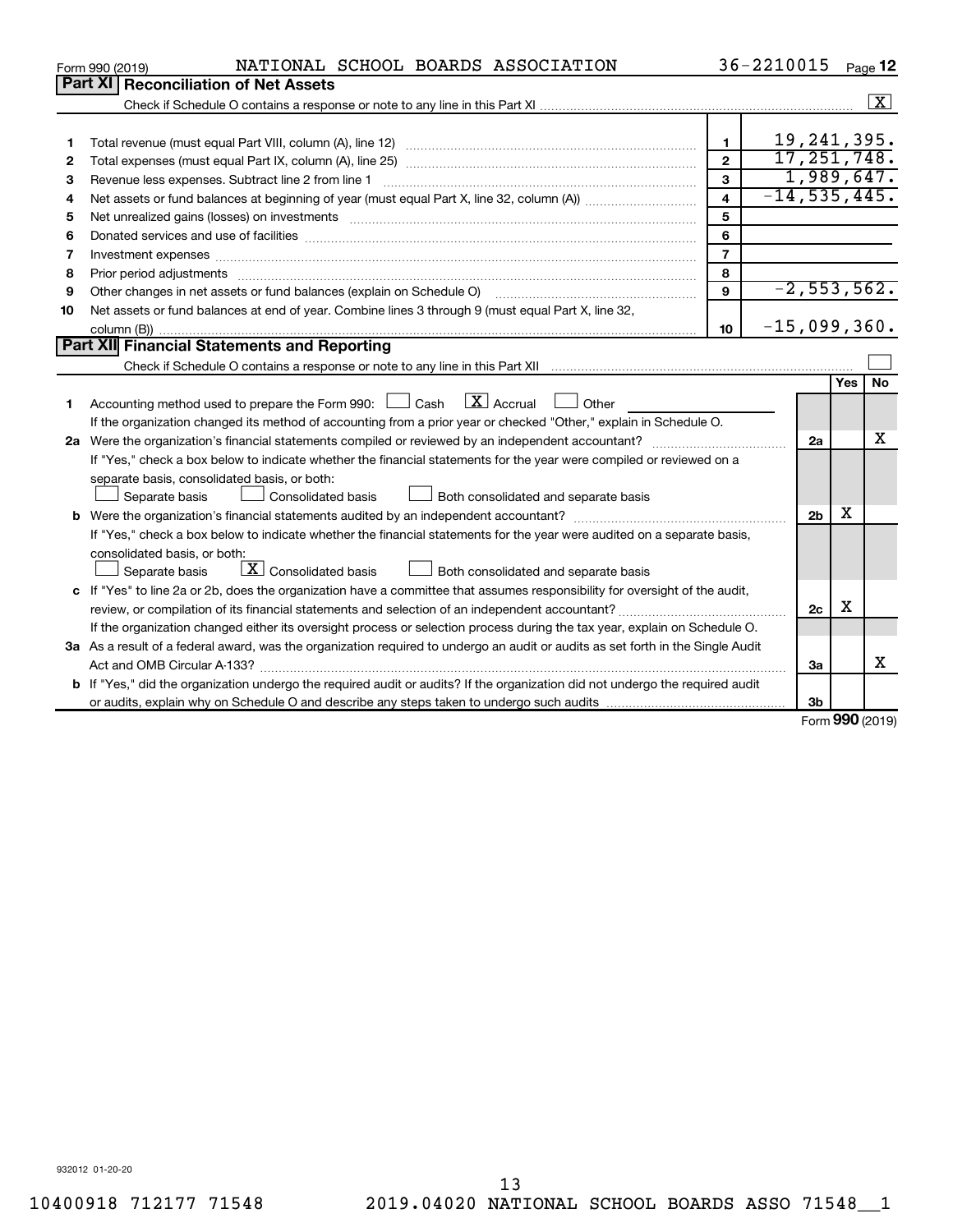| <b>SCHEDULE A</b> |  |
|-------------------|--|
|-------------------|--|

## Form 990 or 990-EZ) **Public Charity Status and Public Support**<br>
Complete if the organization is a section 501(c)(3) organization or a section<br> **2019**

**4947(a)(1) nonexempt charitable trust.**

| OMB No 1545-0047      |
|-----------------------|
| 11                    |
| <b>Open to Public</b> |

|       |                     | Department of the Treasury<br>Internal Revenue Service |                                                                                    | Attach to Form 990 or Form 990-EZ.<br>Go to www.irs.gov/Form990 for instructions and the latest information.                                  |                                 |                             |                            | <b>Open to Public</b><br><b>Inspection</b> |
|-------|---------------------|--------------------------------------------------------|------------------------------------------------------------------------------------|-----------------------------------------------------------------------------------------------------------------------------------------------|---------------------------------|-----------------------------|----------------------------|--------------------------------------------|
|       |                     | Name of the organization                               |                                                                                    |                                                                                                                                               |                                 |                             |                            | <b>Employer identification number</b>      |
|       |                     |                                                        |                                                                                    | NATIONAL SCHOOL BOARDS ASSOCIATION                                                                                                            |                                 |                             |                            | 36-2210015                                 |
|       | Part I              |                                                        |                                                                                    | Reason for Public Charity Status (All organizations must complete this part.) See instructions.                                               |                                 |                             |                            |                                            |
|       |                     |                                                        |                                                                                    | The organization is not a private foundation because it is: (For lines 1 through 12, check only one box.)                                     |                                 |                             |                            |                                            |
| 1     |                     |                                                        |                                                                                    | A church, convention of churches, or association of churches described in section 170(b)(1)(A)(i).                                            |                                 |                             |                            |                                            |
| 2     |                     |                                                        |                                                                                    | A school described in section 170(b)(1)(A)(ii). (Attach Schedule E (Form 990 or 990-EZ).)                                                     |                                 |                             |                            |                                            |
| з     |                     |                                                        |                                                                                    | A hospital or a cooperative hospital service organization described in section 170(b)(1)(A)(iii).                                             |                                 |                             |                            |                                            |
| 4     |                     |                                                        |                                                                                    | A medical research organization operated in conjunction with a hospital described in section 170(b)(1)(A)(iii). Enter the hospital's name,    |                                 |                             |                            |                                            |
|       |                     | city, and state:                                       |                                                                                    |                                                                                                                                               |                                 |                             |                            |                                            |
| 5     |                     |                                                        |                                                                                    | An organization operated for the benefit of a college or university owned or operated by a governmental unit described in                     |                                 |                             |                            |                                            |
|       |                     |                                                        | section 170(b)(1)(A)(iv). (Complete Part II.)                                      |                                                                                                                                               |                                 |                             |                            |                                            |
| 6     |                     |                                                        |                                                                                    | A federal, state, or local government or governmental unit described in section 170(b)(1)(A)(v).                                              |                                 |                             |                            |                                            |
| 7     |                     |                                                        |                                                                                    | An organization that normally receives a substantial part of its support from a governmental unit or from the general public described in     |                                 |                             |                            |                                            |
|       |                     |                                                        | section 170(b)(1)(A)(vi). (Complete Part II.)                                      |                                                                                                                                               |                                 |                             |                            |                                            |
| 8     |                     |                                                        |                                                                                    | A community trust described in section 170(b)(1)(A)(vi). (Complete Part II.)                                                                  |                                 |                             |                            |                                            |
| 9     |                     |                                                        |                                                                                    | An agricultural research organization described in section 170(b)(1)(A)(ix) operated in conjunction with a land-grant college                 |                                 |                             |                            |                                            |
|       |                     |                                                        |                                                                                    | or university or a non-land-grant college of agriculture (see instructions). Enter the name, city, and state of the college or                |                                 |                             |                            |                                            |
|       |                     | university:                                            |                                                                                    |                                                                                                                                               |                                 |                             |                            |                                            |
| 10    | $\lfloor x \rfloor$ |                                                        |                                                                                    | An organization that normally receives: (1) more than 33 1/3% of its support from contributions, membership fees, and gross receipts from     |                                 |                             |                            |                                            |
|       |                     |                                                        |                                                                                    | activities related to its exempt functions - subject to certain exceptions, and (2) no more than 33 1/3% of its support from gross investment |                                 |                             |                            |                                            |
|       |                     |                                                        |                                                                                    | income and unrelated business taxable income (less section 511 tax) from businesses acquired by the organization after June 30, 1975.         |                                 |                             |                            |                                            |
|       |                     |                                                        | See section 509(a)(2). (Complete Part III.)                                        |                                                                                                                                               |                                 |                             |                            |                                            |
| 11    |                     |                                                        |                                                                                    | An organization organized and operated exclusively to test for public safety. See section 509(a)(4).                                          |                                 |                             |                            |                                            |
| 12    |                     |                                                        |                                                                                    | An organization organized and operated exclusively for the benefit of, to perform the functions of, or to carry out the purposes of one or    |                                 |                             |                            |                                            |
|       |                     |                                                        |                                                                                    | more publicly supported organizations described in section 509(a)(1) or section 509(a)(2). See section 509(a)(3). Check the box in            |                                 |                             |                            |                                            |
|       |                     |                                                        |                                                                                    | lines 12a through 12d that describes the type of supporting organization and complete lines 12e, 12f, and 12g.                                |                                 |                             |                            |                                            |
| а     |                     |                                                        |                                                                                    | Type I. A supporting organization operated, supervised, or controlled by its supported organization(s), typically by giving                   |                                 |                             |                            |                                            |
|       |                     |                                                        |                                                                                    | the supported organization(s) the power to regularly appoint or elect a majority of the directors or trustees of the supporting               |                                 |                             |                            |                                            |
|       |                     |                                                        | organization. You must complete Part IV, Sections A and B.                         |                                                                                                                                               |                                 |                             |                            |                                            |
| b     |                     |                                                        |                                                                                    | Type II. A supporting organization supervised or controlled in connection with its supported organization(s), by having                       |                                 |                             |                            |                                            |
|       |                     |                                                        |                                                                                    | control or management of the supporting organization vested in the same persons that control or manage the supported                          |                                 |                             |                            |                                            |
|       |                     |                                                        | organization(s). You must complete Part IV, Sections A and C.                      |                                                                                                                                               |                                 |                             |                            |                                            |
| с     |                     |                                                        |                                                                                    | Type III functionally integrated. A supporting organization operated in connection with, and functionally integrated with,                    |                                 |                             |                            |                                            |
|       |                     |                                                        |                                                                                    | its supported organization(s) (see instructions). You must complete Part IV, Sections A, D, and E.                                            |                                 |                             |                            |                                            |
| d     |                     |                                                        |                                                                                    | Type III non-functionally integrated. A supporting organization operated in connection with its supported organization(s)                     |                                 |                             |                            |                                            |
|       |                     |                                                        |                                                                                    | that is not functionally integrated. The organization generally must satisfy a distribution requirement and an attentiveness                  |                                 |                             |                            |                                            |
|       |                     |                                                        |                                                                                    | requirement (see instructions). You must complete Part IV, Sections A and D, and Part V.                                                      |                                 |                             |                            |                                            |
| е     |                     |                                                        |                                                                                    | Check this box if the organization received a written determination from the IRS that it is a Type I, Type II, Type III                       |                                 |                             |                            |                                            |
|       |                     |                                                        |                                                                                    | functionally integrated, or Type III non-functionally integrated supporting organization.                                                     |                                 |                             |                            |                                            |
|       |                     |                                                        |                                                                                    |                                                                                                                                               |                                 |                             |                            |                                            |
| g     |                     | (i) Name of supported                                  | Provide the following information about the supported organization(s).<br>(ii) EIN | (iii) Type of organization                                                                                                                    | (iv) Is the organization listed |                             | (v) Amount of monetary     | (vi) Amount of other                       |
|       |                     | organization                                           |                                                                                    | (described on lines 1-10)                                                                                                                     |                                 | in your governing document? | support (see instructions) | support (see instructions)                 |
|       |                     |                                                        |                                                                                    | above (see instructions))                                                                                                                     | Yes                             | No                          |                            |                                            |
|       |                     |                                                        |                                                                                    |                                                                                                                                               |                                 |                             |                            |                                            |
|       |                     |                                                        |                                                                                    |                                                                                                                                               |                                 |                             |                            |                                            |
|       |                     |                                                        |                                                                                    |                                                                                                                                               |                                 |                             |                            |                                            |
|       |                     |                                                        |                                                                                    |                                                                                                                                               |                                 |                             |                            |                                            |
|       |                     |                                                        |                                                                                    |                                                                                                                                               |                                 |                             |                            |                                            |
|       |                     |                                                        |                                                                                    |                                                                                                                                               |                                 |                             |                            |                                            |
|       |                     |                                                        |                                                                                    |                                                                                                                                               |                                 |                             |                            |                                            |
|       |                     |                                                        |                                                                                    |                                                                                                                                               |                                 |                             |                            |                                            |
|       |                     |                                                        |                                                                                    |                                                                                                                                               |                                 |                             |                            |                                            |
| Total |                     |                                                        |                                                                                    |                                                                                                                                               |                                 |                             |                            |                                            |
|       |                     |                                                        |                                                                                    |                                                                                                                                               |                                 |                             |                            |                                            |

LHA For Paperwork Reduction Act Notice, see the Instructions for Form 990 or 990-EZ. 932021 09-25-19 Schedule A (Form 990 or 990-EZ) 2019 14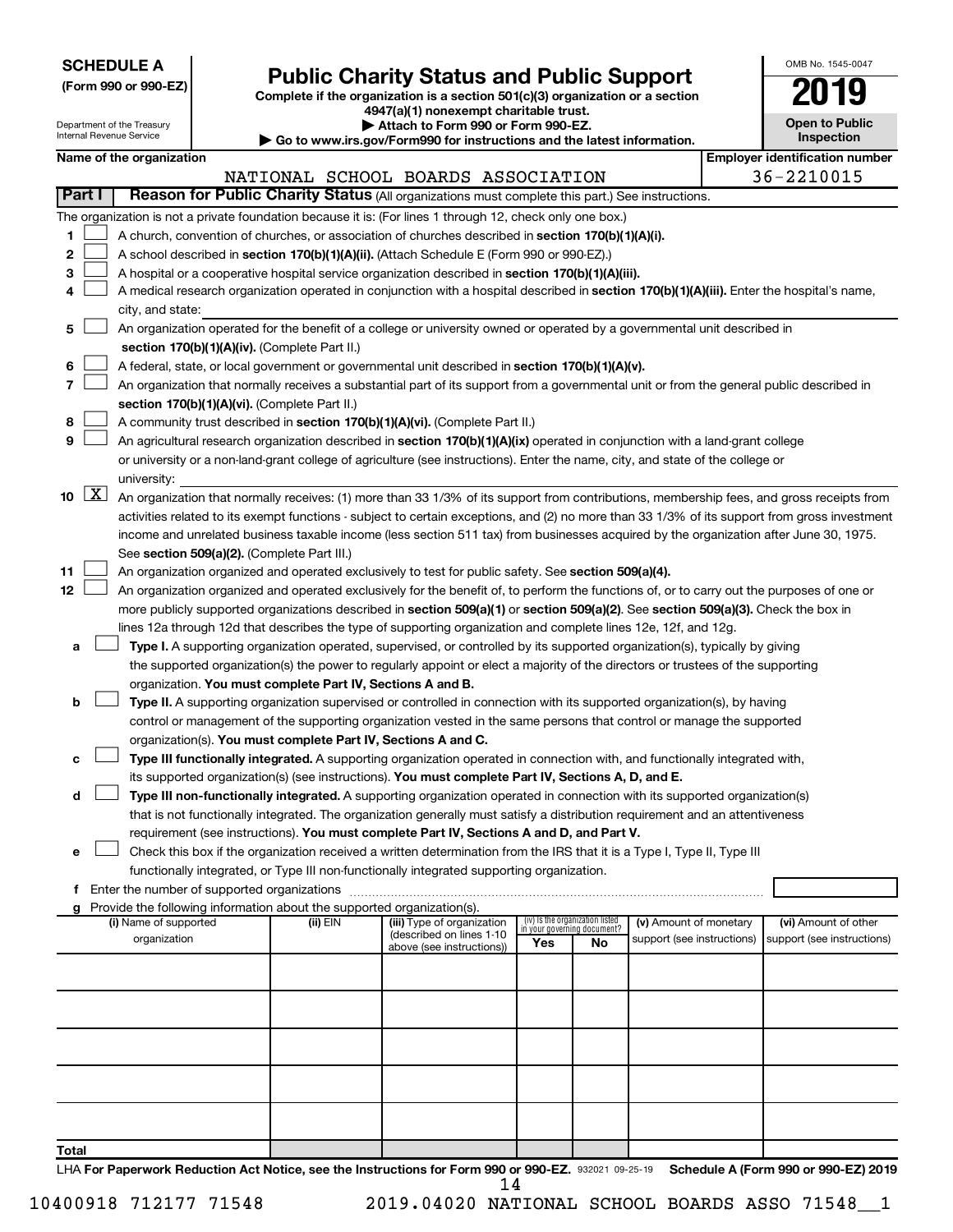## Schedule A (Form 990 or 990-EZ) 2019 NATIONAL SCHOOL BOARDS ASSOCIATION  $36$  –  $2210015$  Page

(Complete only if you checked the box on line 5, 7, or 8 of Part I or if the organization failed to qualify under Part III. If the organization fails to qualify under the tests listed below, please complete Part III.) **Part II Support Schedule for Organizations Described in Sections 170(b)(1)(A)(iv) and 170(b)(1)(A)(vi)**

| Calendar year (or fiscal year beginning in)<br>(a) 2015<br>(b) 2016<br>$(c)$ 2017<br>$(d)$ 2018<br>(e) 2019<br>1 Gifts, grants, contributions, and<br>membership fees received. (Do not<br>include any "unusual grants.")<br>2 Tax revenues levied for the organ-<br>ization's benefit and either paid to<br>or expended on its behalf<br>3 The value of services or facilities<br>furnished by a governmental unit to<br>the organization without charge<br>4 Total. Add lines 1 through 3<br>5 The portion of total contributions<br>by each person (other than a<br>governmental unit or publicly<br>supported organization) included<br>on line 1 that exceeds 2% of the | (f) Total |
|------------------------------------------------------------------------------------------------------------------------------------------------------------------------------------------------------------------------------------------------------------------------------------------------------------------------------------------------------------------------------------------------------------------------------------------------------------------------------------------------------------------------------------------------------------------------------------------------------------------------------------------------------------------------------|-----------|
|                                                                                                                                                                                                                                                                                                                                                                                                                                                                                                                                                                                                                                                                              |           |
|                                                                                                                                                                                                                                                                                                                                                                                                                                                                                                                                                                                                                                                                              |           |
|                                                                                                                                                                                                                                                                                                                                                                                                                                                                                                                                                                                                                                                                              |           |
|                                                                                                                                                                                                                                                                                                                                                                                                                                                                                                                                                                                                                                                                              |           |
|                                                                                                                                                                                                                                                                                                                                                                                                                                                                                                                                                                                                                                                                              |           |
|                                                                                                                                                                                                                                                                                                                                                                                                                                                                                                                                                                                                                                                                              |           |
|                                                                                                                                                                                                                                                                                                                                                                                                                                                                                                                                                                                                                                                                              |           |
|                                                                                                                                                                                                                                                                                                                                                                                                                                                                                                                                                                                                                                                                              |           |
|                                                                                                                                                                                                                                                                                                                                                                                                                                                                                                                                                                                                                                                                              |           |
|                                                                                                                                                                                                                                                                                                                                                                                                                                                                                                                                                                                                                                                                              |           |
|                                                                                                                                                                                                                                                                                                                                                                                                                                                                                                                                                                                                                                                                              |           |
|                                                                                                                                                                                                                                                                                                                                                                                                                                                                                                                                                                                                                                                                              |           |
|                                                                                                                                                                                                                                                                                                                                                                                                                                                                                                                                                                                                                                                                              |           |
|                                                                                                                                                                                                                                                                                                                                                                                                                                                                                                                                                                                                                                                                              |           |
|                                                                                                                                                                                                                                                                                                                                                                                                                                                                                                                                                                                                                                                                              |           |
|                                                                                                                                                                                                                                                                                                                                                                                                                                                                                                                                                                                                                                                                              |           |
| amount shown on line 11,                                                                                                                                                                                                                                                                                                                                                                                                                                                                                                                                                                                                                                                     |           |
| column (f)                                                                                                                                                                                                                                                                                                                                                                                                                                                                                                                                                                                                                                                                   |           |
| 6 Public support. Subtract line 5 from line 4.                                                                                                                                                                                                                                                                                                                                                                                                                                                                                                                                                                                                                               |           |
| <b>Section B. Total Support</b>                                                                                                                                                                                                                                                                                                                                                                                                                                                                                                                                                                                                                                              |           |
| Calendar year (or fiscal year beginning in)<br>(a) 2015<br>(b) 2016<br>$(c)$ 2017<br>$(d)$ 2018<br>(e) 2019                                                                                                                                                                                                                                                                                                                                                                                                                                                                                                                                                                  | (f) Total |
| 7 Amounts from line 4                                                                                                                                                                                                                                                                                                                                                                                                                                                                                                                                                                                                                                                        |           |
| Gross income from interest,<br>8                                                                                                                                                                                                                                                                                                                                                                                                                                                                                                                                                                                                                                             |           |
| dividends, payments received on                                                                                                                                                                                                                                                                                                                                                                                                                                                                                                                                                                                                                                              |           |
| securities loans, rents, royalties,                                                                                                                                                                                                                                                                                                                                                                                                                                                                                                                                                                                                                                          |           |
| and income from similar sources                                                                                                                                                                                                                                                                                                                                                                                                                                                                                                                                                                                                                                              |           |
| Net income from unrelated business<br>9                                                                                                                                                                                                                                                                                                                                                                                                                                                                                                                                                                                                                                      |           |
| activities, whether or not the                                                                                                                                                                                                                                                                                                                                                                                                                                                                                                                                                                                                                                               |           |
| business is regularly carried on                                                                                                                                                                                                                                                                                                                                                                                                                                                                                                                                                                                                                                             |           |
| 10 Other income. Do not include gain                                                                                                                                                                                                                                                                                                                                                                                                                                                                                                                                                                                                                                         |           |
| or loss from the sale of capital                                                                                                                                                                                                                                                                                                                                                                                                                                                                                                                                                                                                                                             |           |
| assets (Explain in Part VI.)                                                                                                                                                                                                                                                                                                                                                                                                                                                                                                                                                                                                                                                 |           |
| 11 Total support. Add lines 7 through 10                                                                                                                                                                                                                                                                                                                                                                                                                                                                                                                                                                                                                                     |           |
| 12<br><b>12</b> Gross receipts from related activities, etc. (see instructions)                                                                                                                                                                                                                                                                                                                                                                                                                                                                                                                                                                                              |           |
| 13 First five years. If the Form 990 is for the organization's first, second, third, fourth, or fifth tax year as a section 501(c)(3)                                                                                                                                                                                                                                                                                                                                                                                                                                                                                                                                        |           |
| organization, check this box and stop here                                                                                                                                                                                                                                                                                                                                                                                                                                                                                                                                                                                                                                   |           |
| <b>Section C. Computation of Public Support Percentage</b>                                                                                                                                                                                                                                                                                                                                                                                                                                                                                                                                                                                                                   |           |
| 14                                                                                                                                                                                                                                                                                                                                                                                                                                                                                                                                                                                                                                                                           | %         |
| 15                                                                                                                                                                                                                                                                                                                                                                                                                                                                                                                                                                                                                                                                           | %         |
| 16a 33 1/3% support test - 2019. If the organization did not check the box on line 13, and line 14 is 33 1/3% or more, check this box and                                                                                                                                                                                                                                                                                                                                                                                                                                                                                                                                    |           |
| stop here. The organization qualifies as a publicly supported organization manufaction manufacture or the organization manufacture or the organization manufacture or the organization manufacture or the state of the state o                                                                                                                                                                                                                                                                                                                                                                                                                                               |           |
| b 33 1/3% support test - 2018. If the organization did not check a box on line 13 or 16a, and line 15 is 33 1/3% or more, check this box                                                                                                                                                                                                                                                                                                                                                                                                                                                                                                                                     |           |
|                                                                                                                                                                                                                                                                                                                                                                                                                                                                                                                                                                                                                                                                              |           |
| 17a 10% -facts-and-circumstances test - 2019. If the organization did not check a box on line 13, 16a, or 16b, and line 14 is 10% or more,                                                                                                                                                                                                                                                                                                                                                                                                                                                                                                                                   |           |
| and if the organization meets the "facts-and-circumstances" test, check this box and stop here. Explain in Part VI how the organization                                                                                                                                                                                                                                                                                                                                                                                                                                                                                                                                      |           |
|                                                                                                                                                                                                                                                                                                                                                                                                                                                                                                                                                                                                                                                                              |           |
| b 10% -facts-and-circumstances test - 2018. If the organization did not check a box on line 13, 16a, 16b, or 17a, and line 15 is 10% or                                                                                                                                                                                                                                                                                                                                                                                                                                                                                                                                      |           |
| more, and if the organization meets the "facts-and-circumstances" test, check this box and stop here. Explain in Part VI how the                                                                                                                                                                                                                                                                                                                                                                                                                                                                                                                                             |           |
| organization meets the "facts-and-circumstances" test. The organization qualifies as a publicly supported organization                                                                                                                                                                                                                                                                                                                                                                                                                                                                                                                                                       |           |
| 18 Private foundation. If the organization did not check a box on line 13, 16a, 16b, 17a, or 17b, check this box and see instructions<br>Schodule A (Form 990 or 990-F7) 2019                                                                                                                                                                                                                                                                                                                                                                                                                                                                                                |           |

**Schedule A (Form 990 or 990-EZ) 2019**

932022 09-25-19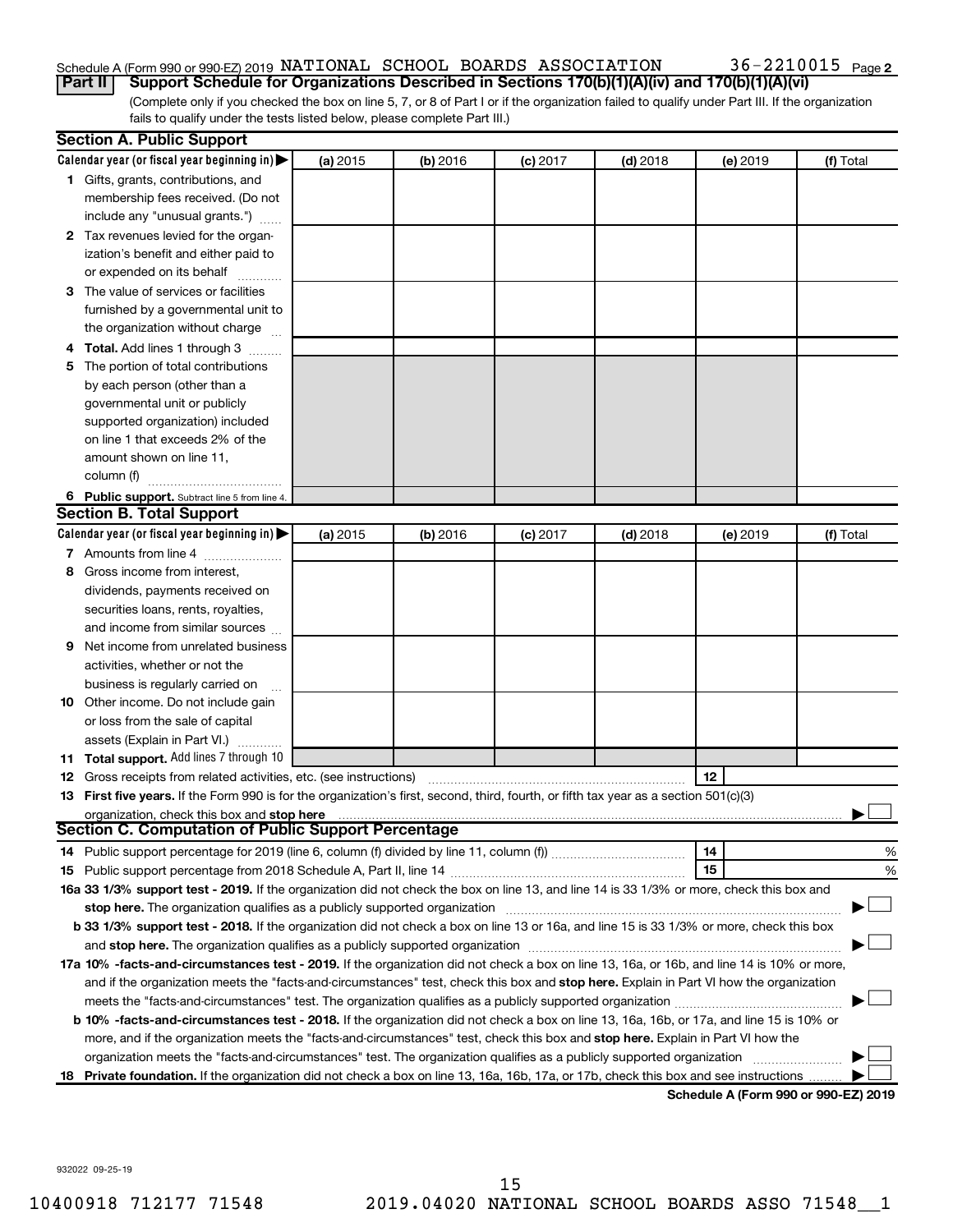### Schedule A (Form 990 or 990-EZ) 2019 NATIONAL SCHOOL BOARDS ASSOCIATION  $36$  –  $2210015$  Page **Part III Support Schedule for Organizations Described in Section 509(a)(2)**

(Complete only if you checked the box on line 10 of Part I or if the organization failed to qualify under Part II. If the organization fails to qualify under the tests listed below, please complete Part II.)

|    | <b>Section A. Public Support</b>                                                                                                                                                 |               |            |               |               |                                      |                                          |
|----|----------------------------------------------------------------------------------------------------------------------------------------------------------------------------------|---------------|------------|---------------|---------------|--------------------------------------|------------------------------------------|
|    | Calendar year (or fiscal year beginning in)                                                                                                                                      | (a) 2015      | (b) 2016   | $(c)$ 2017    | $(d)$ 2018    | (e) 2019                             | (f) Total                                |
|    | 1 Gifts, grants, contributions, and                                                                                                                                              |               |            |               |               |                                      |                                          |
|    | membership fees received. (Do not                                                                                                                                                |               |            |               |               |                                      |                                          |
|    | include any "unusual grants.")                                                                                                                                                   | 205,830.      | 892,607.   | 1,000.        | 215,627.      | 491,656.                             | 1,806,720.                               |
|    | 2 Gross receipts from admissions,<br>merchandise sold or services per-<br>formed, or facilities furnished in<br>any activity that is related to the                              |               |            |               |               |                                      |                                          |
|    | organization's tax-exempt purpose                                                                                                                                                | 16, 312, 250. | 5,518,089. | 16,071,660.   | 16, 335, 990. | 16,731,030.                          | 70,969,019.                              |
|    | 3 Gross receipts from activities that                                                                                                                                            |               |            |               |               |                                      |                                          |
|    | are not an unrelated trade or bus-                                                                                                                                               |               |            |               |               |                                      |                                          |
|    | iness under section 513                                                                                                                                                          | 523,929.      |            |               | 569, 110.     | 606,641.                             | 1,699,680.                               |
|    | 4 Tax revenues levied for the organ-                                                                                                                                             |               |            |               |               |                                      |                                          |
|    | ization's benefit and either paid to<br>or expended on its behalf                                                                                                                |               |            |               |               |                                      |                                          |
|    | 5 The value of services or facilities                                                                                                                                            |               |            |               |               |                                      |                                          |
|    | furnished by a governmental unit to                                                                                                                                              |               |            |               |               |                                      |                                          |
|    | the organization without charge                                                                                                                                                  |               |            |               |               |                                      |                                          |
|    | 6 Total. Add lines 1 through 5                                                                                                                                                   | 17,042,009    | 6,410,696. | 16,072,660    | 17, 120, 727  | 17,829,327.                          | 74, 475, 419.                            |
|    | 7a Amounts included on lines 1, 2, and                                                                                                                                           |               |            |               |               |                                      |                                          |
|    | 3 received from disqualified persons                                                                                                                                             |               |            |               |               |                                      | 0.                                       |
|    | <b>b</b> Amounts included on lines 2 and 3 received<br>from other than disqualified persons that<br>exceed the greater of \$5,000 or 1% of the<br>amount on line 13 for the year |               |            |               |               |                                      | 0.                                       |
|    | c Add lines 7a and 7b                                                                                                                                                            |               |            |               |               |                                      | σ.                                       |
|    | 8 Public support. (Subtract line 7c from line 6.)                                                                                                                                |               |            |               |               |                                      | 74, 475, 419.                            |
|    | <b>Section B. Total Support</b>                                                                                                                                                  |               |            |               |               |                                      |                                          |
|    | Calendar year (or fiscal year beginning in)                                                                                                                                      | (a) 2015      | (b) 2016   | $(c)$ 2017    | $(d)$ 2018    | (e) 2019                             | (f) Total                                |
|    | <b>9</b> Amounts from line 6                                                                                                                                                     | 17,042,009    | 6,410,696  | 16,072,660    | 17, 120, 727  | 17,829,327.                          | 74, 475, 419.                            |
|    | <b>10a</b> Gross income from interest,<br>dividends, payments received on<br>securities loans, rents, royalties,                                                                 |               |            |               |               |                                      |                                          |
|    | and income from similar sources                                                                                                                                                  | 158, 348.     | 218,209.   | 391,040.      | 473,358.      | 421, 130.                            | 1,662,085.                               |
|    | <b>b</b> Unrelated business taxable income                                                                                                                                       |               |            |               |               |                                      |                                          |
|    | (less section 511 taxes) from businesses                                                                                                                                         |               |            |               | 62, 381.      | 6,098.                               | 68,479.                                  |
|    | acquired after June 30, 1975                                                                                                                                                     | 158,348.      | 218, 209.  | 391,040.      | 535,739.      | 427, 228.                            |                                          |
|    | c Add lines 10a and 10b<br><b>11</b> Net income from unrelated business                                                                                                          |               |            |               |               |                                      | 1,730,564.                               |
|    | activities not included in line 10b,<br>whether or not the business is<br>regularly carried on                                                                                   |               |            |               |               |                                      |                                          |
|    | <b>12</b> Other income. Do not include gain<br>or loss from the sale of capital<br>assets (Explain in Part VI.)                                                                  | 393,537.      | 46,938.    | 58,848.       | 135,774.      | 60,949.                              | 696,046.                                 |
|    | 13 Total support. (Add lines 9, 10c, 11, and 12.)                                                                                                                                | 17,593,894.   | 6,675,843. | 16, 522, 548. | 17,792,240    | 18, 317, 504.                        | 76,902,029.                              |
|    | 14 First five years. If the Form 990 is for the organization's first, second, third, fourth, or fifth tax year as a section 501(c)(3) organization,                              |               |            |               |               |                                      |                                          |
|    | check this box and stop here                                                                                                                                                     |               |            |               |               |                                      |                                          |
|    | <b>Section C. Computation of Public Support Percentage</b>                                                                                                                       |               |            |               |               |                                      |                                          |
|    | 15 Public support percentage for 2019 (line 8, column (f), divided by line 13, column (f))                                                                                       |               |            |               |               | 15                                   | 96.84<br>%                               |
|    | 16 Public support percentage from 2018 Schedule A, Part III, line 15                                                                                                             |               |            |               |               | 16                                   | 96.92<br>$\%$                            |
|    | Section D. Computation of Investment Income Percentage                                                                                                                           |               |            |               |               |                                      |                                          |
|    |                                                                                                                                                                                  |               |            |               |               | 17                                   | 2.25<br>$\%$                             |
|    | 18 Investment income percentage from 2018 Schedule A, Part III, line 17                                                                                                          |               |            |               |               | 18                                   | 1.85<br>%                                |
|    | 19a 33 1/3% support tests - 2019. If the organization did not check the box on line 14, and line 15 is more than 33 1/3%, and line 17 is not                                     |               |            |               |               |                                      |                                          |
|    | more than 33 1/3%, check this box and stop here. The organization qualifies as a publicly supported organization                                                                 |               |            |               |               |                                      | $\blacktriangleright$ $\boxed{\text{X}}$ |
|    | b 33 1/3% support tests - 2018. If the organization did not check a box on line 14 or line 19a, and line 16 is more than 33 1/3%, and                                            |               |            |               |               |                                      |                                          |
|    | line 18 is not more than 33 1/3%, check this box and stop here. The organization qualifies as a publicly supported organization                                                  |               |            |               |               |                                      |                                          |
| 20 |                                                                                                                                                                                  |               |            |               |               |                                      |                                          |
|    | 932023 09-25-19                                                                                                                                                                  |               |            | 16            |               | Schedule A (Form 990 or 990-EZ) 2019 |                                          |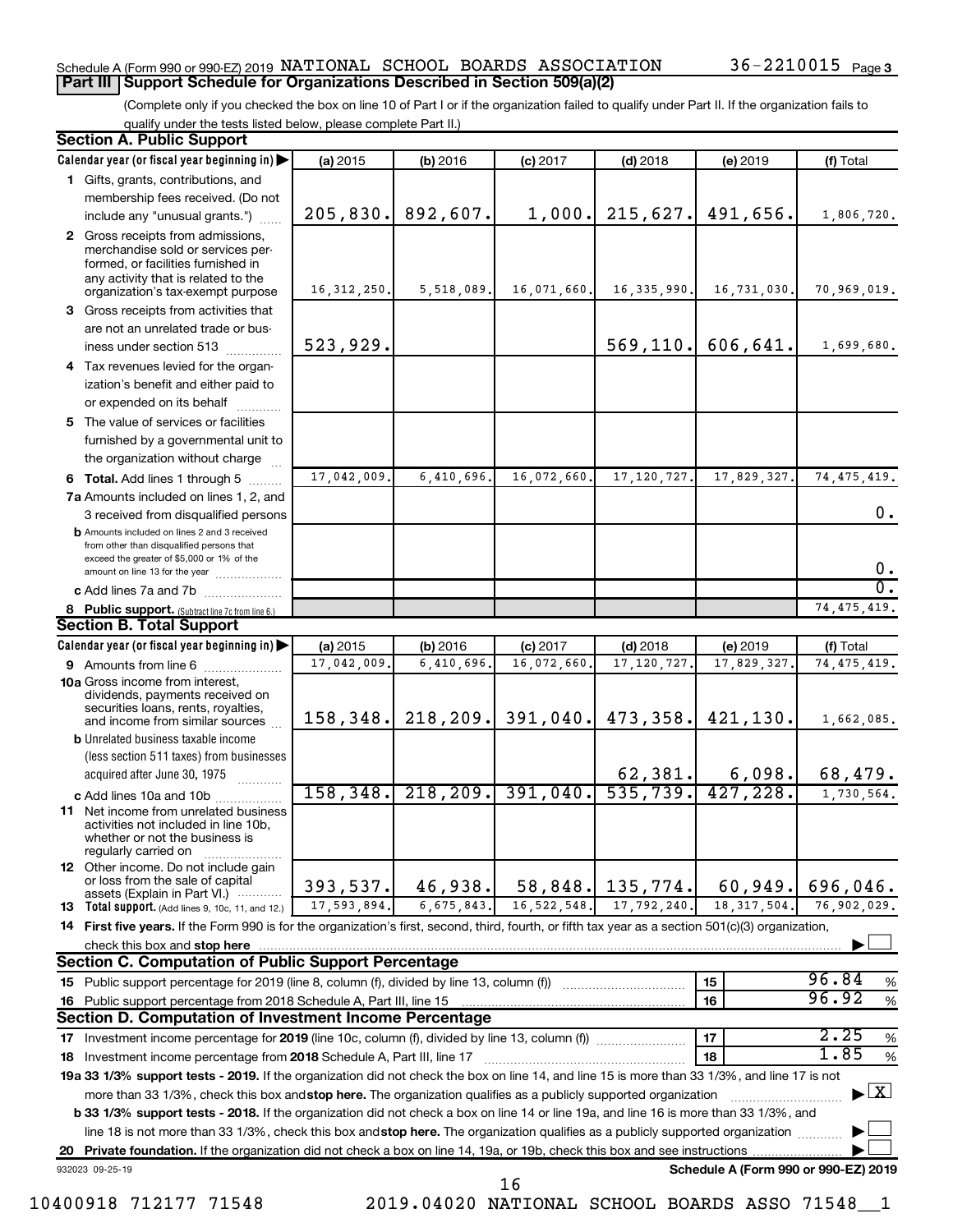**1**

**2**

**3a**

**3b**

**3c**

**4a**

**4b**

**4c**

**5a**

**5b 5c** **Yes No**

## **Part IV Supporting Organizations**

(Complete only if you checked a box in line 12 on Part I. If you checked 12a of Part I, complete Sections A and B. If you checked 12b of Part I, complete Sections A and C. If you checked 12c of Part I, complete Sections A, D, and E. If you checked 12d of Part I, complete Sections A and D, and complete Part V.)

### **Section A. All Supporting Organizations**

- **1** Are all of the organization's supported organizations listed by name in the organization's governing documents? If "No," describe in Part VI how the supported organizations are designated. If designated by *class or purpose, describe the designation. If historic and continuing relationship, explain.*
- **2** Did the organization have any supported organization that does not have an IRS determination of status under section 509(a)(1) or (2)? If "Yes," explain in Part **VI** how the organization determined that the supported *organization was described in section 509(a)(1) or (2).*
- **3a** Did the organization have a supported organization described in section 501(c)(4), (5), or (6)? If "Yes," answer *(b) and (c) below.*
- **b** Did the organization confirm that each supported organization qualified under section 501(c)(4), (5), or (6) and satisfied the public support tests under section 509(a)(2)? If "Yes," describe in Part VI when and how the *organization made the determination.*
- **c** Did the organization ensure that all support to such organizations was used exclusively for section 170(c)(2)(B) purposes? If "Yes," explain in Part VI what controls the organization put in place to ensure such use.
- **4 a** *If* Was any supported organization not organized in the United States ("foreign supported organization")? *"Yes," and if you checked 12a or 12b in Part I, answer (b) and (c) below.*
- **b** Did the organization have ultimate control and discretion in deciding whether to make grants to the foreign supported organization? If "Yes," describe in Part VI how the organization had such control and discretion *despite being controlled or supervised by or in connection with its supported organizations.*
- **c** Did the organization support any foreign supported organization that does not have an IRS determination under sections 501(c)(3) and 509(a)(1) or (2)? If "Yes," explain in Part VI what controls the organization used *to ensure that all support to the foreign supported organization was used exclusively for section 170(c)(2)(B) purposes.*
- **5a** Did the organization add, substitute, or remove any supported organizations during the tax year? If "Yes," answer (b) and (c) below (if applicable). Also, provide detail in **Part VI,** including (i) the names and EIN *numbers of the supported organizations added, substituted, or removed; (ii) the reasons for each such action; (iii) the authority under the organization's organizing document authorizing such action; and (iv) how the action was accomplished (such as by amendment to the organizing document).*
- **b Type I or Type II only.** Was any added or substituted supported organization part of a class already designated in the organization's organizing document?
- **c Substitutions only.**  Was the substitution the result of an event beyond the organization's control?
- **6** Did the organization provide support (whether in the form of grants or the provision of services or facilities) to **Part VI.** support or benefit one or more of the filing organization's supported organizations? If "Yes," provide detail in anyone other than (i) its supported organizations, (ii) individuals that are part of the charitable class benefited by one or more of its supported organizations, or (iii) other supporting organizations that also
- **7** Did the organization provide a grant, loan, compensation, or other similar payment to a substantial contributor regard to a substantial contributor? If "Yes," complete Part I of Schedule L (Form 990 or 990-EZ). (as defined in section 4958(c)(3)(C)), a family member of a substantial contributor, or a 35% controlled entity with
- **8** Did the organization make a loan to a disqualified person (as defined in section 4958) not described in line 7? *If "Yes," complete Part I of Schedule L (Form 990 or 990-EZ).*
- **9 a** Was the organization controlled directly or indirectly at any time during the tax year by one or more in section 509(a)(1) or (2))? If "Yes," provide detail in **Part VI.** disqualified persons as defined in section 4946 (other than foundation managers and organizations described
- **b** Did one or more disqualified persons (as defined in line 9a) hold a controlling interest in any entity in which the supporting organization had an interest? If "Yes," provide detail in Part VI.
- **c** Did a disqualified person (as defined in line 9a) have an ownership interest in, or derive any personal benefit from, assets in which the supporting organization also had an interest? If "Yes," provide detail in Part VI.
- **10 a** Was the organization subject to the excess business holdings rules of section 4943 because of section supporting organizations)? If "Yes," answer 10b below. 4943(f) (regarding certain Type II supporting organizations, and all Type III non-functionally integrated
	- **b** Did the organization have any excess business holdings in the tax year? (Use Schedule C, Form 4720, to *determine whether the organization had excess business holdings.)*

932024 09-25-19

10400918 712177 71548 2019.04020 NATIONAL SCHOOL BOARDS ASSO 71548\_\_1

17

**6 7 8 9a 9b 9c 10a 10b Schedule A (Form 990 or 990-EZ) 2019**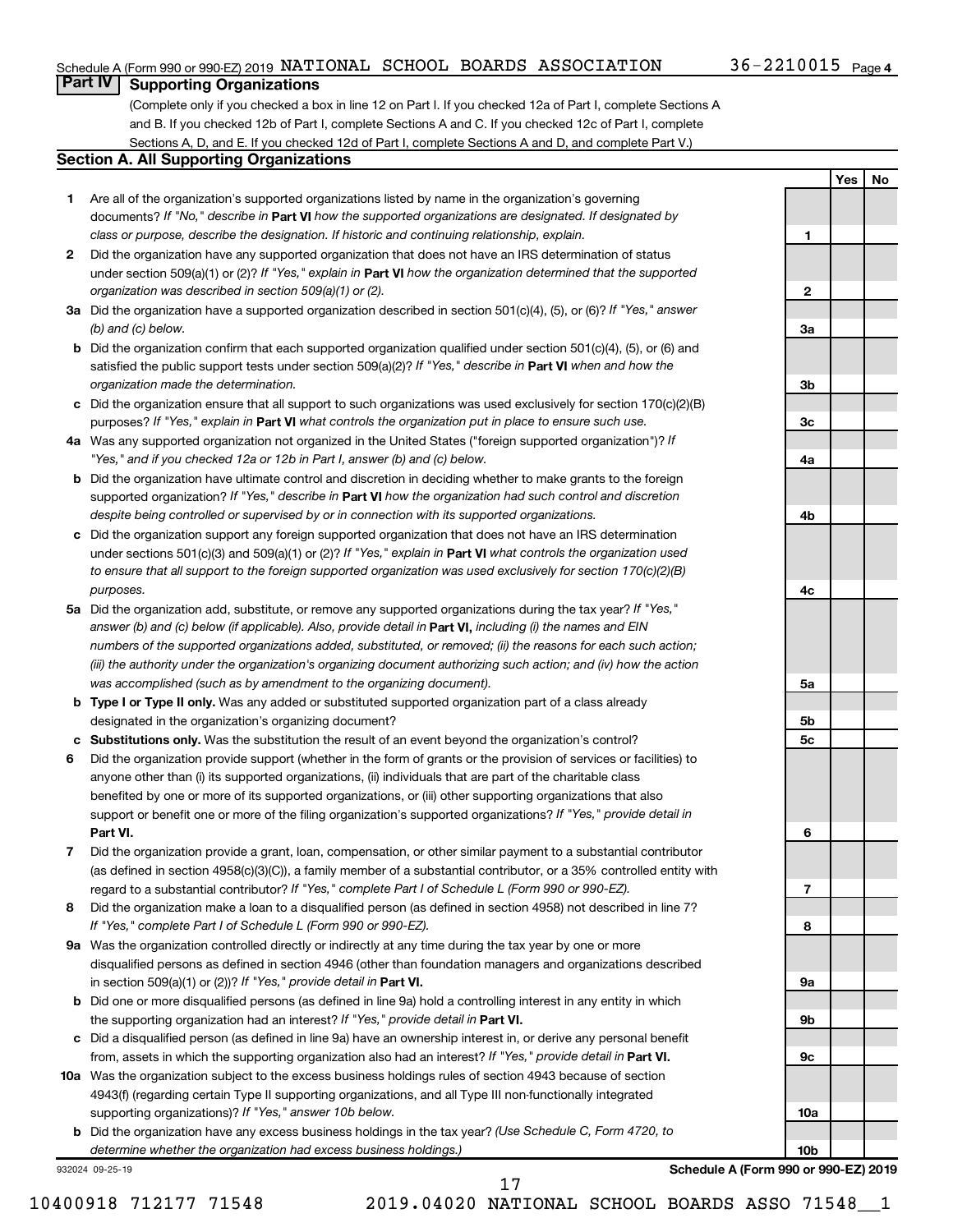#### Schedule A (Form 990 or 990-EZ) 2019 NATIONAL SCHOOL BOARDS ASSOCIATION  $36-2210015$  Page NATIONAL SCHOOL BOARDS ASSOCIATION 36-2210015

|    | Part IV<br><b>Supporting Organizations (continued)</b>                                                                          |                 |     |    |
|----|---------------------------------------------------------------------------------------------------------------------------------|-----------------|-----|----|
|    |                                                                                                                                 |                 | Yes | No |
| 11 | Has the organization accepted a gift or contribution from any of the following persons?                                         |                 |     |    |
|    | a A person who directly or indirectly controls, either alone or together with persons described in (b) and (c)                  |                 |     |    |
|    | below, the governing body of a supported organization?                                                                          | 11a             |     |    |
|    | <b>b</b> A family member of a person described in (a) above?                                                                    | 11 <sub>b</sub> |     |    |
|    | c A 35% controlled entity of a person described in (a) or (b) above? If "Yes" to a, b, or c, provide detail in Part VI.         | 11c             |     |    |
|    | <b>Section B. Type I Supporting Organizations</b>                                                                               |                 |     |    |
|    |                                                                                                                                 |                 | Yes | No |
|    |                                                                                                                                 |                 |     |    |
| 1  | Did the directors, trustees, or membership of one or more supported organizations have the power to                             |                 |     |    |
|    | regularly appoint or elect at least a majority of the organization's directors or trustees at all times during the              |                 |     |    |
|    | tax year? If "No," describe in Part VI how the supported organization(s) effectively operated, supervised, or                   |                 |     |    |
|    | controlled the organization's activities. If the organization had more than one supported organization,                         |                 |     |    |
|    | describe how the powers to appoint and/or remove directors or trustees were allocated among the supported                       |                 |     |    |
|    | organizations and what conditions or restrictions, if any, applied to such powers during the tax year.                          | 1               |     |    |
| 2  | Did the organization operate for the benefit of any supported organization other than the supported                             |                 |     |    |
|    | organization(s) that operated, supervised, or controlled the supporting organization? If "Yes," explain in                      |                 |     |    |
|    | Part VI how providing such benefit carried out the purposes of the supported organization(s) that operated,                     |                 |     |    |
|    | supervised, or controlled the supporting organization.                                                                          | $\mathbf{2}$    |     |    |
|    | <b>Section C. Type II Supporting Organizations</b>                                                                              |                 |     |    |
|    |                                                                                                                                 |                 | Yes | No |
| 1. | Were a majority of the organization's directors or trustees during the tax year also a majority of the directors                |                 |     |    |
|    | or trustees of each of the organization's supported organization(s)? If "No," describe in Part VI how control                   |                 |     |    |
|    | or management of the supporting organization was vested in the same persons that controlled or managed                          |                 |     |    |
|    | the supported organization(s).                                                                                                  | 1               |     |    |
|    | <b>Section D. All Type III Supporting Organizations</b>                                                                         |                 |     |    |
|    |                                                                                                                                 |                 | Yes | No |
| 1  |                                                                                                                                 |                 |     |    |
|    | Did the organization provide to each of its supported organizations, by the last day of the fifth month of the                  |                 |     |    |
|    | organization's tax year, (i) a written notice describing the type and amount of support provided during the prior tax           |                 |     |    |
|    | year, (ii) a copy of the Form 990 that was most recently filed as of the date of notification, and (iii) copies of the          |                 |     |    |
|    | organization's governing documents in effect on the date of notification, to the extent not previously provided?                | 1               |     |    |
| 2  | Were any of the organization's officers, directors, or trustees either (i) appointed or elected by the supported                |                 |     |    |
|    | organization(s) or (ii) serving on the governing body of a supported organization? If "No," explain in Part VI how              |                 |     |    |
|    | the organization maintained a close and continuous working relationship with the supported organization(s).                     | 2               |     |    |
| 3  | By reason of the relationship described in (2), did the organization's supported organizations have a                           |                 |     |    |
|    | significant voice in the organization's investment policies and in directing the use of the organization's                      |                 |     |    |
|    | income or assets at all times during the tax year? If "Yes," describe in Part VI the role the organization's                    |                 |     |    |
|    | supported organizations played in this regard.                                                                                  | з               |     |    |
|    | Section E. Type III Functionally Integrated Supporting Organizations                                                            |                 |     |    |
| 1  | Check the box next to the method that the organization used to satisfy the Integral Part Test during the yealsee instructions). |                 |     |    |
| а  | The organization satisfied the Activities Test. Complete line 2 below.                                                          |                 |     |    |
| b  | The organization is the parent of each of its supported organizations. Complete line 3 below.                                   |                 |     |    |
| с  | The organization supported a governmental entity. Describe in Part VI how you supported a government entity (see instructions). |                 |     |    |
| 2  | Activities Test. Answer (a) and (b) below.                                                                                      |                 | Yes | No |
| а  | Did substantially all of the organization's activities during the tax year directly further the exempt purposes of              |                 |     |    |
|    | the supported organization(s) to which the organization was responsive? If "Yes," then in Part VI identify                      |                 |     |    |
|    | those supported organizations and explain how these activities directly furthered their exempt purposes,                        |                 |     |    |
|    |                                                                                                                                 |                 |     |    |
|    | how the organization was responsive to those supported organizations, and how the organization determined                       |                 |     |    |
|    | that these activities constituted substantially all of its activities.                                                          | 2a              |     |    |
| b  | Did the activities described in (a) constitute activities that, but for the organization's involvement, one or more             |                 |     |    |
|    | of the organization's supported organization(s) would have been engaged in? If "Yes," explain in Part VI the                    |                 |     |    |
|    | reasons for the organization's position that its supported organization(s) would have engaged in these                          |                 |     |    |
|    | activities but for the organization's involvement.                                                                              | 2b              |     |    |
| 3  | Parent of Supported Organizations. Answer (a) and (b) below.                                                                    |                 |     |    |
| а  | Did the organization have the power to regularly appoint or elect a majority of the officers, directors, or                     |                 |     |    |
|    | trustees of each of the supported organizations? Provide details in Part VI.                                                    | За              |     |    |
|    | <b>b</b> Did the organization exercise a substantial degree of direction over the policies, programs, and activities of each    |                 |     |    |
|    | of its supported organizations? If "Yes," describe in Part VI the role played by the organization in this regard.               | 3b              |     |    |
|    | Schedule A (Form 990 or 990-EZ) 2019<br>932025 09-25-19                                                                         |                 |     |    |

18

<sup>10400918 712177 71548 2019.04020</sup> NATIONAL SCHOOL BOARDS ASSO 71548\_\_1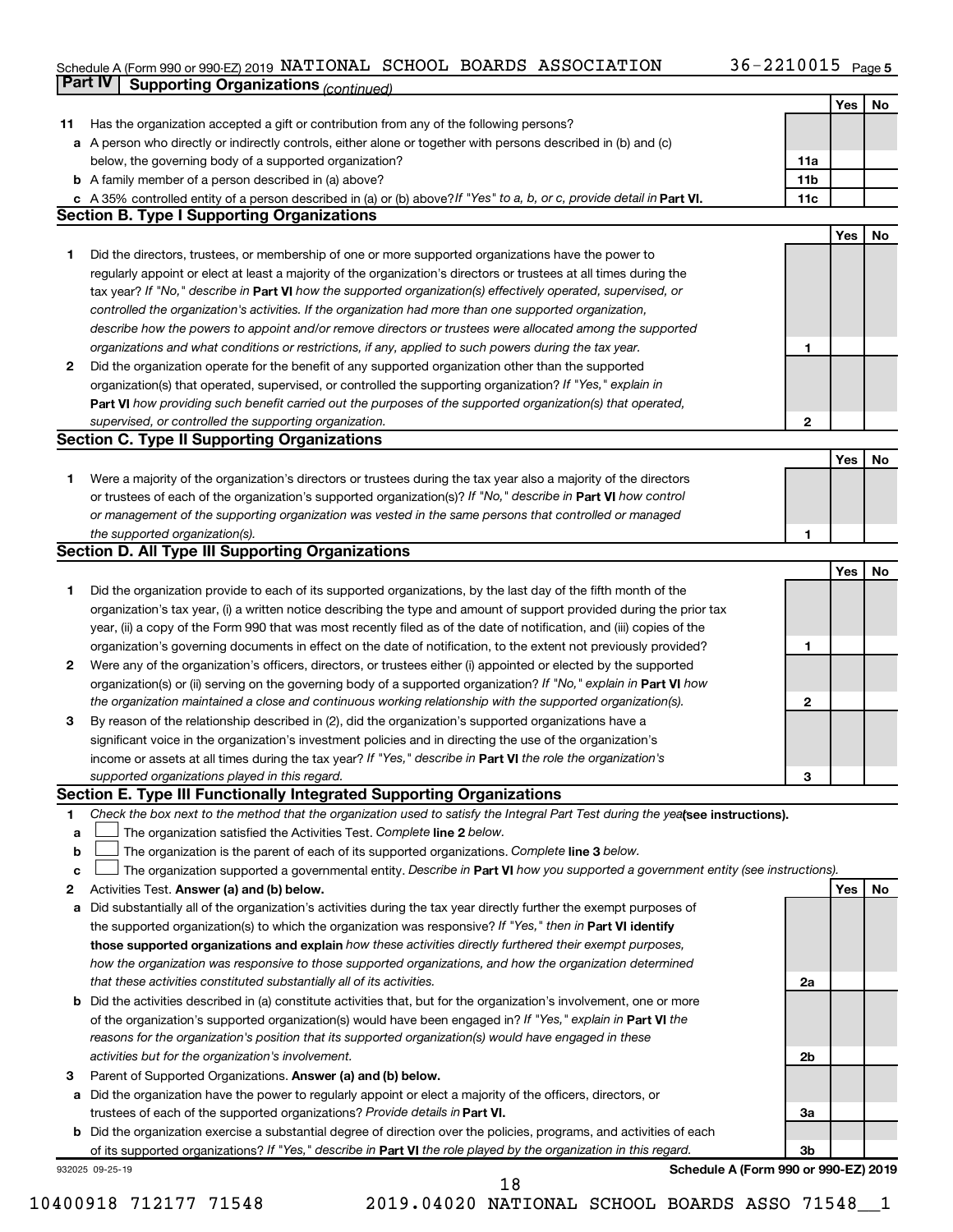## Schedule A (Form 990 or 990-EZ) 2019 NATIONAL SCHOOL BOARDS ASSOCIATION  $36$  –  $2210015$  Page **Part V Type III Non-Functionally Integrated 509(a)(3) Supporting Organizations**

1 **Letter See instructions.** All Check here if the organization satisfied the Integral Part Test as a qualifying trust on Nov. 20, 1970 (explain in Part VI). See instructions. All other Type III non-functionally integrated supporting organizations must complete Sections A through E.

|              | Section A - Adjusted Net Income                                              | (A) Prior Year | (B) Current Year<br>(optional) |                                |
|--------------|------------------------------------------------------------------------------|----------------|--------------------------------|--------------------------------|
| 1            | Net short-term capital gain                                                  | 1              |                                |                                |
| 2            | Recoveries of prior-year distributions                                       | $\mathbf{2}$   |                                |                                |
| 3            | Other gross income (see instructions)                                        | 3              |                                |                                |
| 4            | Add lines 1 through 3.                                                       | 4              |                                |                                |
| 5            | Depreciation and depletion                                                   | 5              |                                |                                |
| 6            | Portion of operating expenses paid or incurred for production or             |                |                                |                                |
|              | collection of gross income or for management, conservation, or               |                |                                |                                |
|              | maintenance of property held for production of income (see instructions)     | 6              |                                |                                |
| 7            | Other expenses (see instructions)                                            | $\overline{7}$ |                                |                                |
| 8            | Adjusted Net Income (subtract lines 5, 6, and 7 from line 4)                 | 8              |                                |                                |
|              | <b>Section B - Minimum Asset Amount</b>                                      |                | (A) Prior Year                 | (B) Current Year<br>(optional) |
| 1.           | Aggregate fair market value of all non-exempt-use assets (see                |                |                                |                                |
|              | instructions for short tax year or assets held for part of year):            |                |                                |                                |
|              | <b>a</b> Average monthly value of securities                                 | 1a             |                                |                                |
|              | <b>b</b> Average monthly cash balances                                       | 1 <sub>b</sub> |                                |                                |
|              | <b>c</b> Fair market value of other non-exempt-use assets                    | 1c             |                                |                                |
|              | d Total (add lines 1a, 1b, and 1c)                                           | 1d             |                                |                                |
|              | e Discount claimed for blockage or other                                     |                |                                |                                |
|              | factors (explain in detail in <b>Part VI</b> ):                              |                |                                |                                |
| 2            | Acquisition indebtedness applicable to non-exempt-use assets                 | $\mathbf{2}$   |                                |                                |
| З            | Subtract line 2 from line 1d.                                                | 3              |                                |                                |
| 4            | Cash deemed held for exempt use. Enter 1-1/2% of line 3 (for greater amount, |                |                                |                                |
|              | see instructions)                                                            | 4              |                                |                                |
| 5            | Net value of non-exempt-use assets (subtract line 4 from line 3)             | 5              |                                |                                |
| 6            | Multiply line 5 by .035.                                                     | 6              |                                |                                |
| 7            | Recoveries of prior-year distributions                                       | $\overline{7}$ |                                |                                |
| 8            | <b>Minimum Asset Amount (add line 7 to line 6)</b>                           | 8              |                                |                                |
|              | <b>Section C - Distributable Amount</b>                                      |                |                                | <b>Current Year</b>            |
| 1            | Adjusted net income for prior year (from Section A, line 8, Column A)        | 1              |                                |                                |
| $\mathbf{2}$ | Enter 85% of line 1.                                                         | $\mathbf{2}$   |                                |                                |
| З            | Minimum asset amount for prior year (from Section B, line 8, Column A)       | 3              |                                |                                |
| 4            | Enter greater of line 2 or line 3.                                           | 4              |                                |                                |
| 5            | Income tax imposed in prior year                                             | 5              |                                |                                |
| 6            | Distributable Amount. Subtract line 5 from line 4, unless subject to         |                |                                |                                |
|              | emergency temporary reduction (see instructions).                            | 6              |                                |                                |
|              |                                                                              |                |                                |                                |

**7** Check here if the current year is the organization's first as a non-functionally integrated Type III supporting organization (see † instructions).

**Schedule A (Form 990 or 990-EZ) 2019**

932026 09-25-19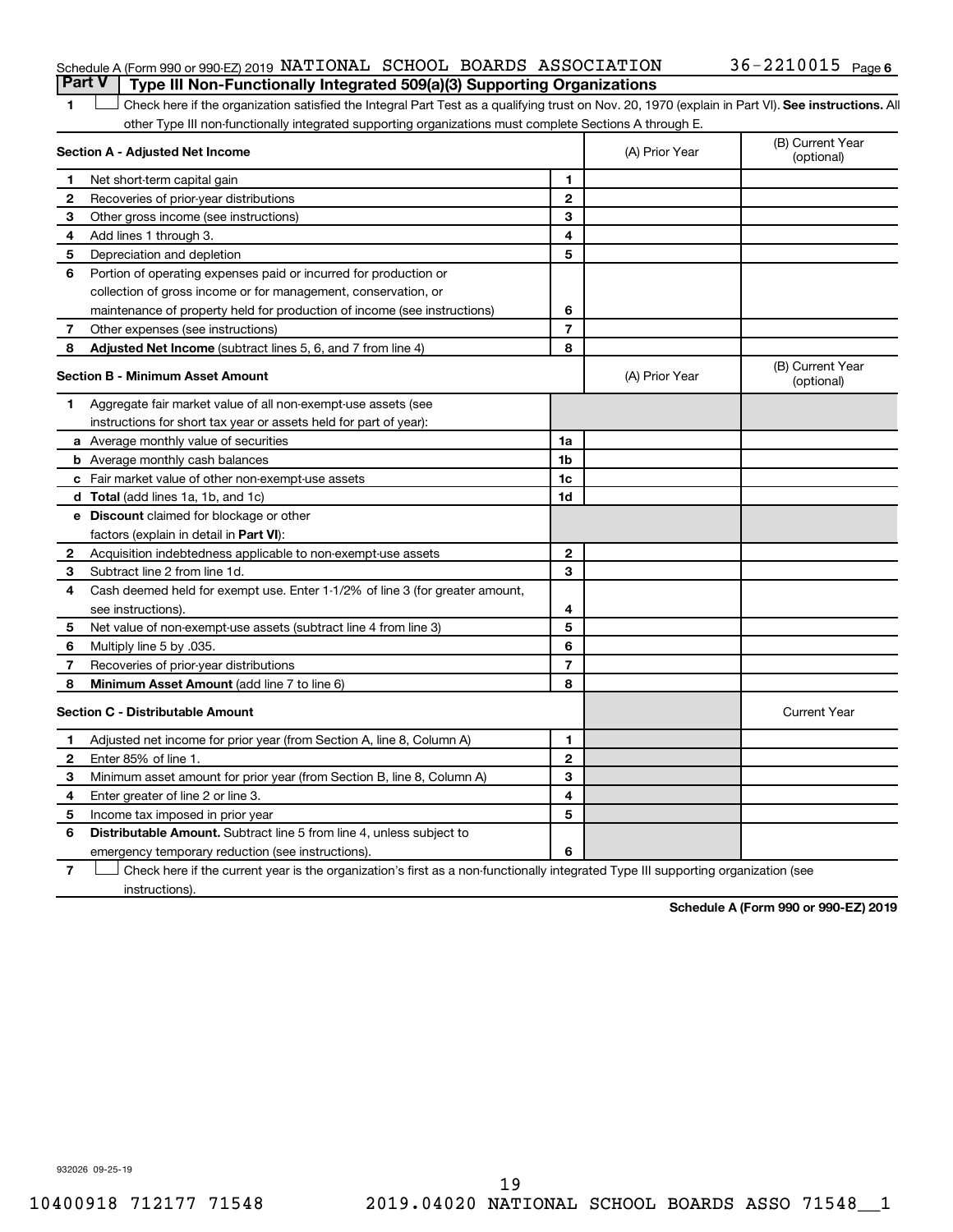#### Schedule A (Form 990 or 990-EZ) 2019 NATIONAL SCHOOL BOARDS ASSOCIATION  $36-2210015$  Page NATIONAL SCHOOL BOARDS ASSOCIATION 36-2210015

| <b>Part V</b><br>Type III Non-Functionally Integrated 509(a)(3) Supporting Organizations (continued) |                                                                                            |                             |                                       |                                                |  |  |  |  |
|------------------------------------------------------------------------------------------------------|--------------------------------------------------------------------------------------------|-----------------------------|---------------------------------------|------------------------------------------------|--|--|--|--|
|                                                                                                      | <b>Current Year</b><br><b>Section D - Distributions</b>                                    |                             |                                       |                                                |  |  |  |  |
| 1                                                                                                    | Amounts paid to supported organizations to accomplish exempt purposes                      |                             |                                       |                                                |  |  |  |  |
| $\mathbf{2}$                                                                                         | Amounts paid to perform activity that directly furthers exempt purposes of supported       |                             |                                       |                                                |  |  |  |  |
|                                                                                                      | organizations, in excess of income from activity                                           |                             |                                       |                                                |  |  |  |  |
| 3                                                                                                    | Administrative expenses paid to accomplish exempt purposes of supported organizations      |                             |                                       |                                                |  |  |  |  |
| 4                                                                                                    | Amounts paid to acquire exempt-use assets                                                  |                             |                                       |                                                |  |  |  |  |
| 5                                                                                                    | Qualified set-aside amounts (prior IRS approval required)                                  |                             |                                       |                                                |  |  |  |  |
| 6                                                                                                    | Other distributions (describe in <b>Part VI</b> ). See instructions.                       |                             |                                       |                                                |  |  |  |  |
| 7                                                                                                    | Total annual distributions. Add lines 1 through 6.                                         |                             |                                       |                                                |  |  |  |  |
| 8                                                                                                    | Distributions to attentive supported organizations to which the organization is responsive |                             |                                       |                                                |  |  |  |  |
|                                                                                                      | (provide details in Part VI). See instructions.                                            |                             |                                       |                                                |  |  |  |  |
| 9                                                                                                    | Distributable amount for 2019 from Section C, line 6                                       |                             |                                       |                                                |  |  |  |  |
| 10                                                                                                   | Line 8 amount divided by line 9 amount                                                     |                             |                                       |                                                |  |  |  |  |
|                                                                                                      |                                                                                            | (i)                         | (ii)                                  | (iii)                                          |  |  |  |  |
|                                                                                                      | <b>Section E - Distribution Allocations (see instructions)</b>                             | <b>Excess Distributions</b> | <b>Underdistributions</b><br>Pre-2019 | <b>Distributable</b><br><b>Amount for 2019</b> |  |  |  |  |
| 1                                                                                                    | Distributable amount for 2019 from Section C, line 6                                       |                             |                                       |                                                |  |  |  |  |
| 2                                                                                                    | Underdistributions, if any, for years prior to 2019 (reason-                               |                             |                                       |                                                |  |  |  |  |
|                                                                                                      | able cause required-explain in Part VI). See instructions.                                 |                             |                                       |                                                |  |  |  |  |
| 3                                                                                                    | Excess distributions carryover, if any, to 2019                                            |                             |                                       |                                                |  |  |  |  |
|                                                                                                      | a From 2014                                                                                |                             |                                       |                                                |  |  |  |  |
|                                                                                                      | <b>b</b> From 2015                                                                         |                             |                                       |                                                |  |  |  |  |
|                                                                                                      | c From 2016                                                                                |                             |                                       |                                                |  |  |  |  |
|                                                                                                      | d From 2017                                                                                |                             |                                       |                                                |  |  |  |  |
|                                                                                                      | e From 2018                                                                                |                             |                                       |                                                |  |  |  |  |
|                                                                                                      | f Total of lines 3a through e                                                              |                             |                                       |                                                |  |  |  |  |
|                                                                                                      | <b>g</b> Applied to underdistributions of prior years                                      |                             |                                       |                                                |  |  |  |  |
|                                                                                                      | <b>h</b> Applied to 2019 distributable amount                                              |                             |                                       |                                                |  |  |  |  |
| Ť.                                                                                                   | Carryover from 2014 not applied (see instructions)                                         |                             |                                       |                                                |  |  |  |  |
|                                                                                                      | Remainder. Subtract lines 3g, 3h, and 3i from 3f.                                          |                             |                                       |                                                |  |  |  |  |
| 4                                                                                                    | Distributions for 2019 from Section D,                                                     |                             |                                       |                                                |  |  |  |  |
|                                                                                                      | line $7:$                                                                                  |                             |                                       |                                                |  |  |  |  |
|                                                                                                      | a Applied to underdistributions of prior years                                             |                             |                                       |                                                |  |  |  |  |
|                                                                                                      | <b>b</b> Applied to 2019 distributable amount                                              |                             |                                       |                                                |  |  |  |  |
| c                                                                                                    | Remainder. Subtract lines 4a and 4b from 4.                                                |                             |                                       |                                                |  |  |  |  |
| 5                                                                                                    | Remaining underdistributions for years prior to 2019, if                                   |                             |                                       |                                                |  |  |  |  |
|                                                                                                      | any. Subtract lines 3g and 4a from line 2. For result greater                              |                             |                                       |                                                |  |  |  |  |
|                                                                                                      | than zero, explain in Part VI. See instructions.                                           |                             |                                       |                                                |  |  |  |  |
| 6                                                                                                    | Remaining underdistributions for 2019. Subtract lines 3h                                   |                             |                                       |                                                |  |  |  |  |
|                                                                                                      | and 4b from line 1. For result greater than zero, explain in                               |                             |                                       |                                                |  |  |  |  |
|                                                                                                      | <b>Part VI.</b> See instructions.                                                          |                             |                                       |                                                |  |  |  |  |
| $\overline{7}$                                                                                       | Excess distributions carryover to 2020. Add lines 3j                                       |                             |                                       |                                                |  |  |  |  |
|                                                                                                      | and 4c.                                                                                    |                             |                                       |                                                |  |  |  |  |
| 8                                                                                                    | Breakdown of line 7:                                                                       |                             |                                       |                                                |  |  |  |  |
|                                                                                                      | a Excess from 2015                                                                         |                             |                                       |                                                |  |  |  |  |
|                                                                                                      | <b>b</b> Excess from 2016                                                                  |                             |                                       |                                                |  |  |  |  |
|                                                                                                      | c Excess from 2017                                                                         |                             |                                       |                                                |  |  |  |  |
|                                                                                                      | d Excess from 2018                                                                         |                             |                                       |                                                |  |  |  |  |
|                                                                                                      | e Excess from 2019                                                                         |                             |                                       |                                                |  |  |  |  |

**Schedule A (Form 990 or 990-EZ) 2019**

932027 09-25-19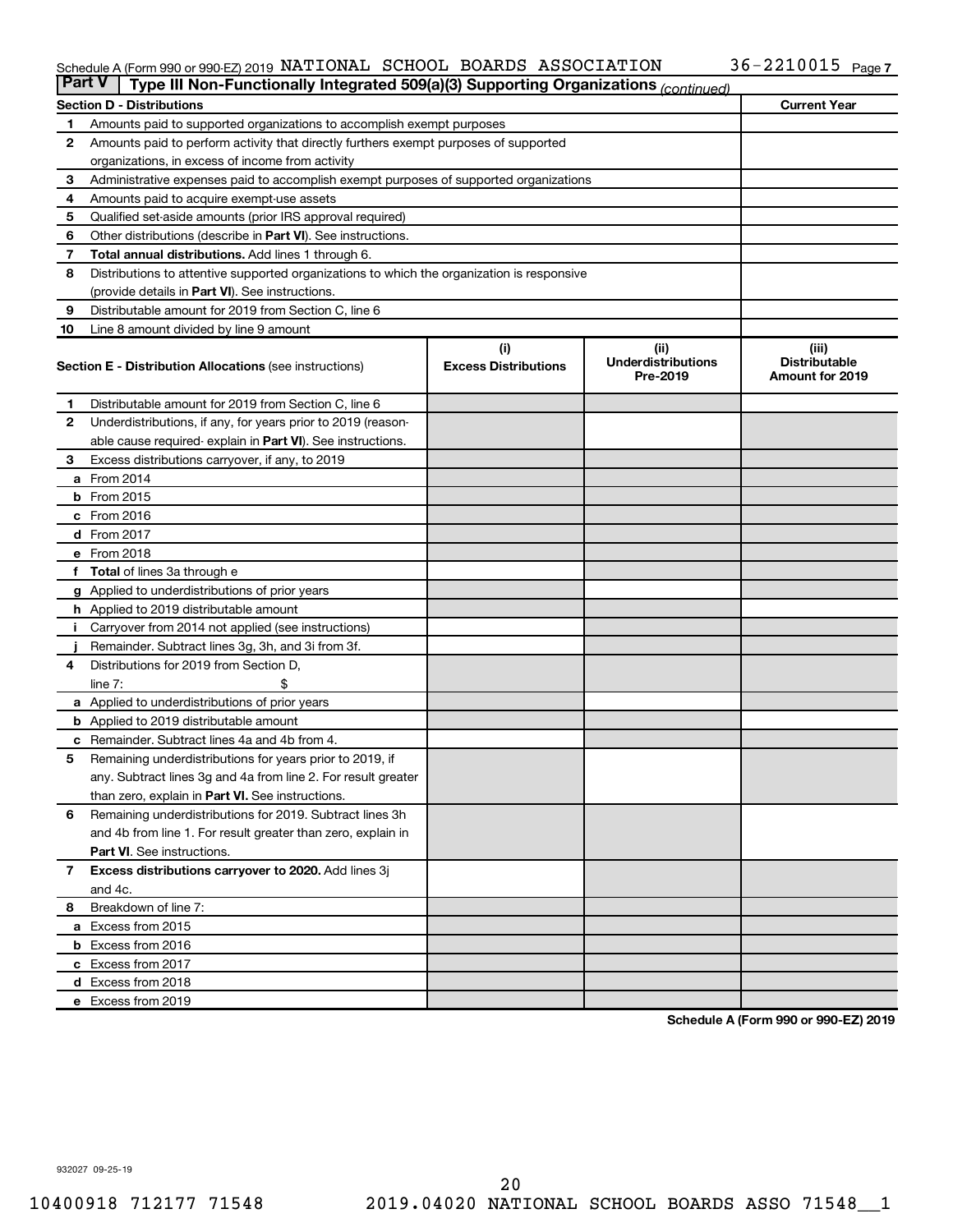| <b>Part VI</b>  |                     |  |    | Schedule A (Form 990 or 990-EZ) 2019 NATIONAL SCHOOL BOARDS ASSOCIATION |                                                                                                                                                                                                                                                                                     | $36 - 2210015$ Page 8 |
|-----------------|---------------------|--|----|-------------------------------------------------------------------------|-------------------------------------------------------------------------------------------------------------------------------------------------------------------------------------------------------------------------------------------------------------------------------------|-----------------------|
|                 |                     |  |    |                                                                         | Supplemental Information. Provide the explanations required by Part II, line 10; Part II, line 17a or 17b; Part III, line 12;<br>Part IV, Section A, lines 1, 2, 3b, 3c, 4b, 4c, 5a, 6, 9a, 9b, 9c, 11a, 11b, and 11c; Part IV, Section B, lines 1 and 2; Part IV, Section C,       |                       |
|                 |                     |  |    |                                                                         | line 1; Part IV, Section D, lines 2 and 3; Part IV, Section E, lines 1c, 2a, 2b, 3a, and 3b; Part V, line 1; Part V, Section B, line 1e; Part V,<br>Section D, lines 5, 6, and 8; and Part V, Section E, lines 2, 5, and 6. Also complete this part for any additional information. |                       |
|                 | (See instructions.) |  |    |                                                                         |                                                                                                                                                                                                                                                                                     |                       |
|                 |                     |  |    |                                                                         |                                                                                                                                                                                                                                                                                     |                       |
|                 |                     |  |    |                                                                         |                                                                                                                                                                                                                                                                                     |                       |
|                 |                     |  |    |                                                                         |                                                                                                                                                                                                                                                                                     |                       |
|                 |                     |  |    |                                                                         |                                                                                                                                                                                                                                                                                     |                       |
|                 |                     |  |    |                                                                         |                                                                                                                                                                                                                                                                                     |                       |
|                 |                     |  |    |                                                                         |                                                                                                                                                                                                                                                                                     |                       |
|                 |                     |  |    |                                                                         |                                                                                                                                                                                                                                                                                     |                       |
|                 |                     |  |    |                                                                         |                                                                                                                                                                                                                                                                                     |                       |
|                 |                     |  |    |                                                                         |                                                                                                                                                                                                                                                                                     |                       |
|                 |                     |  |    |                                                                         |                                                                                                                                                                                                                                                                                     |                       |
|                 |                     |  |    |                                                                         |                                                                                                                                                                                                                                                                                     |                       |
|                 |                     |  |    |                                                                         |                                                                                                                                                                                                                                                                                     |                       |
|                 |                     |  |    |                                                                         |                                                                                                                                                                                                                                                                                     |                       |
|                 |                     |  |    |                                                                         |                                                                                                                                                                                                                                                                                     |                       |
|                 |                     |  |    |                                                                         |                                                                                                                                                                                                                                                                                     |                       |
|                 |                     |  |    |                                                                         |                                                                                                                                                                                                                                                                                     |                       |
|                 |                     |  |    |                                                                         |                                                                                                                                                                                                                                                                                     |                       |
|                 |                     |  |    |                                                                         |                                                                                                                                                                                                                                                                                     |                       |
|                 |                     |  |    |                                                                         |                                                                                                                                                                                                                                                                                     |                       |
|                 |                     |  |    |                                                                         |                                                                                                                                                                                                                                                                                     |                       |
|                 |                     |  |    |                                                                         |                                                                                                                                                                                                                                                                                     |                       |
|                 |                     |  |    |                                                                         |                                                                                                                                                                                                                                                                                     |                       |
|                 |                     |  |    |                                                                         |                                                                                                                                                                                                                                                                                     |                       |
|                 |                     |  |    |                                                                         |                                                                                                                                                                                                                                                                                     |                       |
|                 |                     |  |    |                                                                         |                                                                                                                                                                                                                                                                                     |                       |
|                 |                     |  |    |                                                                         |                                                                                                                                                                                                                                                                                     |                       |
|                 |                     |  |    |                                                                         |                                                                                                                                                                                                                                                                                     |                       |
|                 |                     |  |    |                                                                         |                                                                                                                                                                                                                                                                                     |                       |
|                 |                     |  |    |                                                                         |                                                                                                                                                                                                                                                                                     |                       |
|                 |                     |  |    |                                                                         |                                                                                                                                                                                                                                                                                     |                       |
|                 |                     |  |    |                                                                         |                                                                                                                                                                                                                                                                                     |                       |
|                 |                     |  |    |                                                                         |                                                                                                                                                                                                                                                                                     |                       |
|                 |                     |  |    |                                                                         |                                                                                                                                                                                                                                                                                     |                       |
|                 |                     |  |    |                                                                         |                                                                                                                                                                                                                                                                                     |                       |
|                 |                     |  |    |                                                                         |                                                                                                                                                                                                                                                                                     |                       |
|                 |                     |  |    |                                                                         |                                                                                                                                                                                                                                                                                     |                       |
|                 |                     |  |    |                                                                         |                                                                                                                                                                                                                                                                                     |                       |
|                 |                     |  |    |                                                                         |                                                                                                                                                                                                                                                                                     |                       |
|                 |                     |  |    |                                                                         |                                                                                                                                                                                                                                                                                     |                       |
|                 |                     |  |    |                                                                         |                                                                                                                                                                                                                                                                                     |                       |
|                 |                     |  |    |                                                                         |                                                                                                                                                                                                                                                                                     |                       |
|                 |                     |  |    |                                                                         |                                                                                                                                                                                                                                                                                     |                       |
|                 |                     |  |    |                                                                         |                                                                                                                                                                                                                                                                                     |                       |
|                 |                     |  |    |                                                                         |                                                                                                                                                                                                                                                                                     |                       |
|                 |                     |  |    |                                                                         |                                                                                                                                                                                                                                                                                     |                       |
|                 |                     |  |    |                                                                         |                                                                                                                                                                                                                                                                                     |                       |
|                 |                     |  |    |                                                                         |                                                                                                                                                                                                                                                                                     |                       |
| 932028 09-25-19 |                     |  | 21 |                                                                         | Schedule A (Form 990 or 990-EZ) 2019                                                                                                                                                                                                                                                |                       |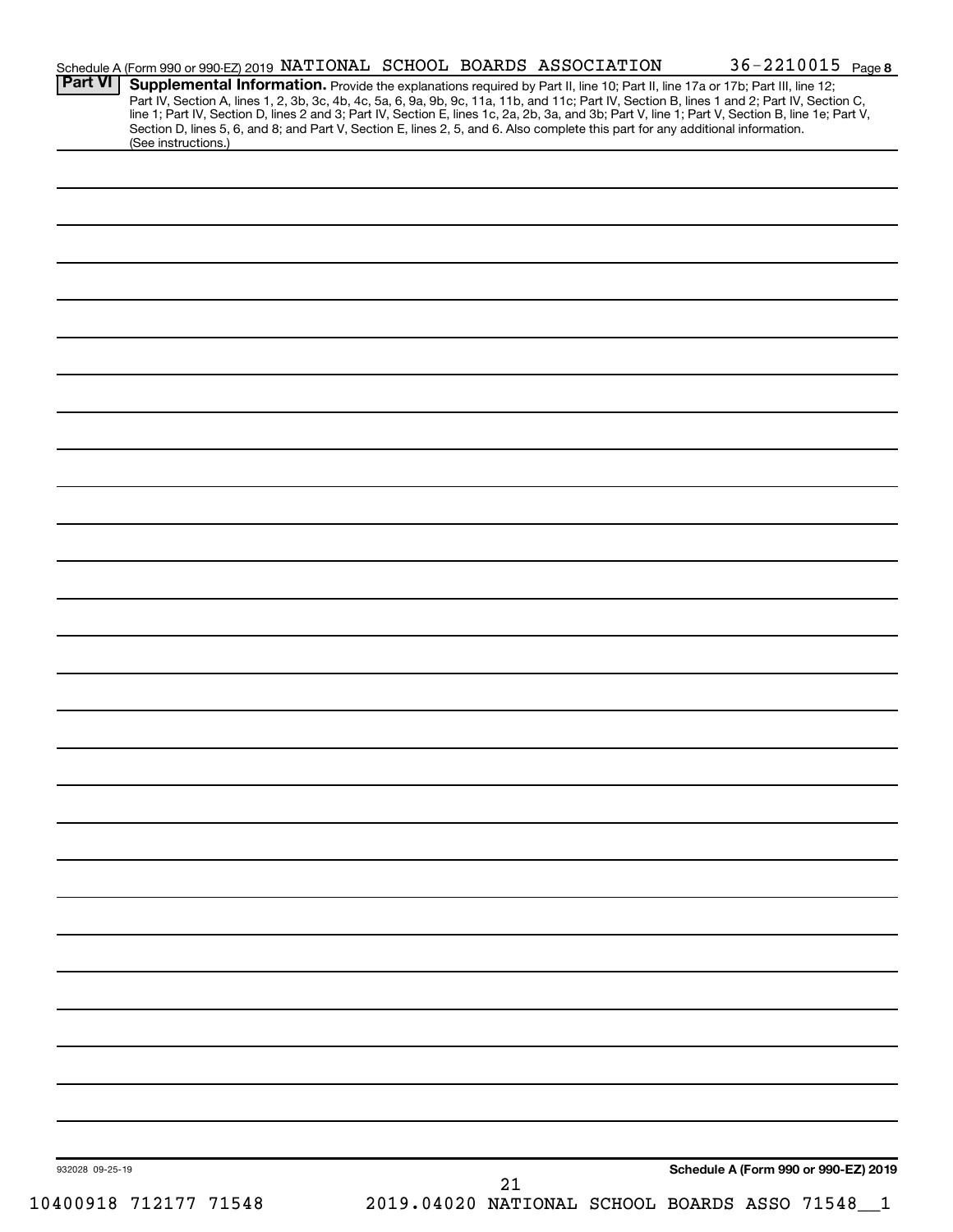# **(Form 990, 990-EZ,**

Department of the Treasury Internal Revenue Service

Name of the organization

**Organization type** (check one):

## \*\* PUBLIC DISCLOSURE COPY \*\*

## **Schedule B Schedule of Contributors**

**or 990-PF) | Attach to Form 990, Form 990-EZ, or Form 990-PF. | Go to www.irs.gov/Form990 for the latest information.** OMB No. 1545-0047

**2019**

**Employer identification number**

|  |  | 36-2210015 |  |
|--|--|------------|--|
|--|--|------------|--|

|  | NATIONAL SCHOOL BOARDS ASSOCIATION | 36-2210015 |
|--|------------------------------------|------------|
|  |                                    |            |

| Filers of:         | <b>Section:</b>                                                                    |
|--------------------|------------------------------------------------------------------------------------|
| Form 990 or 990-FZ | $\lfloor x \rfloor$ 501(c)( 3) (enter number) organization                         |
|                    | $4947(a)(1)$ nonexempt charitable trust <b>not</b> treated as a private foundation |
|                    | 527 political organization                                                         |
| Form 990-PF        | 501(c)(3) exempt private foundation                                                |
|                    | 4947(a)(1) nonexempt charitable trust treated as a private foundation              |
|                    | 501(c)(3) taxable private foundation                                               |

Check if your organization is covered by the General Rule or a Special Rule. **Note:**  Only a section 501(c)(7), (8), or (10) organization can check boxes for both the General Rule and a Special Rule. See instructions.

#### **General Rule**

**K** For an organization filing Form 990, 990-EZ, or 990-PF that received, during the year, contributions totaling \$5,000 or more (in money or property) from any one contributor. Complete Parts I and II. See instructions for determining a contributor's total contributions.

#### **Special Rules**

 $\Box$ 

any one contributor, during the year, total contributions of the greater of (1) \$5,000; or (2) 2% of the amount on (i) Form 990, Part VIII, line 1h; For an organization described in section 501(c)(3) filing Form 990 or 990-EZ that met the 33 1/3% support test of the regulations under sections 509(a)(1) and 170(b)(1)(A)(vi), that checked Schedule A (Form 990 or 990-EZ), Part II, line 13, 16a, or 16b, and that received from or (ii) Form 990-EZ, line 1. Complete Parts I and II.  $\Box$ 

year, total contributions of more than \$1,000 *exclusively* for religious, charitable, scientific, literary, or educational purposes, or for the For an organization described in section 501(c)(7), (8), or (10) filing Form 990 or 990-EZ that received from any one contributor, during the prevention of cruelty to children or animals. Complete Parts I, II, and III.

purpose. Don't complete any of the parts unless the General Rule applies to this organization because it received nonexclusively year, contributions exclusively for religious, charitable, etc., purposes, but no such contributions totaled more than \$1,000. If this box is checked, enter here the total contributions that were received during the year for an exclusively religious, charitable, etc., For an organization described in section 501(c)(7), (8), or (10) filing Form 990 or 990-EZ that received from any one contributor, during the religious, charitable, etc., contributions totaling \$5,000 or more during the year  $\ldots$  $\ldots$  $\ldots$  $\ldots$  $\ldots$  $\ldots$  $\Box$ 

**Caution:**  An organization that isn't covered by the General Rule and/or the Special Rules doesn't file Schedule B (Form 990, 990-EZ, or 990-PF),  **must** but it answer "No" on Part IV, line 2, of its Form 990; or check the box on line H of its Form 990-EZ or on its Form 990-PF, Part I, line 2, to certify that it doesn't meet the filing requirements of Schedule B (Form 990, 990-EZ, or 990-PF).

**For Paperwork Reduction Act Notice, see the instructions for Form 990, 990-EZ, or 990-PF. Schedule B (Form 990, 990-EZ, or 990-PF) (2019)** LHA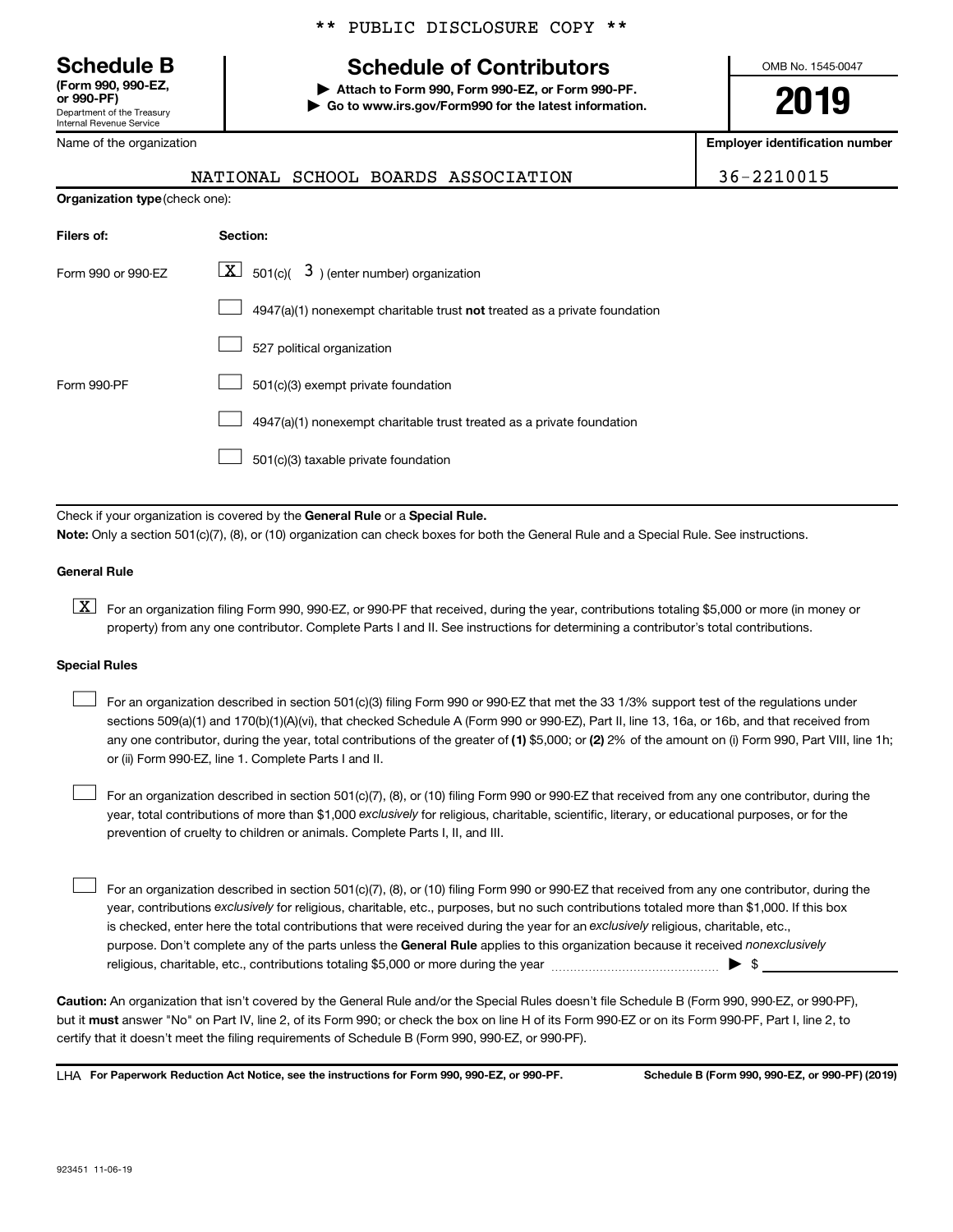| Schedule B (Form 990, 990-EZ, or 990-PF) (2019)<br>$\sqrt{2}$ and $\sqrt{2}$ and $\sqrt{2}$ and $\sqrt{2}$ and $\sqrt{2}$ and $\sqrt{2}$ and $\sqrt{2}$ and $\sqrt{2}$ and $\sqrt{2}$ and $\sqrt{2}$ and $\sqrt{2}$ and $\sqrt{2}$ and $\sqrt{2}$ and $\sqrt{2}$ and $\sqrt{2}$ and $\sqrt{2}$ and $\sqrt{2}$ and $\sqrt{2}$ and $\sqrt{2$ | Page |
|--------------------------------------------------------------------------------------------------------------------------------------------------------------------------------------------------------------------------------------------------------------------------------------------------------------------------------------------|------|
|--------------------------------------------------------------------------------------------------------------------------------------------------------------------------------------------------------------------------------------------------------------------------------------------------------------------------------------------|------|

Name of organization

**Employer identification number**

## NATIONAL SCHOOL BOARDS ASSOCIATION 36-2210015

**Part I** Contributors (see instructions). Use duplicate copies of Part I if additional space is needed.

| (a)<br>No.      | (b)<br>Name, address, and ZIP + 4 | (c)<br><b>Total contributions</b> | (d)<br>Type of contribution                                                                  |
|-----------------|-----------------------------------|-----------------------------------|----------------------------------------------------------------------------------------------|
| 1               |                                   | 475,000.<br>\$                    | x<br>Person<br>Payroll<br><b>Noncash</b><br>(Complete Part II for<br>noncash contributions.) |
| (a)<br>No.      | (b)<br>Name, address, and ZIP + 4 | (c)<br><b>Total contributions</b> | (d)<br>Type of contribution                                                                  |
|                 |                                   | \$                                | Person<br>Payroll<br>Noncash<br>(Complete Part II for<br>noncash contributions.)             |
| (a)<br>No.      | (b)<br>Name, address, and ZIP + 4 | (c)<br><b>Total contributions</b> | (d)<br>Type of contribution                                                                  |
|                 |                                   | \$                                | Person<br>Payroll<br>Noncash<br>(Complete Part II for<br>noncash contributions.)             |
| (a)<br>No.      | (b)<br>Name, address, and ZIP + 4 | (c)<br><b>Total contributions</b> | (d)<br>Type of contribution                                                                  |
|                 |                                   | \$                                | Person<br>Payroll<br>Noncash<br>(Complete Part II for<br>noncash contributions.)             |
| (a)<br>No.      | (b)<br>Name, address, and ZIP + 4 | (c)<br><b>Total contributions</b> | (d)<br>Type of contribution                                                                  |
|                 |                                   | \$                                | Person<br>Payroll<br>Noncash<br>(Complete Part II for<br>noncash contributions.)             |
| (a)<br>No.      | (b)<br>Name, address, and ZIP + 4 | (c)<br><b>Total contributions</b> | (d)<br>Type of contribution                                                                  |
|                 |                                   | \$                                | Person<br>Payroll<br>Noncash<br>(Complete Part II for<br>noncash contributions.)             |
| 923452 11-06-19 |                                   |                                   | Schedule B (Form 990, 990-EZ, or 990-PF) (2019)                                              |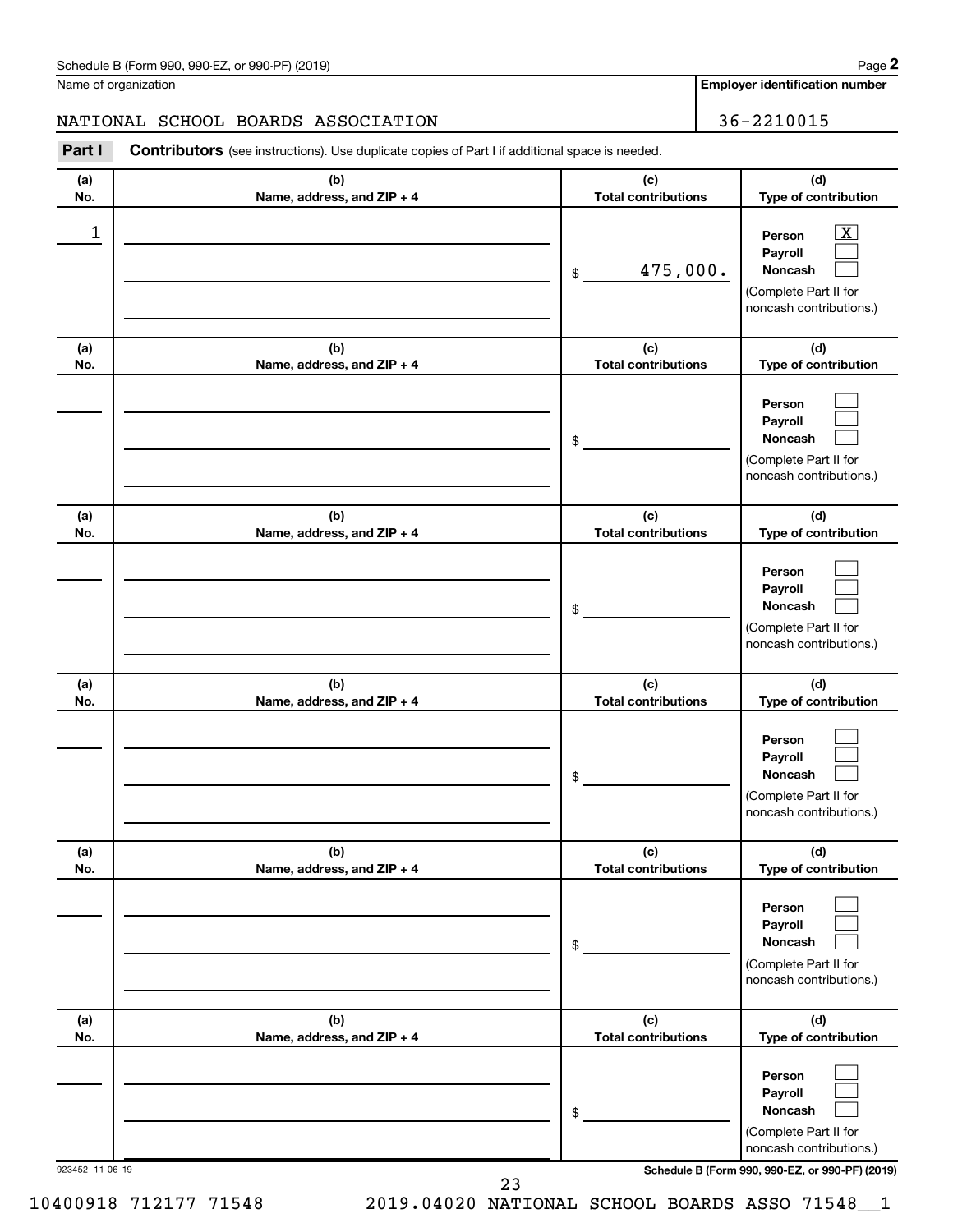Name of organization

**Employer identification number**

## NATIONAL SCHOOL BOARDS ASSOCIATION 36-2210015

Part II Noncash Property (see instructions). Use duplicate copies of Part II if additional space is needed.

| (a)<br>No.<br>from<br>Part I | (b)<br>Description of noncash property given | (c)<br>FMV (or estimate)<br>(See instructions.) | (d)<br>Date received                            |
|------------------------------|----------------------------------------------|-------------------------------------------------|-------------------------------------------------|
|                              |                                              | \$                                              |                                                 |
| (a)<br>No.<br>from<br>Part I | (b)<br>Description of noncash property given | (c)<br>FMV (or estimate)<br>(See instructions.) | (d)<br>Date received                            |
|                              |                                              | \$                                              |                                                 |
| (a)<br>No.<br>from<br>Part I | (b)<br>Description of noncash property given | (c)<br>FMV (or estimate)<br>(See instructions.) | (d)<br>Date received                            |
|                              |                                              | \$                                              |                                                 |
| (a)<br>No.<br>from<br>Part I | (b)<br>Description of noncash property given | (c)<br>FMV (or estimate)<br>(See instructions.) | (d)<br>Date received                            |
|                              |                                              | $\$$                                            |                                                 |
| (a)<br>No.<br>from<br>Part I | (b)<br>Description of noncash property given | (c)<br>FMV (or estimate)<br>(See instructions.) | (d)<br>Date received                            |
|                              |                                              | \$                                              |                                                 |
| (a)<br>No.<br>from<br>Part I | (b)<br>Description of noncash property given | (c)<br>FMV (or estimate)<br>(See instructions.) | (d)<br>Date received                            |
|                              |                                              | \$                                              |                                                 |
| 923453 11-06-19              | 24                                           |                                                 | Schedule B (Form 990, 990-EZ, or 990-PF) (2019) |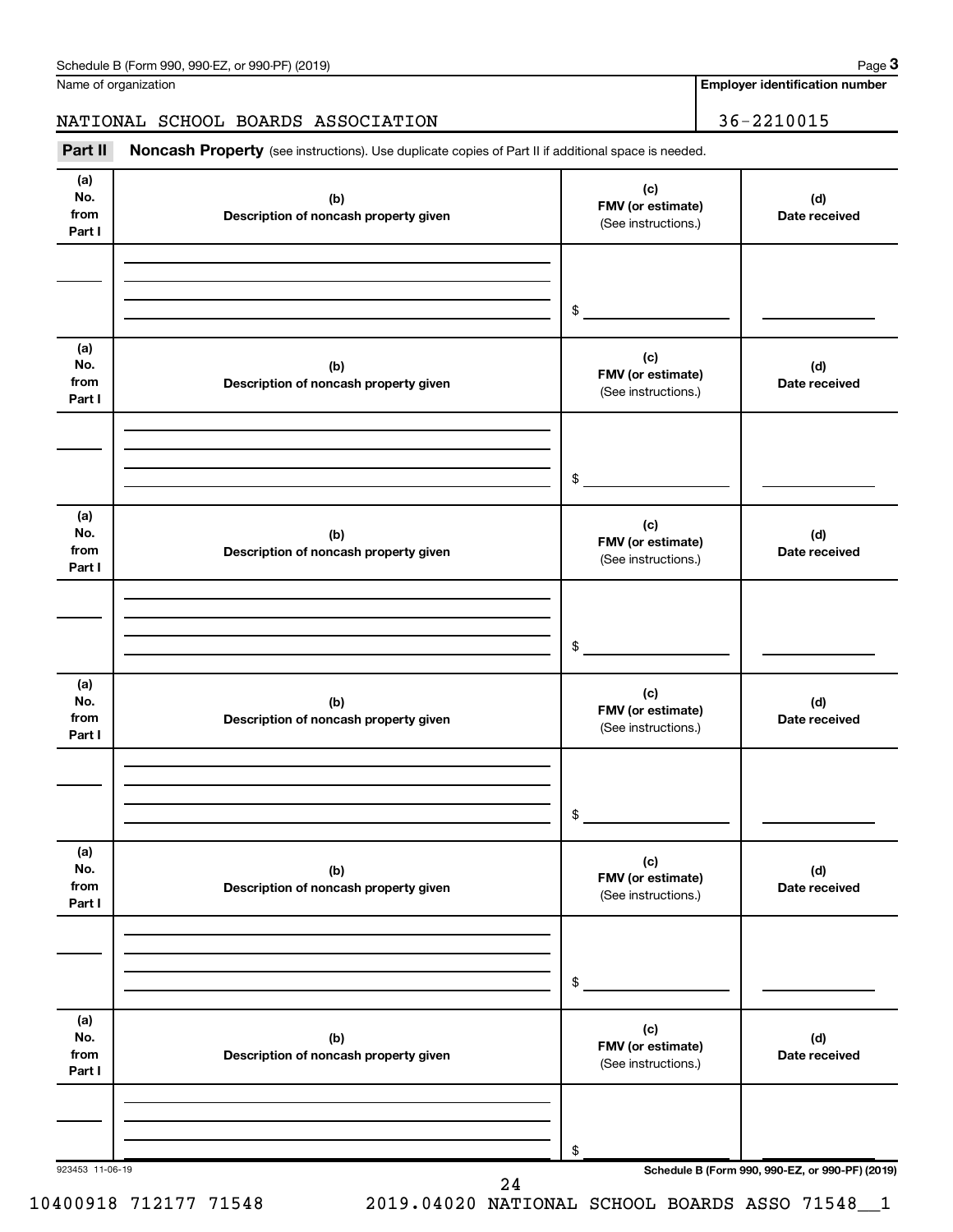|                           | Schedule B (Form 990, 990-EZ, or 990-PF) (2019)                                                                                                                                                                             |                      | Page 4                                                                                                                                                         |  |  |  |  |
|---------------------------|-----------------------------------------------------------------------------------------------------------------------------------------------------------------------------------------------------------------------------|----------------------|----------------------------------------------------------------------------------------------------------------------------------------------------------------|--|--|--|--|
|                           | Name of organization                                                                                                                                                                                                        |                      | <b>Employer identification number</b>                                                                                                                          |  |  |  |  |
|                           | NATIONAL SCHOOL BOARDS ASSOCIATION                                                                                                                                                                                          |                      | 36-2210015                                                                                                                                                     |  |  |  |  |
| Part III                  | from any one contributor. Complete columns (a) through (e) and the following line entry. For organizations                                                                                                                  |                      | Exclusively religious, charitable, etc., contributions to organizations described in section 501(c)(7), (8), or (10) that total more than \$1,000 for the year |  |  |  |  |
|                           | completing Part III, enter the total of exclusively religious, charitable, etc., contributions of \$1,000 or less for the year. (Enter this info. once.)<br>Use duplicate copies of Part III if additional space is needed. |                      |                                                                                                                                                                |  |  |  |  |
| (a) No.<br>from           | (b) Purpose of gift                                                                                                                                                                                                         | (c) Use of gift      | (d) Description of how gift is held                                                                                                                            |  |  |  |  |
| Part I                    |                                                                                                                                                                                                                             |                      |                                                                                                                                                                |  |  |  |  |
|                           |                                                                                                                                                                                                                             | (e) Transfer of gift |                                                                                                                                                                |  |  |  |  |
|                           | Transferee's name, address, and ZIP + 4                                                                                                                                                                                     |                      | Relationship of transferor to transferee                                                                                                                       |  |  |  |  |
|                           |                                                                                                                                                                                                                             |                      |                                                                                                                                                                |  |  |  |  |
| (a) No.<br>from           | (b) Purpose of gift                                                                                                                                                                                                         | (c) Use of gift      | (d) Description of how gift is held                                                                                                                            |  |  |  |  |
| Part I                    |                                                                                                                                                                                                                             |                      |                                                                                                                                                                |  |  |  |  |
|                           |                                                                                                                                                                                                                             |                      |                                                                                                                                                                |  |  |  |  |
|                           | (e) Transfer of gift                                                                                                                                                                                                        |                      |                                                                                                                                                                |  |  |  |  |
|                           | Transferee's name, address, and ZIP + 4                                                                                                                                                                                     |                      | Relationship of transferor to transferee                                                                                                                       |  |  |  |  |
|                           |                                                                                                                                                                                                                             |                      |                                                                                                                                                                |  |  |  |  |
| (a) No.<br>from<br>Part I | (b) Purpose of gift                                                                                                                                                                                                         | (c) Use of gift      | (d) Description of how gift is held                                                                                                                            |  |  |  |  |
|                           |                                                                                                                                                                                                                             |                      |                                                                                                                                                                |  |  |  |  |
|                           |                                                                                                                                                                                                                             | (e) Transfer of gift |                                                                                                                                                                |  |  |  |  |
|                           | Transferee's name, address, and ZIP + 4                                                                                                                                                                                     |                      | Relationship of transferor to transferee                                                                                                                       |  |  |  |  |
|                           |                                                                                                                                                                                                                             |                      |                                                                                                                                                                |  |  |  |  |
| (a) No.<br>from<br>Part I | (b) Purpose of gift                                                                                                                                                                                                         | (c) Use of gift      | (d) Description of how gift is held                                                                                                                            |  |  |  |  |
|                           |                                                                                                                                                                                                                             |                      |                                                                                                                                                                |  |  |  |  |
|                           | (e) Transfer of gift                                                                                                                                                                                                        |                      |                                                                                                                                                                |  |  |  |  |
|                           | Transferee's name, address, and ZIP + 4                                                                                                                                                                                     |                      | Relationship of transferor to transferee                                                                                                                       |  |  |  |  |
|                           |                                                                                                                                                                                                                             |                      |                                                                                                                                                                |  |  |  |  |
| 923454 11-06-19           |                                                                                                                                                                                                                             | 25                   | Schedule B (Form 990, 990-EZ, or 990-PF) (2019)                                                                                                                |  |  |  |  |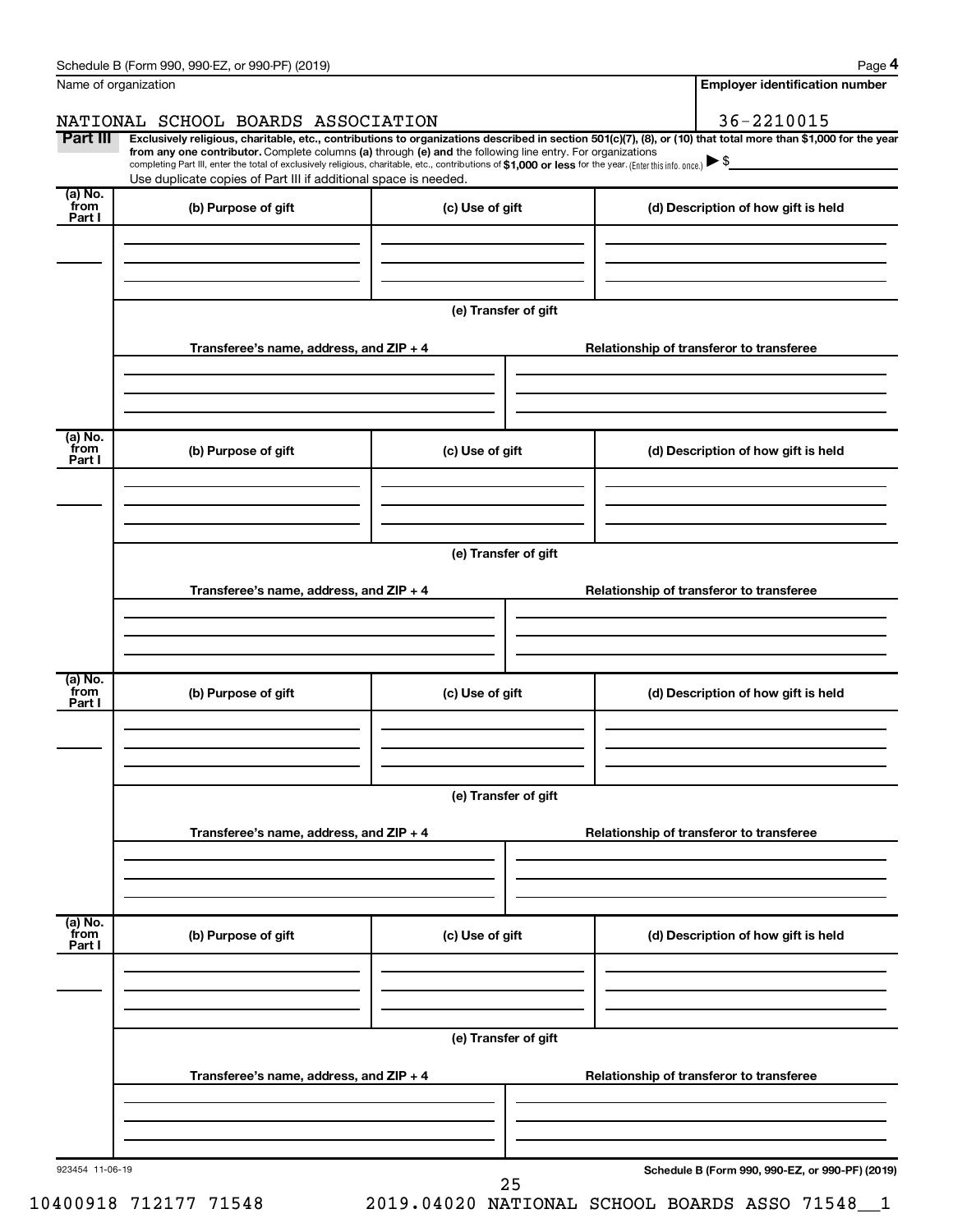| <b>SCHEDULE C</b>                       | <b>Political Campaign and Lobbying Activities</b>                                                                                                                                      |                                                                                                                                                                                                                                                                                                |         |                            |                                                  |    |  |  |  |  |
|-----------------------------------------|----------------------------------------------------------------------------------------------------------------------------------------------------------------------------------------|------------------------------------------------------------------------------------------------------------------------------------------------------------------------------------------------------------------------------------------------------------------------------------------------|---------|----------------------------|--------------------------------------------------|----|--|--|--|--|
| (Form 990 or 990-EZ)                    | For Organizations Exempt From Income Tax Under section 501(c) and section 527                                                                                                          |                                                                                                                                                                                                                                                                                                |         |                            |                                                  |    |  |  |  |  |
|                                         |                                                                                                                                                                                        |                                                                                                                                                                                                                                                                                                |         |                            | Ľ                                                |    |  |  |  |  |
| Department of the Treasury              |                                                                                                                                                                                        | Complete if the organization is described below.<br>Attach to Form 990 or Form 990-EZ.                                                                                                                                                                                                         |         |                            | <b>Open to Public</b><br><b>Inspection</b>       |    |  |  |  |  |
| Internal Revenue Service                |                                                                                                                                                                                        | Go to www.irs.gov/Form990 for instructions and the latest information.                                                                                                                                                                                                                         |         |                            |                                                  |    |  |  |  |  |
|                                         |                                                                                                                                                                                        | If the organization answered "Yes," on Form 990, Part IV, line 3, or Form 990-EZ, Part V, line 46 (Political Campaign Activities), then                                                                                                                                                        |         |                            |                                                  |    |  |  |  |  |
|                                         |                                                                                                                                                                                        | • Section 501(c)(3) organizations: Complete Parts I-A and B. Do not complete Part I-C.<br>• Section 501(c) (other than section 501(c)(3)) organizations: Complete Parts I-A and C below. Do not complete Part I-B.                                                                             |         |                            |                                                  |    |  |  |  |  |
|                                         |                                                                                                                                                                                        |                                                                                                                                                                                                                                                                                                |         |                            |                                                  |    |  |  |  |  |
|                                         | • Section 527 organizations: Complete Part I-A only.<br>If the organization answered "Yes," on Form 990, Part IV, line 4, or Form 990-EZ, Part VI, line 47 (Lobbying Activities), then |                                                                                                                                                                                                                                                                                                |         |                            |                                                  |    |  |  |  |  |
|                                         | • Section 501(c)(3) organizations that have filed Form 5768 (election under section 501(h)): Complete Part II-A. Do not complete Part II-B.                                            |                                                                                                                                                                                                                                                                                                |         |                            |                                                  |    |  |  |  |  |
|                                         |                                                                                                                                                                                        | • Section 501(c)(3) organizations that have NOT filed Form 5768 (election under section 501(h)): Complete Part II-B. Do not complete Part II-A.                                                                                                                                                |         |                            |                                                  |    |  |  |  |  |
|                                         |                                                                                                                                                                                        | If the organization answered "Yes," on Form 990, Part IV, line 5 (Proxy Tax) (see separate instructions) or Form 990-EZ, Part V, line 35c (Proxy                                                                                                                                               |         |                            |                                                  |    |  |  |  |  |
| Tax) (see separate instructions), then  |                                                                                                                                                                                        |                                                                                                                                                                                                                                                                                                |         |                            |                                                  |    |  |  |  |  |
|                                         |                                                                                                                                                                                        | • Section 501(c)(4), (5), or (6) organizations: Complete Part III.                                                                                                                                                                                                                             |         |                            |                                                  |    |  |  |  |  |
| Name of organization                    |                                                                                                                                                                                        |                                                                                                                                                                                                                                                                                                |         |                            | <b>Employer identification number</b>            |    |  |  |  |  |
|                                         |                                                                                                                                                                                        | NATIONAL SCHOOL BOARDS ASSOCIATION                                                                                                                                                                                                                                                             |         |                            | 36-2210015                                       |    |  |  |  |  |
| Part I-A                                |                                                                                                                                                                                        | Complete if the organization is exempt under section 501(c) or is a section 527 organization.                                                                                                                                                                                                  |         |                            |                                                  |    |  |  |  |  |
|                                         |                                                                                                                                                                                        |                                                                                                                                                                                                                                                                                                |         |                            |                                                  |    |  |  |  |  |
|                                         |                                                                                                                                                                                        | 1 Provide a description of the organization's direct and indirect political campaign activities in Part IV.                                                                                                                                                                                    |         |                            |                                                  |    |  |  |  |  |
| 2                                       |                                                                                                                                                                                        |                                                                                                                                                                                                                                                                                                |         |                            | $\triangleright$ \$                              |    |  |  |  |  |
| 3                                       |                                                                                                                                                                                        |                                                                                                                                                                                                                                                                                                |         |                            |                                                  |    |  |  |  |  |
| Part I-B                                |                                                                                                                                                                                        | Complete if the organization is exempt under section 501(c)(3).                                                                                                                                                                                                                                |         |                            |                                                  |    |  |  |  |  |
|                                         |                                                                                                                                                                                        |                                                                                                                                                                                                                                                                                                |         |                            | $\blacktriangleright$ \$                         |    |  |  |  |  |
| 2                                       |                                                                                                                                                                                        |                                                                                                                                                                                                                                                                                                |         |                            |                                                  |    |  |  |  |  |
| з                                       |                                                                                                                                                                                        |                                                                                                                                                                                                                                                                                                |         |                            | Yes                                              | No |  |  |  |  |
|                                         |                                                                                                                                                                                        |                                                                                                                                                                                                                                                                                                |         |                            | Yes                                              | No |  |  |  |  |
| <b>b</b> If "Yes," describe in Part IV. |                                                                                                                                                                                        |                                                                                                                                                                                                                                                                                                |         |                            |                                                  |    |  |  |  |  |
| Part I-C                                |                                                                                                                                                                                        | Complete if the organization is exempt under section 501(c), except section 501(c)(3).                                                                                                                                                                                                         |         |                            |                                                  |    |  |  |  |  |
|                                         |                                                                                                                                                                                        | 1 Enter the amount directly expended by the filing organization for section 527 exempt function activities                                                                                                                                                                                     |         |                            | $\blacktriangleright$ \$                         |    |  |  |  |  |
|                                         |                                                                                                                                                                                        | 2 Enter the amount of the filing organization's funds contributed to other organizations for section 527                                                                                                                                                                                       |         |                            |                                                  |    |  |  |  |  |
| exempt function activities              |                                                                                                                                                                                        |                                                                                                                                                                                                                                                                                                |         |                            | $\blacktriangleright$ \$                         |    |  |  |  |  |
| 3                                       |                                                                                                                                                                                        | Total exempt function expenditures. Add lines 1 and 2. Enter here and on Form 1120-POL,                                                                                                                                                                                                        |         |                            |                                                  |    |  |  |  |  |
|                                         |                                                                                                                                                                                        |                                                                                                                                                                                                                                                                                                |         |                            |                                                  |    |  |  |  |  |
|                                         |                                                                                                                                                                                        |                                                                                                                                                                                                                                                                                                |         |                            | Yes                                              | No |  |  |  |  |
| 5                                       |                                                                                                                                                                                        | Enter the names, addresses and employer identification number (EIN) of all section 527 political organizations to which the filing organization<br>made payments. For each organization listed, enter the amount paid from the filing organization's funds. Also enter the amount of political |         |                            |                                                  |    |  |  |  |  |
|                                         |                                                                                                                                                                                        | contributions received that were promptly and directly delivered to a separate political organization, such as a separate segregated fund or a                                                                                                                                                 |         |                            |                                                  |    |  |  |  |  |
|                                         |                                                                                                                                                                                        | political action committee (PAC). If additional space is needed, provide information in Part IV.                                                                                                                                                                                               |         |                            |                                                  |    |  |  |  |  |
| (a) Name                                |                                                                                                                                                                                        | (b) Address                                                                                                                                                                                                                                                                                    | (c) EIN | (d) Amount paid from       | (e) Amount of political                          |    |  |  |  |  |
|                                         |                                                                                                                                                                                        |                                                                                                                                                                                                                                                                                                |         | filing organization's      | contributions received and                       |    |  |  |  |  |
|                                         |                                                                                                                                                                                        |                                                                                                                                                                                                                                                                                                |         | funds. If none, enter -0-. | promptly and directly<br>delivered to a separate |    |  |  |  |  |
|                                         |                                                                                                                                                                                        |                                                                                                                                                                                                                                                                                                |         |                            | political organization.                          |    |  |  |  |  |
|                                         |                                                                                                                                                                                        |                                                                                                                                                                                                                                                                                                |         |                            | If none, enter -0-.                              |    |  |  |  |  |
|                                         |                                                                                                                                                                                        |                                                                                                                                                                                                                                                                                                |         |                            |                                                  |    |  |  |  |  |
|                                         |                                                                                                                                                                                        |                                                                                                                                                                                                                                                                                                |         |                            |                                                  |    |  |  |  |  |
|                                         |                                                                                                                                                                                        |                                                                                                                                                                                                                                                                                                |         |                            |                                                  |    |  |  |  |  |
|                                         |                                                                                                                                                                                        |                                                                                                                                                                                                                                                                                                |         |                            |                                                  |    |  |  |  |  |
|                                         |                                                                                                                                                                                        |                                                                                                                                                                                                                                                                                                |         |                            |                                                  |    |  |  |  |  |
|                                         |                                                                                                                                                                                        |                                                                                                                                                                                                                                                                                                |         |                            |                                                  |    |  |  |  |  |
|                                         |                                                                                                                                                                                        |                                                                                                                                                                                                                                                                                                |         |                            |                                                  |    |  |  |  |  |
|                                         |                                                                                                                                                                                        |                                                                                                                                                                                                                                                                                                |         |                            |                                                  |    |  |  |  |  |
|                                         |                                                                                                                                                                                        |                                                                                                                                                                                                                                                                                                |         |                            |                                                  |    |  |  |  |  |
|                                         |                                                                                                                                                                                        |                                                                                                                                                                                                                                                                                                |         |                            |                                                  |    |  |  |  |  |

**For Paperwork Reduction Act Notice, see the Instructions for Form 990 or 990-EZ. Schedule C (Form 990 or 990-EZ) 2019** LHA

OMB No. 1545-0047

932041 11-26-19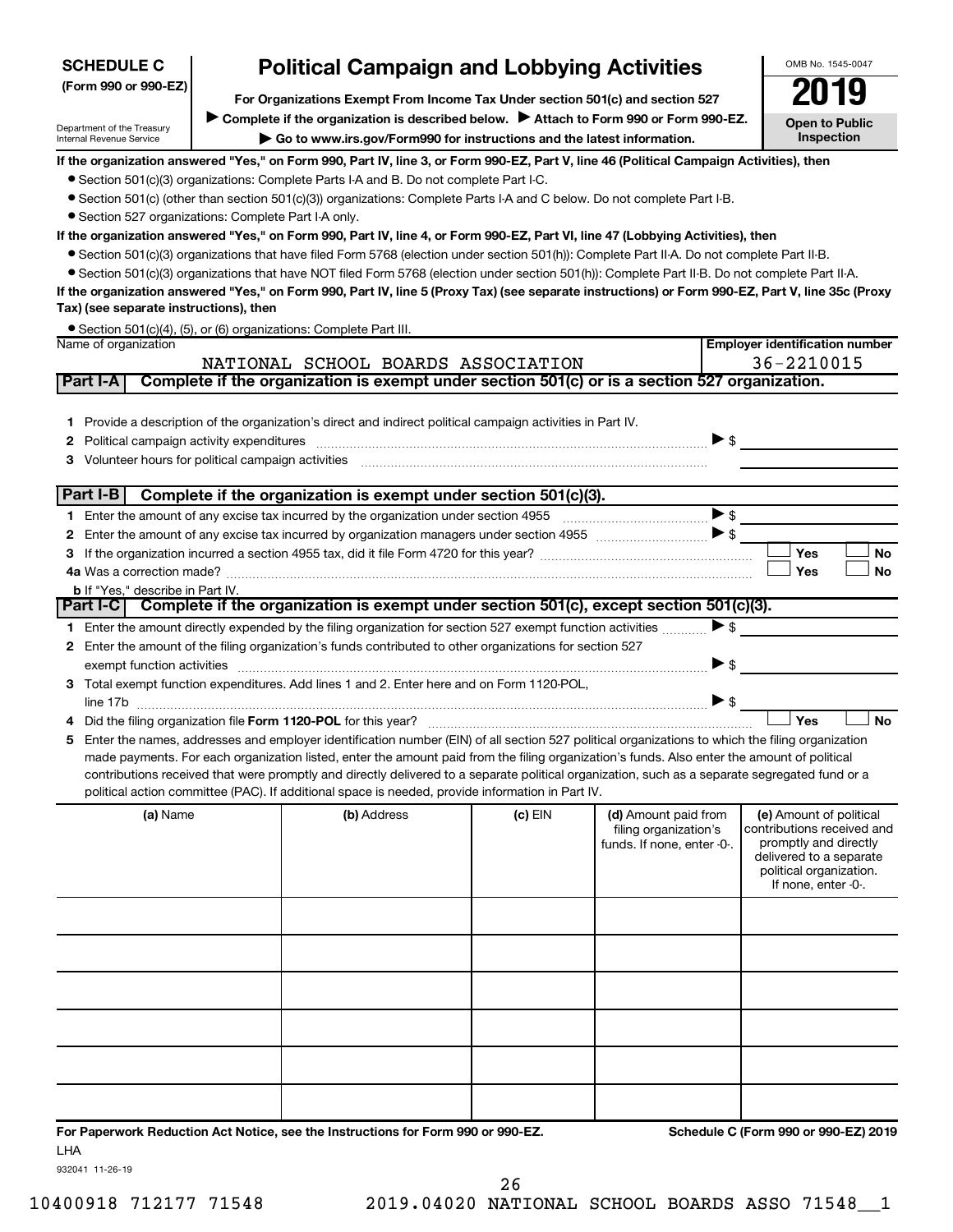| Schedule C (Form 990 or 990-EZ) 2019 NATIONAL SCHOOL BOARDS ASSOCIATION                                         |                                        |              |                                                                                                                                   |            |                                        | 36-2210015 Page 2              |
|-----------------------------------------------------------------------------------------------------------------|----------------------------------------|--------------|-----------------------------------------------------------------------------------------------------------------------------------|------------|----------------------------------------|--------------------------------|
| Complete if the organization is exempt under section 501(c)(3) and filed Form 5768 (election under<br>Part II-A |                                        |              |                                                                                                                                   |            |                                        |                                |
| section 501(h)).                                                                                                |                                        |              |                                                                                                                                   |            |                                        |                                |
| A Check $\blacktriangleright$                                                                                   |                                        |              | if the filing organization belongs to an affiliated group (and list in Part IV each affiliated group member's name, address, EIN, |            |                                        |                                |
| expenses, and share of excess lobbying expenditures).                                                           |                                        |              |                                                                                                                                   |            |                                        |                                |
| <b>B</b> Check $\blacktriangleright$                                                                            |                                        |              | if the filing organization checked box A and "limited control" provisions apply.                                                  |            |                                        |                                |
|                                                                                                                 | <b>Limits on Lobbying Expenditures</b> |              | (The term "expenditures" means amounts paid or incurred.)                                                                         |            | (a) Filing<br>organization's<br>totals | (b) Affiliated group<br>totals |
| 1a Total lobbying expenditures to influence public opinion (grassroots lobbying)                                |                                        |              |                                                                                                                                   |            |                                        |                                |
|                                                                                                                 |                                        |              |                                                                                                                                   |            |                                        |                                |
| c                                                                                                               |                                        |              |                                                                                                                                   |            |                                        |                                |
| Other exempt purpose expenditures<br>d                                                                          |                                        |              |                                                                                                                                   |            |                                        |                                |
|                                                                                                                 |                                        |              |                                                                                                                                   |            |                                        |                                |
| f Lobbying nontaxable amount. Enter the amount from the following table in both columns.                        |                                        |              |                                                                                                                                   |            |                                        |                                |
| If the amount on line 1e, column $(a)$ or $(b)$ is:                                                             |                                        |              | The lobbying nontaxable amount is:                                                                                                |            |                                        |                                |
| Not over \$500,000                                                                                              |                                        |              | 20% of the amount on line 1e.                                                                                                     |            |                                        |                                |
| Over \$500,000 but not over \$1,000,000                                                                         |                                        |              | \$100,000 plus 15% of the excess over \$500,000.                                                                                  |            |                                        |                                |
| Over \$1,000,000 but not over \$1,500,000                                                                       |                                        |              | \$175,000 plus 10% of the excess over \$1,000,000.                                                                                |            |                                        |                                |
| Over \$1,500,000 but not over \$17,000,000                                                                      |                                        |              | \$225,000 plus 5% of the excess over \$1,500,000.                                                                                 |            |                                        |                                |
| Over \$17,000,000                                                                                               |                                        | \$1,000,000. |                                                                                                                                   |            |                                        |                                |
|                                                                                                                 |                                        |              |                                                                                                                                   |            |                                        |                                |
| <b>g</b> Grassroots nontaxable amount (enter 25% of line 1f)                                                    |                                        |              |                                                                                                                                   |            |                                        |                                |
| h Subtract line 1g from line 1a. If zero or less, enter -0-                                                     |                                        |              |                                                                                                                                   |            |                                        |                                |
| i Subtract line 1f from line 1c. If zero or less, enter 0-                                                      |                                        |              |                                                                                                                                   |            |                                        |                                |
| If there is an amount other than zero on either line 1h or line 1i, did the organization file Form 4720         |                                        |              |                                                                                                                                   |            |                                        |                                |
| reporting section 4911 tax for this year?                                                                       |                                        |              |                                                                                                                                   |            |                                        | Yes<br>No                      |
|                                                                                                                 |                                        |              | 4-Year Averaging Period Under Section 501(h)                                                                                      |            |                                        |                                |
| (Some organizations that made a section 501(h) election do not have to complete all of the five columns below.  |                                        |              | See the separate instructions for lines 2a through 2f.)                                                                           |            |                                        |                                |
|                                                                                                                 |                                        |              | Lobbying Expenditures During 4-Year Averaging Period                                                                              |            |                                        |                                |
| Calendar year<br>(or fiscal year beginning in)                                                                  | (a) 2016                               |              | (b) 2017                                                                                                                          | $(c)$ 2018 | $(d)$ 2019                             | (e) Total                      |
| 2a Lobbying nontaxable amount                                                                                   |                                        |              |                                                                                                                                   |            |                                        |                                |
| <b>b</b> Lobbying ceiling amount<br>(150% of line 2a, column(e))                                                |                                        |              |                                                                                                                                   |            |                                        |                                |
| c Total lobbying expenditures                                                                                   |                                        |              |                                                                                                                                   |            |                                        |                                |
| <b>d</b> Grassroots nontaxable amount                                                                           |                                        |              |                                                                                                                                   |            |                                        |                                |
| e Grassroots ceiling amount                                                                                     |                                        |              |                                                                                                                                   |            |                                        |                                |
| (150% of line 2d, column (e))                                                                                   |                                        |              |                                                                                                                                   |            |                                        |                                |
| f Grassroots lobbying expenditures                                                                              |                                        |              |                                                                                                                                   |            |                                        |                                |

**Schedule C (Form 990 or 990-EZ) 2019**

932042 11-26-19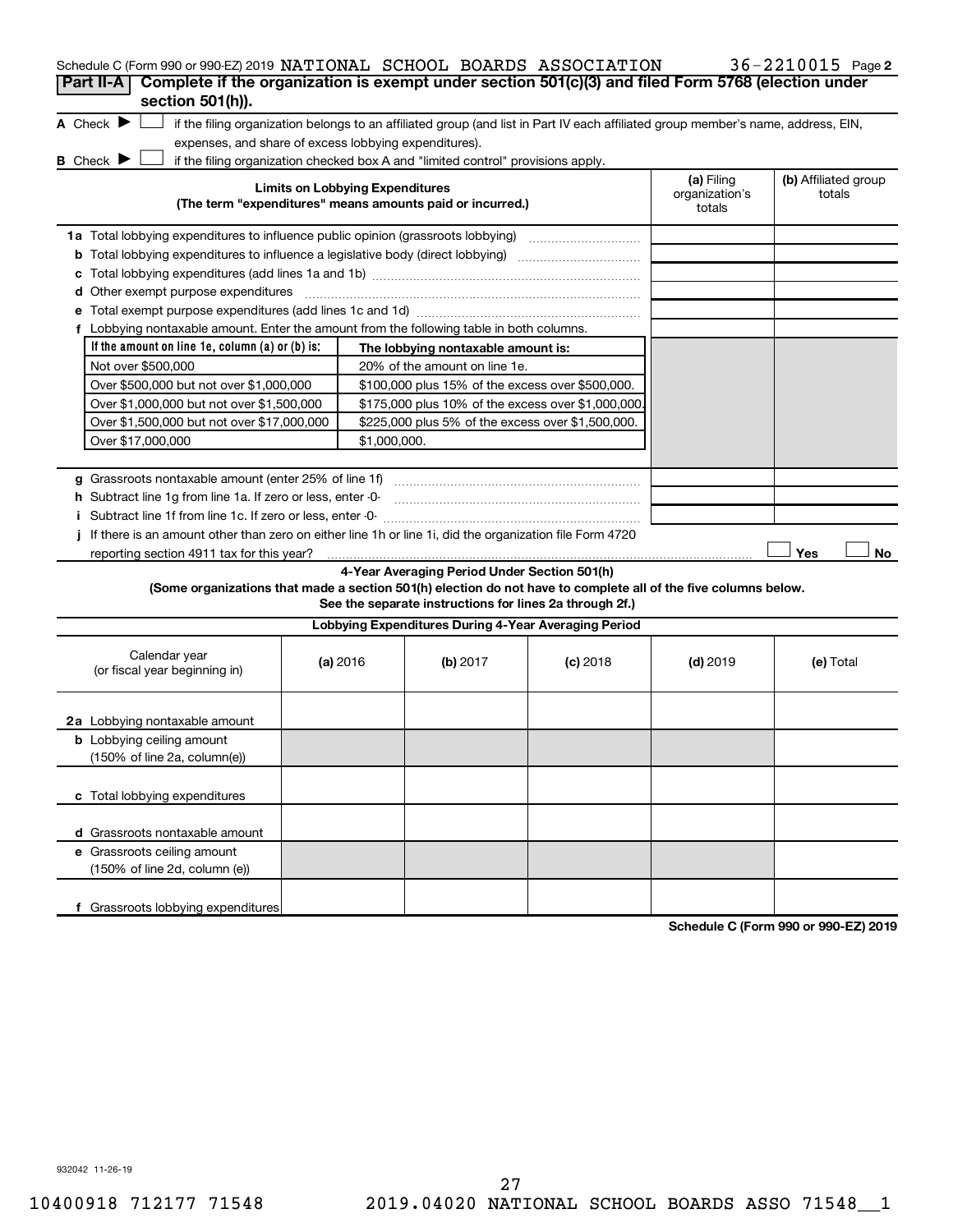## Schedule C (Form 990 or 990-EZ) 2019 NATIONAL SCHOOL BOARDS ASSOCIATION  $36-2210015$  Page

## **Part II-B Complete if the organization is exempt under section 501(c)(3) and has NOT filed Form 5768 (election under section 501(h)).**

|   | For each "Yes" response on lines 1a through 1i below, provide in Part IV a detailed description                                                                                                                                |                       | (a)                     | (b)       |  |
|---|--------------------------------------------------------------------------------------------------------------------------------------------------------------------------------------------------------------------------------|-----------------------|-------------------------|-----------|--|
|   | of the lobbying activity.                                                                                                                                                                                                      | Yes                   | No                      | Amount    |  |
| 1 | During the year, did the filing organization attempt to influence foreign, national, state, or                                                                                                                                 |                       |                         |           |  |
|   | local legislation, including any attempt to influence public opinion on a legislative matter                                                                                                                                   |                       |                         |           |  |
|   | or referendum, through the use of:                                                                                                                                                                                             |                       |                         |           |  |
|   |                                                                                                                                                                                                                                |                       | x                       |           |  |
|   | <b>b</b> Paid staff or management (include compensation in expenses reported on lines 1c through 1i)?                                                                                                                          | х                     |                         |           |  |
|   |                                                                                                                                                                                                                                |                       | х                       |           |  |
|   |                                                                                                                                                                                                                                |                       | $\overline{\textbf{x}}$ |           |  |
|   |                                                                                                                                                                                                                                |                       | $\overline{\textbf{x}}$ |           |  |
|   |                                                                                                                                                                                                                                |                       | $\overline{\textbf{x}}$ |           |  |
|   | g Direct contact with legislators, their staffs, government officials, or a legislative body?                                                                                                                                  | $\overline{\text{x}}$ |                         | 35,319.   |  |
|   | h Rallies, demonstrations, seminars, conventions, speeches, lectures, or any similar means?                                                                                                                                    | $\overline{\text{x}}$ |                         | 25,485.   |  |
|   | <i>i</i> Other activities?                                                                                                                                                                                                     |                       | х                       |           |  |
|   |                                                                                                                                                                                                                                |                       |                         | 60,804.   |  |
|   | 2a Did the activities in line 1 cause the organization to be not described in section 501(c)(3)?                                                                                                                               |                       | $\overline{\mathbf{X}}$ |           |  |
|   |                                                                                                                                                                                                                                |                       |                         |           |  |
|   | c If "Yes," enter the amount of any tax incurred by organization managers under section 4912                                                                                                                                   |                       |                         |           |  |
|   | d If the filing organization incurred a section 4912 tax, did it file Form 4720 for this year?                                                                                                                                 |                       |                         |           |  |
|   | Complete if the organization is exempt under section 501(c)(4), section 501(c)(5), or section<br> Part III-A <br>$501(c)(6)$ .                                                                                                 |                       |                         |           |  |
|   |                                                                                                                                                                                                                                |                       |                         | Yes<br>No |  |
| 1 |                                                                                                                                                                                                                                |                       | 1                       |           |  |
| 2 |                                                                                                                                                                                                                                |                       | $\mathbf{2}$            |           |  |
| З | Did the organization agree to carry over lobbying and political campaign activity expenditures from the prior year?                                                                                                            |                       | 3                       |           |  |
|   | Complete if the organization is exempt under section 501(c)(4), section 501(c)(5), or section<br> Part III-B                                                                                                                   |                       |                         |           |  |
|   | 501(c)(6) and if either (a) BOTH Part III-A, lines 1 and 2, are answered "No" OR (b) Part III-A, line 3, is<br>answered "Yes."                                                                                                 |                       |                         |           |  |
| 1 | Dues, assessments and similar amounts from members [111] Dues, assessments and similar and similar amounts from members [111] Dues, assessments and similar amounts from members [11] Dues and Superior and Superior and Super |                       | 1                       |           |  |
| 2 | Section 162(e) nondeductible lobbying and political expenditures (do not include amounts of political                                                                                                                          |                       |                         |           |  |
|   | expenses for which the section 527(f) tax was paid).                                                                                                                                                                           |                       |                         |           |  |
|   |                                                                                                                                                                                                                                |                       | 2a                      |           |  |
|   | b Carryover from last year manufactured and content to content the content of the content of the content of the content of the content of the content of the content of the content of the content of the content of the conte |                       | 2b                      |           |  |
|   |                                                                                                                                                                                                                                |                       | 2c                      |           |  |
|   |                                                                                                                                                                                                                                |                       | 3                       |           |  |
| 4 | If notices were sent and the amount on line 2c exceeds the amount on line 3, what portion of the excess                                                                                                                        |                       |                         |           |  |
|   | does the organization agree to carryover to the reasonable estimate of nondeductible lobbying and political                                                                                                                    |                       |                         |           |  |
|   | expenditure next year?                                                                                                                                                                                                         |                       | 4                       |           |  |
| 5 |                                                                                                                                                                                                                                |                       | 5                       |           |  |
|   | <b>Part IV</b><br><b>Supplemental Information</b>                                                                                                                                                                              |                       |                         |           |  |
|   | Provide the descriptions required for Part I-A, line 1; Part I-B, line 4; Part I-C, line 5; Part II-A (affiliated group list); Part II-A, lines 1 and 2 (see                                                                   |                       |                         |           |  |
|   | instructions); and Part II-B, line 1. Also, complete this part for any additional information.                                                                                                                                 |                       |                         |           |  |
|   | PART II-B, LINE 1, LOBBYING ACTIVITIES:                                                                                                                                                                                        |                       |                         |           |  |
|   |                                                                                                                                                                                                                                |                       |                         |           |  |
|   | NIODA IODDIEC EOD EDUCAMIONAI DOITOV ICCUES AREROMING COUODI DOADE                                                                                                                                                             |                       |                         |           |  |

## NSBA LOBBIES FOR EDUCATIONAL POLICY ISSUES AFFECTING SCHOOL BOARD

## MEMBERS AND LOCAL GOVERNANCE.

932043 11-26-19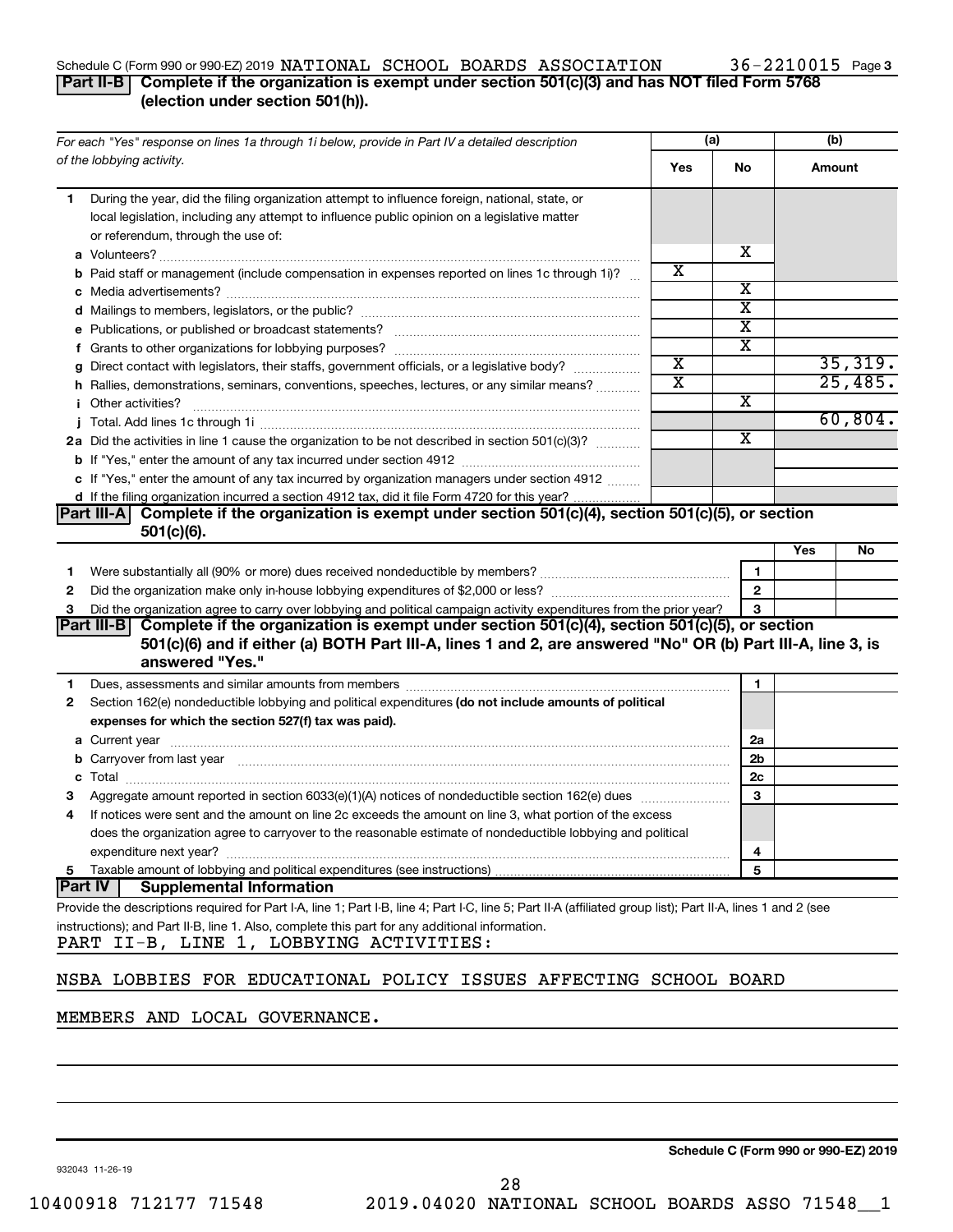| <b>SCHEDULE D</b> |  |
|-------------------|--|
|-------------------|--|

| (Form 990) |
|------------|
|            |

## **SCHEDULE D Supplemental Financial Statements**<br> **Form 990 2019**<br> **Part IV** line 6.7.8.9.10, 11a, 11b, 11d, 11d, 11d, 11d, 11d, 12a, 0r, 12b

**(Form 990) | Complete if the organization answered "Yes" on Form 990, Part IV, line 6, 7, 8, 9, 10, 11a, 11b, 11c, 11d, 11e, 11f, 12a, or 12b.**

**| Attach to Form 990. |Go to www.irs.gov/Form990 for instructions and the latest information.**



| Name of the organization   |
|----------------------------|
| Internal Revenue Service   |
| Department of the Treasury |

#### on **NATIONAL SCHOOL BOARDS ASSOCIATION Employer identification number**<br>16-2210015 - 36 NATIONAL SCHOOL BOARDS ASSOCIATION

|    | organization answered "Yes" on Form 990, Part IV, line 6.                                                                                                                                                                     | (a) Donor advised funds | (b) Funds and other accounts                       |
|----|-------------------------------------------------------------------------------------------------------------------------------------------------------------------------------------------------------------------------------|-------------------------|----------------------------------------------------|
| 1  |                                                                                                                                                                                                                               |                         |                                                    |
| 2  | Aggregate value of contributions to (during year)                                                                                                                                                                             |                         |                                                    |
| З  |                                                                                                                                                                                                                               |                         |                                                    |
| 4  |                                                                                                                                                                                                                               |                         |                                                    |
| 5  | Did the organization inform all donors and donor advisors in writing that the assets held in donor advised funds                                                                                                              |                         |                                                    |
|    |                                                                                                                                                                                                                               |                         | Yes<br>No                                          |
| 6  | Did the organization inform all grantees, donors, and donor advisors in writing that grant funds can be used only                                                                                                             |                         |                                                    |
|    | for charitable purposes and not for the benefit of the donor or donor advisor, or for any other purpose conferring                                                                                                            |                         |                                                    |
|    |                                                                                                                                                                                                                               |                         | Yes<br>No                                          |
|    | Part II<br>Conservation Easements. Complete if the organization answered "Yes" on Form 990, Part IV, line 7.                                                                                                                  |                         |                                                    |
| 1. | Purpose(s) of conservation easements held by the organization (check all that apply).                                                                                                                                         |                         |                                                    |
|    | Preservation of land for public use (for example, recreation or education)                                                                                                                                                    |                         | Preservation of a historically important land area |
|    | Protection of natural habitat                                                                                                                                                                                                 |                         | Preservation of a certified historic structure     |
|    | Preservation of open space                                                                                                                                                                                                    |                         |                                                    |
| 2  | Complete lines 2a through 2d if the organization held a qualified conservation contribution in the form of a conservation easement on the last                                                                                |                         |                                                    |
|    | day of the tax year.                                                                                                                                                                                                          |                         | Held at the End of the Tax Year                    |
| а  |                                                                                                                                                                                                                               |                         | 2a                                                 |
|    |                                                                                                                                                                                                                               |                         | 2 <sub>b</sub>                                     |
|    |                                                                                                                                                                                                                               |                         | 2c                                                 |
| d  | Number of conservation easements included in (c) acquired after 7/25/06, and not on a historic structure                                                                                                                      |                         |                                                    |
|    | listed in the National Register [111] Marshall Register [11] Marshall Register [11] Marshall Register [11] Marshall Register [11] Marshall Register [11] Marshall Register [11] Marshall Register [11] Marshall Register [11] |                         | 2d                                                 |
| 3  | Number of conservation easements modified, transferred, released, extinguished, or terminated by the organization during the tax                                                                                              |                         |                                                    |
|    | year                                                                                                                                                                                                                          |                         |                                                    |
| 4  | Number of states where property subject to conservation easement is located >                                                                                                                                                 |                         |                                                    |
| 5  | Does the organization have a written policy regarding the periodic monitoring, inspection, handling of                                                                                                                        |                         |                                                    |
|    |                                                                                                                                                                                                                               |                         | Yes<br>No                                          |
| 6  | Staff and volunteer hours devoted to monitoring, inspecting, handling of violations, and enforcing conservation easements during the year                                                                                     |                         |                                                    |
|    |                                                                                                                                                                                                                               |                         |                                                    |
| 7  | Amount of expenses incurred in monitoring, inspecting, handling of violations, and enforcing conservation easements during the year                                                                                           |                         |                                                    |
|    | $\blacktriangleright$ \$                                                                                                                                                                                                      |                         |                                                    |
| 8  | Does each conservation easement reported on line 2(d) above satisfy the requirements of section 170(h)(4)(B)(i)                                                                                                               |                         |                                                    |
|    |                                                                                                                                                                                                                               |                         | Yes<br>No                                          |
| 9  | In Part XIII, describe how the organization reports conservation easements in its revenue and expense statement and                                                                                                           |                         |                                                    |
|    | balance sheet, and include, if applicable, the text of the footnote to the organization's financial statements that describes the                                                                                             |                         |                                                    |
|    | organization's accounting for conservation easements.                                                                                                                                                                         |                         |                                                    |
|    | Organizations Maintaining Collections of Art, Historical Treasures, or Other Similar Assets.<br>Part III                                                                                                                      |                         |                                                    |
|    | Complete if the organization answered "Yes" on Form 990, Part IV, line 8.                                                                                                                                                     |                         |                                                    |
|    | 1a If the organization elected, as permitted under FASB ASC 958, not to report in its revenue statement and balance sheet works                                                                                               |                         |                                                    |
|    | of art, historical treasures, or other similar assets held for public exhibition, education, or research in furtherance of public                                                                                             |                         |                                                    |
|    | service, provide in Part XIII the text of the footnote to its financial statements that describes these items.                                                                                                                |                         |                                                    |
|    | b If the organization elected, as permitted under FASB ASC 958, to report in its revenue statement and balance sheet works of                                                                                                 |                         |                                                    |
|    | art, historical treasures, or other similar assets held for public exhibition, education, or research in furtherance of public service,                                                                                       |                         |                                                    |
|    | provide the following amounts relating to these items:                                                                                                                                                                        |                         |                                                    |
|    |                                                                                                                                                                                                                               |                         |                                                    |
|    | (ii) Assets included in Form 990, Part X                                                                                                                                                                                      |                         | $\blacktriangleright$ \$                           |
| 2  | If the organization received or held works of art, historical treasures, or other similar assets for financial gain, provide                                                                                                  |                         |                                                    |
|    | the following amounts required to be reported under FASB ASC 958 relating to these items:                                                                                                                                     |                         |                                                    |
| а  |                                                                                                                                                                                                                               |                         | $\blacktriangleright$ \$                           |
|    |                                                                                                                                                                                                                               |                         | $\blacktriangleright$ s                            |
|    |                                                                                                                                                                                                                               |                         |                                                    |
|    |                                                                                                                                                                                                                               |                         | Schedule D (Form 990) 2019                         |
|    | LHA For Paperwork Reduction Act Notice, see the Instructions for Form 990.<br>932051 10-02-19                                                                                                                                 |                         |                                                    |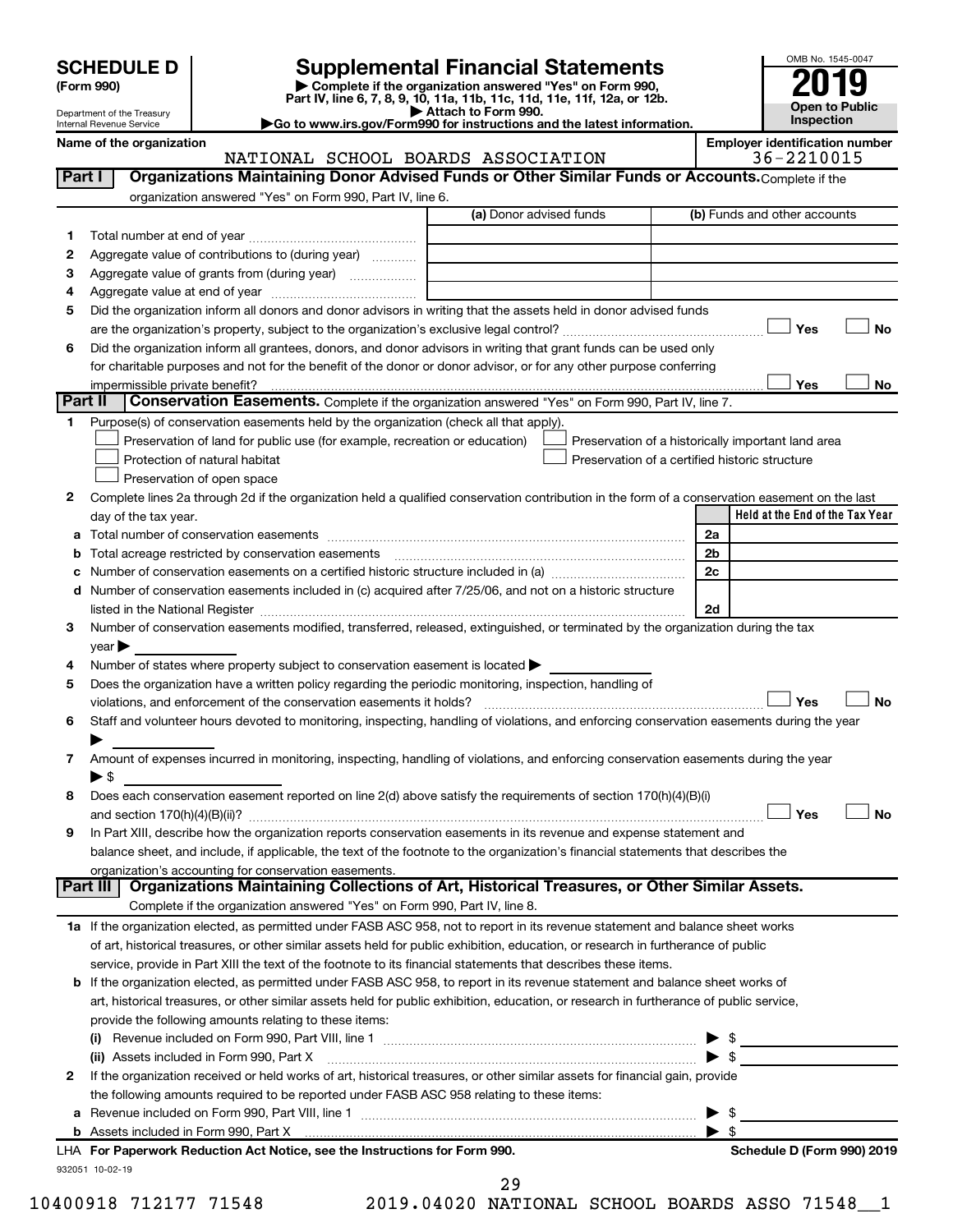|               | Schedule D (Form 990) 2019                                                                                                                                                                                                    | NATIONAL SCHOOL BOARDS ASSOCIATION |   |                |                                                                                                                                                                                                                                 |                 | 36-2210015 Page 2 |                |     |           |
|---------------|-------------------------------------------------------------------------------------------------------------------------------------------------------------------------------------------------------------------------------|------------------------------------|---|----------------|---------------------------------------------------------------------------------------------------------------------------------------------------------------------------------------------------------------------------------|-----------------|-------------------|----------------|-----|-----------|
|               | Part III<br>Organizations Maintaining Collections of Art, Historical Treasures, or Other Similar Assets (continued)                                                                                                           |                                    |   |                |                                                                                                                                                                                                                                 |                 |                   |                |     |           |
| 3             | Using the organization's acquisition, accession, and other records, check any of the following that make significant use of its<br>collection items (check all that apply):                                                   |                                    |   |                |                                                                                                                                                                                                                                 |                 |                   |                |     |           |
| a             | Public exhibition                                                                                                                                                                                                             |                                    |   |                | Loan or exchange program                                                                                                                                                                                                        |                 |                   |                |     |           |
| b             | Scholarly research                                                                                                                                                                                                            |                                    |   |                | Other and the contract of the contract of the contract of the contract of the contract of the contract of the contract of the contract of the contract of the contract of the contract of the contract of the contract of the c |                 |                   |                |     |           |
| c             | Preservation for future generations                                                                                                                                                                                           |                                    |   |                |                                                                                                                                                                                                                                 |                 |                   |                |     |           |
| 4             | Provide a description of the organization's collections and explain how they further the organization's exempt purpose in Part XIII.                                                                                          |                                    |   |                |                                                                                                                                                                                                                                 |                 |                   |                |     |           |
| 5             | During the year, did the organization solicit or receive donations of art, historical treasures, or other similar assets                                                                                                      |                                    |   |                |                                                                                                                                                                                                                                 |                 |                   |                |     |           |
|               |                                                                                                                                                                                                                               |                                    |   |                |                                                                                                                                                                                                                                 |                 |                   | Yes            |     | No        |
|               | Part IV<br><b>Escrow and Custodial Arrangements.</b> Complete if the organization answered "Yes" on Form 990, Part IV, line 9, or                                                                                             |                                    |   |                |                                                                                                                                                                                                                                 |                 |                   |                |     |           |
|               | reported an amount on Form 990, Part X, line 21.                                                                                                                                                                              |                                    |   |                |                                                                                                                                                                                                                                 |                 |                   |                |     |           |
|               | 1a Is the organization an agent, trustee, custodian or other intermediary for contributions or other assets not included                                                                                                      |                                    |   |                |                                                                                                                                                                                                                                 |                 |                   |                |     |           |
|               |                                                                                                                                                                                                                               |                                    |   |                |                                                                                                                                                                                                                                 |                 |                   | Yes            |     | <b>No</b> |
|               | b If "Yes," explain the arrangement in Part XIII and complete the following table:                                                                                                                                            |                                    |   |                |                                                                                                                                                                                                                                 |                 |                   |                |     |           |
|               |                                                                                                                                                                                                                               |                                    |   |                |                                                                                                                                                                                                                                 |                 |                   | Amount         |     |           |
|               |                                                                                                                                                                                                                               |                                    |   |                |                                                                                                                                                                                                                                 | 1c              |                   |                |     |           |
|               |                                                                                                                                                                                                                               |                                    |   |                |                                                                                                                                                                                                                                 | 1d              |                   |                |     |           |
|               | e Distributions during the year manufactured and continuum control of the control of the control of the state of the control of the control of the control of the control of the control of the control of the control of the |                                    |   |                |                                                                                                                                                                                                                                 | 1e              |                   |                |     |           |
|               |                                                                                                                                                                                                                               |                                    |   |                |                                                                                                                                                                                                                                 | 1f              |                   |                |     |           |
|               | 2a Did the organization include an amount on Form 990, Part X, line 21, for escrow or custodial account liability?                                                                                                            |                                    |   |                |                                                                                                                                                                                                                                 |                 |                   | Yes            |     | No        |
|               | <b>b</b> If "Yes," explain the arrangement in Part XIII. Check here if the explanation has been provided on Part XIII                                                                                                         |                                    |   |                |                                                                                                                                                                                                                                 |                 |                   |                |     |           |
| <b>Part V</b> | <b>Endowment Funds.</b> Complete if the organization answered "Yes" on Form 990, Part IV, line 10.                                                                                                                            |                                    |   |                |                                                                                                                                                                                                                                 |                 |                   |                |     |           |
|               |                                                                                                                                                                                                                               | (a) Current year                   |   | (b) Prior year | (c) Two years back $\vert$ (d) Three years back $\vert$ (e) Four years back                                                                                                                                                     |                 |                   |                |     |           |
|               | 1a Beginning of year balance                                                                                                                                                                                                  |                                    |   |                |                                                                                                                                                                                                                                 |                 |                   |                |     |           |
| b             |                                                                                                                                                                                                                               |                                    |   |                |                                                                                                                                                                                                                                 |                 |                   |                |     |           |
|               | Net investment earnings, gains, and losses                                                                                                                                                                                    |                                    |   |                |                                                                                                                                                                                                                                 |                 |                   |                |     |           |
|               |                                                                                                                                                                                                                               |                                    |   |                |                                                                                                                                                                                                                                 |                 |                   |                |     |           |
|               | e Other expenditures for facilities                                                                                                                                                                                           |                                    |   |                |                                                                                                                                                                                                                                 |                 |                   |                |     |           |
|               | and programs                                                                                                                                                                                                                  |                                    |   |                |                                                                                                                                                                                                                                 |                 |                   |                |     |           |
|               |                                                                                                                                                                                                                               |                                    |   |                |                                                                                                                                                                                                                                 |                 |                   |                |     |           |
| g             |                                                                                                                                                                                                                               |                                    |   |                |                                                                                                                                                                                                                                 |                 |                   |                |     |           |
| 2             | Provide the estimated percentage of the current year end balance (line 1g, column (a)) held as:                                                                                                                               |                                    |   |                |                                                                                                                                                                                                                                 |                 |                   |                |     |           |
| а             | Board designated or quasi-endowment                                                                                                                                                                                           |                                    | % |                |                                                                                                                                                                                                                                 |                 |                   |                |     |           |
| b             | Permanent endowment                                                                                                                                                                                                           | %                                  |   |                |                                                                                                                                                                                                                                 |                 |                   |                |     |           |
| с             | Term endowment $\blacktriangleright$                                                                                                                                                                                          | %                                  |   |                |                                                                                                                                                                                                                                 |                 |                   |                |     |           |
|               | The percentages on lines 2a, 2b, and 2c should equal 100%.                                                                                                                                                                    |                                    |   |                |                                                                                                                                                                                                                                 |                 |                   |                |     |           |
|               | 3a Are there endowment funds not in the possession of the organization that are held and administered for the organization                                                                                                    |                                    |   |                |                                                                                                                                                                                                                                 |                 |                   |                |     |           |
|               | by:                                                                                                                                                                                                                           |                                    |   |                |                                                                                                                                                                                                                                 |                 |                   |                | Yes | No        |
|               | (i)                                                                                                                                                                                                                           |                                    |   |                |                                                                                                                                                                                                                                 |                 |                   | 3a(i)          |     |           |
|               |                                                                                                                                                                                                                               |                                    |   |                |                                                                                                                                                                                                                                 |                 |                   | 3a(ii)<br>3b   |     |           |
| 4             |                                                                                                                                                                                                                               |                                    |   |                |                                                                                                                                                                                                                                 |                 |                   |                |     |           |
|               | Describe in Part XIII the intended uses of the organization's endowment funds.<br><b>Land, Buildings, and Equipment.</b><br><b>Part VI</b>                                                                                    |                                    |   |                |                                                                                                                                                                                                                                 |                 |                   |                |     |           |
|               | Complete if the organization answered "Yes" on Form 990, Part IV, line 11a. See Form 990, Part X, line 10.                                                                                                                    |                                    |   |                |                                                                                                                                                                                                                                 |                 |                   |                |     |           |
|               | Description of property                                                                                                                                                                                                       | (a) Cost or other                  |   |                | (b) Cost or other                                                                                                                                                                                                               | (c) Accumulated |                   | (d) Book value |     |           |
|               |                                                                                                                                                                                                                               | basis (investment)                 |   |                | basis (other)                                                                                                                                                                                                                   | depreciation    |                   |                |     |           |
|               |                                                                                                                                                                                                                               |                                    |   |                |                                                                                                                                                                                                                                 |                 |                   |                |     |           |
|               |                                                                                                                                                                                                                               |                                    |   |                |                                                                                                                                                                                                                                 |                 |                   |                |     |           |
|               |                                                                                                                                                                                                                               |                                    |   |                | 1,809,679.                                                                                                                                                                                                                      | 806, 196.       |                   | 1,003,483.     |     |           |
|               |                                                                                                                                                                                                                               |                                    |   |                | 3,516,231.                                                                                                                                                                                                                      | 2,428,180.      |                   | 1,088,051.     |     |           |
|               |                                                                                                                                                                                                                               |                                    |   |                |                                                                                                                                                                                                                                 |                 |                   |                |     |           |
|               | Total. Add lines 1a through 1e. (Column (d) must equal Form 990, Part X, column (B), line 10c.)                                                                                                                               |                                    |   |                |                                                                                                                                                                                                                                 |                 |                   | 2,091,534.     |     |           |
|               |                                                                                                                                                                                                                               |                                    |   |                |                                                                                                                                                                                                                                 |                 |                   |                |     |           |

**Schedule D (Form 990) 2019**

932052 10-02-19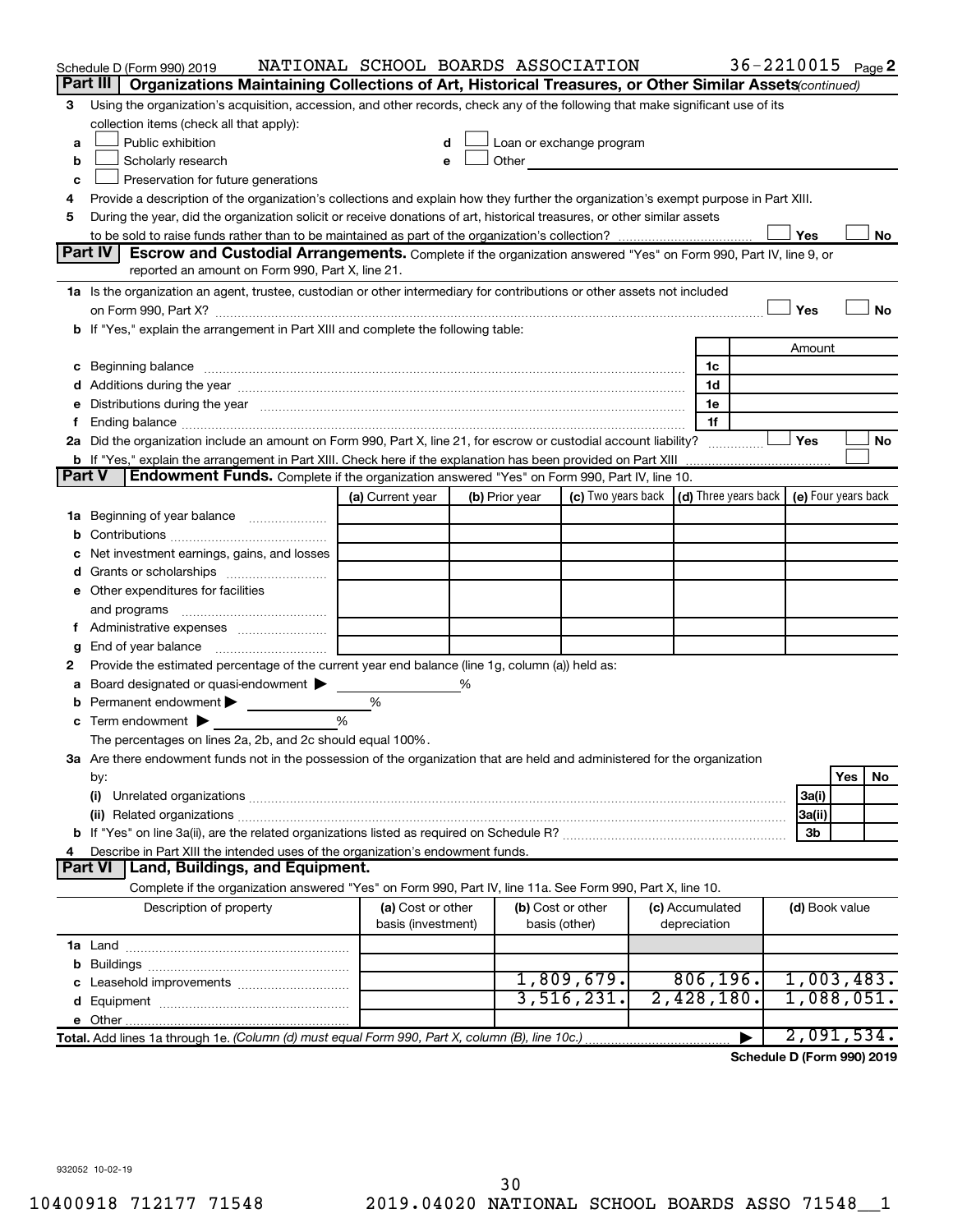| Part VII Investments - Other Securities.<br>Complete if the organization answered "Yes" on Form 990, Part IV, line 11b. See Form 990, Part X, line 12. |                 |                                                           |                |
|--------------------------------------------------------------------------------------------------------------------------------------------------------|-----------------|-----------------------------------------------------------|----------------|
| (a) Description of security or category (including name of security)                                                                                   | (b) Book value  | (c) Method of valuation: Cost or end-of-year market value |                |
| (1) Financial derivatives                                                                                                                              |                 |                                                           |                |
|                                                                                                                                                        |                 |                                                           |                |
| $(3)$ Other                                                                                                                                            |                 |                                                           |                |
| (A)                                                                                                                                                    |                 |                                                           |                |
| (B)                                                                                                                                                    |                 |                                                           |                |
| (C)                                                                                                                                                    |                 |                                                           |                |
| (D)                                                                                                                                                    |                 |                                                           |                |
| (E)                                                                                                                                                    |                 |                                                           |                |
| (F)                                                                                                                                                    |                 |                                                           |                |
| (G)                                                                                                                                                    |                 |                                                           |                |
| (H)                                                                                                                                                    |                 |                                                           |                |
| Total. (Col. (b) must equal Form 990, Part X, col. (B) line 12.)                                                                                       |                 |                                                           |                |
| Part VIII Investments - Program Related.                                                                                                               |                 |                                                           |                |
| Complete if the organization answered "Yes" on Form 990, Part IV, line 11c. See Form 990, Part X, line 13.                                             |                 |                                                           |                |
| (a) Description of investment                                                                                                                          | (b) Book value  | (c) Method of valuation: Cost or end-of-year market value |                |
| (1)                                                                                                                                                    |                 |                                                           |                |
| (2)                                                                                                                                                    |                 |                                                           |                |
| (3)                                                                                                                                                    |                 |                                                           |                |
| (4)                                                                                                                                                    |                 |                                                           |                |
| (5)                                                                                                                                                    |                 |                                                           |                |
| (6)                                                                                                                                                    |                 |                                                           |                |
| (7)                                                                                                                                                    |                 |                                                           |                |
| (8)                                                                                                                                                    |                 |                                                           |                |
| (9)                                                                                                                                                    |                 |                                                           |                |
| Total. (Col. (b) must equal Form 990, Part X, col. (B) line 13.) $\blacktriangleright$<br>Part IX<br><b>Other Assets.</b>                              |                 |                                                           |                |
|                                                                                                                                                        |                 |                                                           |                |
| Complete if the organization answered "Yes" on Form 990, Part IV, line 11d. See Form 990, Part X, line 15.                                             | (a) Description |                                                           | (b) Book value |
|                                                                                                                                                        |                 |                                                           |                |
| (1)                                                                                                                                                    |                 |                                                           |                |
| (2)<br>(3)                                                                                                                                             |                 |                                                           |                |
| (4)                                                                                                                                                    |                 |                                                           |                |
| (5)                                                                                                                                                    |                 |                                                           |                |
| (6)                                                                                                                                                    |                 |                                                           |                |
| (7)                                                                                                                                                    |                 |                                                           |                |
| (8)                                                                                                                                                    |                 |                                                           |                |
| (9)                                                                                                                                                    |                 |                                                           |                |
| Total. (Column (b) must equal Form 990, Part X, col. (B) line 15.)                                                                                     |                 |                                                           |                |
| <b>Other Liabilities.</b><br>Part X                                                                                                                    |                 |                                                           |                |
| Complete if the organization answered "Yes" on Form 990, Part IV, line 11e or 11f. See Form 990, Part X, line 25.                                      |                 |                                                           |                |
| (a) Description of liability<br>1.                                                                                                                     |                 |                                                           | (b) Book value |
| Federal income taxes<br>(1)                                                                                                                            |                 |                                                           |                |
| <b>ACCRUED PENSION LIABILITY</b><br>(2)                                                                                                                |                 |                                                           | 13,910,948.    |
| CAPITAL LEASE OBLIGATION<br>(3)                                                                                                                        |                 |                                                           | 34,907.        |
| DEFERRED RENT<br>(4)                                                                                                                                   |                 |                                                           | 1, 134, 615.   |
| DEFERRED COMPENSATION PLAN<br>(5)                                                                                                                      |                 |                                                           |                |
| LIABILITY<br>(6)                                                                                                                                       |                 |                                                           | 315, 383.      |
| DEFERRED GAIN ON SALE OF BUILDING<br>(7)                                                                                                               |                 |                                                           | 4,330,619.     |
| (8)                                                                                                                                                    |                 |                                                           |                |
| (9)                                                                                                                                                    |                 |                                                           |                |
|                                                                                                                                                        |                 |                                                           | 19,726,472.    |
| 2. Liability for uncertain tax positions. In Part XIII, provide the text of the footnote to the organization's financial statements that reports the   |                 |                                                           |                |

Schedule D (Form 990) 2019 NATIONAL SCHOOL BOARDS ASSOCIATION 36-2210015 Page

organization's liability for uncertain tax positions under FASB ASC 740. Check here if the text of the footnote has been provided in Part XIII ...  $\fbox{\bf X}$ 

**Schedule D (Form 990) 2019**

36-2210015 Page 3

932053 10-02-19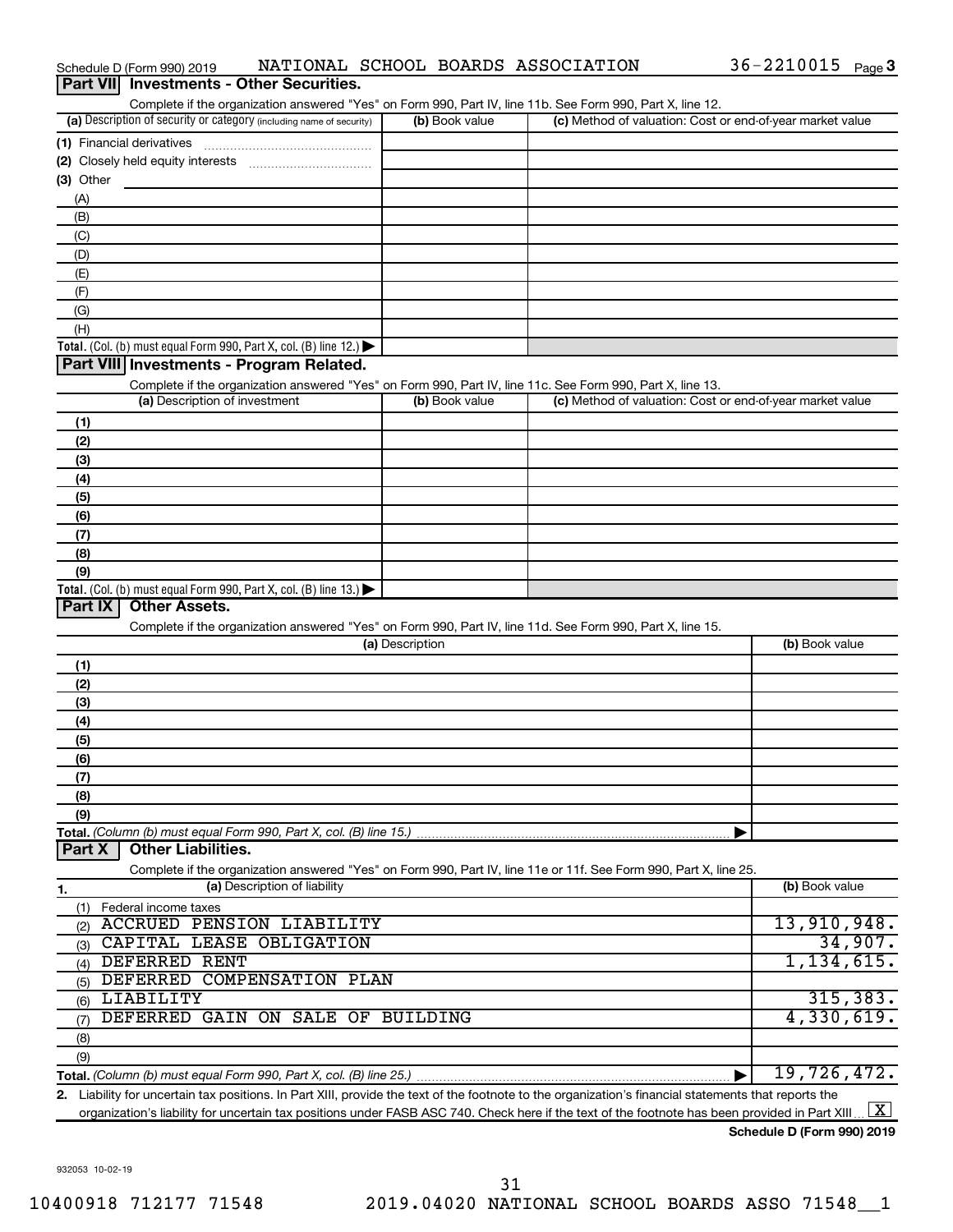|   | NATIONAL SCHOOL BOARDS ASSOCIATION<br>Schedule D (Form 990) 2019                                      |                |           |                | 36-2210015 $_{Page 4}$ |
|---|-------------------------------------------------------------------------------------------------------|----------------|-----------|----------------|------------------------|
|   | Reconciliation of Revenue per Audited Financial Statements With Revenue per Return.<br><b>Part XI</b> |                |           |                |                        |
|   | Complete if the organization answered "Yes" on Form 990, Part IV, line 12a.                           |                |           |                |                        |
| 1 | Total revenue, gains, and other support per audited financial statements                              |                |           | $\overline{1}$ | 19,936,690.            |
| 2 | Amounts included on line 1 but not on Form 990, Part VIII, line 12:                                   |                |           |                |                        |
| a |                                                                                                       | 2a             |           |                |                        |
|   |                                                                                                       | 2 <sub>b</sub> | 695, 295. |                |                        |
| c |                                                                                                       | 2 <sub>c</sub> |           |                |                        |
|   |                                                                                                       | 2d             |           |                |                        |
| е | Add lines 2a through 2d                                                                               |                |           | 2e             | 695,295.               |
| 3 |                                                                                                       |                |           | $\mathbf{3}$   | 19, 241, 395.          |
| 4 | Amounts included on Form 990, Part VIII, line 12, but not on line 1:                                  |                |           |                |                        |
|   |                                                                                                       | 4a             |           |                |                        |
|   |                                                                                                       | 4 <sub>b</sub> |           |                |                        |
|   | c Add lines 4a and 4b                                                                                 |                |           | 4с             |                        |
|   |                                                                                                       |                |           |                |                        |
|   |                                                                                                       |                |           | 5              | 19, 241, 395.          |
|   | Part XII   Reconciliation of Expenses per Audited Financial Statements With Expenses per Return.      |                |           |                |                        |
|   | Complete if the organization answered "Yes" on Form 990, Part IV, line 12a.                           |                |           |                |                        |
| 1 |                                                                                                       |                |           | $\blacksquare$ | 17,947,043.            |
| 2 | Amounts included on line 1 but not on Form 990, Part IX, line 25:                                     |                |           |                |                        |
| a |                                                                                                       | 2a             | 695,295.  |                |                        |
| b |                                                                                                       | 2 <sub>b</sub> |           |                |                        |
| c |                                                                                                       | 2c             |           |                |                        |
| d |                                                                                                       | 2d             |           |                |                        |
|   |                                                                                                       |                |           | 2e             | 695,295.               |
| 3 |                                                                                                       |                |           | $\mathbf{3}$   | 17, 251, 748.          |
| 4 | Amounts included on Form 990, Part IX, line 25, but not on line 1:                                    |                |           |                |                        |
| a |                                                                                                       | 4a             |           |                |                        |
|   |                                                                                                       | 4b             |           |                |                        |
|   | c Add lines 4a and 4b                                                                                 |                |           | 4c             | 0.                     |
|   | Part XIII Supplemental Information.                                                                   |                |           | $\mathbf{5}$   | 17,251,748 <b>.</b>    |

Provide the descriptions required for Part II, lines 3, 5, and 9; Part III, lines 1a and 4; Part IV, lines 1b and 2b; Part V, line 4; Part X, line 2; Part XI, lines 2d and 4b; and Part XII, lines 2d and 4b. Also complete this part to provide any additional information.

## PART X, LINE 2:

| MANAGEMENT EVALUATED THE ASSOCIATION'S TAX POSITIONS AND CONCLUDED THAT  |
|--------------------------------------------------------------------------|
| THE ASSOCIATION HAD TAKEN NO UNCERTAIN TAX POSITIONS THAT REQUIRE        |
| ADJUSTMENT TO THE CONSOLIDATED FINANCIAL STATEMENTS TO COMPLY WITH THE   |
| PROVISIONS OF THIS GUIDANCE. THE ASSOCIATION FILES TAX RETURNS IN THE    |
| U.S. FEDERAL JURISDICTION. WITH FEW EXCEPTIONS, THE ASSOCIATION IS NO    |
| LONGER SUBJECT TO INCOME TAX EXAMINATIONS BY THE U.S. FEDERAL, STATE, OR |
| LOCAL TAX AUTHORITIES FOR YEARS BEFORE 2016.                             |
|                                                                          |

932054 10-02-19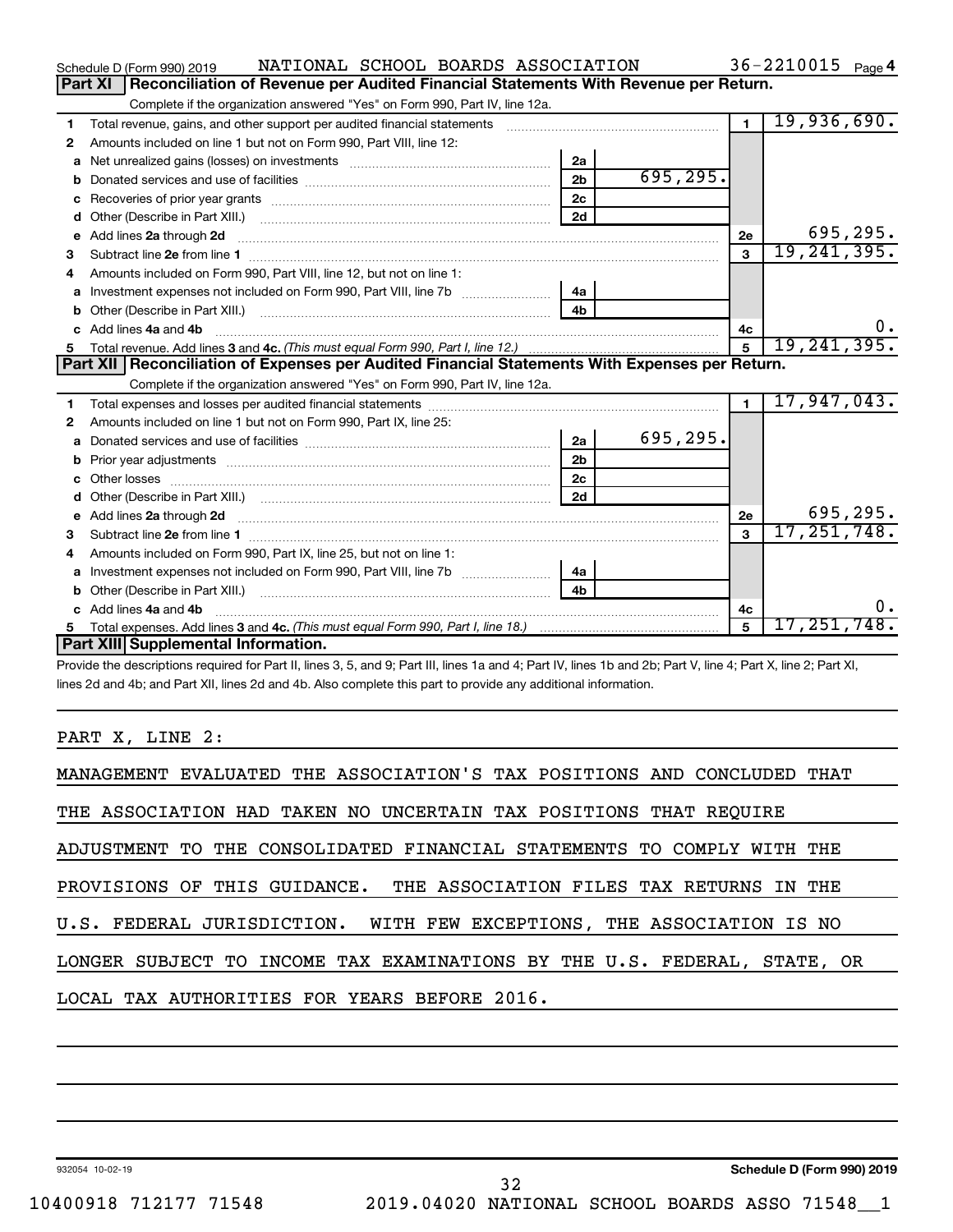|    | <b>Compensation Information</b><br><b>SCHEDULE J</b>                                                                      |  | OMB No. 1545-0047          |                                       |             |  |  |  |
|----|---------------------------------------------------------------------------------------------------------------------------|--|----------------------------|---------------------------------------|-------------|--|--|--|
|    | (Form 990)<br>For certain Officers, Directors, Trustees, Key Employees, and Highest                                       |  | 2019                       |                                       |             |  |  |  |
|    | <b>Compensated Employees</b><br>Complete if the organization answered "Yes" on Form 990, Part IV, line 23.                |  |                            |                                       |             |  |  |  |
|    | Attach to Form 990.<br>Department of the Treasury                                                                         |  | <b>Open to Public</b>      |                                       |             |  |  |  |
|    | Internal Revenue Service<br>Go to www.irs.gov/Form990 for instructions and the latest information.                        |  |                            | Inspection                            |             |  |  |  |
|    | Name of the organization                                                                                                  |  |                            | <b>Employer identification number</b> |             |  |  |  |
|    | NATIONAL SCHOOL BOARDS ASSOCIATION                                                                                        |  | 36-2210015                 |                                       |             |  |  |  |
|    | Part I<br><b>Questions Regarding Compensation</b>                                                                         |  |                            |                                       |             |  |  |  |
|    |                                                                                                                           |  |                            | Yes                                   | No          |  |  |  |
|    | 1a Check the appropriate box(es) if the organization provided any of the following to or for a person listed on Form 990, |  |                            |                                       |             |  |  |  |
|    | Part VII, Section A, line 1a. Complete Part III to provide any relevant information regarding these items.                |  |                            |                                       |             |  |  |  |
|    | First-class or charter travel<br>Housing allowance or residence for personal use                                          |  |                            |                                       |             |  |  |  |
|    | $X$ Travel for companions<br>Payments for business use of personal residence                                              |  |                            |                                       |             |  |  |  |
|    | Tax indemnification and gross-up payments<br>Health or social club dues or initiation fees                                |  |                            |                                       |             |  |  |  |
|    | Discretionary spending account<br>Personal services (such as maid, chauffeur, chef)                                       |  |                            |                                       |             |  |  |  |
|    |                                                                                                                           |  |                            |                                       |             |  |  |  |
|    | <b>b</b> If any of the boxes on line 1a are checked, did the organization follow a written policy regarding payment or    |  |                            |                                       |             |  |  |  |
|    |                                                                                                                           |  | 1b                         | х                                     |             |  |  |  |
| 2  | Did the organization require substantiation prior to reimbursing or allowing expenses incurred by all directors,          |  |                            |                                       |             |  |  |  |
|    |                                                                                                                           |  | $\mathbf{2}$               | х                                     |             |  |  |  |
|    |                                                                                                                           |  |                            |                                       |             |  |  |  |
| з  | Indicate which, if any, of the following the organization used to establish the compensation of the organization's        |  |                            |                                       |             |  |  |  |
|    | CEO/Executive Director. Check all that apply. Do not check any boxes for methods used by a related organization to        |  |                            |                                       |             |  |  |  |
|    | establish compensation of the CEO/Executive Director, but explain in Part III.                                            |  |                            |                                       |             |  |  |  |
|    | Compensation committee<br>Written employment contract<br>ΧI<br>Compensation survey or study                               |  |                            |                                       |             |  |  |  |
|    | Independent compensation consultant                                                                                       |  |                            |                                       |             |  |  |  |
|    | Form 990 of other organizations<br>Approval by the board or compensation committee                                        |  |                            |                                       |             |  |  |  |
| 4  | During the year, did any person listed on Form 990, Part VII, Section A, line 1a, with respect to the filing              |  |                            |                                       |             |  |  |  |
|    | organization or a related organization:                                                                                   |  |                            |                                       |             |  |  |  |
| а  | Receive a severance payment or change-of-control payment?                                                                 |  | 4a                         |                                       | х           |  |  |  |
| b  |                                                                                                                           |  | 4b                         |                                       | х           |  |  |  |
| c  |                                                                                                                           |  | 4c                         |                                       | $\mathbf x$ |  |  |  |
|    | If "Yes" to any of lines 4a-c, list the persons and provide the applicable amounts for each item in Part III.             |  |                            |                                       |             |  |  |  |
|    |                                                                                                                           |  |                            |                                       |             |  |  |  |
|    | Only section 501(c)(3), 501(c)(4), and 501(c)(29) organizations must complete lines 5-9.                                  |  |                            |                                       |             |  |  |  |
|    | For persons listed on Form 990, Part VII, Section A, line 1a, did the organization pay or accrue any compensation         |  |                            |                                       |             |  |  |  |
|    | contingent on the revenues of:                                                                                            |  |                            |                                       |             |  |  |  |
|    |                                                                                                                           |  | 5а                         |                                       | х           |  |  |  |
|    |                                                                                                                           |  | 5b                         |                                       | X           |  |  |  |
|    | If "Yes" on line 5a or 5b, describe in Part III.                                                                          |  |                            |                                       |             |  |  |  |
| 6. | For persons listed on Form 990, Part VII, Section A, line 1a, did the organization pay or accrue any compensation         |  |                            |                                       |             |  |  |  |
|    | contingent on the net earnings of:                                                                                        |  |                            |                                       |             |  |  |  |
|    |                                                                                                                           |  | 6a                         |                                       | х           |  |  |  |
|    |                                                                                                                           |  | 6b                         |                                       | x           |  |  |  |
|    | If "Yes" on line 6a or 6b, describe in Part III.                                                                          |  |                            |                                       |             |  |  |  |
|    | 7 For persons listed on Form 990, Part VII, Section A, line 1a, did the organization provide any nonfixed payments        |  |                            |                                       |             |  |  |  |
|    |                                                                                                                           |  | $\overline{7}$             | х                                     |             |  |  |  |
| 8  | Were any amounts reported on Form 990, Part VII, paid or accrued pursuant to a contract that was subject to the           |  |                            |                                       |             |  |  |  |
|    |                                                                                                                           |  | 8                          |                                       | х           |  |  |  |
| 9  | If "Yes" on line 8, did the organization also follow the rebuttable presumption procedure described in                    |  |                            |                                       |             |  |  |  |
|    |                                                                                                                           |  | 9                          |                                       |             |  |  |  |
|    | LHA For Paperwork Reduction Act Notice, see the Instructions for Form 990.                                                |  | Schedule J (Form 990) 2019 |                                       |             |  |  |  |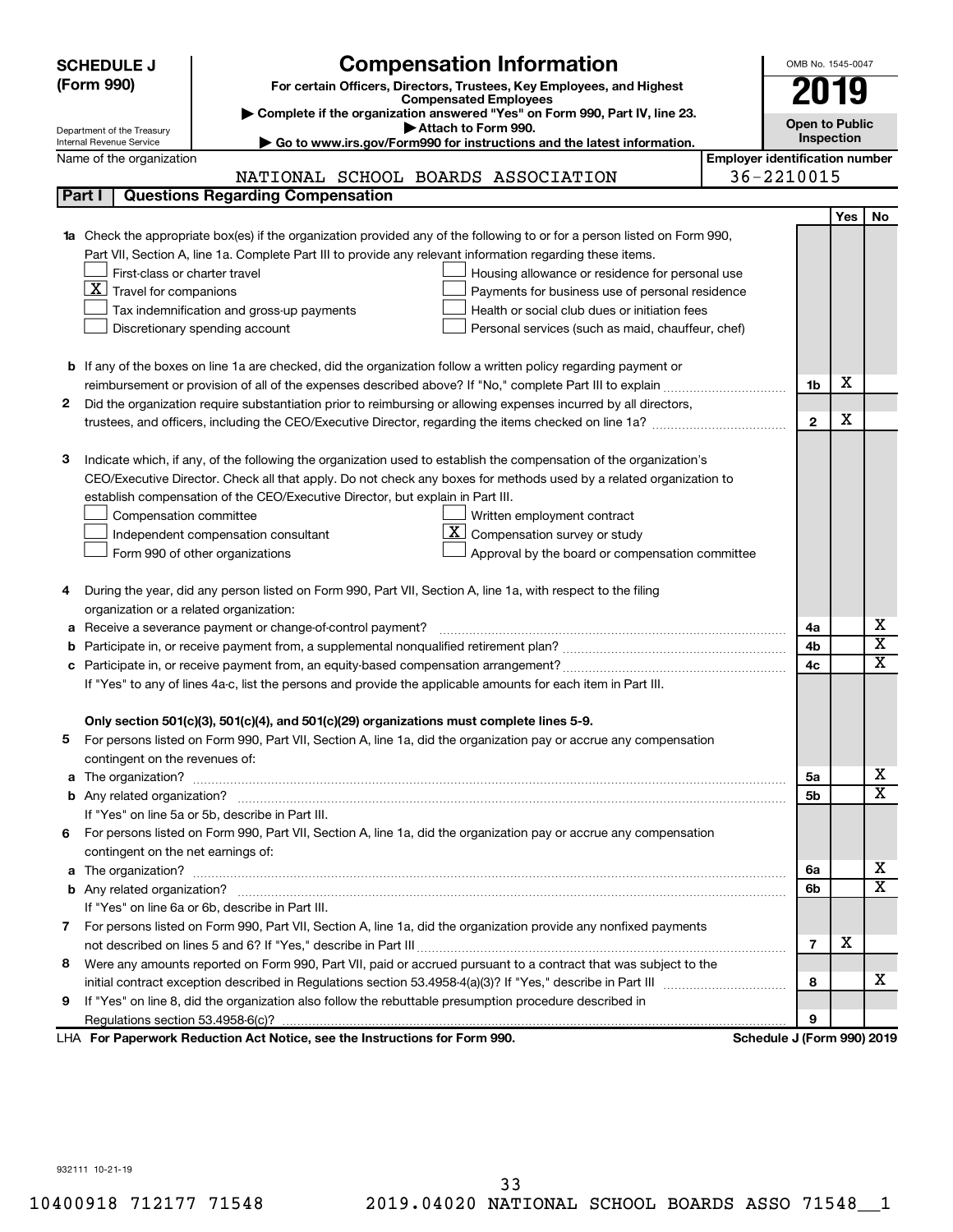#### Part II | Officers, Directors, Trustees, Key Employees, and Highest Compensated Employees. Use duplicate copies if additional space is needed.

For each individual whose compensation must be reported on Schedule J, report compensation from the organization on row (i) and from related organizations, described in the instructions, on row (ii). Do not list any individuals that aren't listed on Form 990, Part VII.

Note: The sum of columns (B)(i)-(iii) for each listed individual must equal the total amount of Form 990, Part VII, Section A, line 1a, applicable column (D) and (E) amounts for that individual.

|                               |       |                          | (B) Breakdown of W-2 and/or 1099-MISC compensation |                                           | (C) Retirement and             | (D) Nontaxable | (E) Total of columns | (F) Compensation                                           |  |  |
|-------------------------------|-------|--------------------------|----------------------------------------------------|-------------------------------------------|--------------------------------|----------------|----------------------|------------------------------------------------------------|--|--|
| (A) Name and Title            |       | (i) Base<br>compensation | (ii) Bonus &<br>incentive<br>compensation          | (iii) Other<br>reportable<br>compensation | other deferred<br>compensation | benefits       | $(B)(i)-(D)$         | in column (B)<br>reported as deferred<br>on prior Form 990 |  |  |
| THOMAS GENTZEL<br>(1)         | (i)   | 387, 362.                | 15,000.                                            | 0.                                        | 18,948.                        | 16,000         | 437,310.             | 0.                                                         |  |  |
| CEO & EXECUTIVE DIRECTOR      | (ii)  | $\overline{0}$ .         | $\overline{\mathfrak{o}}$ .                        | $0$ .                                     | 0.                             | $\mathbf{0}$ . | $\Omega$ .           | $\overline{0}$ .                                           |  |  |
| HEATHER DEAN<br>(2)           | (i)   | 253,086.                 | $\overline{\mathfrak{o}}$ .                        | $\overline{0}$ .                          | 16,588.                        | 3,422          | 273,096.             | $\overline{0}$ .                                           |  |  |
| DEPUTY EXECUTIVE DIRECTOR     | (ii)  | 0.                       | $\overline{\mathfrak{o}}$ .                        | $\overline{0}$ .                          | 0.                             | 0.             | 0.                   | $\overline{0}$ .                                           |  |  |
| RORY DAVENPORT<br>(3)         | (i)   | 231,422.                 | $\overline{0}$ .                                   | $\overline{0}$ .                          | 16, 156.                       | 1,901          | 249,479.             | $\overline{0}$ .                                           |  |  |
| CHIEF COMMUNICATIONS OFFIC    | (ii)  | 0.                       | 0.                                                 | 0.                                        |                                | 0.             | $\Omega$ .           | $\overline{0}$ .                                           |  |  |
| FRANCISCO NEGRON<br>(4)       | (i)   | 229,936.                 | $\overline{\mathfrak{o}}$ .                        | $\overline{0}$ .                          | 12,389.                        | 22,622         | 264,947.             | $\overline{0}$ .                                           |  |  |
| CHIEF LEGAL OFFICER           | (ii)  | 0.                       | σ.                                                 | $\overline{0}$ .                          |                                | 0.             | 0.                   | $\overline{0}$ .                                           |  |  |
| (5) VERJEANA MCCOTTER-JACOBS  | (i)   | 197,669.                 | σ.                                                 | $\overline{0}$ .                          | 13,942.                        | 1,956          | 213,567.             | $\overline{0}$ .                                           |  |  |
| CHIEF MEMBER SERVICES OFFI    | (ii)  | О.                       | $\overline{\mathfrak{o}}$ .                        | $\overline{0}$ .                          |                                | 0.             | 0                    | $\overline{0}$ .                                           |  |  |
| RENEE JOE<br>(6)              | (i)   | 183, 304.                | σ.                                                 | $\mathbf{0}$ .                            | 12,994.                        | 3,242          | 199,540              | $\overline{0}$ .                                           |  |  |
| MANAGING DIRECTOR, MARKETI    | (ii)  | 0.                       | $\overline{0}$ .                                   | $\overline{0}$ .                          |                                | 0.             | $\mathbf 0$ .        | $\overline{0}$ .                                           |  |  |
| JOHN REEB<br>(7)              | (i)   | 160,622.                 | 5,000.                                             | $\overline{0}$ .                          | 11,361                         | 8,485          | 185,468.             | $\overline{0}$ .                                           |  |  |
| MANAGING DIRECTOR OF OPERA    | (ii)  | 0.                       | σ.                                                 | $\overline{0}$ .                          | 0.                             | 0.             | 0.                   | $\overline{0}$ .                                           |  |  |
| SONJA TRAINOR<br>(8)          | (i)   | 155,027.                 | 2,000.                                             | $\overline{0}$ .                          | 4,681.                         | 4,368          | 166,076.             | $\overline{0}$ .                                           |  |  |
| MANAGING DIRECTOR, LEGAL A    | (ii)  | $\overline{0}$ .         | 0.                                                 | 0.                                        | О.                             | 0.             | 0.                   | $\overline{0}$ .                                           |  |  |
| KANISHA WILLIAMS<br>(9)       | (i)   | 148,852.                 | σ.                                                 | 0.                                        | 11,761.                        | 8,897          | 169,510.             | $\overline{0}$ .                                           |  |  |
| MANAGING DIRECTOR, MEMBER     | (ii)  | 0.                       | $\overline{0}$ .                                   | $\mathbf{0}$ .                            | 0.                             | 0.             | 0.                   | $\overline{0}$ .                                           |  |  |
| (10) ELENA KUKANOVA-CARPENTER | (i)   | 122,536.                 | 7,104.                                             | $\overline{0}$ .                          | 3,990.                         | 2,755.         | 136, 385.            | $\overline{0}$ .                                           |  |  |
| DIRECTOR, FINANCE             | (ii)  | $\overline{0}$ .         | $\overline{0}$ .                                   | $\mathbf{0}$ .                            | 0.                             | 0.             | $\overline{0}$ .     | $\overline{0}$ .                                           |  |  |
|                               | (i)   |                          |                                                    |                                           |                                |                |                      |                                                            |  |  |
|                               | (ii)  |                          |                                                    |                                           |                                |                |                      |                                                            |  |  |
|                               | (i)   |                          |                                                    |                                           |                                |                |                      |                                                            |  |  |
|                               | (ii)  |                          |                                                    |                                           |                                |                |                      |                                                            |  |  |
|                               | (i)   |                          |                                                    |                                           |                                |                |                      |                                                            |  |  |
|                               | (ii)  |                          |                                                    |                                           |                                |                |                      |                                                            |  |  |
|                               | (i)   |                          |                                                    |                                           |                                |                |                      |                                                            |  |  |
|                               | (ii)  |                          |                                                    |                                           |                                |                |                      |                                                            |  |  |
|                               | (i)   |                          |                                                    |                                           |                                |                |                      |                                                            |  |  |
|                               | (iii) |                          |                                                    |                                           |                                |                |                      |                                                            |  |  |
|                               | (i)   |                          |                                                    |                                           |                                |                |                      |                                                            |  |  |
|                               | (ii)  |                          |                                                    |                                           |                                |                |                      |                                                            |  |  |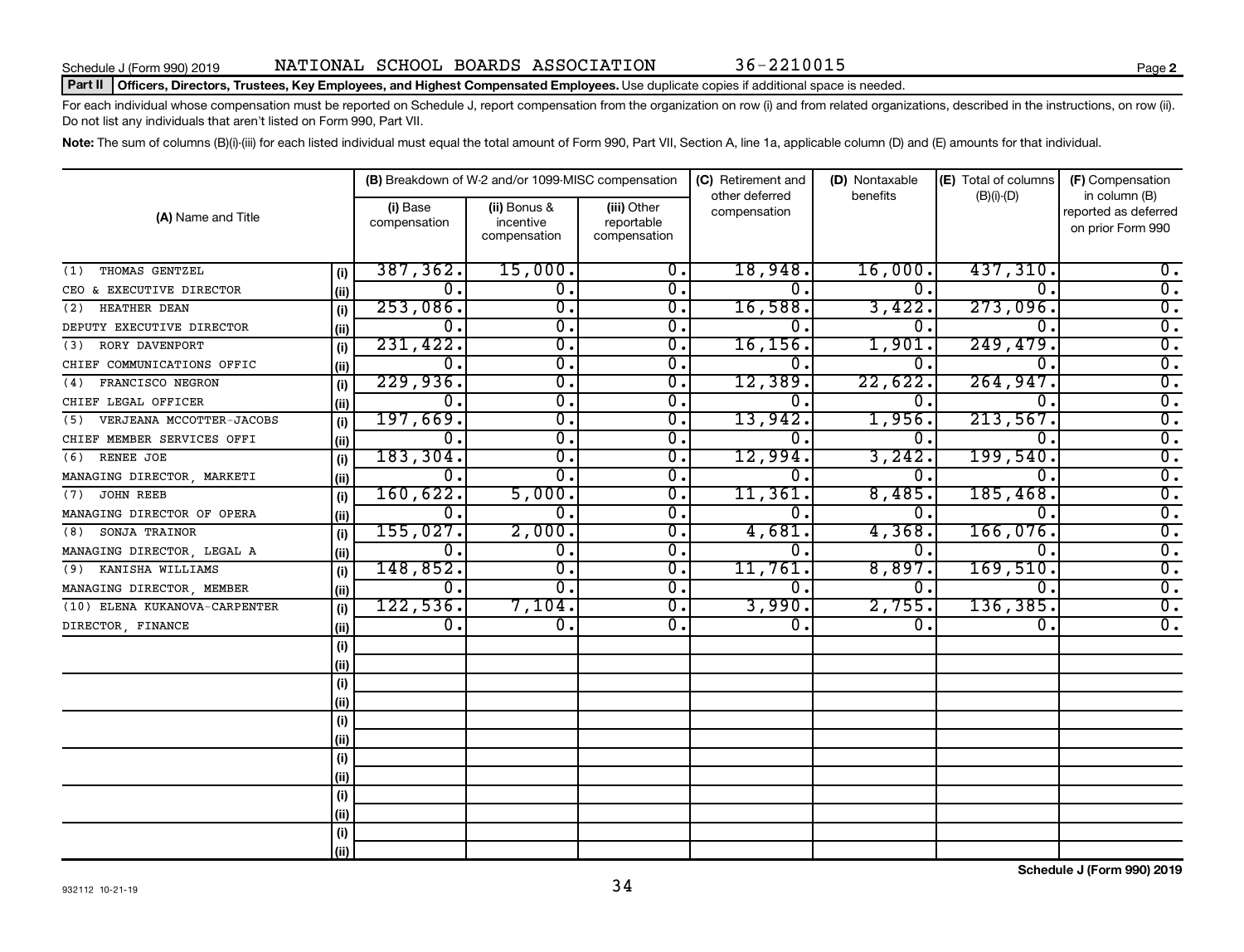#### **Part III Supplemental Information**

Provide the information, explanation, or descriptions required for Part I, lines 1a, 1b, 3, 4a, 4b, 4c, 5a, 5b, 6a, 6b, 7, and 8, and for Part II. Also complete this part for any additional information.

PART I, LINE 1A:

SPOUSE TRAVEL FOR CERTAIN EVENTS IS PROVIDED FOR THE PRESIDENT

PART I, LINE 7:

PROVISION IS MADE IN THE ORGANIZATION'S EMPLOYMENT CONTRACT WITH ITS CEO

THAT THE GOVERNING BOARD MAY AWARD AN ANNUAL BONUS BASED ON PERFORMANCE

SUCCESS. PERFORMANCE AND/OR RETENTION BONUSES FOR OTHERS MAY BE MADE BASED

ON ESTABLISHED COMPENSATION CRITERIA. DURING 2019, TOM GENZEL WAS AWARDED

A BONUS OF \$15,000; JOHN REEB WAS AWARDED A BONUS OF \$5,000; ELENA

KUKANOVA-CARPENTER WAS AWARDED A BONUS OF \$7,104; AND SONJA TRAINOR WAS

AWARDED A BONUS OF \$2,000.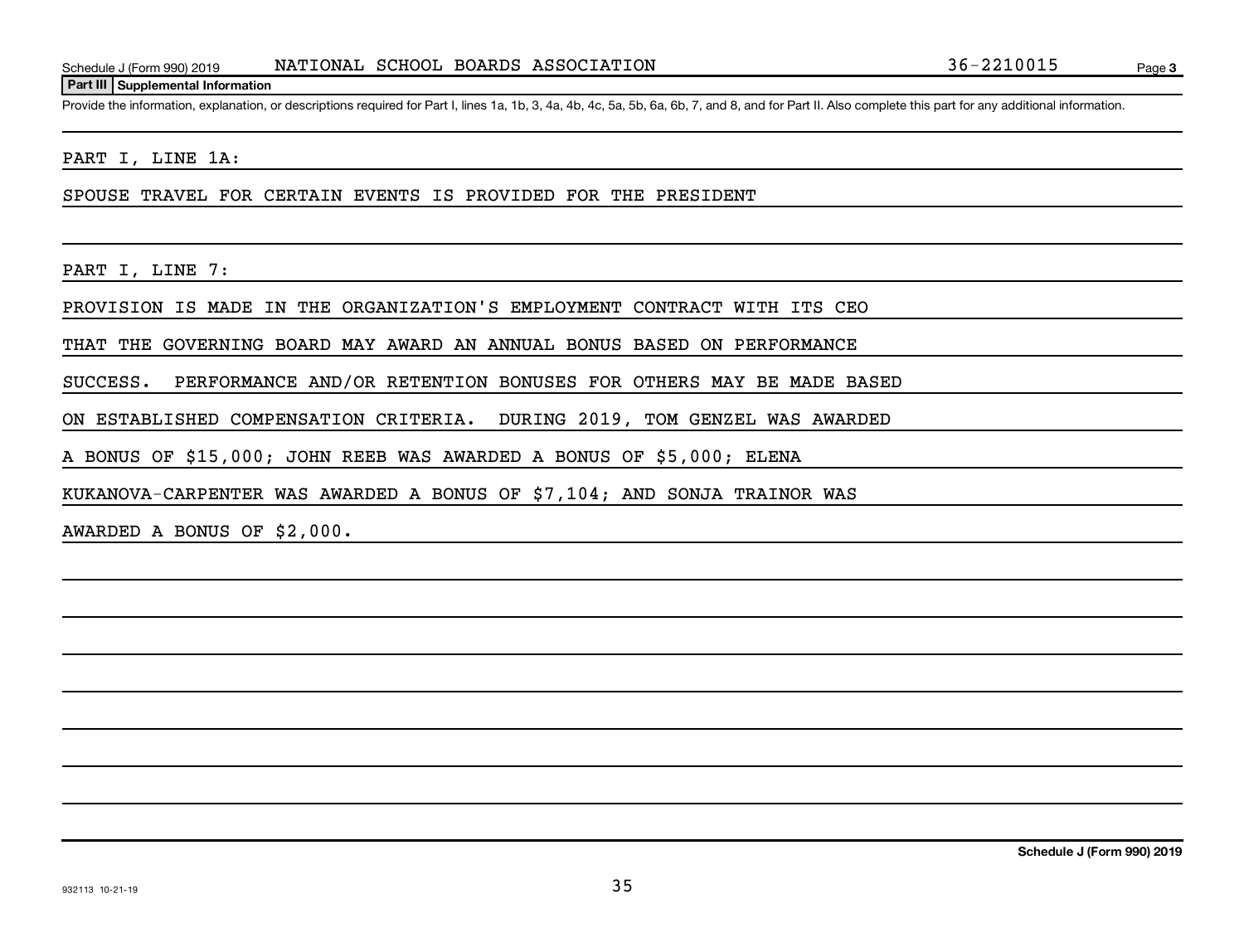Department of the Treasury **(Form 990 or 990-EZ)**

Name of the organization

Internal Revenue Service

**SCHEDULE O Supplemental Information to Form 990 or 990-EZ 2019** 

**Complete to provide information for responses to specific questions on Form 990 or 990-EZ or to provide any additional information. | Attach to Form 990 or 990-EZ. | Go to www.irs.gov/Form990 for the latest information.**



**Employer identification number** NATIONAL SCHOOL BOARDS ASSOCIATION 36-2210015

FORM 990, PART VI, SECTION A, LINE 6:

MEMBERS INCLUDE 49 STATE ASSOCIATIONS

FORM 990, PART VI, SECTION A, LINE 7A:

ASSOCIATION MEMBERS, STAE ASSOCIATIONS OF SCHOOL BOARDS, AND THEIR DELEGATE

ELECT THE GOVERNING BODY.

FORM 990, PART VI, SECTION A, LINE 7B:

THE CONSTITUTION AND BYLAWS OF NSBA MUST BE AMENDED BY A TWO-THIRDS VOTE OF

THE MEMBERS PRESENT AND VOTING.

FORM 990, PART VI, SECTION B, LINE 11B:

THE FORM 990 WAS INITIALLY REVIEWED IN DETAIL BY THE ORGANIZATION'S

ACCOUNTING DEPARTMENT AND MANAGEMENT. FURTHERMORE, PRIOR TO FILING WITH THE INTERNAL REVENUE SERVICE, A COPY OF THE FORM 990 WAS PROVIDED TO ALL NSBA BOARD MEMBERS.

FORM 990, PART VI, SECTION B, LINE 12C:

AT THE BEGINNING OF EACH NEW TERM YEAR, ALL BOARD MEMBERS AND OFFICERS SIGN THE CONFLICT OF INTEREST POLICY. IF THERE IS ANY REAL OR POTENTIAL

CONFLICT, THE EXECUTIVE COMMITTEE WILL RESOLVE SUCH CONFLICTS.

FORM 990, PART VI, SECTION B, LINE 15:

ANNUALLY, NSBA USES BENCHMARKS TO DETERMINE APPROPRIATE COMPENSATION.

COMPENSATION FOR THE EXECUTIVE DIRECTOR IS DISCUSSED AND DETERMINED BY THE

BOARD OF DIRECTORS ANNUALLY.

932211 09-06-19 LHA For Paperwork Reduction Act Notice, see the Instructions for Form 990 or 990-EZ. Schedule O (Form 990 or 990-EZ) (2019)

36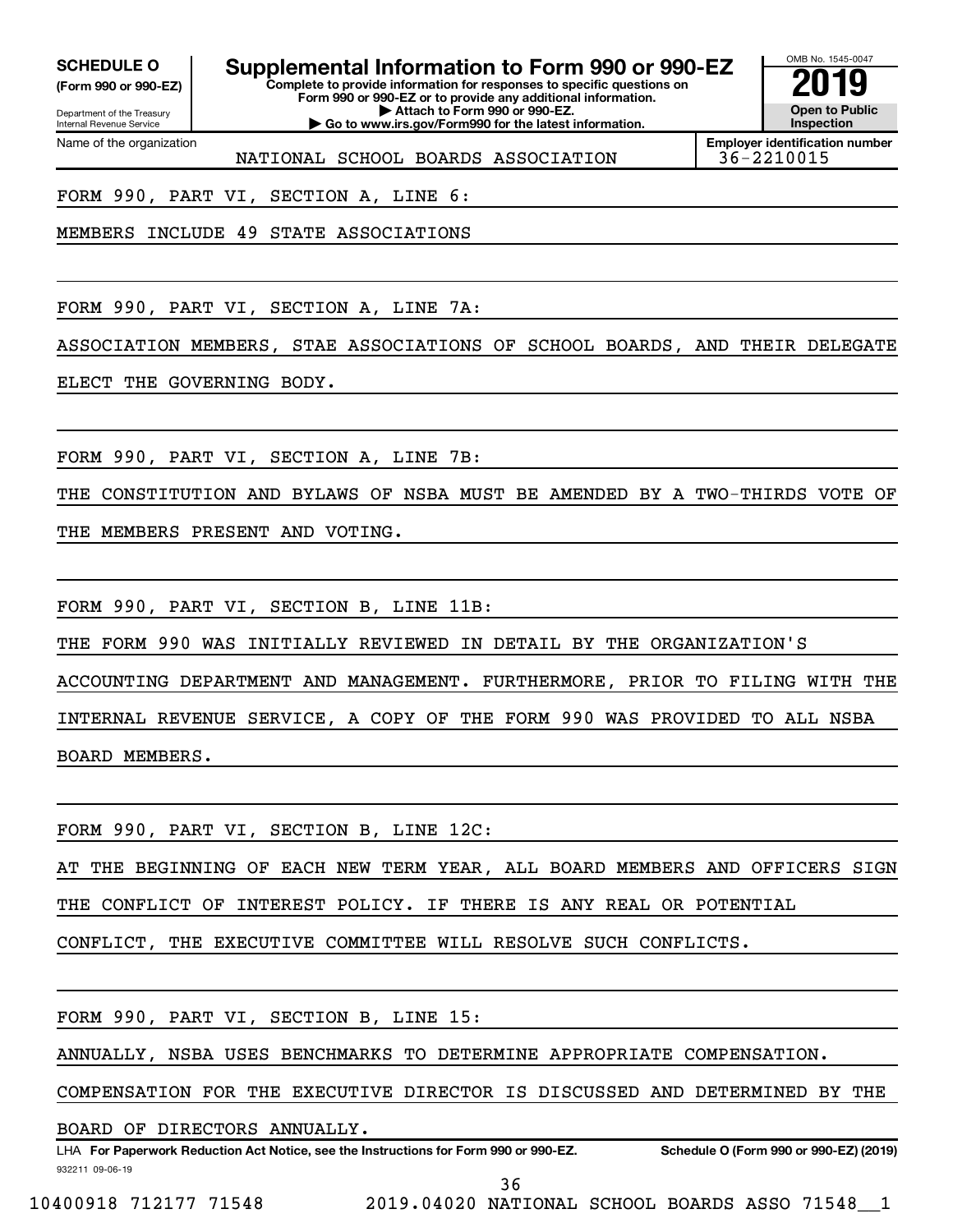| Name of the organization<br>NATIONAL SCHOOL BOARDS ASSOCIATION         | <b>Employer identification number</b><br>36-2210015 |
|------------------------------------------------------------------------|-----------------------------------------------------|
|                                                                        |                                                     |
| FORM 990, PART VI, SECTION C, LINE 19:                                 |                                                     |
| THE ORGANIZATION MAKES ITS GOVERNING DOCUMENTS, CONFLICT OF INTEREST   |                                                     |
| POLICY, AND FINANCIAL STATEMENTS AVAILABLE TO THE PUBLIC UPON REQUEST. |                                                     |
| FORM 990, PART IX, LINE 11G, OTHER FEES:                               |                                                     |
| ADVERTISING COMMISSIONS:                                               |                                                     |
| PROGRAM SERVICE EXPENSES                                               | 16,050.                                             |
| MANAGEMENT AND GENERAL EXPENSES                                        | 0.                                                  |
| FUNDRAISING EXPENSES                                                   | 0.                                                  |
| TOTAL EXPENSES                                                         | 16,050.                                             |
| TEMPORARY HELP:                                                        |                                                     |
| PROGRAM SERVICE EXPENSES                                               | 106,586.                                            |
| MANAGEMENT AND GENERAL EXPENSES                                        | 159,551.                                            |
| FUNDRAISING EXPENSES                                                   | 0.                                                  |
| <b>TOTAL EXPENSES</b>                                                  | 266,137.                                            |
| <b>OUTSIDE SERVICES:</b>                                               |                                                     |
| PROGRAM SERVICE EXPENSES                                               | 2,605,078.                                          |
| MANAGEMENT AND GENERAL EXPENSES                                        | 716,756.                                            |
| FUNDRAISING EXPENSES                                                   | 0.                                                  |
| TOTAL EXPENSES                                                         | 3,321,834.                                          |
| TOTAL OTHER FEES ON FORM 990, PART IX, LINE 11G, COL A                 | $3,604,021$ .                                       |
| FORM 990, PART XI, LINE 9, CHANGES IN NET ASSETS:                      |                                                     |
| DEFINED BENEFIT PENSION PLAN CHANGES                                   | $-738,695.$                                         |
| OTHER COMPONENTS OF NET PERIODIC PENSION COST                          | $-1,814,867$ .                                      |
| 932212 09-06-19<br>37                                                  | Schedule O (Form 990 or 990-EZ) (2019)              |

10400918 712177 71548 2019.04020 NATIONAL SCHOOL BOARDS ASSO 71548\_\_1

Schedule O (Form 990 or 990-EZ) (2019)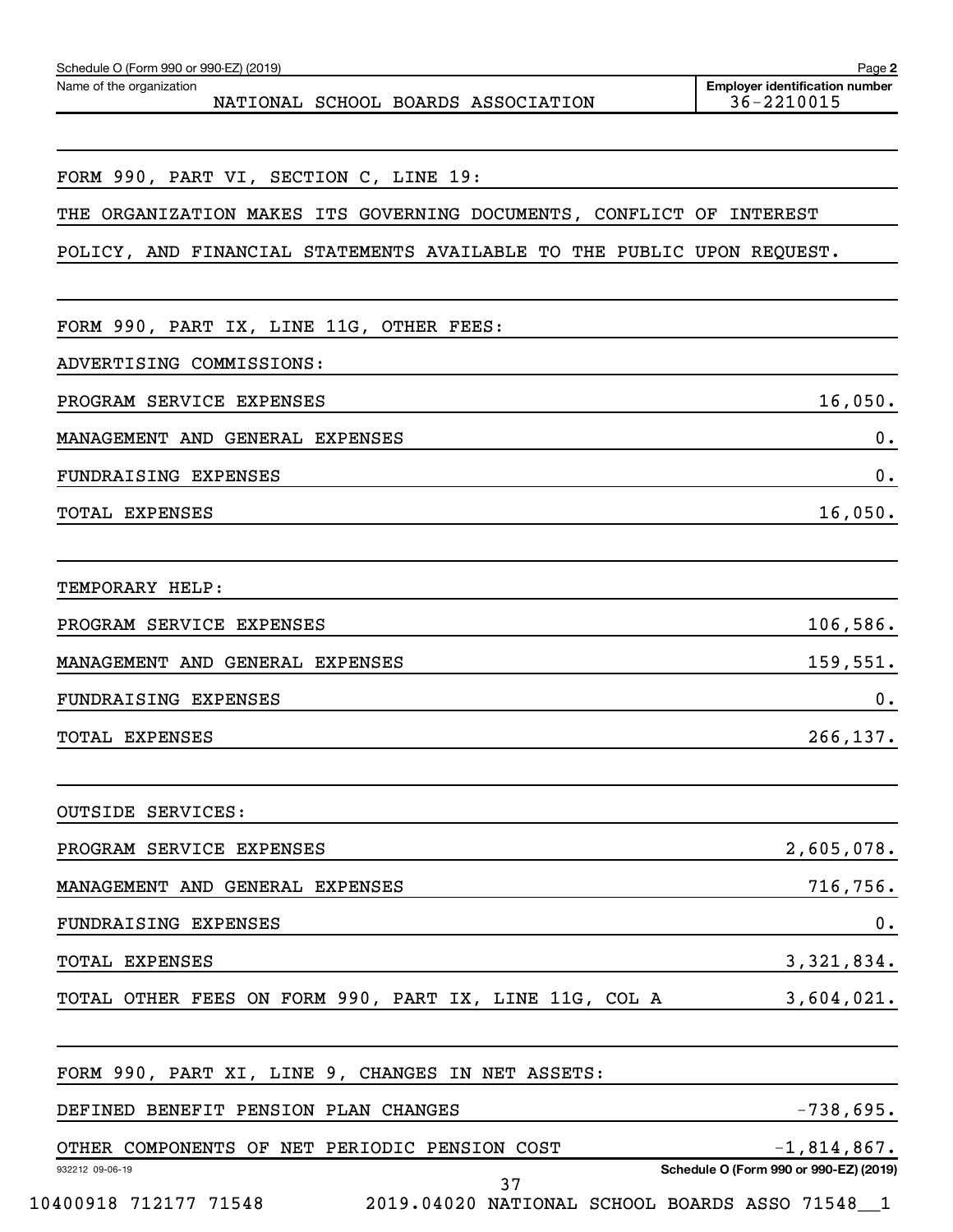| Schedule O (Form 990 or 990-EZ) (2019)<br>Name of the organization |                                                    | Employer identification number<br>$36 - 2210015$ |
|--------------------------------------------------------------------|----------------------------------------------------|--------------------------------------------------|
|                                                                    | NATIONAL SCHOOL BOARDS ASSOCIATION                 |                                                  |
|                                                                    | TOTAL TO FORM 990, PART XI, LINE 9                 | $-2, 553, 562.$                                  |
|                                                                    |                                                    |                                                  |
|                                                                    |                                                    |                                                  |
|                                                                    |                                                    |                                                  |
|                                                                    |                                                    |                                                  |
|                                                                    |                                                    |                                                  |
|                                                                    |                                                    |                                                  |
|                                                                    |                                                    |                                                  |
|                                                                    |                                                    |                                                  |
|                                                                    |                                                    |                                                  |
|                                                                    |                                                    |                                                  |
|                                                                    |                                                    |                                                  |
|                                                                    |                                                    |                                                  |
|                                                                    |                                                    |                                                  |
|                                                                    |                                                    |                                                  |
|                                                                    |                                                    |                                                  |
|                                                                    |                                                    |                                                  |
|                                                                    |                                                    |                                                  |
|                                                                    |                                                    |                                                  |
|                                                                    |                                                    |                                                  |
|                                                                    |                                                    |                                                  |
|                                                                    |                                                    |                                                  |
|                                                                    |                                                    |                                                  |
|                                                                    |                                                    |                                                  |
|                                                                    |                                                    |                                                  |
|                                                                    |                                                    |                                                  |
|                                                                    |                                                    |                                                  |
| 932212 09-06-19                                                    |                                                    | Schedule O (Form 990 or 990-EZ) (2019)           |
| 10400918 712177 71548                                              | 38<br>2019.04020 NATIONAL SCHOOL BOARDS ASSO 71548 | $\sqrt{1}$                                       |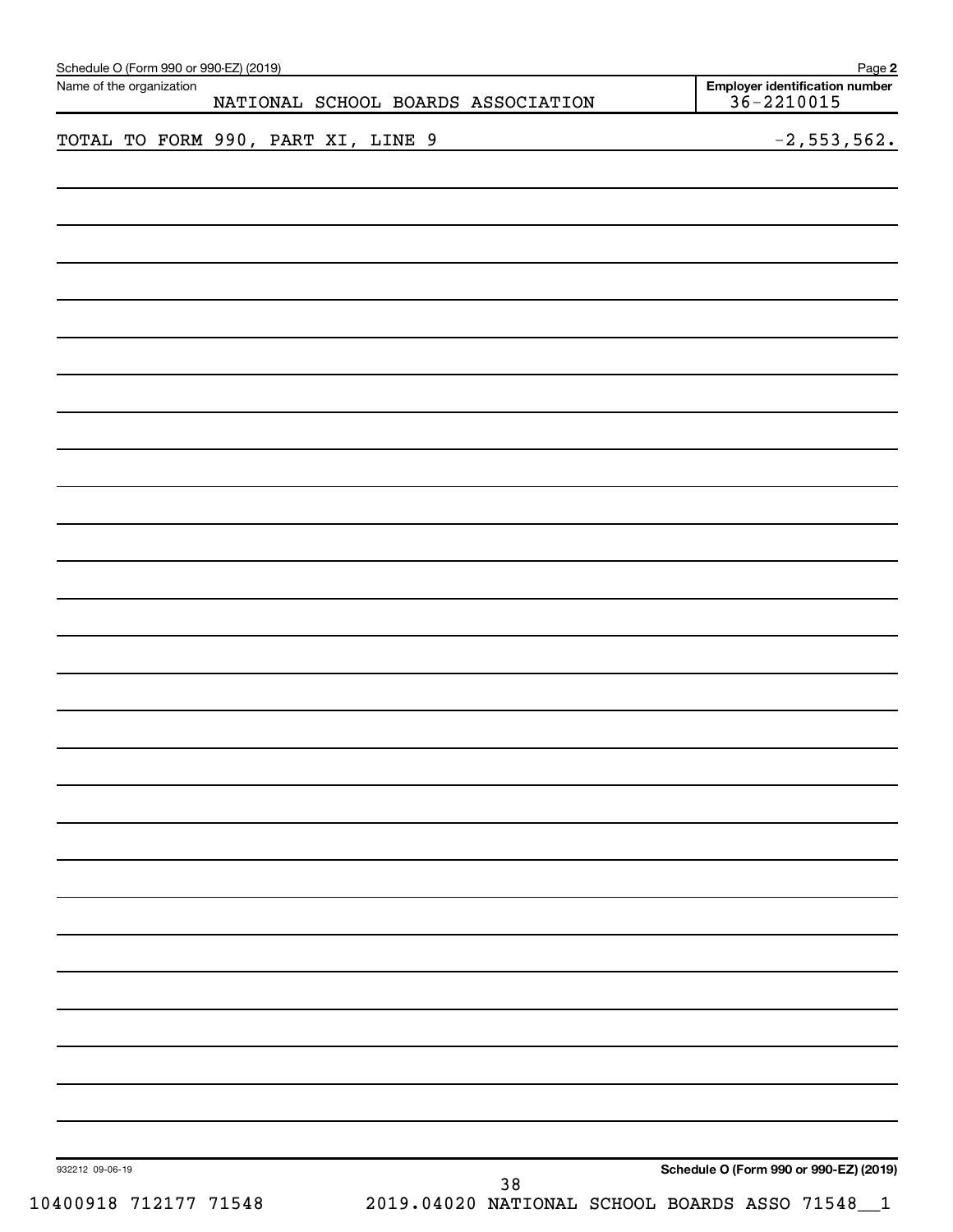| <b>SCHEDULE R</b> |
|-------------------|
|                   |

Department of the Treasury

## **Related Organizations and Unrelated Partnerships**

**(Form 990) Complete if the organization answered "Yes" on Form 990, Part IV, line 33, 34, 35b, 36, or 37.** |

**Attach to Form 990. Contract to Form 990. Contract to Public** 

OMB No. 1545-0047

**| Go to www.irs.gov/Form990 for instructions and the latest information. Inspection 2019**<br>Open to Public

**Employer identification number**

Internal Revenue Service Name of the organization

### NATIONAL SCHOOL BOARDS ASSOCIATION

Part I ldentification of Disregarded Entities. Complete if the organization answered "Yes" on Form 990, Part IV, line 33.

| (a)<br>Name, address, and EIN (if applicable)<br>of disregarded entity | (b)<br>Primary activity | (c)<br>Legal domicile (state or<br>foreign country) | (d)<br>Total income | (f)<br>End-of-year assets<br>Direct controlling<br>entity |  |
|------------------------------------------------------------------------|-------------------------|-----------------------------------------------------|---------------------|-----------------------------------------------------------|--|
|                                                                        |                         |                                                     |                     |                                                           |  |
|                                                                        |                         |                                                     |                     |                                                           |  |
|                                                                        |                         |                                                     |                     |                                                           |  |
|                                                                        |                         |                                                     |                     |                                                           |  |

#### **Part II** Identification of Related Tax-Exempt Organizations. Complete if the organization answered "Yes" on Form 990, Part IV, line 34, because it had one or more related tax-exempt<br>Part II acconizations during the tax ye organizations during the tax year.

| (a)<br>Name, address, and EIN<br>of related organization | (b)<br>Primary activity   | (c)<br>Legal domicile (state or<br>foreign country) | (d)<br>Exempt Code<br>section | (e)<br>Public charity<br>status (if section | (f)<br>Direct controlling<br>entity | $(g)$<br>Section 512(b)(13) | controlled<br>entity? |
|----------------------------------------------------------|---------------------------|-----------------------------------------------------|-------------------------------|---------------------------------------------|-------------------------------------|-----------------------------|-----------------------|
|                                                          |                           |                                                     |                               | 501(c)(3))                                  |                                     | Yes                         | No                    |
| NATIONAL SCHOOL BOARDS ACTION CENTER -                   | TO CARRY OUT THE SOCIAL   |                                                     |                               |                                             | NATIONAL SCHOOL                     |                             |                       |
| 45-4913266, 1680 DUKE STREET, 2ND FLOOR,                 | WELFARE OBJECTIVES OF THE |                                                     |                               |                                             | BOARDS                              |                             |                       |
| ALEXANDRIA, VA 22314                                     | NSBA                      | VIRGINIA                                            | 501(C)(4)                     |                                             | ASSOCIATION                         |                             | х                     |
|                                                          |                           |                                                     |                               |                                             |                                     |                             |                       |
|                                                          |                           |                                                     |                               |                                             |                                     |                             |                       |
|                                                          |                           |                                                     |                               |                                             |                                     |                             |                       |

**For Paperwork Reduction Act Notice, see the Instructions for Form 990. Schedule R (Form 990) 2019**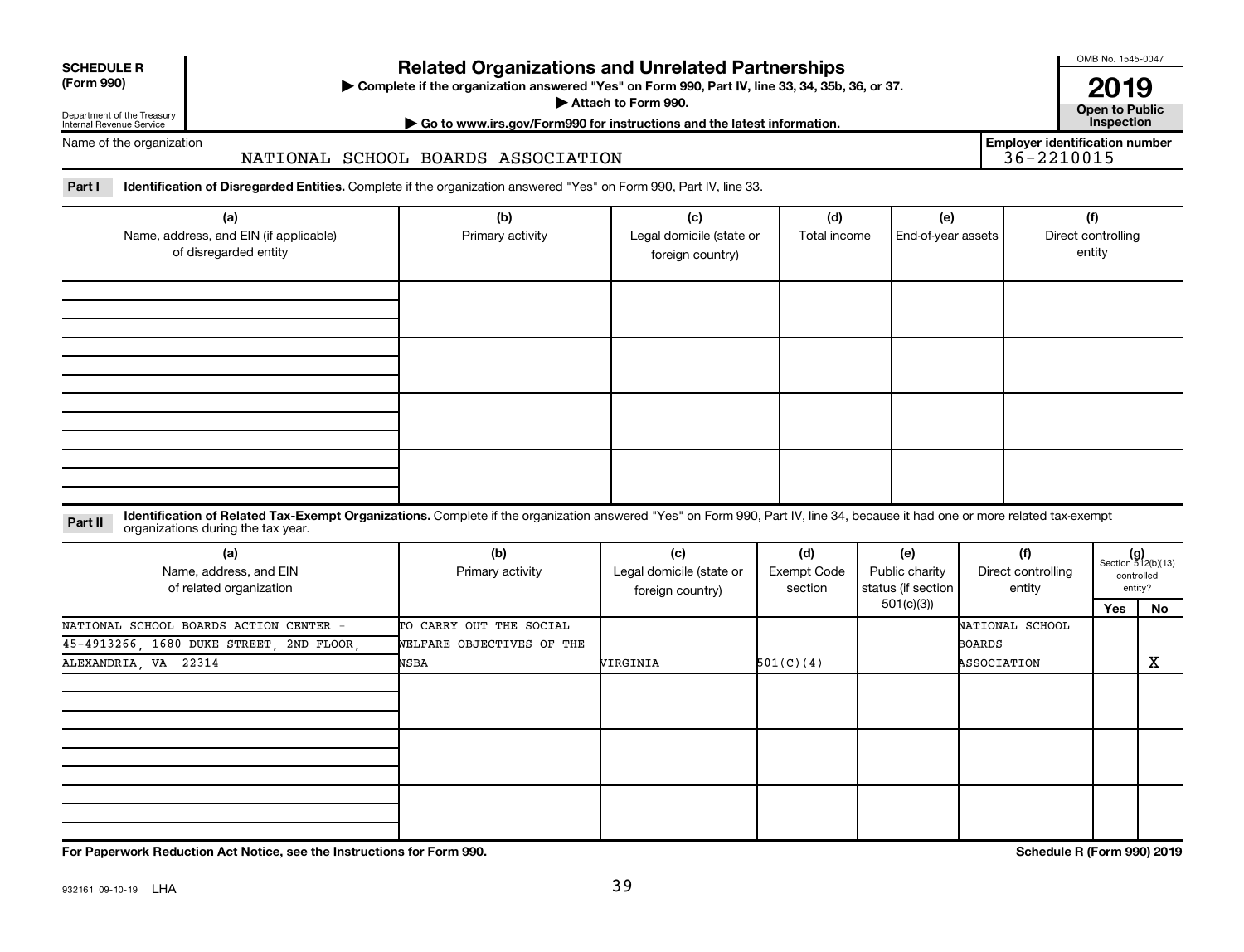### Schedule R (Form 990) 2019 NATIONAL SCHOOL BOARDS ASSOCIATION 36-2210015 Page

**2**

Part III Identification of Related Organizations Taxable as a Partnership. Complete if the organization answered "Yes" on Form 990, Part IV, line 34, because it had one or more related<br>Read to the organizations tracted as organizations treated as a partnership during the tax year.

| organizations treated as a partnership during the tax year.                                                                                                                                                                                                                 |                  |                     |                    |                     |                                                                                            |                                    |          |                |                  |              |                                               |  |                                |                                                                                                              |  |
|-----------------------------------------------------------------------------------------------------------------------------------------------------------------------------------------------------------------------------------------------------------------------------|------------------|---------------------|--------------------|---------------------|--------------------------------------------------------------------------------------------|------------------------------------|----------|----------------|------------------|--------------|-----------------------------------------------|--|--------------------------------|--------------------------------------------------------------------------------------------------------------|--|
| (a)                                                                                                                                                                                                                                                                         | (b)              | (c)                 | (d)                |                     | (e)                                                                                        | (f)                                |          | (g)            |                  | (h)          | (i)                                           |  | (j)                            | (k)                                                                                                          |  |
| Name, address, and EIN                                                                                                                                                                                                                                                      | Primary activity | Legal<br>domicile   | Direct controlling |                     | Predominant income<br>(related, unrelated,<br>excluded from tax under<br>sections 512-514) | Share of total                     | Share of |                | Disproportionate |              | Code V-UBI<br>amount in box<br>20 of Schedule |  | General or Percentage          |                                                                                                              |  |
| of related organization                                                                                                                                                                                                                                                     |                  | (state or           | entity             |                     |                                                                                            | income                             |          | end-of-year    |                  | allocations? |                                               |  | nanaging ownership<br>partner? |                                                                                                              |  |
|                                                                                                                                                                                                                                                                             |                  | foreign<br>country) |                    |                     |                                                                                            |                                    |          | assets         |                  | Yes   $No$   | K-1 (Form 1065) Yes No                        |  |                                |                                                                                                              |  |
|                                                                                                                                                                                                                                                                             |                  |                     |                    |                     |                                                                                            |                                    |          |                |                  |              |                                               |  |                                |                                                                                                              |  |
|                                                                                                                                                                                                                                                                             |                  |                     |                    |                     |                                                                                            |                                    |          |                |                  |              |                                               |  |                                |                                                                                                              |  |
|                                                                                                                                                                                                                                                                             |                  |                     |                    |                     |                                                                                            |                                    |          |                |                  |              |                                               |  |                                |                                                                                                              |  |
|                                                                                                                                                                                                                                                                             |                  |                     |                    |                     |                                                                                            |                                    |          |                |                  |              |                                               |  |                                |                                                                                                              |  |
|                                                                                                                                                                                                                                                                             |                  |                     |                    |                     |                                                                                            |                                    |          |                |                  |              |                                               |  |                                |                                                                                                              |  |
|                                                                                                                                                                                                                                                                             |                  |                     |                    |                     |                                                                                            |                                    |          |                |                  |              |                                               |  |                                |                                                                                                              |  |
|                                                                                                                                                                                                                                                                             |                  |                     |                    |                     |                                                                                            |                                    |          |                |                  |              |                                               |  |                                |                                                                                                              |  |
|                                                                                                                                                                                                                                                                             |                  |                     |                    |                     |                                                                                            |                                    |          |                |                  |              |                                               |  |                                |                                                                                                              |  |
|                                                                                                                                                                                                                                                                             |                  |                     |                    |                     |                                                                                            |                                    |          |                |                  |              |                                               |  |                                |                                                                                                              |  |
|                                                                                                                                                                                                                                                                             |                  |                     |                    |                     |                                                                                            |                                    |          |                |                  |              |                                               |  |                                |                                                                                                              |  |
|                                                                                                                                                                                                                                                                             |                  |                     |                    |                     |                                                                                            |                                    |          |                |                  |              |                                               |  |                                |                                                                                                              |  |
|                                                                                                                                                                                                                                                                             |                  |                     |                    |                     |                                                                                            |                                    |          |                |                  |              |                                               |  |                                |                                                                                                              |  |
|                                                                                                                                                                                                                                                                             |                  |                     |                    |                     |                                                                                            |                                    |          |                |                  |              |                                               |  |                                |                                                                                                              |  |
|                                                                                                                                                                                                                                                                             |                  |                     |                    |                     |                                                                                            |                                    |          |                |                  |              |                                               |  |                                |                                                                                                              |  |
|                                                                                                                                                                                                                                                                             |                  |                     |                    |                     |                                                                                            |                                    |          |                |                  |              |                                               |  |                                |                                                                                                              |  |
|                                                                                                                                                                                                                                                                             |                  |                     |                    |                     |                                                                                            |                                    |          |                |                  |              |                                               |  |                                |                                                                                                              |  |
| Identification of Related Organizations Taxable as a Corporation or Trust. Complete if the organization answered "Yes" on Form 990, Part IV, line 34, because it had one or more related<br>Part IV<br>organizations treated as a corporation or trust during the tax year. |                  |                     |                    |                     |                                                                                            |                                    |          |                |                  |              |                                               |  |                                |                                                                                                              |  |
| (a)                                                                                                                                                                                                                                                                         |                  |                     | (b)                | (c)                 | (d)                                                                                        | (e)                                |          | (f)            |                  |              | (g)                                           |  | (h)                            |                                                                                                              |  |
| Name, address, and EIN                                                                                                                                                                                                                                                      |                  |                     | Primary activity   | egal domicile       | Direct controlling                                                                         |                                    |          | Share of total |                  |              | Share of                                      |  | Percentage                     | $\begin{array}{c} \textbf{(i)}\\ \text{Section}\\ 512 \text{(b)} \text{(13)}\\ \text{controlled}\end{array}$ |  |
| of related organization                                                                                                                                                                                                                                                     |                  |                     |                    | state or            | entity                                                                                     | Type of entity<br>(C corp, S corp, |          | income         |                  |              | end-of-year                                   |  | ownership                      | entity?                                                                                                      |  |
|                                                                                                                                                                                                                                                                             |                  |                     |                    | foreign<br>country) |                                                                                            | or trust)                          |          |                |                  |              | assets                                        |  |                                | Yes   No                                                                                                     |  |
|                                                                                                                                                                                                                                                                             |                  |                     |                    |                     |                                                                                            |                                    |          |                |                  |              |                                               |  |                                |                                                                                                              |  |
|                                                                                                                                                                                                                                                                             |                  |                     |                    |                     |                                                                                            |                                    |          |                |                  |              |                                               |  |                                |                                                                                                              |  |
|                                                                                                                                                                                                                                                                             |                  |                     |                    |                     |                                                                                            |                                    |          |                |                  |              |                                               |  |                                |                                                                                                              |  |
|                                                                                                                                                                                                                                                                             |                  |                     |                    |                     |                                                                                            |                                    |          |                |                  |              |                                               |  |                                |                                                                                                              |  |
|                                                                                                                                                                                                                                                                             |                  |                     |                    |                     |                                                                                            |                                    |          |                |                  |              |                                               |  |                                |                                                                                                              |  |
|                                                                                                                                                                                                                                                                             |                  |                     |                    |                     |                                                                                            |                                    |          |                |                  |              |                                               |  |                                |                                                                                                              |  |
|                                                                                                                                                                                                                                                                             |                  |                     |                    |                     |                                                                                            |                                    |          |                |                  |              |                                               |  |                                |                                                                                                              |  |
|                                                                                                                                                                                                                                                                             |                  |                     |                    |                     |                                                                                            |                                    |          |                |                  |              |                                               |  |                                |                                                                                                              |  |
|                                                                                                                                                                                                                                                                             |                  |                     |                    |                     |                                                                                            |                                    |          |                |                  |              |                                               |  |                                |                                                                                                              |  |
|                                                                                                                                                                                                                                                                             |                  |                     |                    |                     |                                                                                            |                                    |          |                |                  |              |                                               |  |                                |                                                                                                              |  |
|                                                                                                                                                                                                                                                                             |                  |                     |                    |                     |                                                                                            |                                    |          |                |                  |              |                                               |  |                                |                                                                                                              |  |
|                                                                                                                                                                                                                                                                             |                  |                     |                    |                     |                                                                                            |                                    |          |                |                  |              |                                               |  |                                |                                                                                                              |  |
|                                                                                                                                                                                                                                                                             |                  |                     |                    |                     |                                                                                            |                                    |          |                |                  |              |                                               |  |                                |                                                                                                              |  |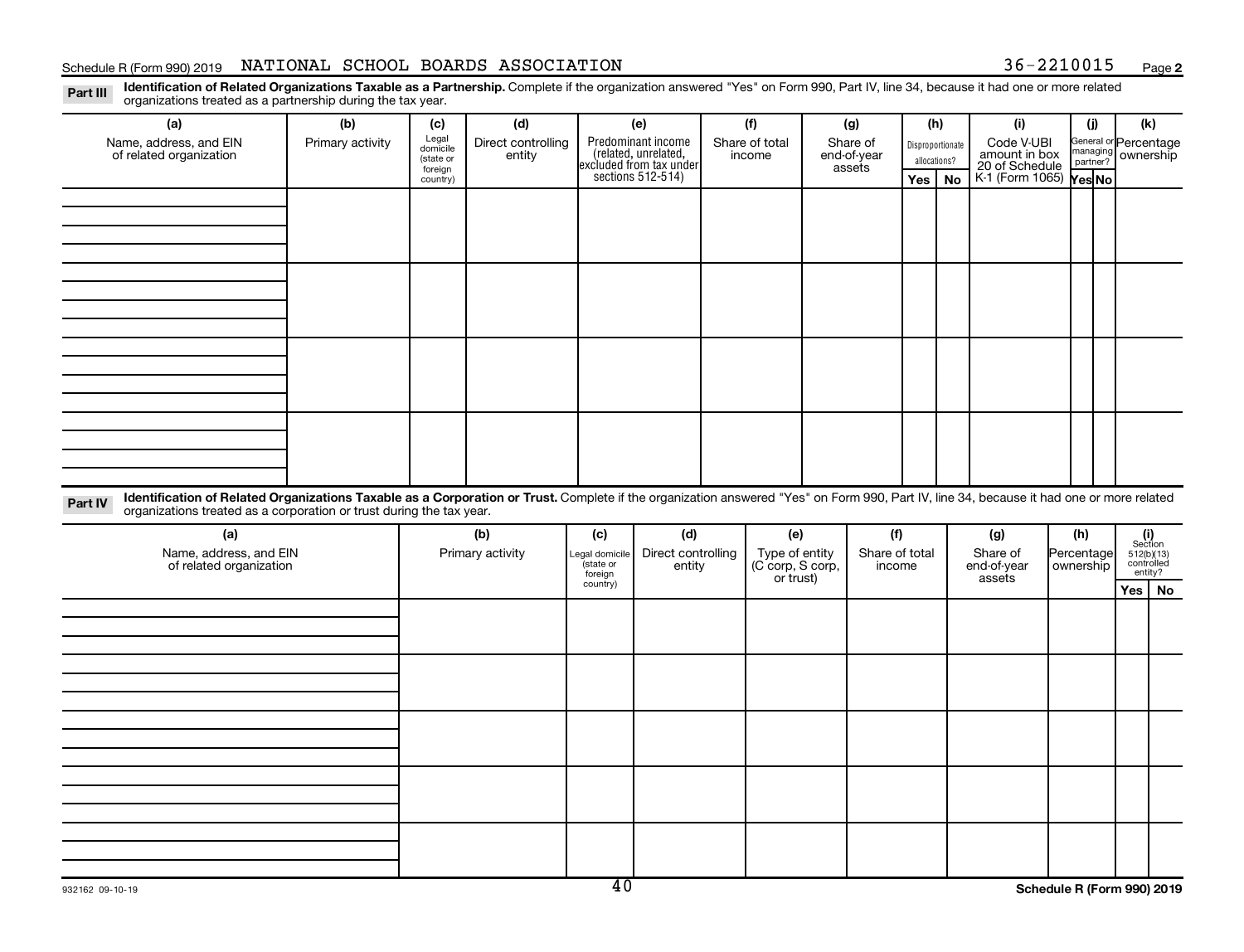### Schedule R (Form 990) 2019 NATIONAL SCHOOL BOARDS ASSOCIATION 36-2210015 Page

|  | Part V Transactions With Related Organizations. Complete if the organization answered "Yes" on Form 990, Part IV, line 34, 35b, or 36. |
|--|----------------------------------------------------------------------------------------------------------------------------------------|
|  |                                                                                                                                        |

| Note: Complete line 1 if any entity is listed in Parts II, III, or IV of this schedule.                                                                                                                                              |                                  |                        |                                              |                 | <b>Yes</b>  | No                                                 |  |
|--------------------------------------------------------------------------------------------------------------------------------------------------------------------------------------------------------------------------------------|----------------------------------|------------------------|----------------------------------------------|-----------------|-------------|----------------------------------------------------|--|
| During the tax year, did the organization engage in any of the following transactions with one or more related organizations listed in Parts II-IV?                                                                                  |                                  |                        |                                              |                 |             |                                                    |  |
|                                                                                                                                                                                                                                      |                                  |                        |                                              | 1a              |             | $\overline{\mathbf{X}}$                            |  |
|                                                                                                                                                                                                                                      |                                  |                        |                                              | 1 <sub>b</sub>  |             | $\overline{\textbf{x}}$                            |  |
|                                                                                                                                                                                                                                      |                                  |                        |                                              | 1c              | $\mathbf x$ |                                                    |  |
|                                                                                                                                                                                                                                      |                                  |                        |                                              | 1 <sub>d</sub>  |             | $\overline{\mathbf{X}}$                            |  |
|                                                                                                                                                                                                                                      |                                  |                        |                                              |                 |             |                                                    |  |
|                                                                                                                                                                                                                                      |                                  |                        |                                              |                 |             |                                                    |  |
| Dividends from related organization(s) machinary contract and contract and contract and contract and contract and contract and contract and contract and contract and contract and contract and contract and contract and cont<br>1f |                                  |                        |                                              |                 |             |                                                    |  |
|                                                                                                                                                                                                                                      |                                  |                        |                                              | 1 <sub>g</sub>  |             | $\overline{\mathtt{x}}$                            |  |
| h Purchase of assets from related organization(s) manufactured and content to the content of the content of the content of the content of the content of the content of the content of the content of the content of the conte       |                                  |                        |                                              | 1 <sub>h</sub>  |             | $\overline{\mathbf{x}}$                            |  |
|                                                                                                                                                                                                                                      |                                  |                        |                                              | 11              |             | $\overline{\mathbf{X}}$<br>$\overline{\mathtt{x}}$ |  |
|                                                                                                                                                                                                                                      |                                  |                        |                                              |                 |             |                                                    |  |
| 1j.                                                                                                                                                                                                                                  |                                  |                        |                                              |                 |             |                                                    |  |
|                                                                                                                                                                                                                                      |                                  |                        |                                              |                 |             |                                                    |  |
|                                                                                                                                                                                                                                      |                                  |                        |                                              |                 |             |                                                    |  |
|                                                                                                                                                                                                                                      |                                  |                        |                                              |                 |             | $\overline{\texttt{x}}$                            |  |
|                                                                                                                                                                                                                                      |                                  |                        |                                              |                 |             | $\overline{\mathbf{x}}$                            |  |
| o Sharing of paid employees with related organization(s) manufactured and content to the content of the content of the content of the content of the content of the content of the content of the content of the content of th       |                                  |                        |                                              | 10 <sub>o</sub> | х           |                                                    |  |
|                                                                                                                                                                                                                                      |                                  |                        |                                              |                 |             |                                                    |  |
|                                                                                                                                                                                                                                      |                                  |                        |                                              | 1p              |             | х                                                  |  |
|                                                                                                                                                                                                                                      |                                  |                        |                                              | 1 <sub>a</sub>  |             | $\overline{\mathbf{x}}$                            |  |
|                                                                                                                                                                                                                                      |                                  |                        |                                              |                 |             |                                                    |  |
|                                                                                                                                                                                                                                      |                                  |                        |                                              | 1r              |             | Х                                                  |  |
|                                                                                                                                                                                                                                      |                                  |                        |                                              | 1s              |             | $\overline{\textbf{x}}$                            |  |
| 2 If the answer to any of the above is "Yes," see the instructions for information on who must complete this line, including covered relationships and transaction thresholds.                                                       |                                  |                        |                                              |                 |             |                                                    |  |
| (a)<br>Name of related organization                                                                                                                                                                                                  | (b)<br>Transaction<br>type (a-s) | (c)<br>Amount involved | (d)<br>Method of determining amount involved |                 |             |                                                    |  |
| (1) NATIONAL SCHOOL BOARDS ACTION CENTER                                                                                                                                                                                             | O                                |                        | 44, 225. ACTUAL COSTS INCURRED               |                 |             |                                                    |  |

| (2) NATIONAL SCHOOL BOARDS ACTION CENTER | $\sim$ | 475,000. ACTUAL AMOUNT AWARDED |
|------------------------------------------|--------|--------------------------------|
| (3)                                      |        |                                |
| (4)                                      |        |                                |
| (5)                                      |        |                                |
| (6)                                      |        |                                |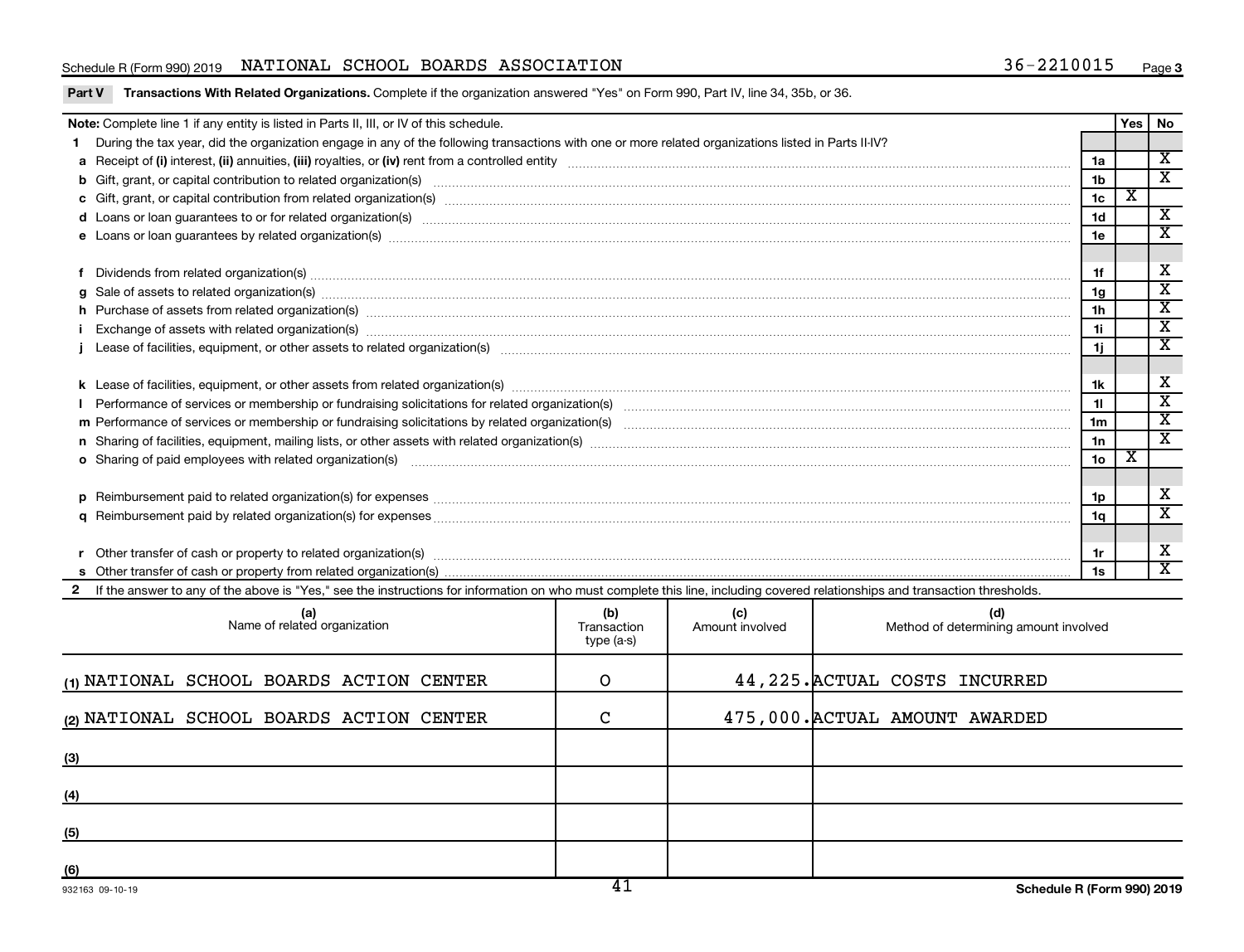### Schedule R (Form 990) 2019 NATIONAL SCHOOL BOARDS ASSOCIATION 36-2210015 Page

Part VI Unrelated Organizations Taxable as a Partnership. Complete if the organization answered "Yes" on Form 990, Part IV, line 37.

Provide the following information for each entity taxed as a partnership through which the organization conducted more than five percent of its activities (measured by total assets or gross revenue) that was not a related organization. See instructions regarding exclusion for certain investment partnerships.

| (a)                                 | (b)              | (c)                                             | mat mac not a rolated organization. Oce included by regarding exercision for contain invectment partneremper<br>(d) |                                                                    | (f)                         | (g)                               |        | (h)                                                                                                                                       | (i)                                                                                                  | (i)    | $(\mathsf{k})$ |
|-------------------------------------|------------------|-------------------------------------------------|---------------------------------------------------------------------------------------------------------------------|--------------------------------------------------------------------|-----------------------------|-----------------------------------|--------|-------------------------------------------------------------------------------------------------------------------------------------------|------------------------------------------------------------------------------------------------------|--------|----------------|
| Name, address, and EIN<br>of entity | Primary activity | Legal domicile<br>(state or foreign<br>country) | Predominant income<br>(related, unrelated,<br>excluded from tax under<br>sections 512-514)                          | (e)<br>Are all<br>partners sec.<br>$501(c)(3)$<br>orgs.?<br>Yes No | Share of<br>total<br>income | Share of<br>end-of-year<br>assets | Yes No | $\fbox{\parbox{0.5cm}{\begin{tabular}{ l l } \hline Disproportion} \\ \hline \text{tion} \\ \hline allocations? \\ \hline \end{tabular}}$ | Code V-UBI<br>amount in box 20 managing<br>of Schedule K-1<br>(Form 1065)<br>$\overline{Y}_{res}$ No | Yes No |                |
|                                     |                  |                                                 |                                                                                                                     |                                                                    |                             |                                   |        |                                                                                                                                           |                                                                                                      |        |                |
|                                     |                  |                                                 |                                                                                                                     |                                                                    |                             |                                   |        |                                                                                                                                           |                                                                                                      |        |                |
|                                     |                  |                                                 |                                                                                                                     |                                                                    |                             |                                   |        |                                                                                                                                           |                                                                                                      |        |                |
|                                     |                  |                                                 |                                                                                                                     |                                                                    |                             |                                   |        |                                                                                                                                           |                                                                                                      |        |                |
|                                     |                  |                                                 |                                                                                                                     |                                                                    |                             |                                   |        |                                                                                                                                           |                                                                                                      |        |                |
|                                     |                  |                                                 |                                                                                                                     |                                                                    |                             |                                   |        |                                                                                                                                           |                                                                                                      |        |                |
|                                     |                  |                                                 |                                                                                                                     |                                                                    |                             |                                   |        |                                                                                                                                           |                                                                                                      |        |                |
|                                     |                  |                                                 |                                                                                                                     |                                                                    |                             |                                   |        |                                                                                                                                           |                                                                                                      |        |                |
|                                     |                  |                                                 |                                                                                                                     |                                                                    |                             |                                   |        |                                                                                                                                           |                                                                                                      |        |                |
|                                     |                  |                                                 |                                                                                                                     |                                                                    |                             |                                   |        |                                                                                                                                           |                                                                                                      |        |                |
|                                     |                  |                                                 |                                                                                                                     |                                                                    |                             |                                   |        |                                                                                                                                           |                                                                                                      |        |                |
|                                     |                  |                                                 |                                                                                                                     |                                                                    |                             |                                   |        |                                                                                                                                           |                                                                                                      |        |                |
|                                     |                  |                                                 |                                                                                                                     |                                                                    |                             |                                   |        |                                                                                                                                           |                                                                                                      |        |                |
|                                     |                  |                                                 |                                                                                                                     |                                                                    |                             |                                   |        |                                                                                                                                           |                                                                                                      |        |                |
|                                     |                  |                                                 |                                                                                                                     |                                                                    |                             |                                   |        |                                                                                                                                           |                                                                                                      |        |                |
|                                     |                  |                                                 |                                                                                                                     |                                                                    |                             |                                   |        |                                                                                                                                           |                                                                                                      |        |                |
|                                     |                  |                                                 |                                                                                                                     |                                                                    |                             |                                   |        |                                                                                                                                           |                                                                                                      |        |                |
|                                     |                  |                                                 |                                                                                                                     |                                                                    |                             |                                   |        |                                                                                                                                           |                                                                                                      |        |                |
|                                     |                  |                                                 |                                                                                                                     |                                                                    |                             |                                   |        |                                                                                                                                           |                                                                                                      |        |                |
|                                     |                  |                                                 |                                                                                                                     |                                                                    |                             |                                   |        |                                                                                                                                           |                                                                                                      |        |                |
|                                     |                  |                                                 |                                                                                                                     |                                                                    |                             |                                   |        |                                                                                                                                           |                                                                                                      |        |                |
|                                     |                  |                                                 |                                                                                                                     |                                                                    |                             |                                   |        |                                                                                                                                           |                                                                                                      |        |                |
|                                     |                  |                                                 |                                                                                                                     |                                                                    |                             |                                   |        |                                                                                                                                           |                                                                                                      |        |                |
|                                     |                  |                                                 |                                                                                                                     |                                                                    |                             |                                   |        |                                                                                                                                           |                                                                                                      |        |                |
|                                     |                  |                                                 |                                                                                                                     |                                                                    |                             |                                   |        |                                                                                                                                           |                                                                                                      |        |                |

**Schedule R (Form 990) 2019**